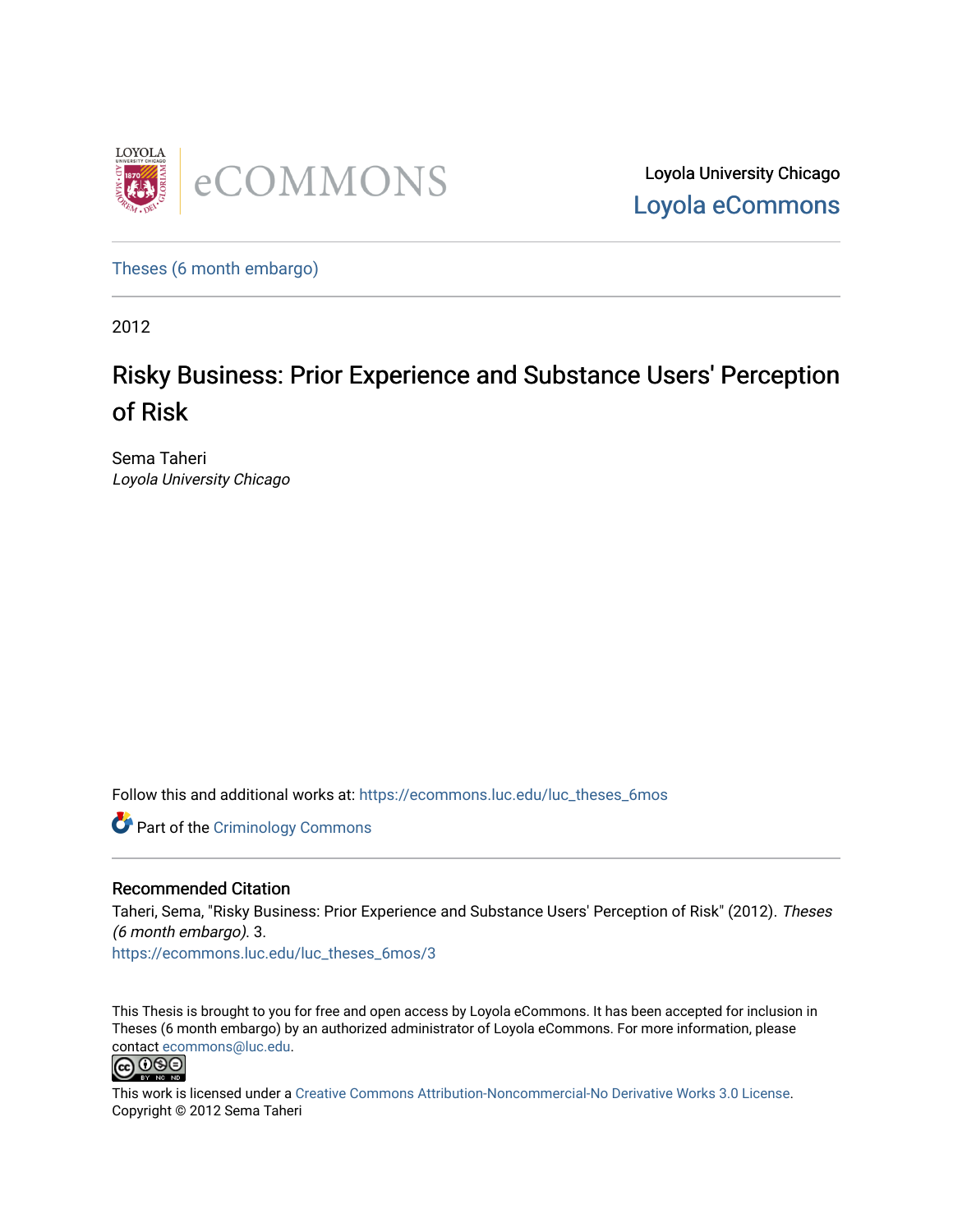LOYOLA UNIVERSITY CHICAGO

RISKY BUSINESS: PRIOR EXPERIENCE AND SUBSTANCE USERS' PERCEPTION OF RISK

A THESIS SUBMITTED TO THE FACULTY OF THE GRADUATE SCHOOL IN CANDIDACY FOR THE DEGREE OF MASTER OF ARTS

PROGRAM IN CRIMINAL JUSTICE

BY

SEMA A. TAHERI CHICAGO, IL MAY 2012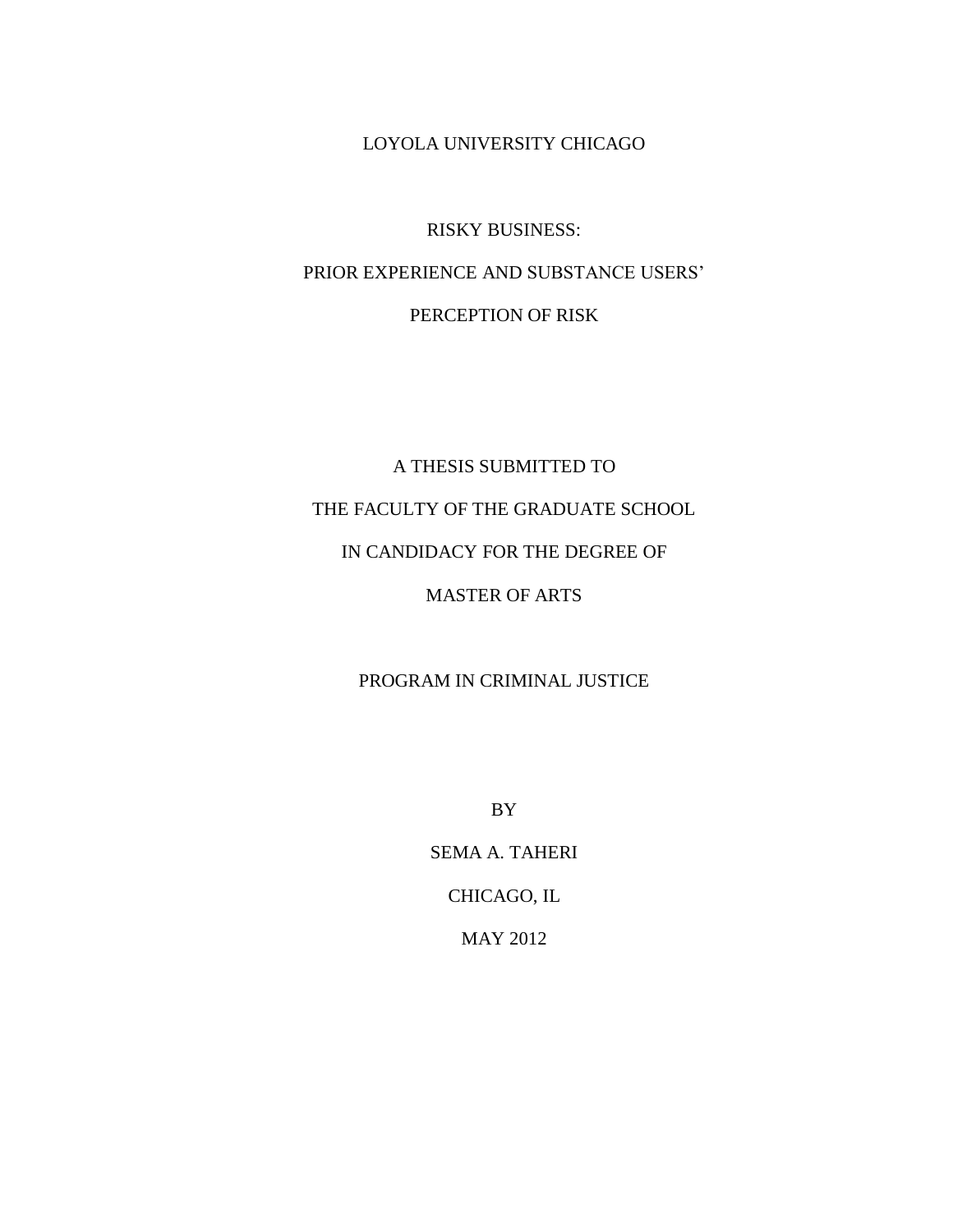Copyright by Sema Taheri, 2012 All rights reserved.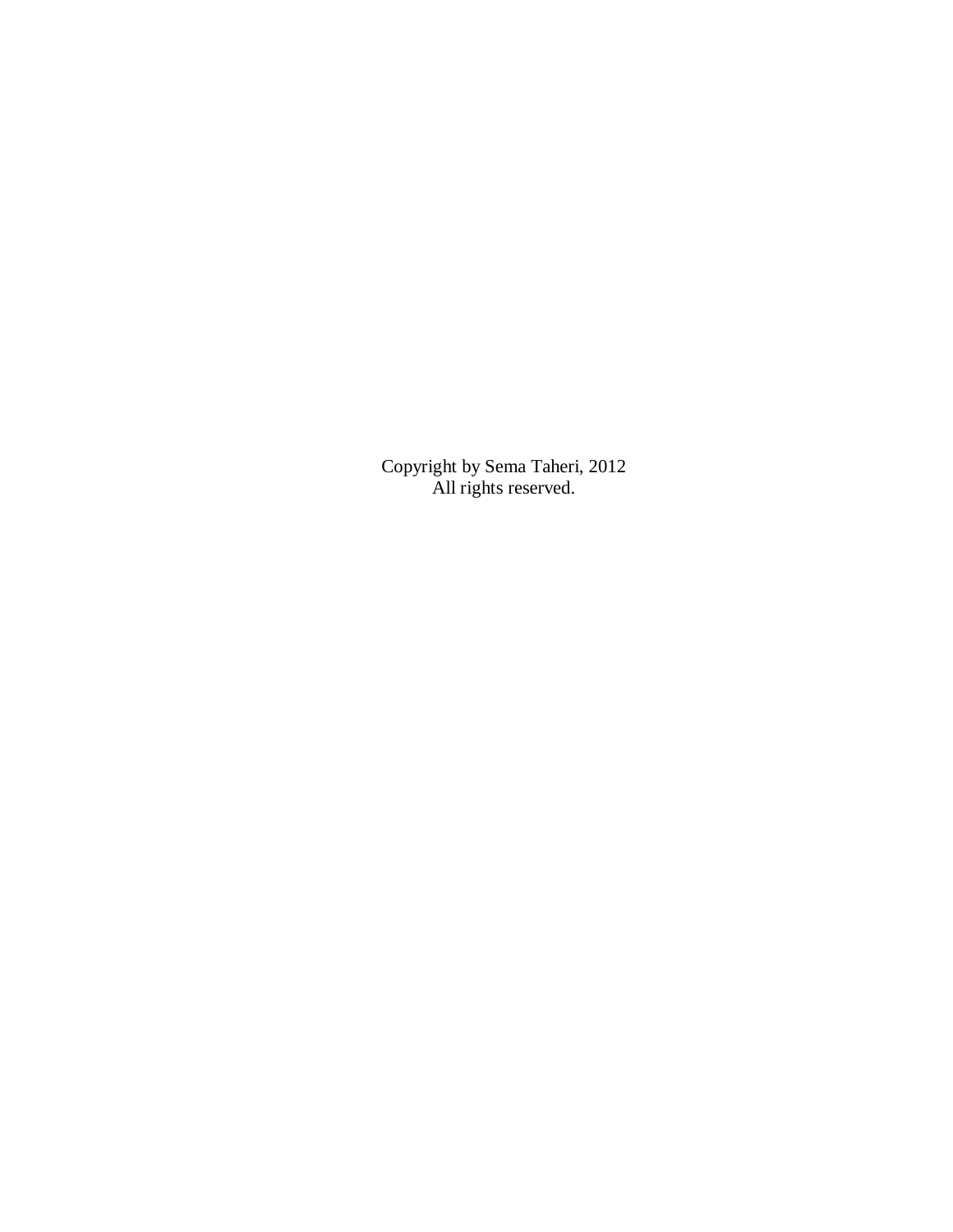## ACKNOWLEDGEMENTS

Many thanks must be given to my mentor and avid supporter, Dr. Arthur Lurigio. He welcomed me with open arms after only one meeting, and for that I am eternally grateful. The work and opportunities he has afforded me have been invaluable. Two years has gone by much too quickly. Loyola University Chicago employs some of the best faculty a student could need, and Drs. David Olson, Gipsy Escobar, and Loretta Stalans, are no exception. They are an inspiration not only in their research, but also in their dedication to the students they teach.

It is not often that I have the opportunity to thank my parents, Laura Michelz and Mohammad Taheri. However, I can think of no better setting than a complete thesis to offer appreciation to the two individuals who ingrained in me the need for a great education. Additional gratitude is due to my peers and fellow students who spent many days listening to rants of frustration, and showing understanding (not fear) even when I repeated myself for the fifteenth time; especially Jana Krepel and Brain Haas. It is Tom, though, to whom I owe the greatest of all acknowledgments, for remaining a rock without complaint throughout this entire endeavor.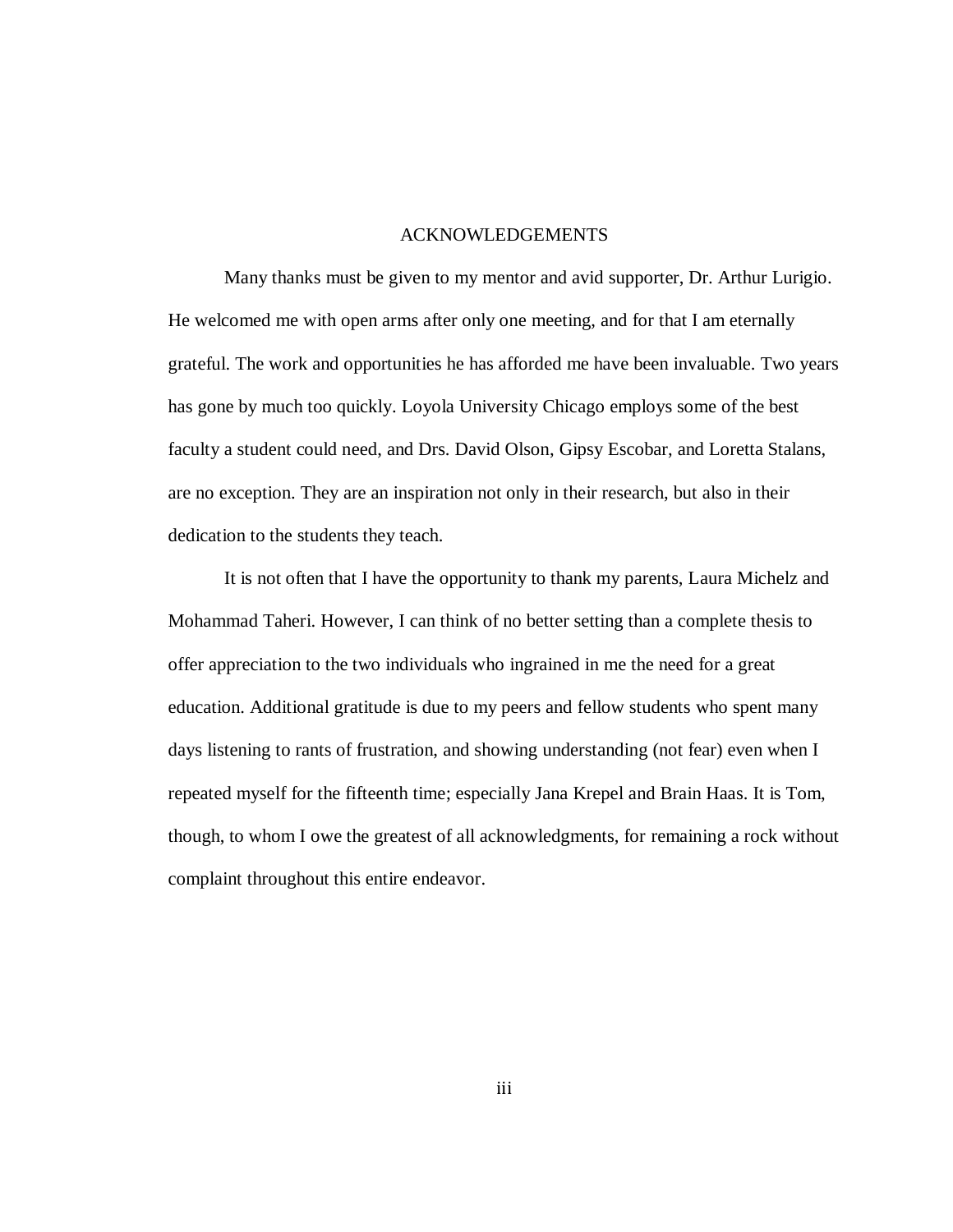# TABLE OF CONTENTS

| <b>ACKNOWLEDGMENTS</b>                       | iii          |
|----------------------------------------------|--------------|
| <b>LIST OF TABLES</b>                        | vi           |
| <b>ABSTRACT</b>                              | vii          |
| <b>INTRODUCTION</b>                          | $\mathbf{1}$ |
| <b>CHAPTER ONE: BACKGROUND</b>               | 3            |
| History of the War on Drugs                  | 3            |
| <b>Actual Risks of Illicit Substance Use</b> | 5            |
| <b>Physical Risks</b>                        | 5            |
| Marijuana                                    | 5            |
| Cocaine                                      | 6            |
| Heroin                                       | 7            |
| Lysergic Acid Diethylamide (LSD)             | 7            |
| <b>Social Risks</b>                          | 8            |
| <b>CHAPTER TWO: LITERATURE REVIEW</b>        | 10           |
| <b>Rehabilitation and Treatment</b>          | 10           |
| <b>Risk Perception</b>                       | 13           |
| <b>Current Study</b>                         | 18           |
| Hypotheses                                   | 19           |
| <b>CHAPTER THREE: METHODOLOGY</b>            | 24           |
| Data Used                                    | 24           |
| Sampling Method                              | 24           |
| Sample                                       | 25           |
| Measures                                     | 26           |
| <b>Outcome Variable</b>                      | 26           |
| <b>Predictor Variables</b>                   | 27           |
| <b>Substance Abuse Treatment</b>             | 27           |
| <b>Mental Health Treatment</b>               | 27           |
| Criminal Justice System Interaction          | 27           |
| Depression                                   | 28           |
| <b>Social Context</b>                        | 28           |
| <b>Control Variables</b>                     | 30           |
| <b>CHAPTER FOUR: DATA ANALYSIS PLAN</b>      | 32           |
| <b>Descriptive Statistics</b>                | 32           |
| <b>Bivariate Analysis</b>                    | 32           |
| Multivariate Analysis                        | 34           |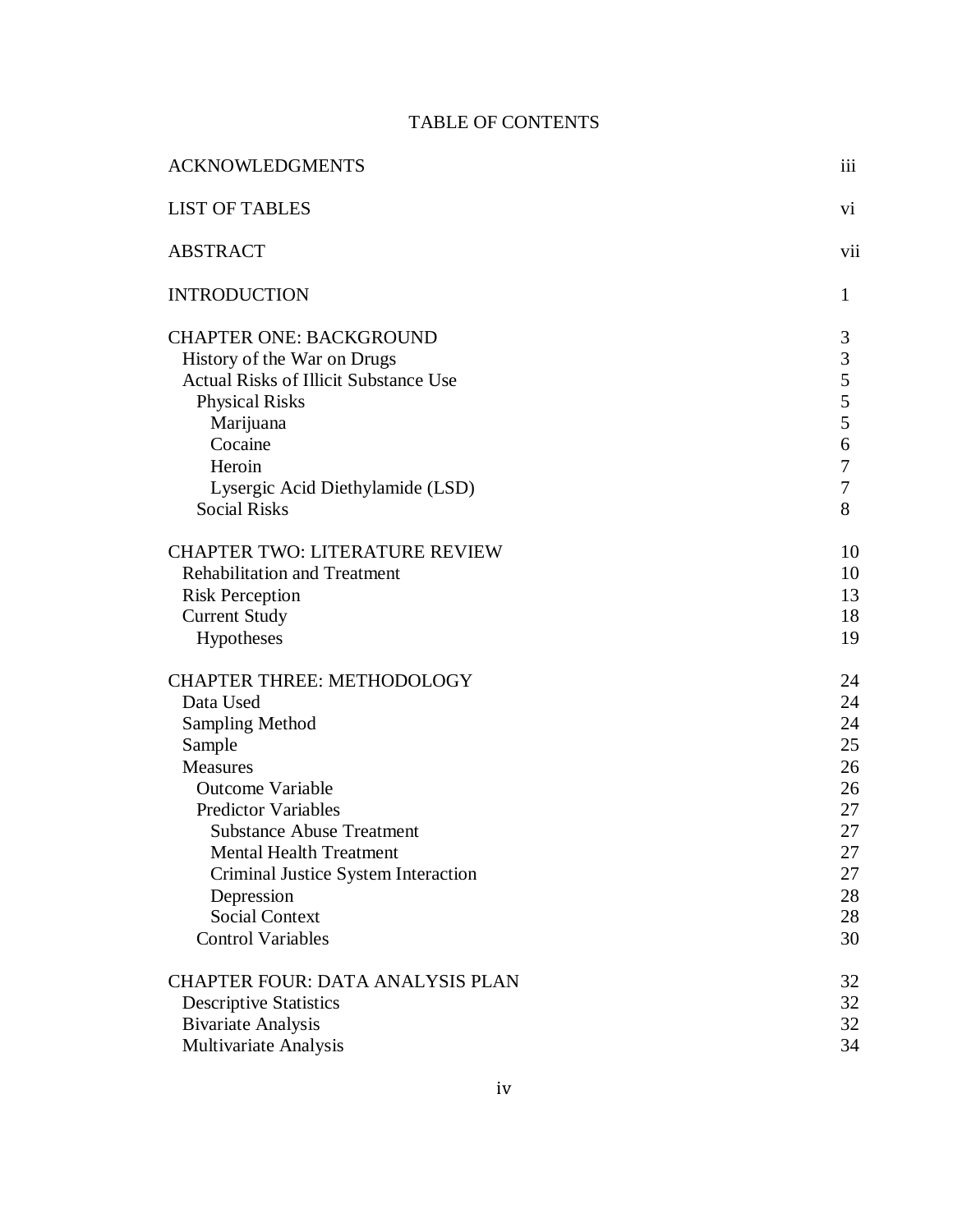| <b>CHAPTER FIVE: RESULTS</b>                    | 36 |
|-------------------------------------------------|----|
| <b>Descriptive Statistics</b>                   | 36 |
| <b>Outcome Variables</b>                        | 36 |
| <b>Predictor Variables</b>                      | 38 |
| <b>Control Variables</b>                        | 40 |
| <b>Bivariate and Multivariate Analyses</b>      | 41 |
| Marijuana                                       | 41 |
| Perception of Risk of Regular Marijuana Use     | 45 |
| Perception of Risk of Occasional Marijuana Use  | 47 |
| Cocaine                                         | 49 |
| Perception of Risk of Regular Cocaine Use       | 52 |
| Perception of Risk of Occasional Cocaine Use    | 53 |
| Heroin                                          | 55 |
| Perception of Risk of Regular Heroin Use        | 58 |
| Perception of Risk of Trying Heroin             | 59 |
| <b>LSD</b>                                      | 60 |
| Perception of Risk of Regular LSD Use           | 63 |
| Perception of Risk of Trying LSD                | 64 |
| <b>Overall Results</b>                          | 66 |
| <b>CHAPTER SIX: DISCUSSION</b>                  | 68 |
| Marijuana                                       | 68 |
| Cocaine                                         | 69 |
| Heroin                                          | 70 |
| <b>LSD</b>                                      | 71 |
| <b>Overall Discussion</b>                       | 72 |
| <b>Consistent Findings Across Drugs</b>         | 72 |
| <b>Theoretical Implications</b>                 | 73 |
| <b>Strengths and Limitations of Methodology</b> | 75 |
| <b>Future Research</b>                          | 77 |
| <b>REFERENCES</b>                               | 79 |
| <b>VITA</b>                                     | 86 |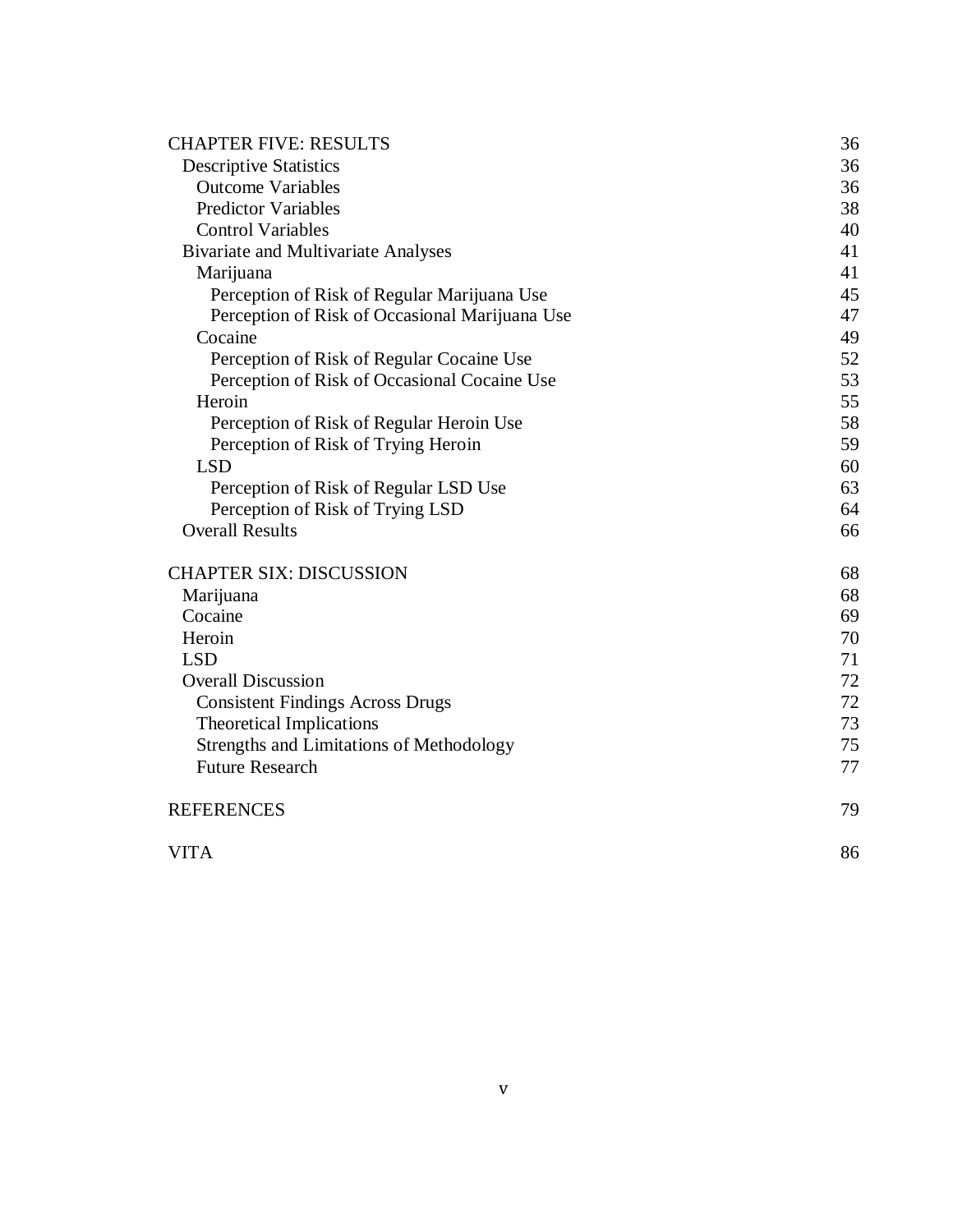# LIST OF TABLES

| Table 1. Descriptive Statistics of Outcome Variables             | 37 |
|------------------------------------------------------------------|----|
| Table 2. Descriptive Statistics of Predictor Variables           | 39 |
| Table 3. Descriptive Statistics of Control Variables             | 40 |
| Table 4. Regular Marijuana Use Bivariate Results                 | 42 |
| Table 5. Occasional Marijuana Use Bivariate Results              | 43 |
| Table 6. Regular Marijuana Use Multinomial Regression Results    | 47 |
| Table 7. Occasional Marijuana Use Multinomial Regression Results | 48 |
| Table 8. Regular Cocaine Use Bivariate Results                   | 50 |
| Table 9. Occasional Cocaine Use Bivariate Results                | 51 |
| Table 10. Regular Cocaine Use Logistic Regression Results        | 53 |
| Table 11. Occasional Cocaine Use Multinomial Regression Results  | 54 |
| Table 12. Regular Heroin Use Bivariate Results                   | 56 |
| Table 13. Trying Heroin Bivariate Results                        | 57 |
| Table 14. Regular Heroin Use Logistic Regression Results         | 58 |
| Table 15. Trying Heroin Multinomial Regression Results           | 60 |
| Table 16. Regular LSD Use Bivariate Results                      | 61 |
| Table 17. Trying LSD Bivariate Results                           | 62 |
| Table 18. Regular LSD Use Logistic Regression Results            | 64 |
| Table 19. Trying LSD Multinomial Regression Results              | 65 |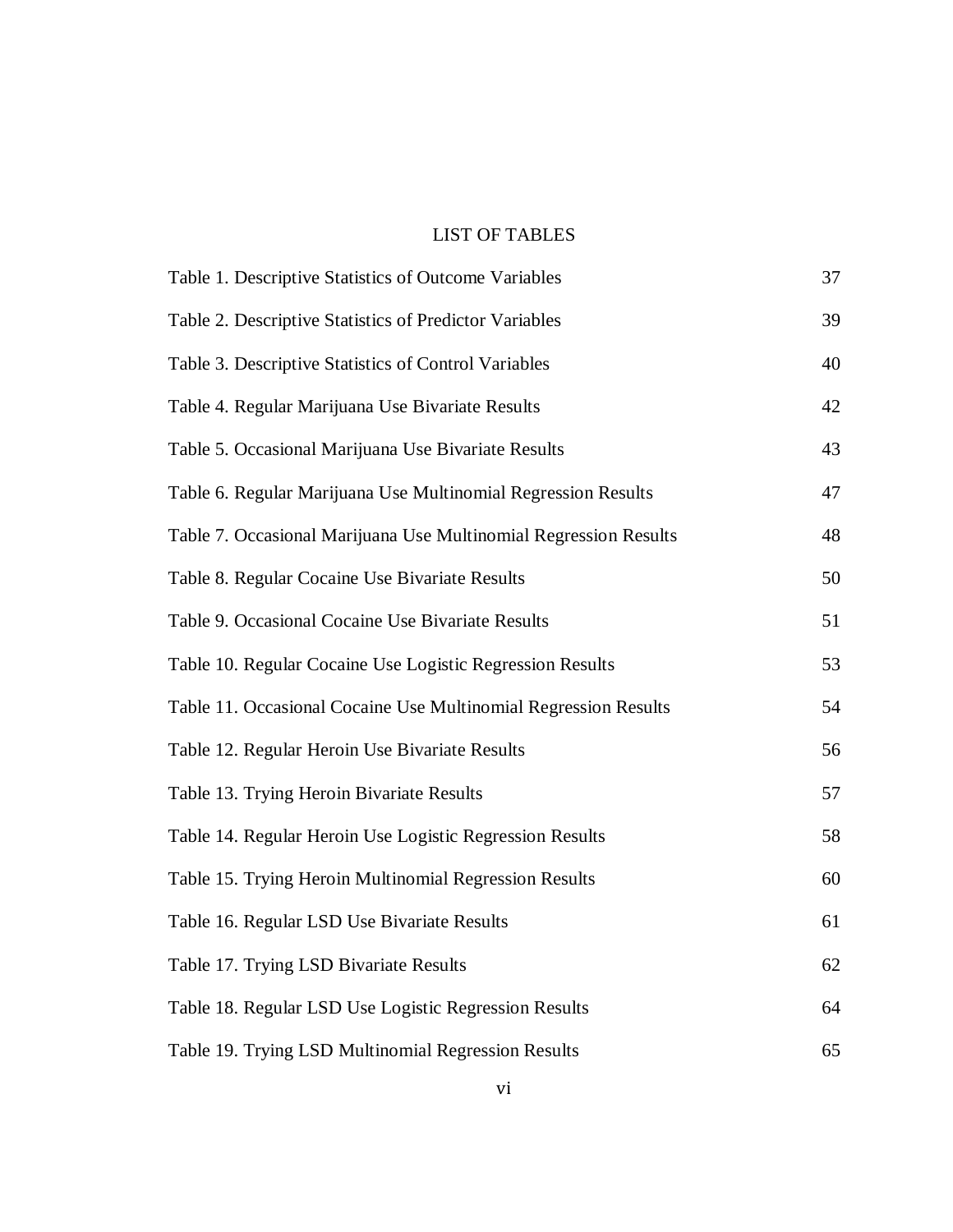# ABSTRACT

Individuals incarcerated for both drug-defined crimes and non-drug defined crimes are often substance users. In fact, the percent of arrestees in the United States that test positive for any drug at intake range from a low of 52% in Washington, D.C., to a high of 83% in Chicago, IL (ONDCP, 2011). Prior research has noted the negative relationship between risk perception and actual behavior. This study examined the influence of prior experiences and social environment on substance users' perceived risk of substance use. The sample consisted of adults indicating use of any illicit substance in the past year (N=9,277) in the 2009 National Survey of Drug Use and Health. Responses to risk perception of use of marijuana, cocaine, heroin and LSD were correlated with past experiences of mental health treatment, substance use treatment, arrest, depression and social environment variables. Past year treatment involvement was not found to be a predictor of risk perception. The social environment variables of age at first use, and ease of obtaining illicit drugs were found to be the strongest predictors of risk perception across all drug-types.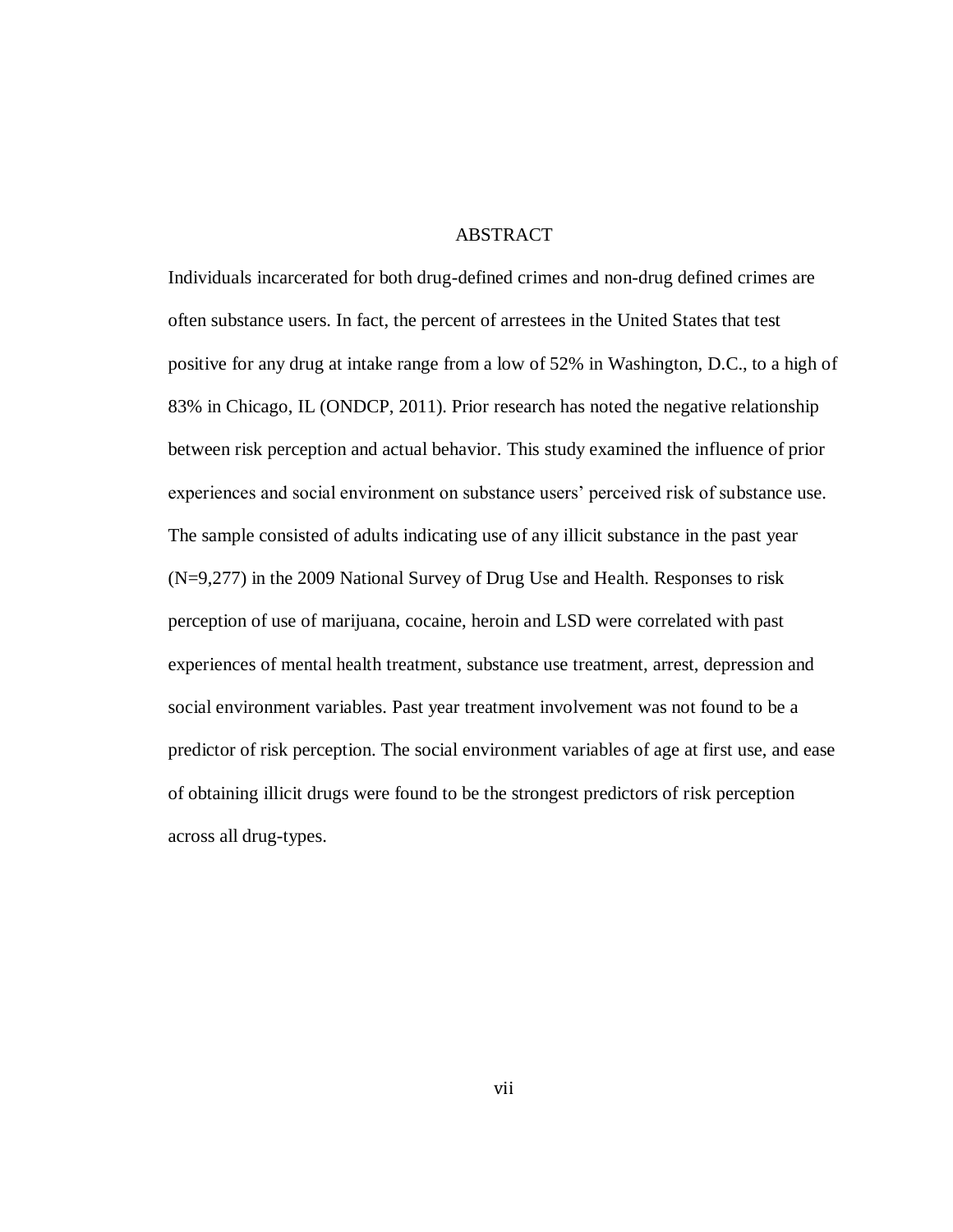## **INTRODUCTION**

In 2008, 251, 400 individuals were incarcerated in state prisons for drug-defined crimes (BJS, 2009). Since the emergence of the War on Drugs, the number and length of sentences as well as the population of incarcerated individuals for drug-defined crimes have increased (BJS, 2009). Individuals with drug-defined charges constituted 26% of the probation population in 2010, and of the 309,513 inmates released from state prisons in 2009, 28.7% reported drug-law violations as their most serious charge (BJS, 2010). In addition to incarcerated individuals, in 2006, the rate of substance abuse and dependence in the United States for non-institutionalized adults ages 18-25 was 21.3%, considerably higher than the percentage of such disorders among adolescents ages 12-17 (8%), and adults older than 26 years of age (7.2%) (BJS, 2009). These rates do not include individuals addicted to and using alcohol.

Increases in the number of illicit drug users in the United States' criminal justice system demanded an increase in the number of treatment programs available in jails and prisons. However, the primary goals of treatment are thwarted when those who complete treatment relapse and violate their terms of release. Researchers have been examining the effectiveness of short-term treatment techniques designed to lower recidivism and encourage recovery. In addition, studies have attempted to identify the correlates of treatment success. It is therefore important to study the relationship between perception of the risk of drug use and the behavior itself (Kilmer, Hunt, Lee, and Neighbors, 2007).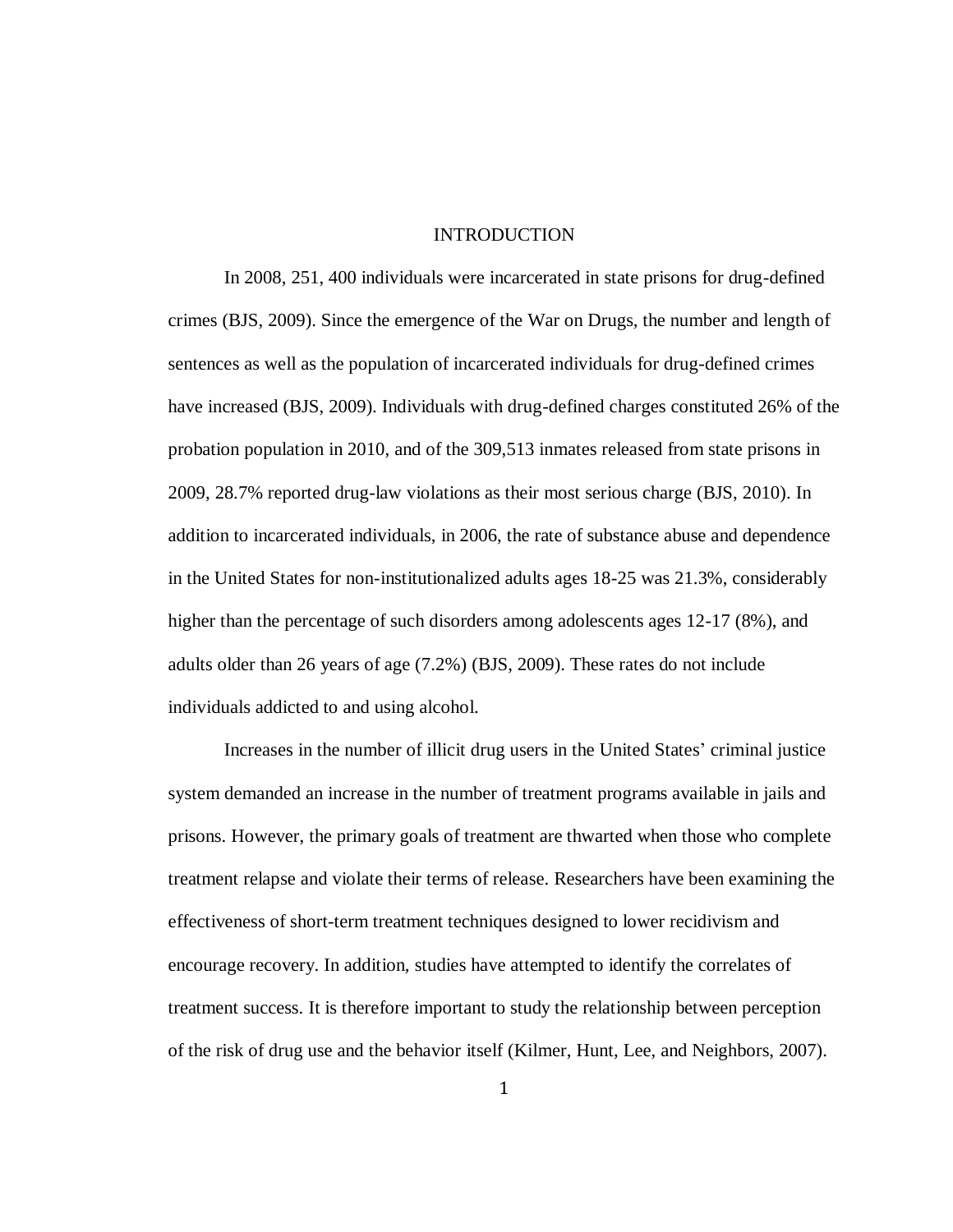The purpose of the current study is to examine the correlates the risk perception among current substance users.

Individuals using substances face medical, psychological, and social consequences, including criminal justice system involvement. These risks are well documented. The factors influencing risk perception and drug use behavior should be understood so that better treatment or interventions can be developed to address the needs of the drug-using population. To contribute to a relatively small body of work on risk perceptions and drug use, this research examined the influence of prior experience on the perception of risk of varying illicit substances. Using data from a nationally representative sample, this study attempted to identify differences among substance users to determine whether prior experiences, such as treatment involvement or prior arrest, influence perception of risk.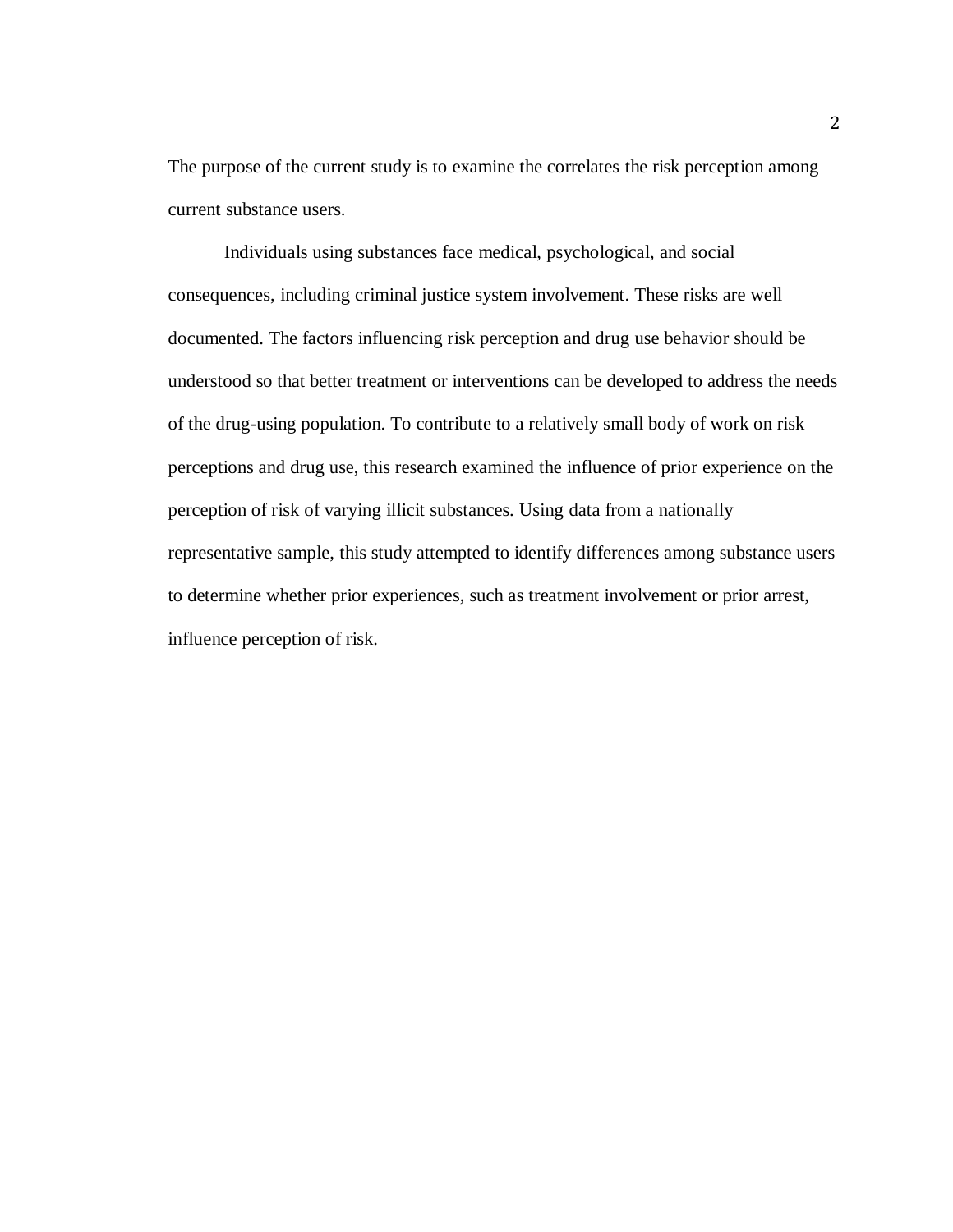# CHAPTER ONE

# BACKGROUND

#### **History of the War on Drugs**

In 1971, President Nixon called national attention to the problem of drug use and its effects (NPR, 2007). The nation was growing fearful of illicit drug-use and its effects on criminal behavior. President Nixon created the Drug Enforcement Agency in 1973, to investigate drug trafficking under the U.S. Department of Justice. In 1981, First Lady Nancy Reagan began her "just say no" campaign and, as a result, the federal government continued its engagement in anti-drug use initiatives. Arrests for illicit drug use rose in the early 1980s, and steadily climbed between 1984 and 1989.

President Reagan signed the Anti-Drug Abuse Act in 1986, appropriating more than 1.7 billion dollars from the federal budget to fight the war on drugs, including additional funds to build prisons and develop drug education programs. Mandatory minimum sentences were imposed on drug offenders (Time, 2009), with a great crackdown on cocaine use at the local and national levels (Benson, 2009). The National Guard jumped in to support the effort, and stated its reasons for actively participating in the "war" to the Border Alliance in 1989 (Vital Speeches, 1989). Their reasons, expressed by Lieutenant General Temple, listed lowered work ethic, child abuse, and crime as the most problematic consequences of drug use among Americans. The 1989, drug arrests hit a peak that was "higher than any year in the history of drug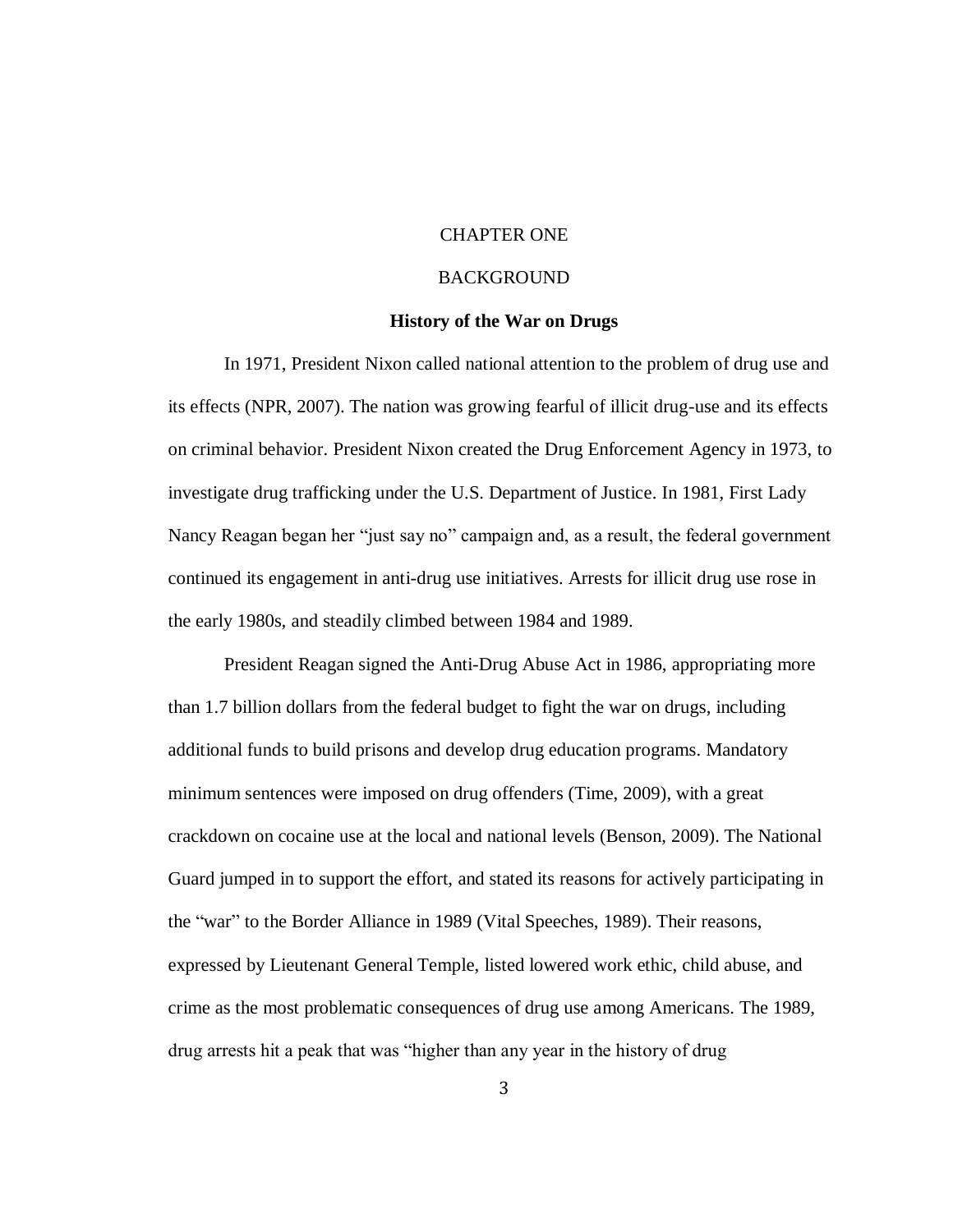criminalization" (Benson, 2009). In the thirty years since the act was signed, the number of individuals arrested for drug offenses has increased from fewer than 800,000 in 1986 to more than 1.5 million in 2007 (BJS, 2011). Between 1980 and 2009, the national adult arrest rate for drug offenses grew more than 138%. In 2009, the number of federal arrests for possession and use of illicit substances rose to 1,207,780 - almost five times the number of arrests for distribution (BJS, 2011). Both rates increased from previous years.

The War on Drugs has come under recent attack, however. Specifically, the Global Commission on Drug Policy (GCDP) (2011) found the "War on Drugs" to be a failure. Though it supports the health-related goals of eradicating illicit drug use, the commission found that the policymakers could show no evidence of achieving their goals. The use of drugs has increased in the past 10 years (GCDP, 2011). In addition, the Office of National Drug Control Policy (ONDCP) (2000) found that heroin has become more potent, rather than having been eradicated. Policy makers in the United States, developing policy to govern illegal activity, were criticized for ignoring empirical evidence, and relying too heavily on ideologies.

The War on Drugs has shown little progress in the past forty years. It has resulted in racial bias and growing prison populations. The punishments for illicit drug crimes have increased and caused uproar within communities. It has been labeled a failure, and has been discussed in policy arenas. The policies may be considered highly questionable. However, the actual risks of illicit substance use, and how these true health risks affect risk perception still raise concerns.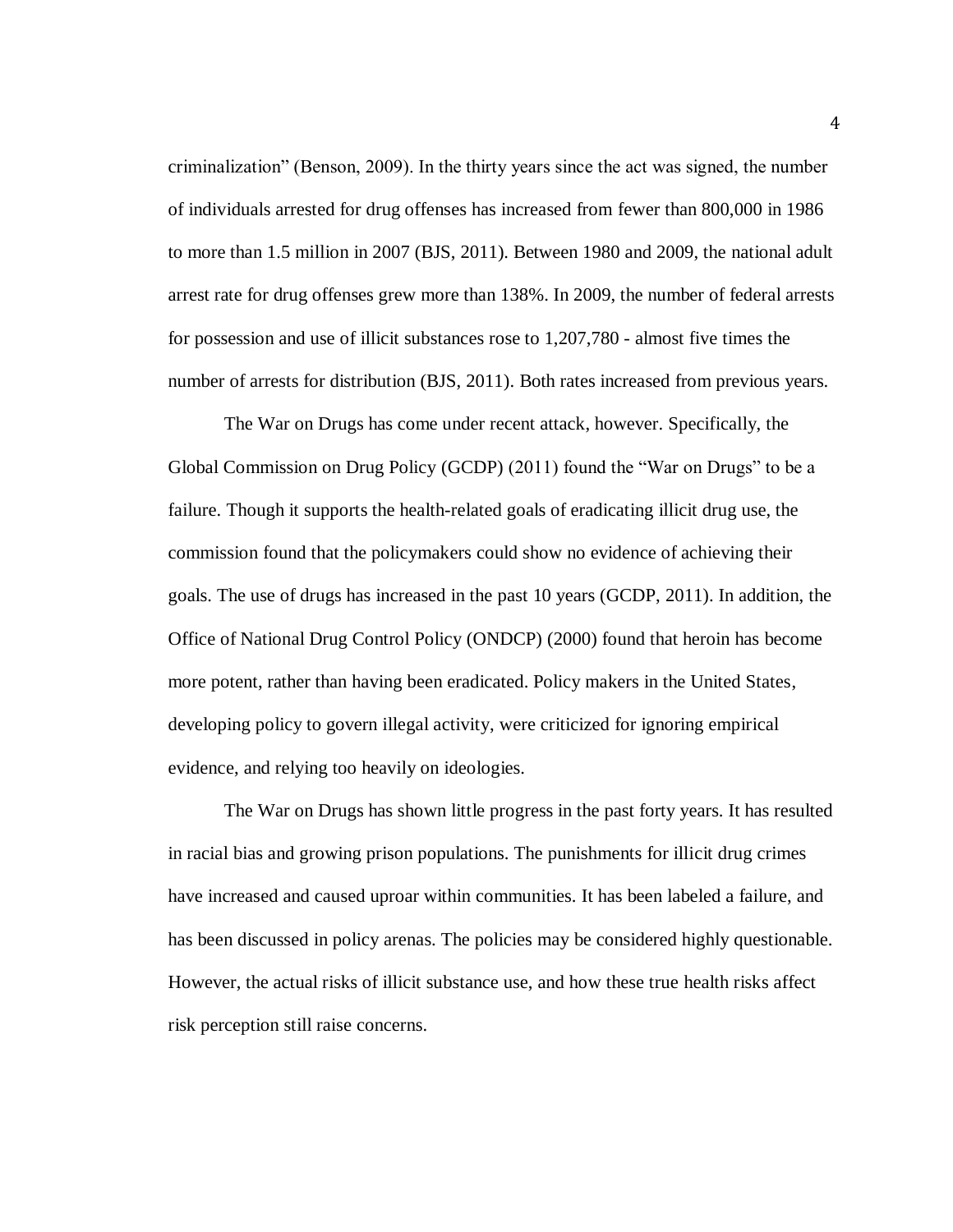#### **Actual Risks of Illicit Substance Use**

#### Physical Risks

The medical risks involved in illicit substance use are well documented. Each year the National Council on Alcoholism and Drug Abuse provides fact sheets on the most common illicit drugs used in the United States (2009). Risks are considered for each drug, for example, documenting the increased blood pressure and reduced ability to combat infection due to cocaine use, as well as the loss in muscular coordination due to marijuana use. Stimulants and depressants have different effects on the body and central nervous systems. The differences in medical risk and psychological effects of different types of drugs are acknowledged by this study. Therefore, this study provides information on drug-specific risks, and separates the results of the data analyses by drug type (Rosenberg, 2009).

#### **Marijuana**

There have been many calls across the nation for the decriminalization of marijuana and promotion of its use for medical purposes. Sixteen states have legalized marijuana for medical use in the past few years (NIDA, 2011). Its effects on relaxation and pain stem from tetrahydrocannabinol's (THC), the active chemical in marijuana, impact on the amygdala. There are, however, long-term, dangerous effects of marijuana. THC limits short-term memory and promotes lung damage among long-term users (Inaba & Cohen, 2011). The fear of marijuana is rooted in its nickname "the gateway drug." There is a significant association between marijuana and the use of other illicit drugs (Degenhardt, Dierker, Chiu, et. al, 2010). A study examining Australian twins found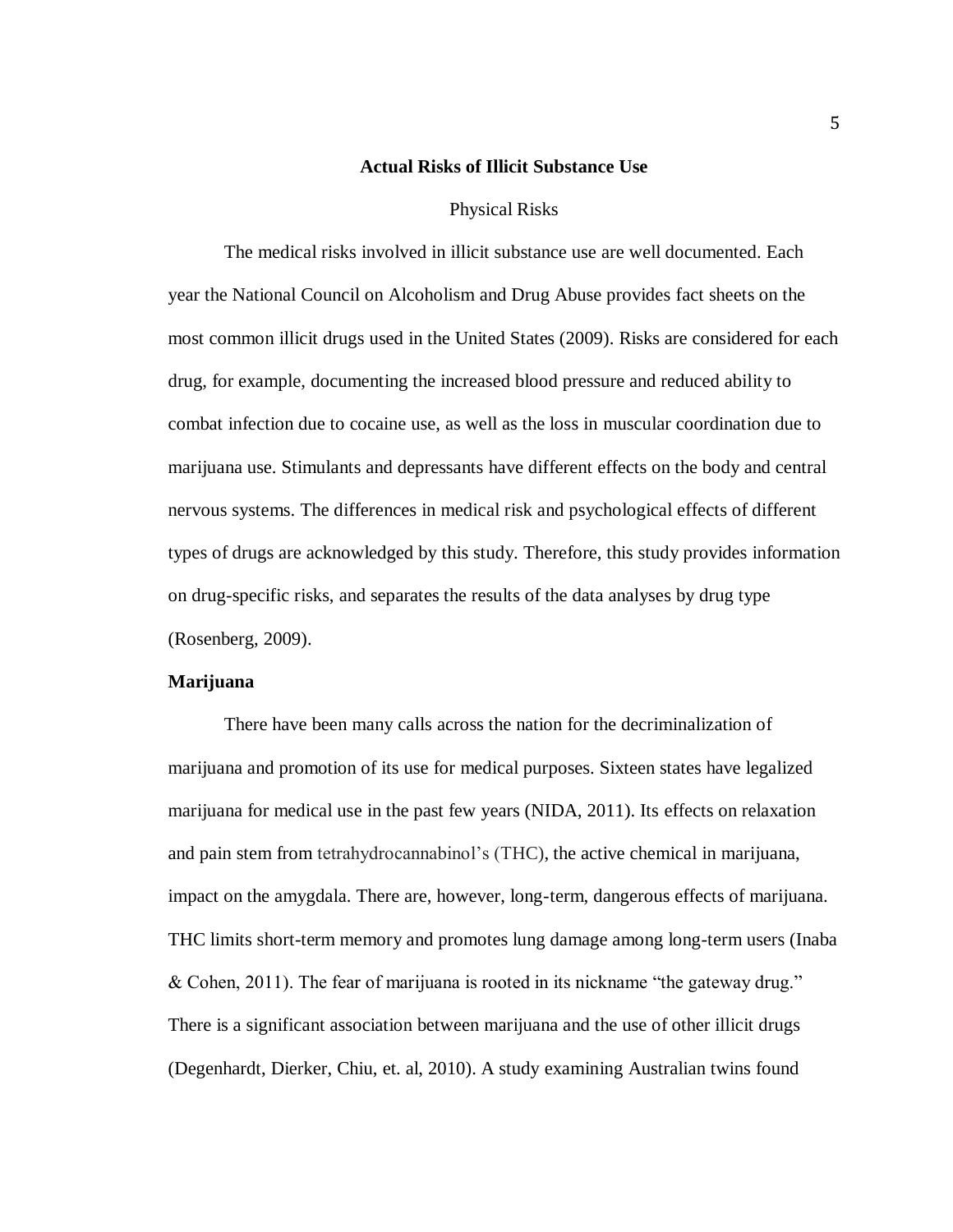there to be significant increases in drug dependence among those who used marijuana before the age of 17 (Lynskey, Heath, Bucholz, et. al, 2003). This correlation emphasizes the development of "hard" drug use after first using marijuana.

Euphoria is the most common effect of smoking or ingesting marijuana, which encourages use. Although euphoria is a positive effect of the drug, THC causes that feeling by changing the brain chemistry to release dopamine in the reward center of the brain. THC disrupts coordination and balance, and has long-term effects, like tobacco cigarettes, on the human lungs (NIDA, 2011). Regular and heavy use of cannabis also has been associated with a number of negative consequences, including emotional, physical, psychological, social, and legal repercussions (Cascone, Zimmermann, Auckenthaler, Robert-Tissot, 2011). Permanent negative effects on the brain caused by marijuana disrupt memory, and attention, and lead to poor academic achievement (NIDA, 2011). **Cocaine**

The physical consequences worsen with the use of cocaine, heroin and LSD. Use of these drugs takes many forms, all of which are physically harmful. Cocaine blocks the natural reuptake of 60-70% of dopamine, and can limit inhibitory functions of the temporal lobes, which leads to aggression and violence, and severe withdrawal (Inaba  $\&$ Cohen, 2011). Cocaine is an addictive stimulant, and causes permanent alterations to the brain, although the euphoric effects of the drug are short-lived. The five to ten minute high produced by cocaine comes with the possibility of arrest, contracting HIV/AIDS through infected needle use, significant malnourishment, and risks of internal gangrene (NIDA, 2011).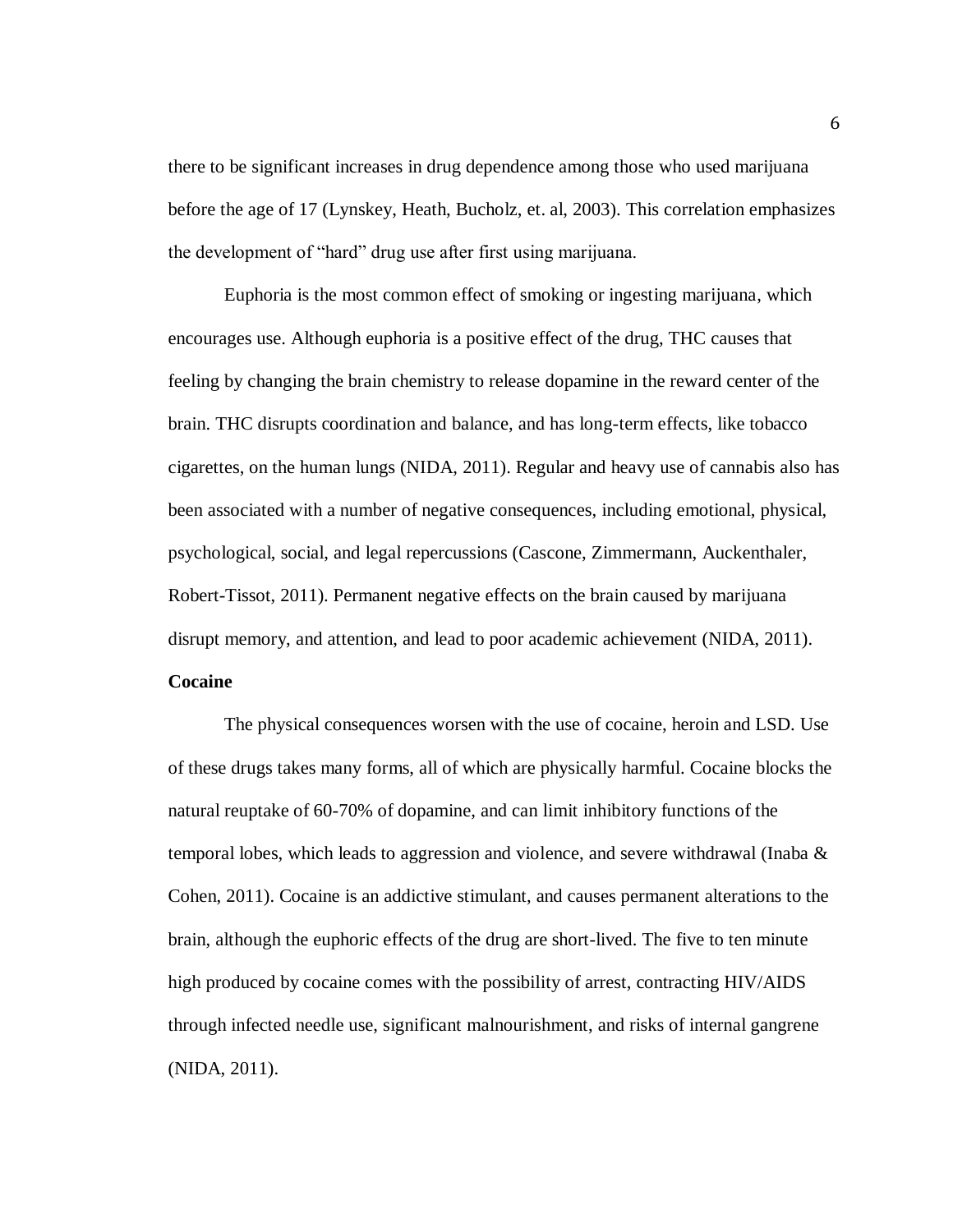# **Heroin**

Heroin users are often unaware of the potency in a dose of heroin until it has entered their body. Rapidly entering the brain, the drug attaches to opioid receptors, and causes a rush/high, and then a drop into lethargy. Long-term effects include vulnerability to infectious diseases and bacterial infections, as well as collapsed veins (NIDA, 2011). Withdrawal is intense for heroin users, but is rarely fatal.

Heroin is ingested in various ways; snorting and injection are the most popular. It can cause convulsions, coma, and a lack of oxygen to the extremities. An overdose can be fatal. The DEA classifies Heroin as a schedule I substance. Schedule I substances have high potential for abuse. This classification also specifies that the substances have no "accepted safety for use under medical supervision" (DEA, 2011, p. 36).

# **Lysergic acid diethylamide (LSD)**

LSD is a synthetic drug, manufactured from acid into a stimulant and hallucinogen. The drug was common in the 1960s, and is best known for the "trips" it causes its user to have. These "trips" are comprised of rapid mood swings and hallucinations. Small doses can last more than six hours. The complexity of LSD's effect on the brain is still not fully understood (NIDA, 2011). Also listed as a Schedule I drug, LSD is not considered safe for medical use. Flashbacks are a common long-term effect, and can occur many years after the use of LSD (National Drug Intelligence Center, 2006). Although not considered addictive, the long-term effects of LSD are great, and contribute to the ultimate decision to use.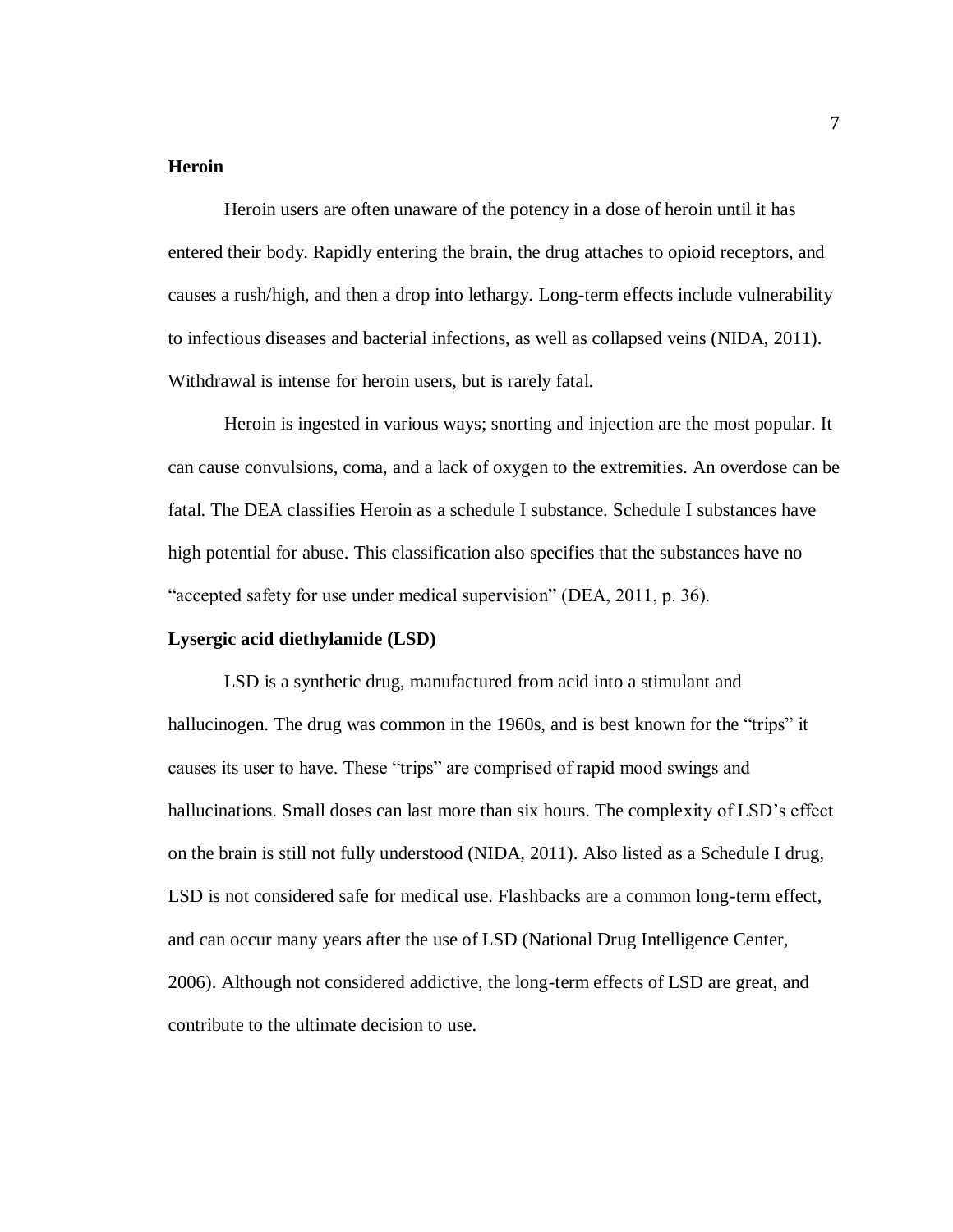#### Social Risks

As noted above, the medical risks of illicit substance abuse are well-documented (e.g. Rey, J., 2007; NCADA, 2009; Milin, Manion, Dare, Walker, 2008; O'Brien, 2008). Illicit substance use also has legal and social repercussions. Drug arrests accounted for 12% of all arrests in 2008. Marijuana related arrests in particular, rose from 401,982 in 1980 to twice that in 2008 (Drug War Facts, 2009). First-offense possession of small amounts of cocaine, heroin, and LSD results in no less 10 months of incarceration at the federal level (US Sentencing Commission, 2011). Crack, smokable cocaine, possession is associated with much harsher penalties than powder cocaine. Marijuana possession carries a lower penalty as a first offense, but can cost an individual up to \$250,000 in fines (DEA, 2011). Conviction for any felony-level drug-law violation also carries with it the stigma and restricted access to a wide variety of government services, employment opportunities, and voting rights.

Costs to a user's family and social support network are much more difficult to measure, but also involve great harm. Social peer networks are predictive of illicit drug use among adolescents (Cascone, Zimmermann, Ackenthaler, and Robert-Tissot, 2011; Litt & Stock, 2011). Peer norms and perception of social norms shape the behavior of adolescents and adults, but the social risks an individual takes by using illicit substances are difficult to measure. In some situations, the social consequences of an individual's use can be protective. A study of individuals in prison (Woodall, 2011) found that many inmates are pressured to use illicit drugs. Not conforming to the social norm of drug use isolates the inmate and puts him at a greater risk for prison violence. On the other hand,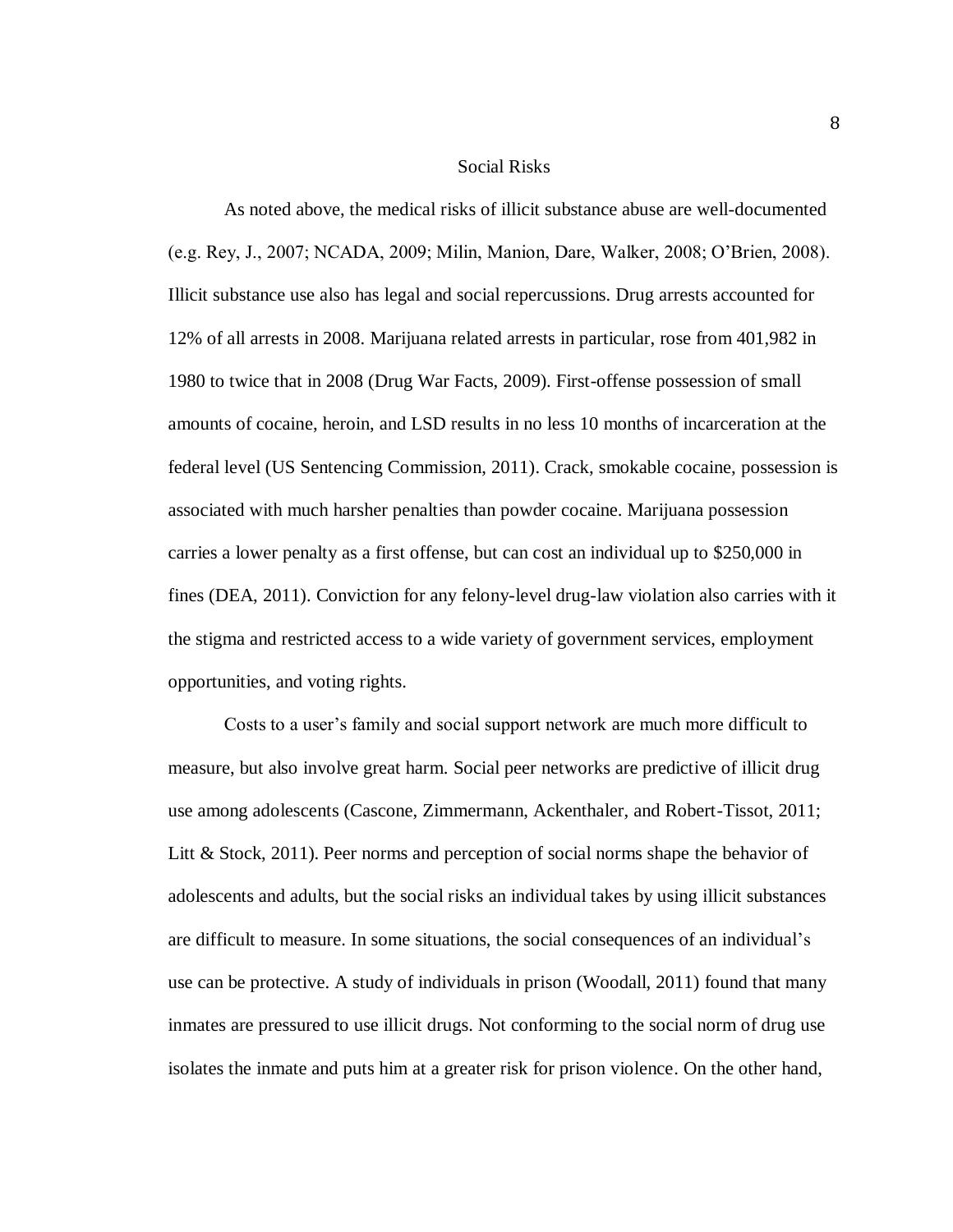most adolescent group studies have found risks to social development and academic achievement, among adolescents who abuse illicit substances (Cascone, et. al, 2011).

Despite the consequences to physical, social, and legal well-being, illicit drug use among adults is high. In 2001, 55.6% of adults ages 18-25 reported having ever used illicit drug, approaching the 1979 high of 69% (ONDCP, 2001). The National Survey on Drug Use and Health (SAMHSA, 2009) found that 28.5 million Americans age 12 and older had used marijuana at least once in the past year. In addition, the Arrestee Drug Abuse Monitoring 2010 report found that a high percentage of arrestees in the United States test positive for any drug, ranging from a low of 52% in Washington, D.C. to a high of 83% in Chicago (ONDCP, 2011). The heavy use of illicit substances and the risks involved in such use has resulted in the creation of number of treatment programs and sanctions. This study seeks to understand the relationship between prior experiences or sanctions and risk perception of illegal drug use.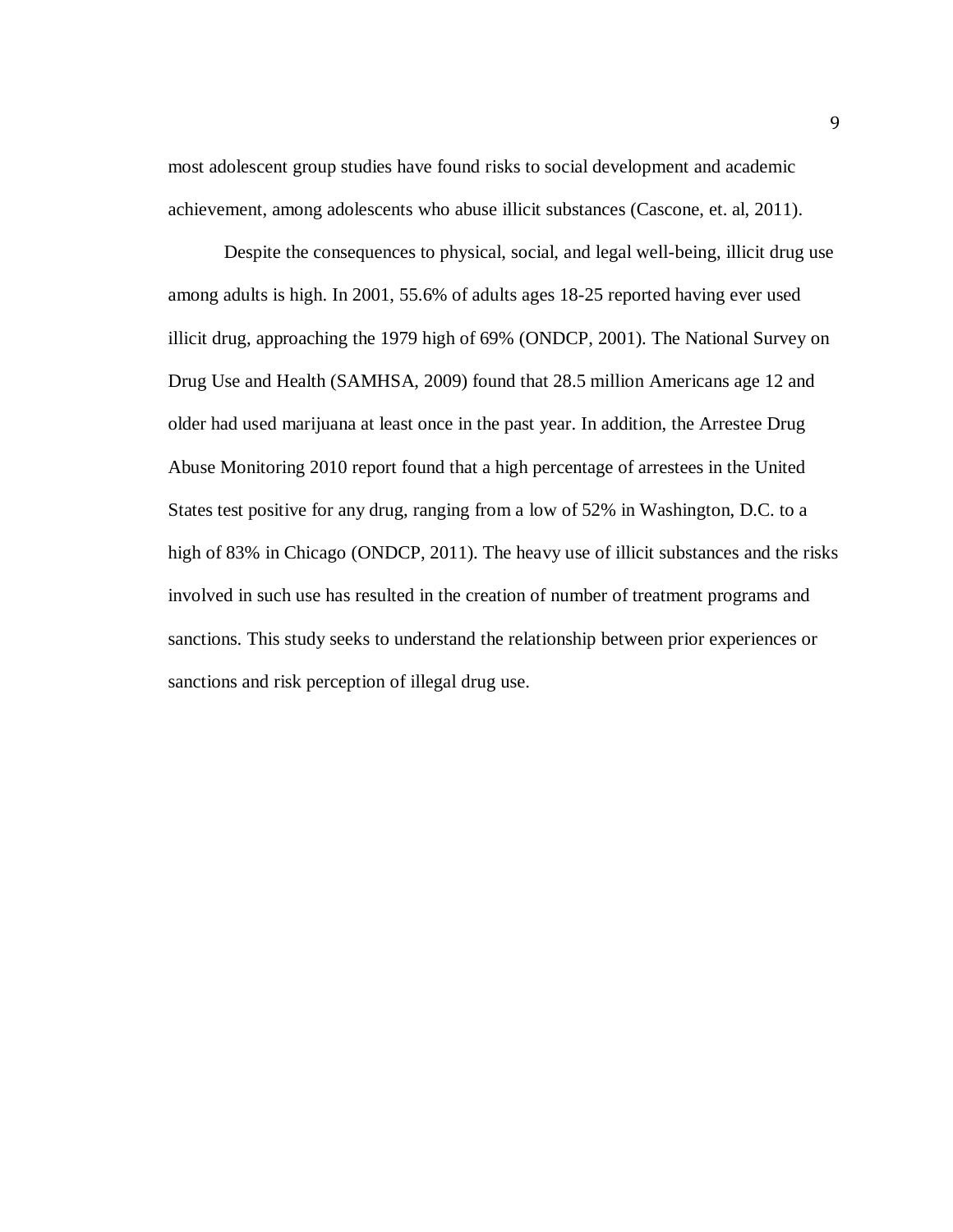# CHAPTER TWO

# LITERATURE REVIEW

# **Rehabilitation and Treatment**

In response to the growing numbers of drug offenders, substance use treatment programs have been implemented in many jails and prisons. Treatment for substance abuse is also available to individuals in community correctional programs. Treatment participation can be mandated by the courts or it can be voluntary. Researchers have examined the effectiveness of treatment for target populations.

Research has considered the types of substance abuse treatments available and their ability to alleviate abuse or dependence. At the forefront are therapeutic communities (TC) and their influence on cognitive behavioral change (e.g., Dekel, Benbenishty, Amram, 2004; Stout, 2005). The National Institute on Drug Abuse (2002) defines a TC as a "residential program that uses a hierarchical model with treatment strategies that reflect increased levels of personal and social responsibility" (pg. 1). TCs often increase treatment length among substance users (Chandler, 2009). The purpose is to encourage personal responsibility for substance use, foster an understanding of addiction, and reduce illicit drug use (Chandler, 2009). TCs have reduced reoffending (Mitchell, Wilson, MacKenzie, 2007), and additional techniques such as Motivational Interviewing (MI) have enhanced treatment engagement during incarceration (Stein, Colby, Barnett, Monti, & Golmbeske, 2006).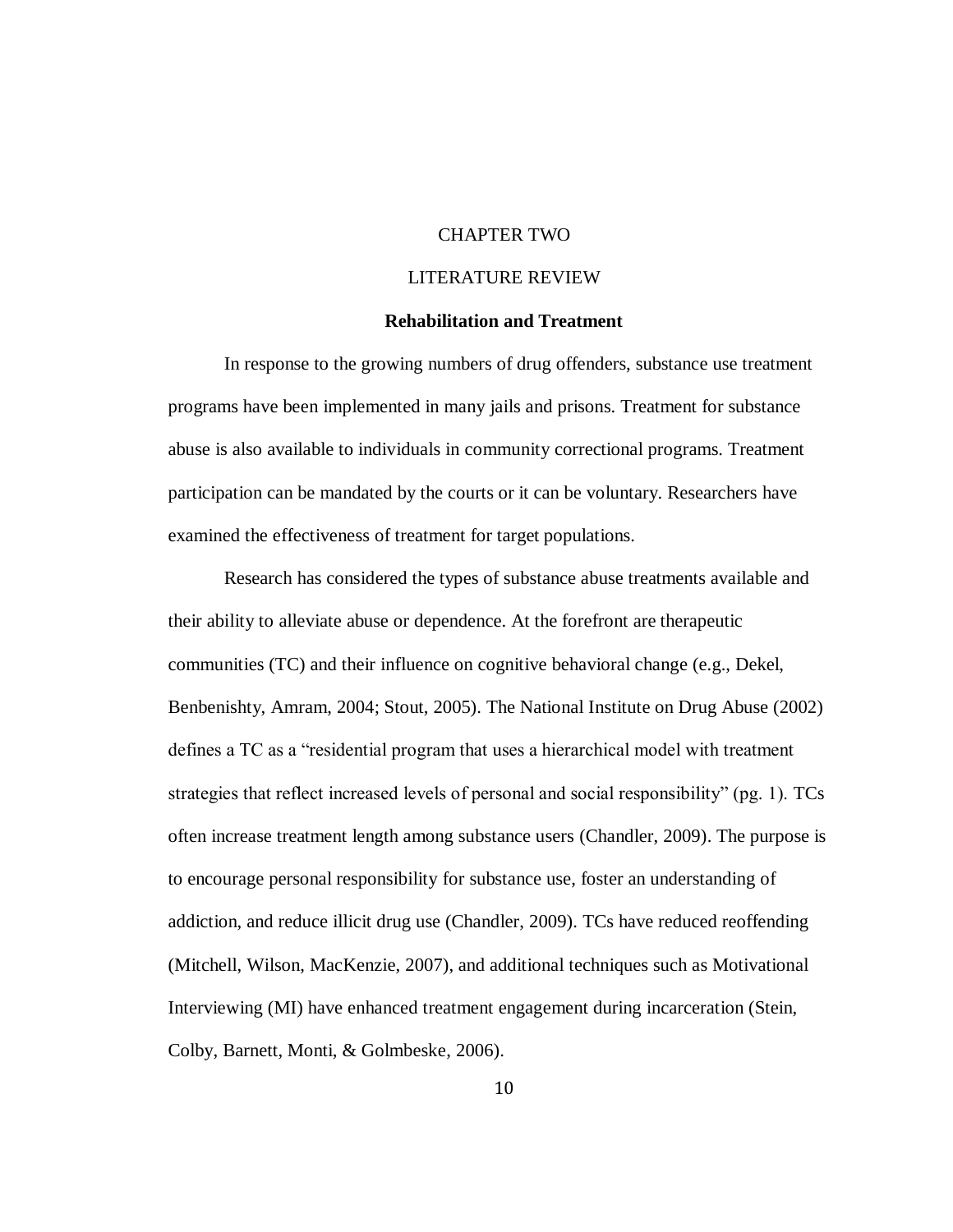Individuals arrested and booked are also provided substance abuse treatments. Brief interventions, in correctional and institutional settings, including MI, are able to reduce substance use (Stein, et al., 2006). An American Medical Association's metaanalysis (2009) found evidence that TCs and counseling approaches reduce recidivism among incarcerated populations. The analyses indicated the cost-effectiveness and unique opportunity of targeting those held captive for treatment. Research on treatment must examine the engagement of the participant and the steps needed to minimize negative outcomes, especially among incarcerated individuals (Stein, et. al, 2006). Treatments, including numerous self-help groups, adopt a general curriculum that helps participants acknowledge they have a problem, using the support network readily available to them to manage their addiction. Self-help groups, however, are designed to assist the individual in overcoming addiction, by using social capital and recognition of the risks involved in drug use post-treatment (Daniels, 2011).

In 2009, 1.2 million individuals age twelve or older reported receiving treatment for marijuana use in the past year. Although the level of use was lower for "hard drugs," the numbers were still disturbing. Treatment for cocaine involved an estimated 787,000 individuals, the number of individuals in treatment for hallucinogens was in the hundreds of thousands (SAMHSA, 2009). Substance abuse treatment aims to help the user recognize the risks involved in use, or limit continued use. Therefore, these individuals are expected to perceive greater risk in use with greater experience in treatment for addiction.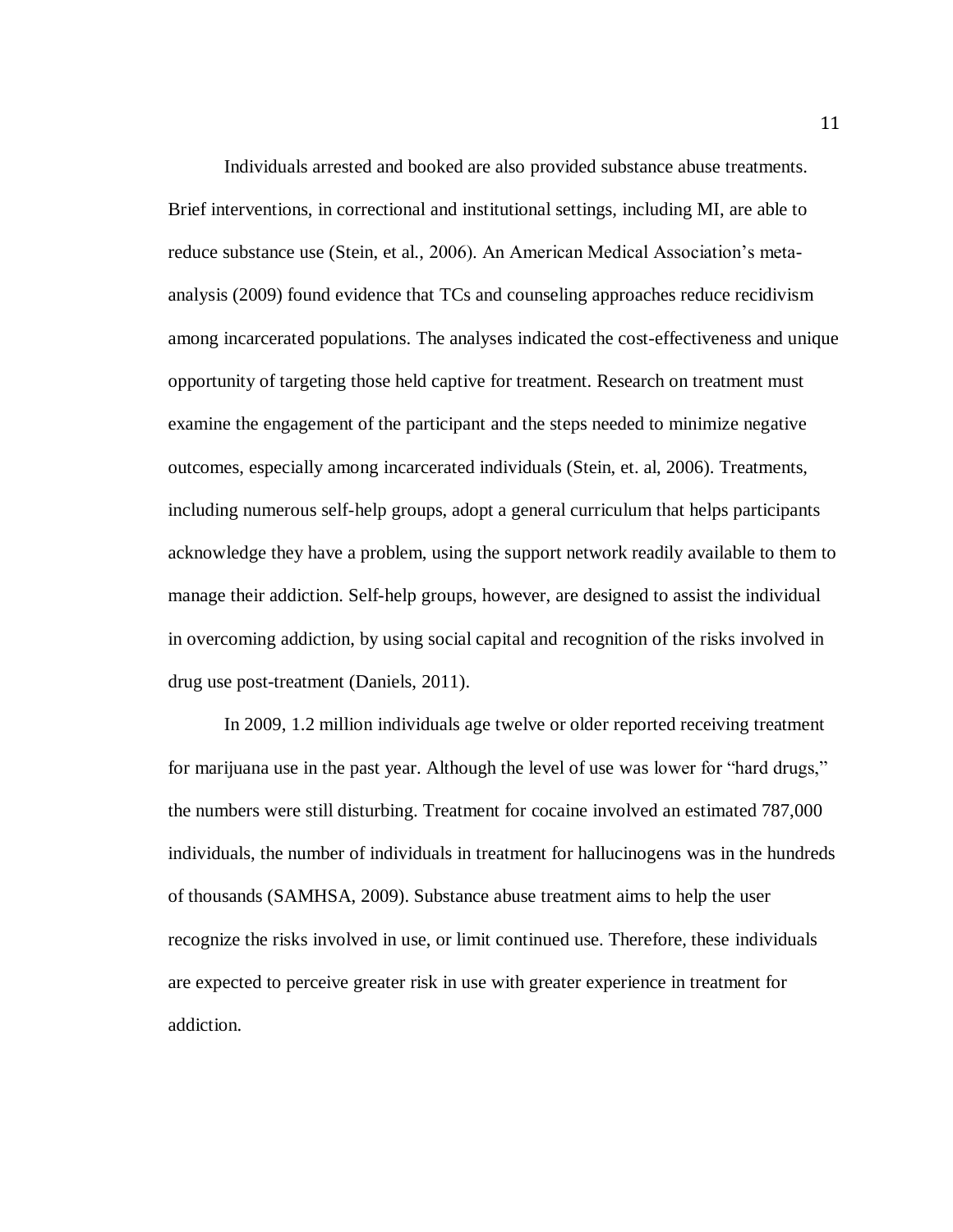Substance abuse and mental health problems often co-occur. Mental health interventions can include substance abuse treatment (Herbstman & Pincus, 2009; Chan, Dennis, and Funk, 2008). In many cases when mental health diagnoses include substance abuse, individuals are offered a substance abuse treatment program to supplement their mental health treatment. Comorbid cases often require more intensive treatment and have poorer clinical course than other cases (Glantz, Anthony, Berglund, Degenhardt, Dierker, and Kalaydjian, 2009). Glantz, et al. (2009) estimated the possible effects of treating mental disorders on substance abuse. Finding that anxiety disorders were likely to precede illegal drug dependence in 81.7% of their sample, they emphasized the need for recognizing substance abuse disorders among those seeking mental health treatments.

The prevalence of depression in substance using populations is also high. Daniels (2010) found major depression among offenders to have a greater impact on posttreatment drug use than bipolar disorder. Poulin and colleagues (2004) also identified a relationship between depressive symptoms, age, and substance use. The findings indicated that students using marijuana weekly were 40% more likely to have elevated depressive symptoms. In another study, cocaine dependent outpatients seeking treatment reported "substantial depressive symptomology" associated with their drug use severity (Stultz, Thase, Gallop, Crist-Cristoph, 2011, p. 45). The study assessed drug use of 487 individuals undergoing a 6-month treatment for cocaine dependence. Depressive symptoms increased the likelihood of cocaine use, with cocaine use decreasing as depressive symptoms were reduced. The model did not find the relationship to be true in reverse, as drug use did not increase future depressive symptoms. Stultz, et. al (2011),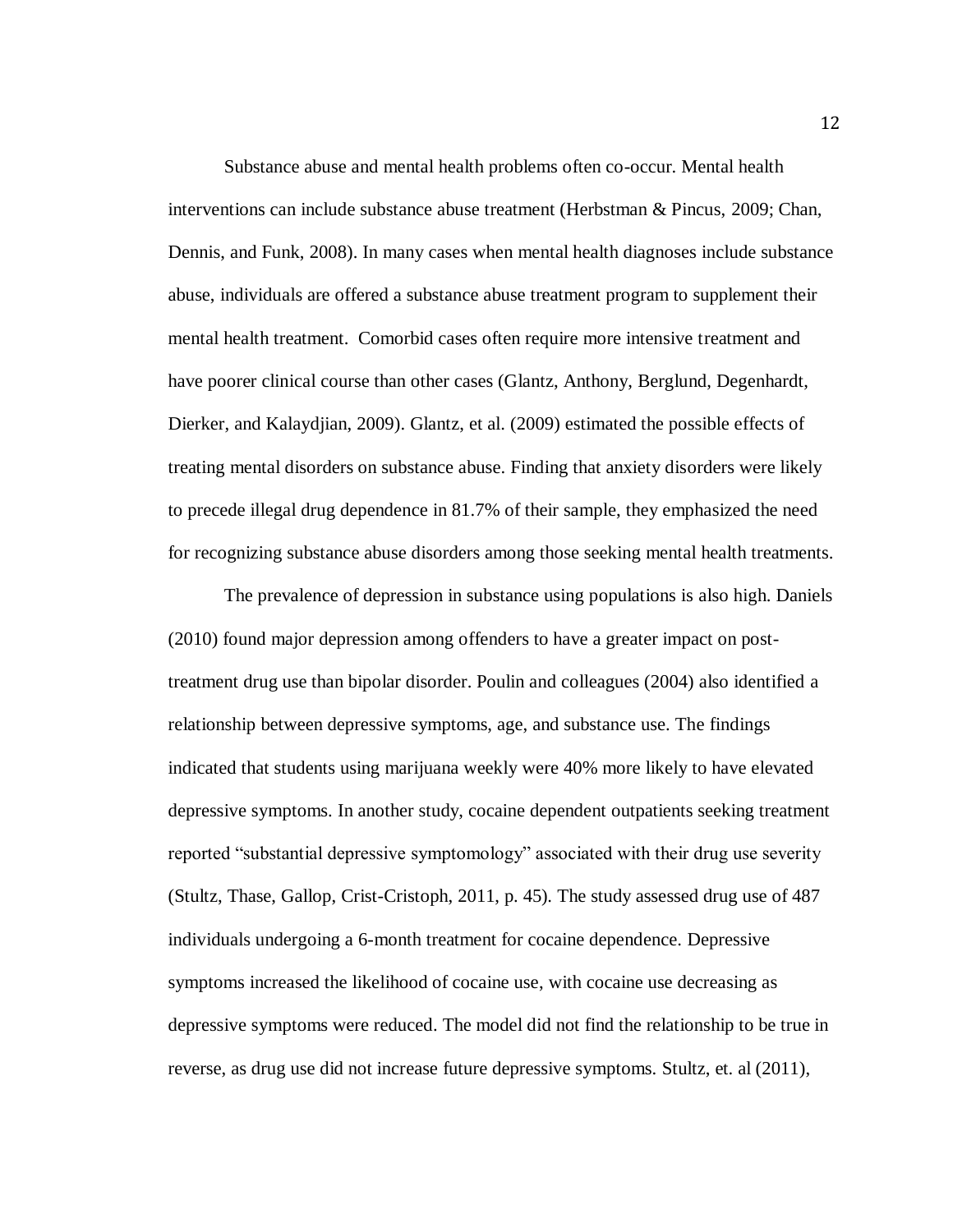also found that depressed cocaine users, compared with non-depressed users, experienced greater euphoria, and were more likely to continue using.

The relationship between self-medicating substance use and depressive symptoms is unclear. Hunt (2008) found a positive relationship between delinquency and substance use and between depression and delinquency. However, the relationship between depression and substance use was not significant. This was supported by a finding of a modest relationship between heavy cannabis use and depression, but no relationship between light use and depressive symptoms (Degenhardt, Hall, & Lynskey, 2003). The relationship between depression and substance use remains unclear, and more research into the relationship between depression and substance use is needed. This study is interested in knowing if perception of risk is a mediating factor between the two.

Regardless of these inconsistencies, it is important that mental health professionals working with individuals with a substance abuse disorder be aware of comorbidity and have the ability to provide the best methods of treatment. The significance of mental health's relationship with substance use should not be ignored. This study intends to explore if mental health treatment or substance abuse treatment encourage an increase in risk awareness.

# **Risk Perception**

Despite the high incarceration rates for drug-related or drug-defined crimes, and the availability of treatment for substance use, many individuals continue to use and abuse illicit substances. Studies have identified relationships between risk perception and drug use. The literature contains inconsistent findings in this area. Health studies on the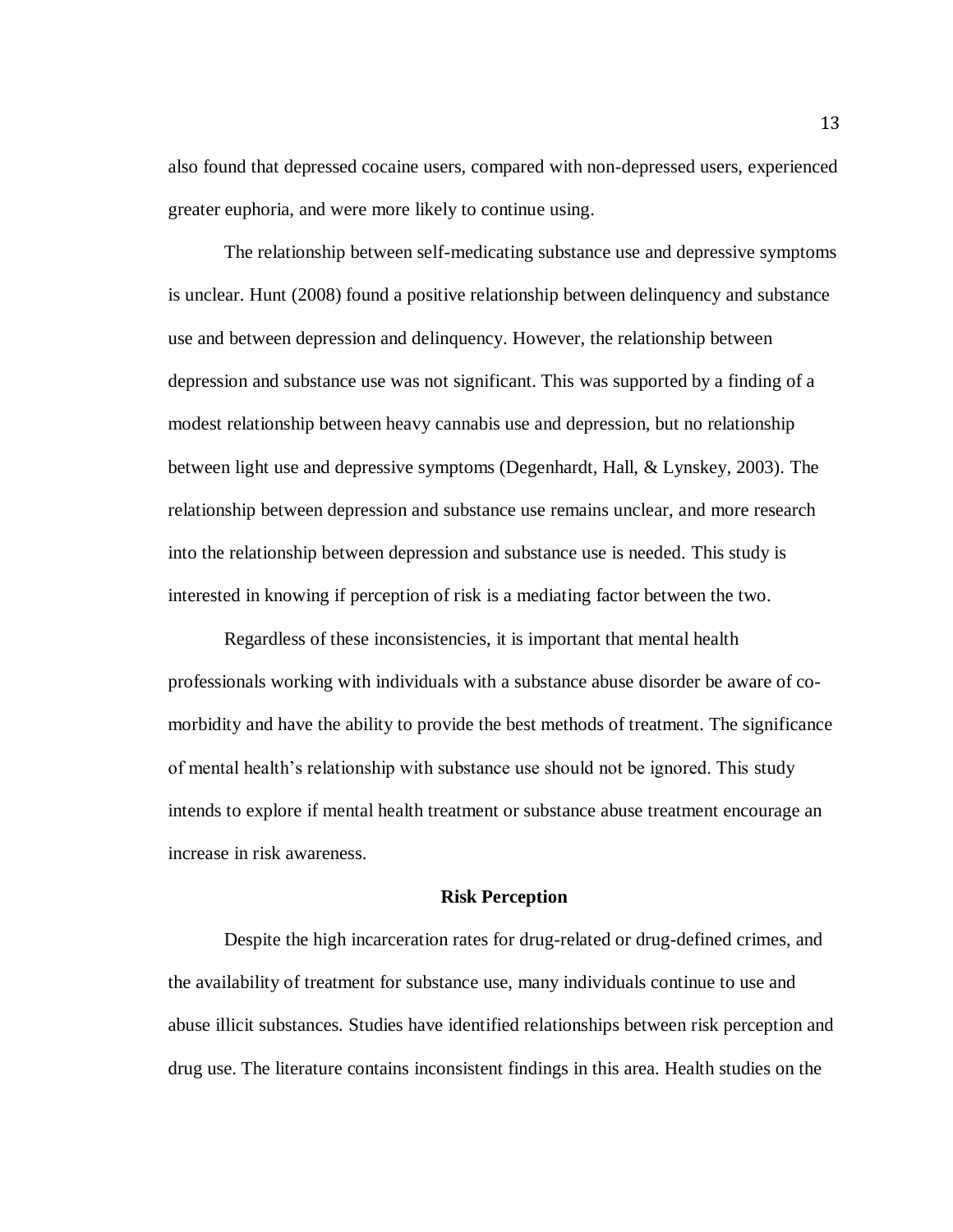relationship between risk and practice is considered in depth in Rational Choice Theory. Proposed by Cornish and Clarke in 1987, the theory posits that an individual will engage in a behavior that benefits him or her. This means weighing the benefits and consequences of an action, and choosing the most beneficial result (Vito & Maahs, 2012). In the context of this theory and the actual risks involved in substance use, the number of individuals reporting illicit substance use in the past year is surprising. Thus, it is important to understand the relationship between perception of risk of use and actual use, and the factors that actually affect those perceptions.

Researchers have examined such a relationship. To do so, they have often relied on convenience samples and compared substance using individuals to non-users. Perceived risk, in many studies, as indicated by the Health Belief model, has been found to be a primary component in determining whether someone will or will not engage in health related behaviors (Kilmer, Hunt, Lee, and Neighbors, 2007; White, Degenhardt, Breen, Bruno, Newman, and Proudfoot, 2005; Leung, Abdallah, Copeland, and Cottler, 2010). These studies have found a negative correlation between perceived risk of illicit substance use and actual use. Such results are in line with rational choice theory, indicating that as perceptions of risk increased, substance use decreased.

Among ecstasy users, in a 2008 study, 71% approved of both marijuana and ecstasy use. Ecstasy users were more likely to think that there is no risk in using marijuana or ecstasy, compared with non-drug using youth (Martins, Storr, Alexadre, and Childoat, 2008). Another sample of college students with low perceived harmfulness of prescription stimulants were more than ten times more likely to use stimulants non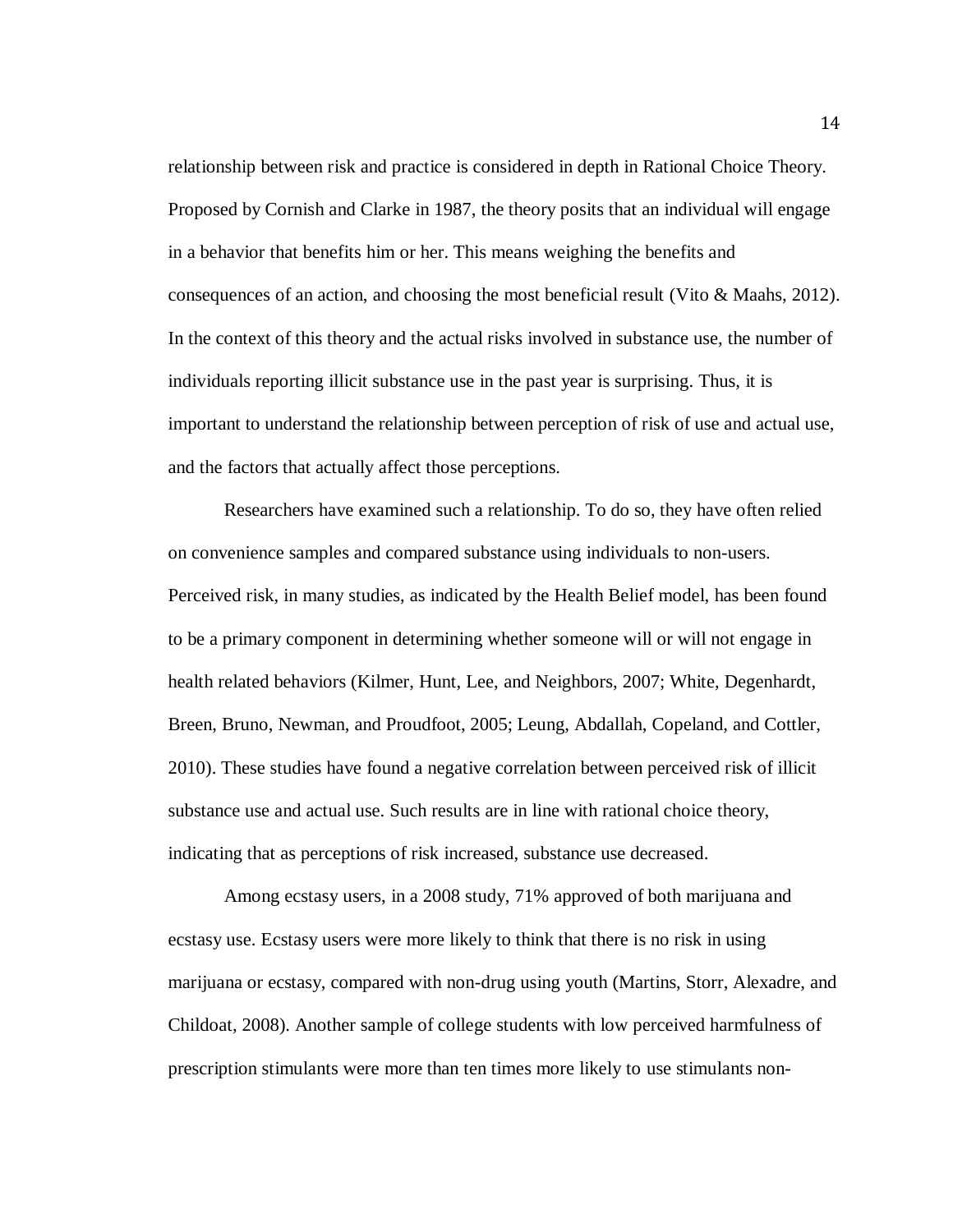medically than their high-risk perceiving counterparts (Arria, Caldeira, Vincent, O'Gady, Wish, 2008). In most of the studies, the likelihood of use increased as the level of perceived harm decreased. The literature suggests that perceived risk of use of a specific substance acts as a protective factor against illicit substance use. Substance abuse treatment has been found to reduce use by increasing the perception of risk (Lopez-Quintero & Neumark, 2010). Arrest and interaction with the criminal justice system have become part of these risks. Experience with the criminal justice system should increase the perception of risk of an individual. According to Rational Choice Theory (Cornish  $\&$ Clarke, 1987), the frequency of use should decrease among those persons who had treatment or were arrested.

Research on risk perception and behavior has produced conflicting findings, however. Some research has shown that injection drug users had higher perceptions of risk, which positively correlated with their use. Marsch, Bickel, Badger, and Quesnel (2007), asked individuals, both drug users and non-drug users, to indicate the risk someone incurs when engaging in injection drug use. Their findings showed that injection drug users' perceptions of risk were either at the same level or higher than the control group. The control group, once again, was non-drug users. This led the researchers to hypothesize that it was due to the injection drug users' involvement with the risky behaviors that led them to have higher perceptions of risk. The study included only injection drug users who were already in substance abuse treatment, which could have possibly brought them to a realization of their risks. A study replicating Marsch, et al. (2007) in Hungary, found similar results. The evidence supported that even those who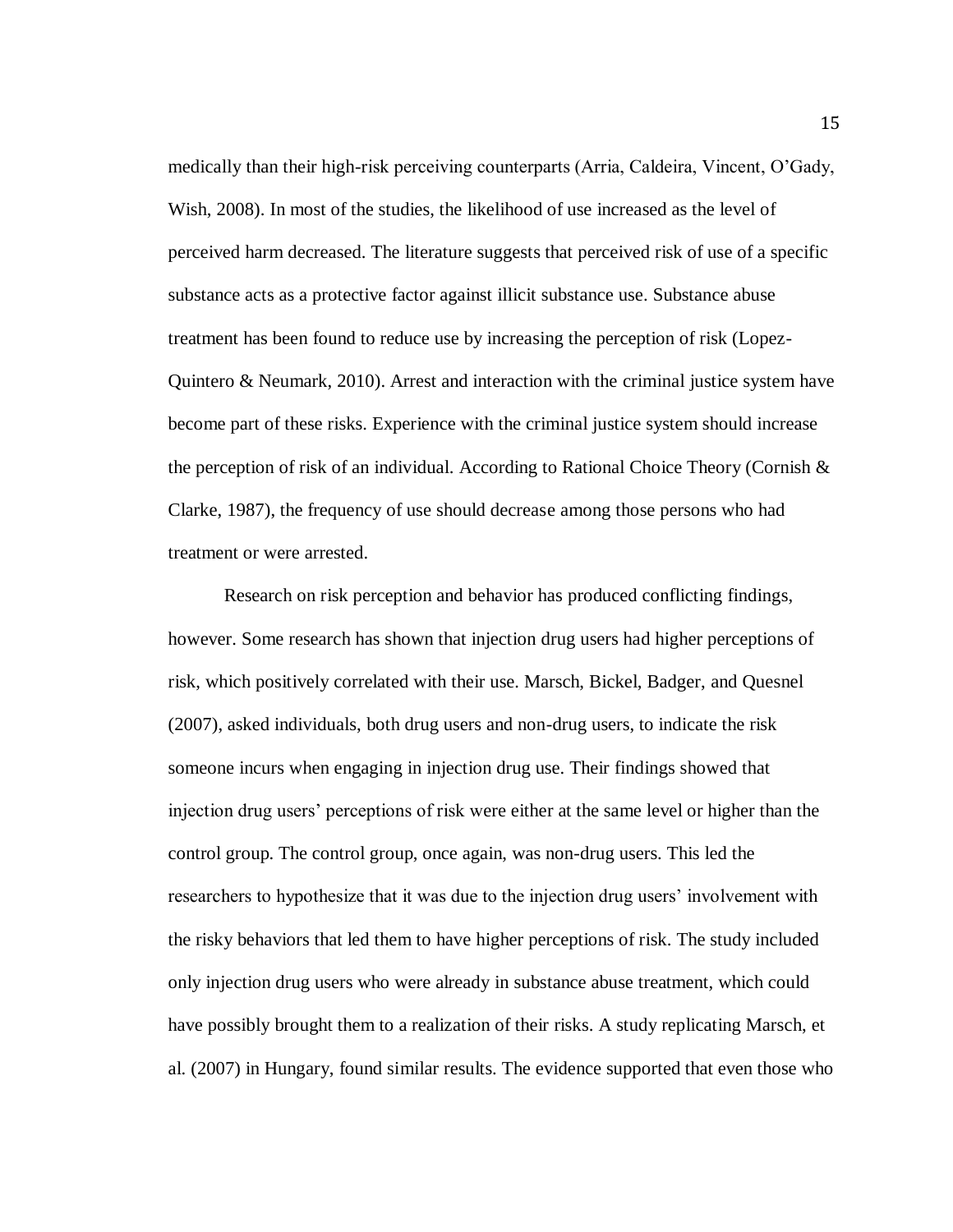perceived injecting drug use as being very risky, took few or no steps to prevent risk involved in unsterile needle use (Marvanykovi, Melles, and Racz, 2009).

An additional concern lies in whether actual risks are understood by the substance user. Kilmer, et. al, (2007) proposed that the risk perception of substance use by college students was unrealistic. Measuring perceived risk of marijuana use in pre-college students, the research team found that if participants denied past marijuana use, they also reported fewer academic or social consequences. There were generally no differences in risk perception between those who had and had not experienced consequences in their social or academic lives. Many marijuana users do not see their use as particularly risky or problematic (Kilmer, et al., 2007), and ecstasy users showed more concern for potentially laced substances than their actual ecstasy use (White, et al., 2005). Sherman, Nelson and Steele (2000) argued that the reduced perception of risk among individuals asked to rate their vulnerability acted as a function of preserving a positive self-image. As a result, calling attention to the actual risks associated with illicit substance abuse among nonusers might contribute to their continued avoidance of substance abuse. Those that have engaged in substance use may reduce dissonance between risk and use by changing their attitudes about risk.

If substance users accurately perceive the actual risks of their behavior, perhaps they can identify alternatives to their use. A study reviewed the value of perception of risk on certain behavior or decision making. Bickel and Marsch (2001) found that drugdependent individuals expressed future stable desires, such as higher education and longterm employment, but continued to abuse drugs and abandoned future goals when faced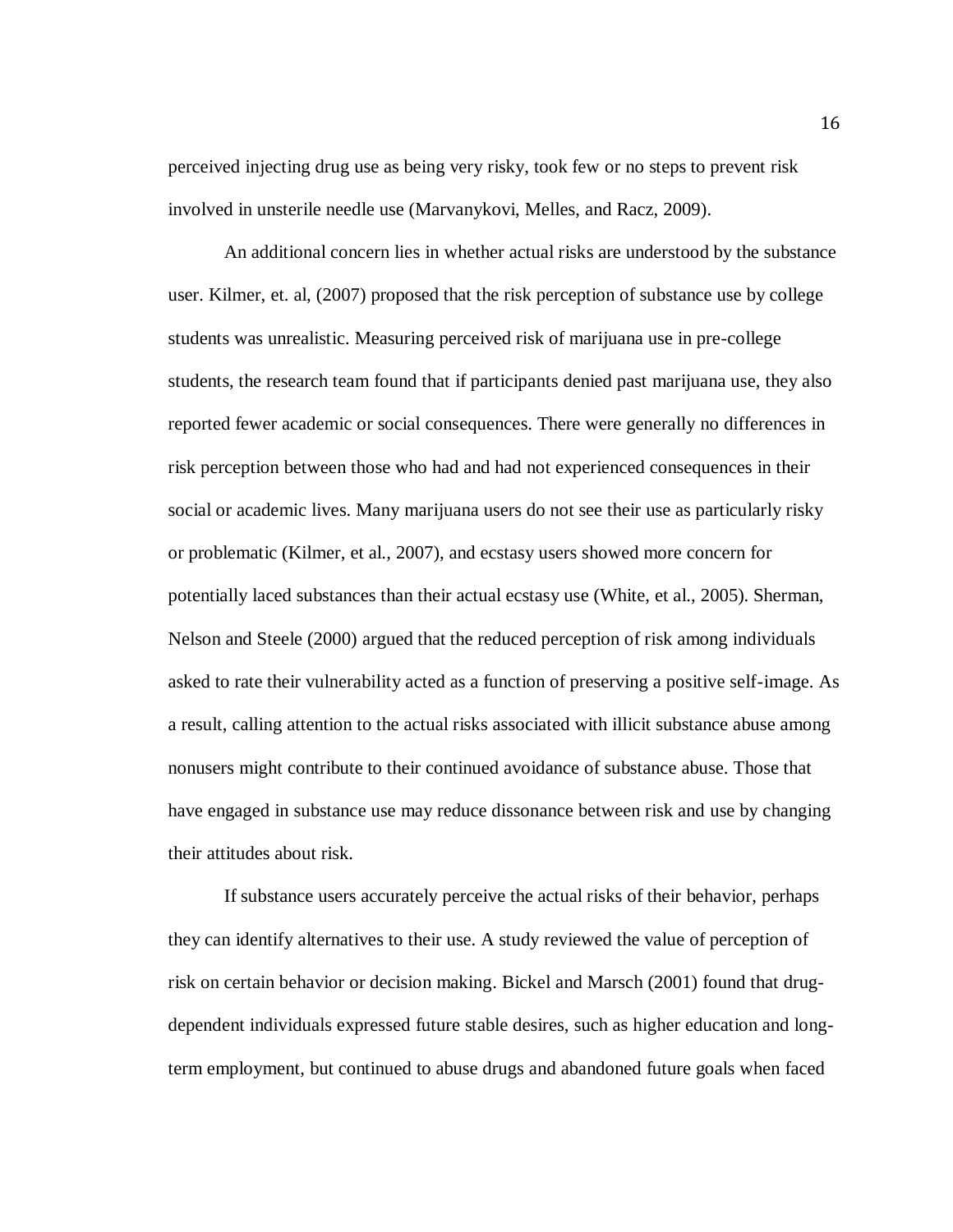with a craving or withdrawal symptoms. Although Bickel, et al. (2001) used hypothetical rewards and therefore their results are less representative, a similar study found that many heroin users agreed that they would share a needle with a friend when injecting drugs if a sterile needle was unavailable at the time (Odum, Madden, Badger and Bickel, 2000).

Another study of perceived risk (Martins, et al, 2008) also found ecstasy users to be less likely to find risk in using marijuana or ecstasy than non-users. However, Perron and Hoard (2008) found that, although 90% of adolescents in the study perceived regular inhalant use as moderately to highly risky, their perception of harm was uncorrelated with their use. This could be indicative of an addiction, which adjusts the frame of reference regarding the benefits and consequences of a behavior. When an addicted individual weighs the costs and benefits of engaging in use, they are limited to their own knowledge of costs and benefits (Cornish & Clarke, 1987). This includes background factors, as well as previous experiences. The perceived risk of harm was uncorrelated with drug use, whereas among these adolescents social network was correlated.

Perceived risk of illicit and addictive substances is similar among residents of some communities (Petronis & Anthony, 2000) and found to be associated with perceived group norms (Crawford, 2010). Such research showed that social influence and risk-minimization through familial and community ties increase substance use (Borland, Yong, Balmford, Fong, Zanna, Hastings, 2009; Daniels, 2011; Lewis & Mobley, 2010). Many college students perceive campus drinking norms regarding use to be higher than their own use, and Lewis & Mobley (2010) found that the perception of a friend's marijuana use was more important in predicting personal use than group norms alone.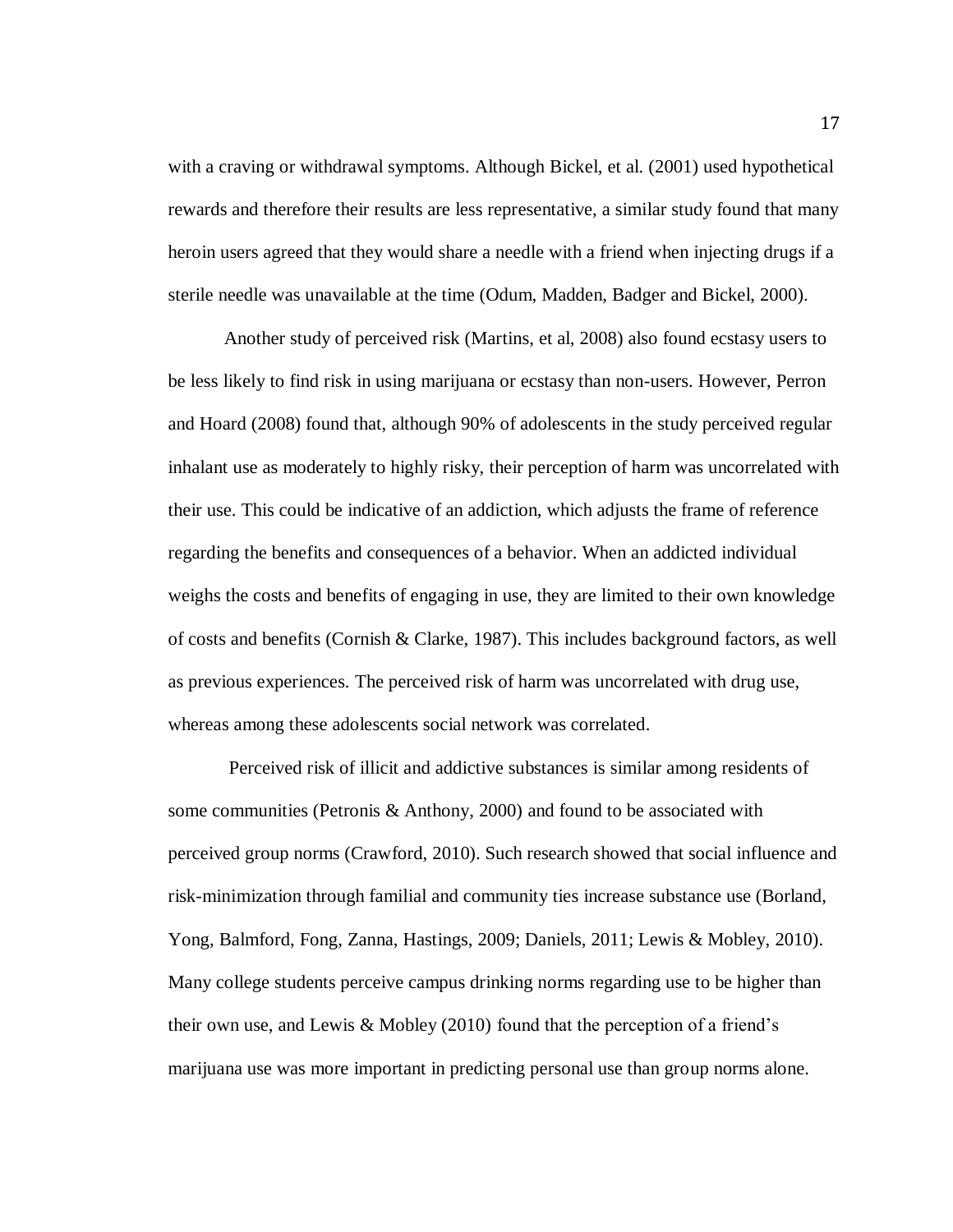Social context is also a factor in substance use (Neighbors, Lindgren, Knee, Fossos, & DiBello, 2011). Age of onset is a constant factor in predicting perceived risk. The literature suggested that the younger an individual is when he or she first used an illicit substance, the more likely he or she was to continue abusing the substance (e.g. Chen, Storr, & Anthony, 2009; Cascone, Zimmermann, Auckenthaler, & Robert-Tissot, 2011). If rational choice theory is correct, the social context of the individual is an important factor in the risk perception of illicit use (Lewis & Mobley, 2010).

Much of the literature compares substance-using individuals to non-users. What these studies fail to consider is the differences *among* substance abusers in regards to their risk perception. Previous experiences might have an effect on risk perception, controlling for race, gender, and future goals. Prior treatments for mental health or substance abuse, and prior experiences with the criminal justice system could change risk perception among substance users. These prior experiences may even increase perception of risk within a group that is still using substances. If so, it would be necessary for policy makers to reconsider the dependence of the system of punishment on deterrence and rational choice theories.

#### **Current Study**

The current study seeks to extend prior research by measuring the effects of prior experiences with treatment, the criminal justice system, mental health characteristics, and social environment on perceptions of risk of substance abuse. Past studies have indicated a difference in substance abuse risk perception between substance users and non-drug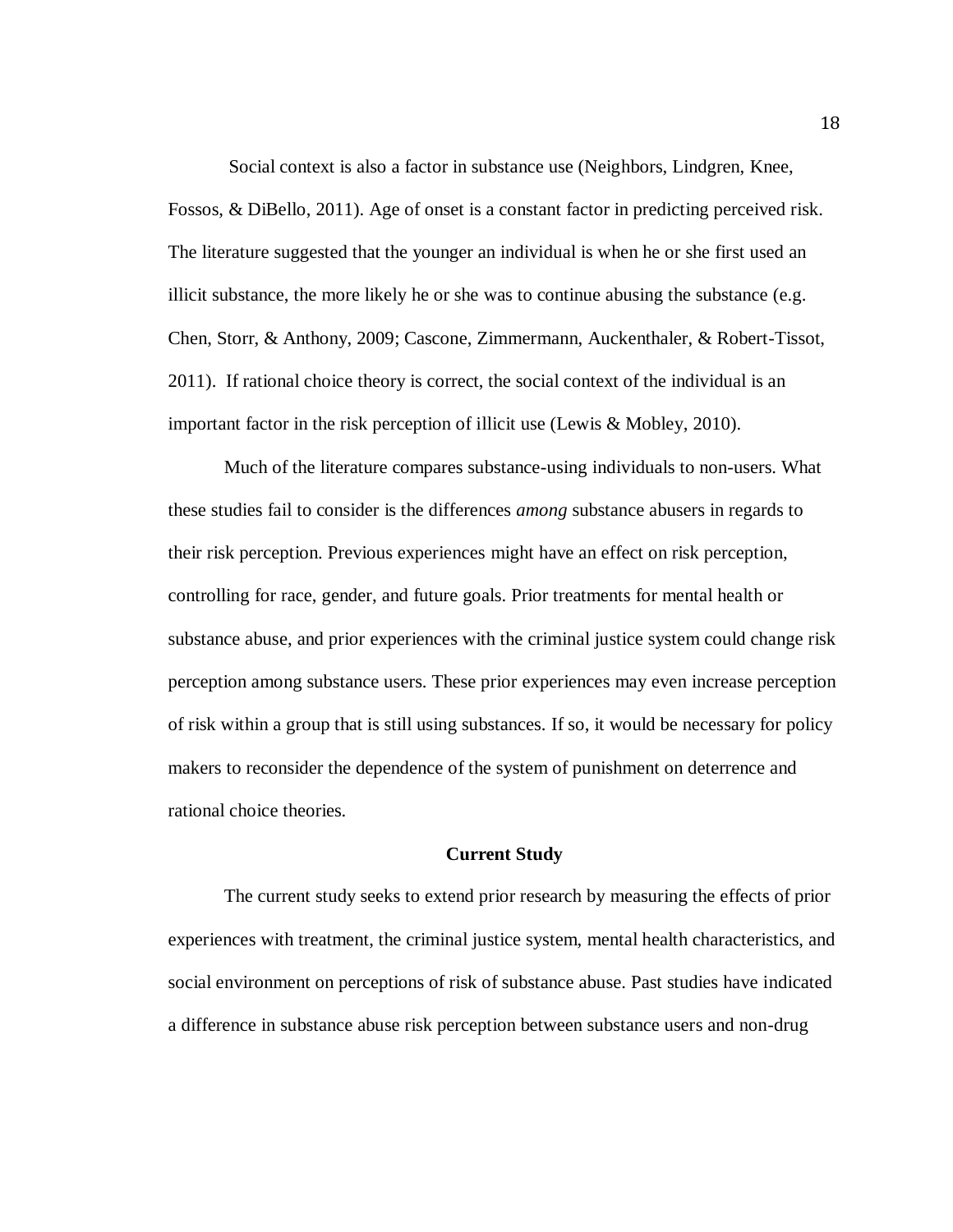users. By focusing only on substance users, this research sought to examine differences among individuals with substance use based on their past experiences.

Much of the illicit drug use that occurs in the United States goes undocumented because it is neither reported nor detected by law enforcement agencies (SAMHSA, 2009). When policies are created to handle drug use and abuse in the United States, they often focus on treatment effectiveness and programs for younger populations in order to combat the onset of illicit drug use. These preventative policies ignore those that are already abusing substances. Research must identify factors that can encourage current users to participate in treatment or to desist from illicit drug use. This research could suggest strategies for reaching out and providing substance abuse treatment to those that need it most. As a result, increasing the perception of risk using different means may increase the awareness of need for treatment.

Evaluating the variables that affect perception of risk of substance use using the 2009 National Survey on Drug Use and Health dataset does not allow for determinations of causal relationships. However, exploring the correlates of risk perception could identify whether or not the current criminal justice system and engagement in treatments affect perceptions of risk. The literature suggests that the perception of risk of a behavior is related to the behavior itself. Therefore, the correlates of risk perception could possibly affect the behavior itself through altering perceptions of risk.

# Hypotheses

The illicit substance types used in this study were selected for because of their use in the National Institute on Drug Abuse as the basic substances for drug testing. NIDA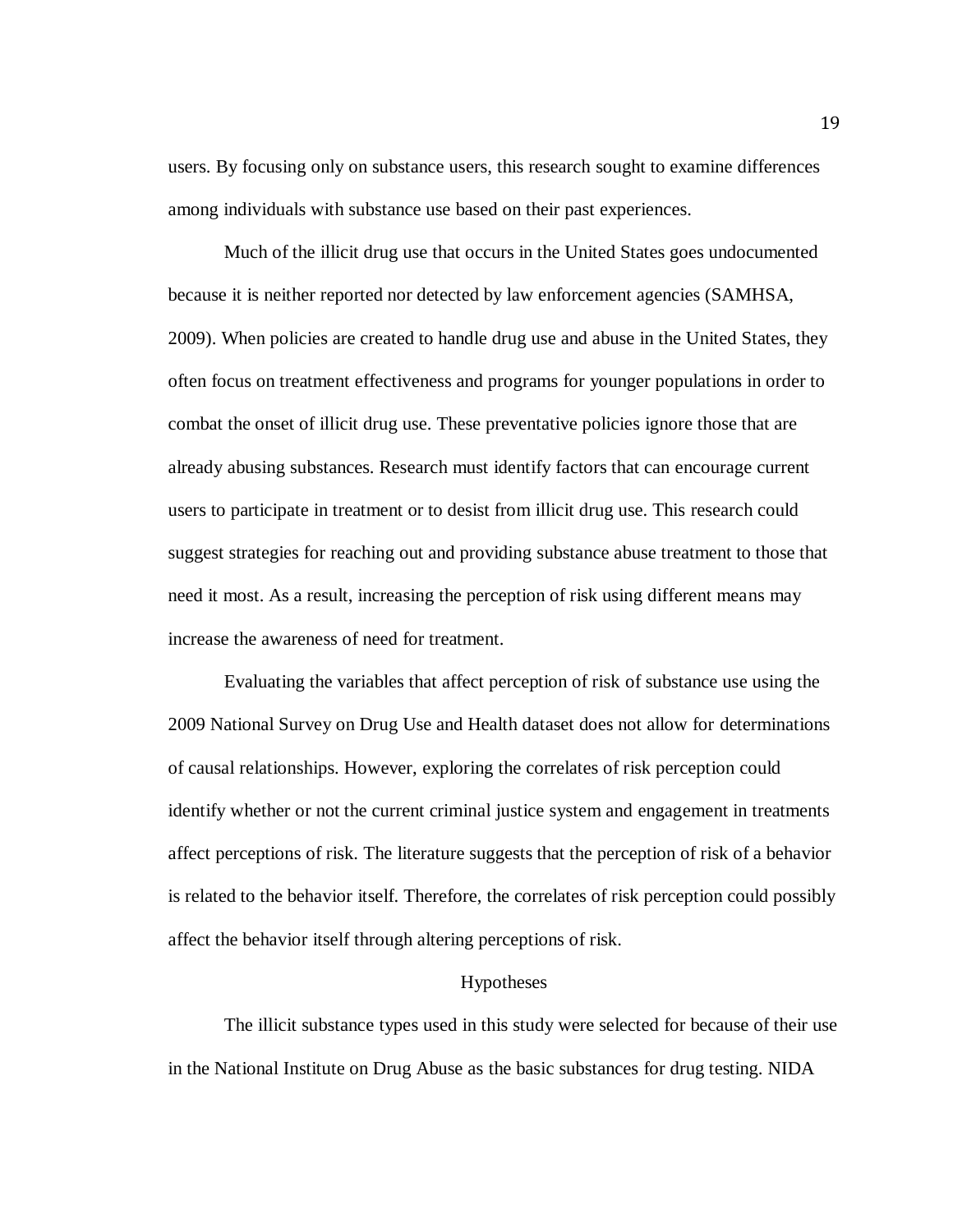provides testing materials for the metabolites that indicate drug use for what are known as the "NIDA-5" drugs, including THC, Cocaine, Amphetamines, Opiates and PCP. The National Survey on Drug Use and Health (NSDUH), the data used for this study, provides consistent questions for drugs in only four of these categories. Therefore, NIDA's THC was represented in this study by marijuana, Cocaine by Cocaine, Opiates by heroin, and PCP by another hallucinogen, LSD. The physical and psychological effects the types of drugs have when used are different from one another. Stimulants such as cocaine, and analgesics such as heroin, have different central nervous system and psychological effects. In addition, marijuana and LSD vary greatly in their physical effects. Therefore, it makes sense to evaluate the correlates of risk perception of the use of the different drugs separately (Rosenberg, 2009). For each type of substance and frequency of illicit drug use, the relationships between risk perception and the independent variables were predicted, with non-directional hypotheses, as follows:

Hypothesis 1. Substance users who have undergone substance abuse treatment in  $\bullet$ the past year will perceive different risk in using each illicit substance than will those who have not participated in treatment. When addicts were in treatment, they had often experienced worse consequences of their drug use and could recognize their need for treatment (Marsch, et al., 2007). However, perceptions of risk that are inconsistent with actual risk have been found to be a means of maintaining a positive self-image and that minimization of risks can occur as exposure to them increases (Kilmer, et. al, 2007).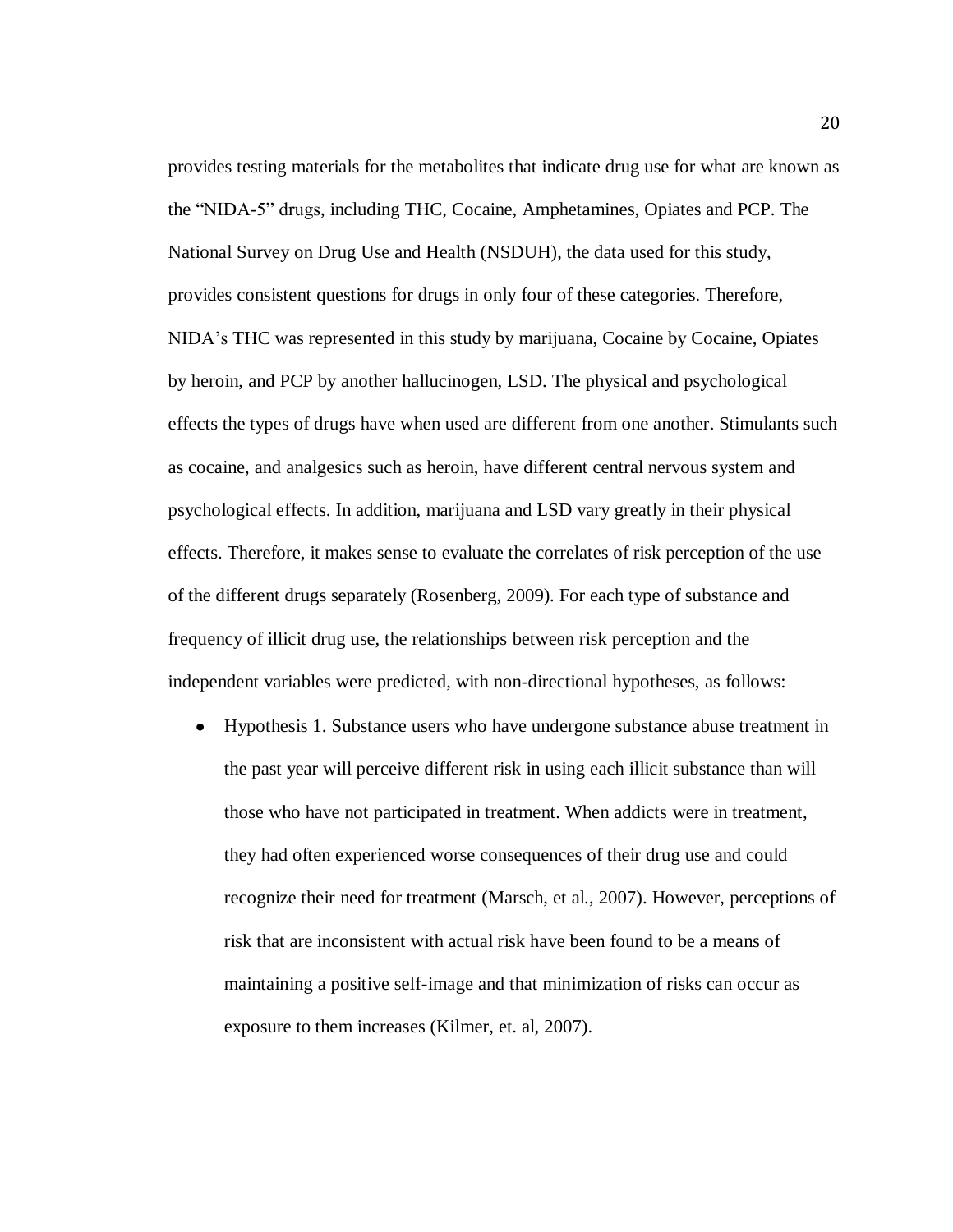- Hypothesis 2. Substance users that have reported previous mental health treatment  $\bullet$ compared to those who have had no mental health treatment will perceive different risk of using illicit substances. Often when clients of mental health clinics are indicated to have substance abuse disorders, they were enrolled in substance abuse counseling as part of their mental health treatment (Glantz, et al, 2009).
- Hypothesis 3. Substance users who reported contact with the criminal justice  $\bullet$ system in the past year compared to those who reported no contact will differ in their perceptions of risk of illicit substances. Those who had previous contact with the criminal justice system might be more aware of the risk and costs of their drug use, supporting Marsch, et al.'s (2007) finding that injection drug user perceptions of risk were higher because of their greater experiences with the items they were asked to rate as risky. Also, Rational Choice Theory (Cornish & Clarke, 1987) suggests that individuals weigh the benefits and consequences of an action before engaging in it. If arrest or incarceration is a consequence of illicit substance use and considered risky, the system would expect that the individual would not engage in such behavior (substance use). However, recidivism rates show otherwise - that those who were previously arrested do not change their perceptions of risk and continue to engage in the behavior.
- Hypothesis 4. Substance users with depression will indicate different risk perceptions than non-depressed respondents. Despite more realistic perceptions by individuals suffering from depression, found by Alloy and Abramson (1979),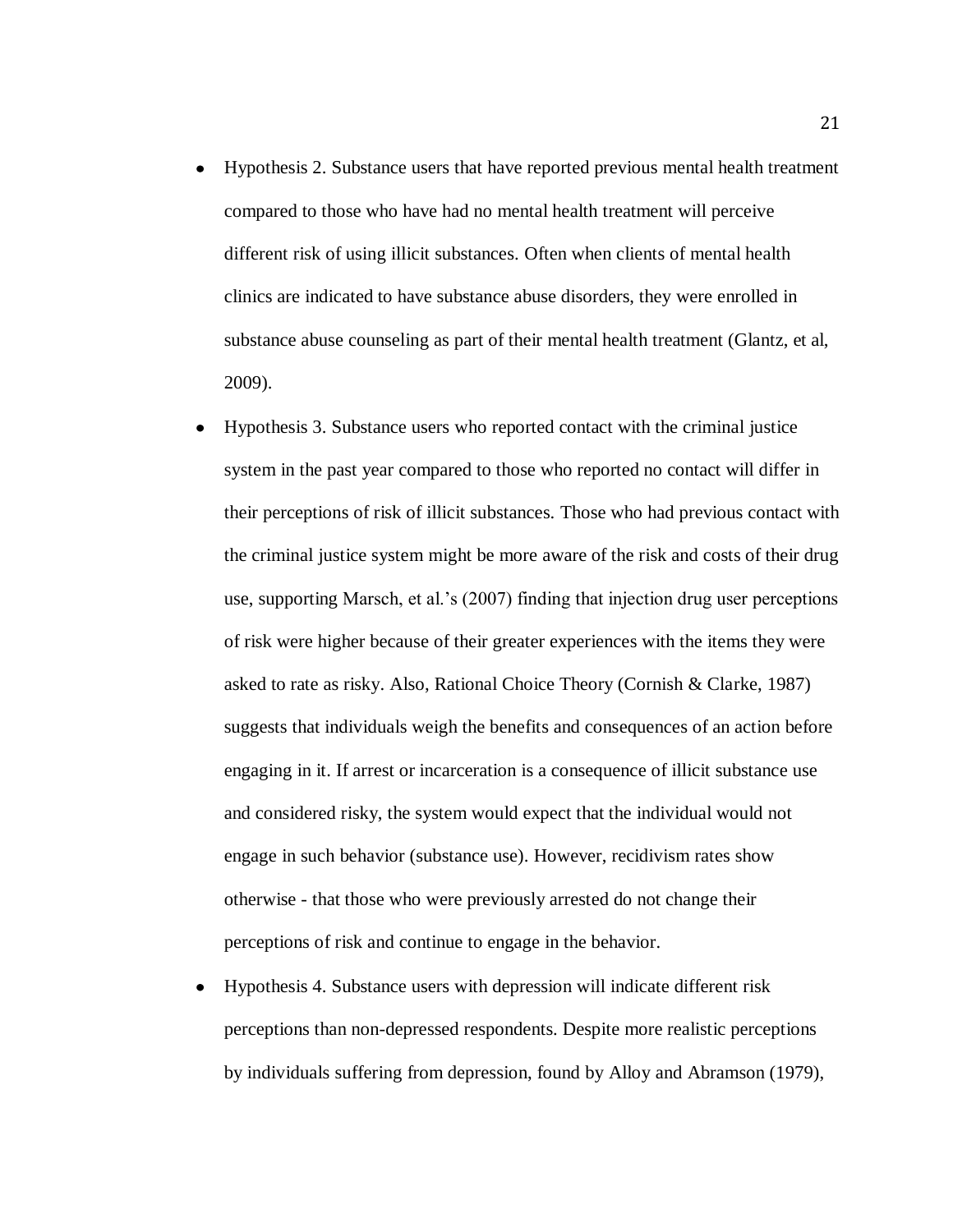depressed persons were at risk for use of illicit substances as self-medication and other factors (Hyman & Sinha, 2009). This affects their ability to make judgments about the actual risks of illicit drug use. Support for the self-medication hypothesis was additionally found among young marijuana users who indicated higher levels of anxiety than non-users (Dorard, Berthoz, Phan, Coros, and Bungener, 2008). Due to the lack of consistent research findings as to what effect depression has on risk perception, this hypothesis is non-directional.

An individual's social environment has been shown as an important factor in use and perception of risk in previous studies (Crawford & Novak, 2010; Borland, et al, 2009; Lewis & Mobley, 2010). The following directional hypotheses are based on previous studies of social influences on substance use and perceived risk of substance use behavior.

- Hypothesis 5. Substance users who received illicit substances from friends or family compared to those who received drugs from acquaintances or strangers will be less likely to indicate that using illicit drug use is a great risk to health and welfare. Close relationships with substance using peers and family members is strongly correlated with substance use (Cascone, et al., 2011).
- Hypothesis 6. Substance users who believe an illicit substance is fairly or very easy to obtain will perceive less risk of using each of the illicit drugs than will those who reported the drugs were not very easy to obtain. The literature suggests that among adolescents, social norms were a significant factor in illicit drug use. Adolescents tend to believe "If most of my peers are using [drug], it must be

22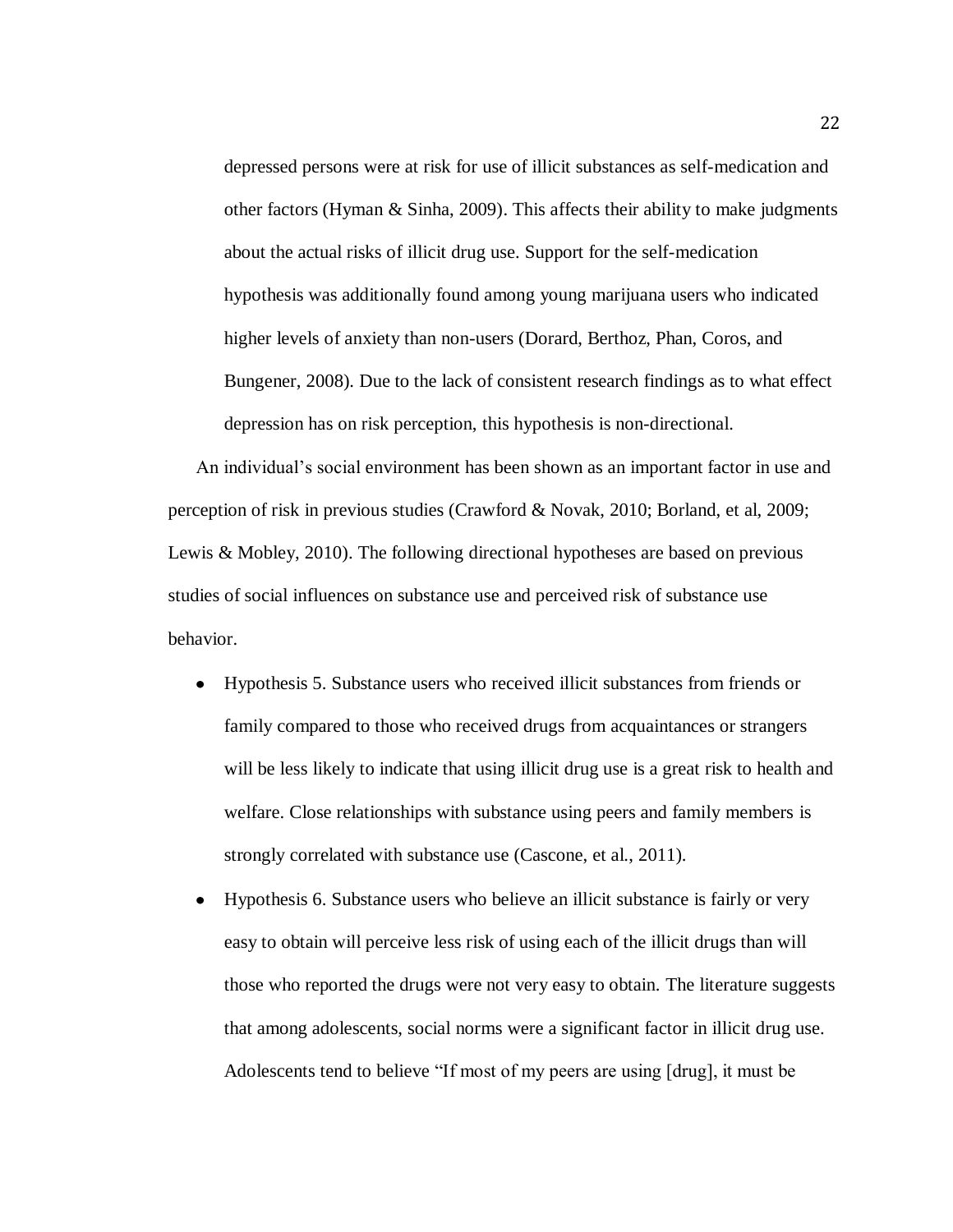okay" (Litt & Stock, 2011). The current study examines if this social process was similar among the adult sample.

Hypothesis 7. As the age at first use of any illicit drugs increases, the perceived  $\bullet$ risk of using illicit drugs also increases. Prior literature linked perception of risk to actual behavior. Age at first use was negatively correlated with continued use (Chen, et. al, 2009; Cascone, et. al, 2011). Therefore, it was reasonable to hypothesize that the perception of risk of an individual with an earlier age of onset will be less and encourage continued use.

This study also examines if prior experience changed the perception of risk of regular illicit drug use, but had no effect on the perception of risk of occasional or one time use of illicit drugs. Unexpected results appeared in Europe in 2009, when for most of the illicit substances measured, the risk perception of regular substance use increased in most countries, but the risk assessment of trying the illicit substance once or twice decreased over eight years (Elekes, Miller, Chomynova, & Beck, 2009). The factors that individuals used to assess risks were effective in increasing risk perception for regular use but not at all for one time use. The findings suggest a need for further study of the relationship between frequency of use and risk perception.

The seven listed hypotheses of this study apply to each risk perception outcome variable. The analyses for each outcome variable, however, are run separately. Results and discussion of the findings are organized by illicit drug type, as each drug is different, and therefore may have had different perceptions of risk.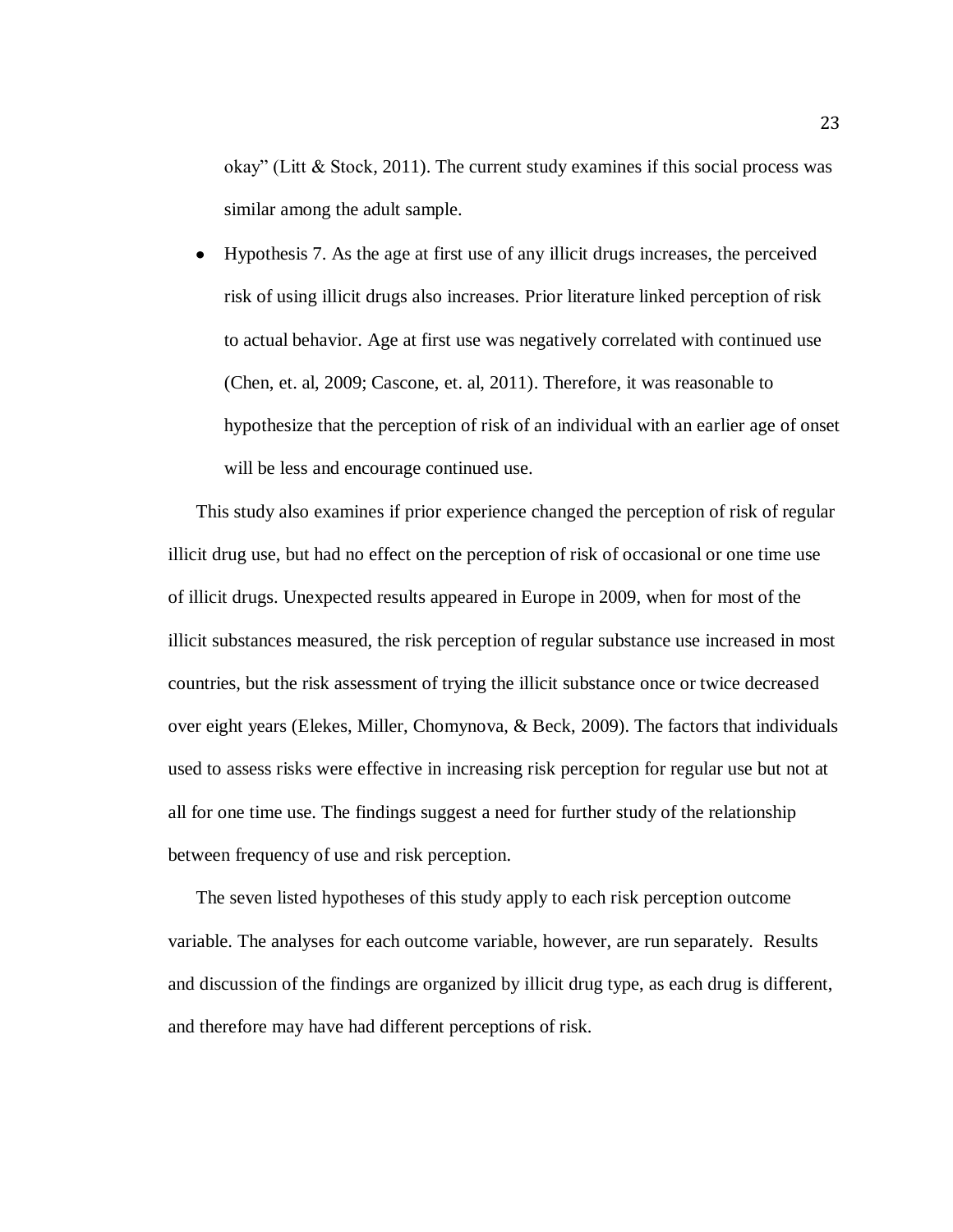# CHAPTER THREE

# METHODOLOGY

# **Data Used**

The data set used was the 2009 National Survey on Drug Use and Health (NSDUH). The primary purpose of the survey was to measure the prevalence and correlates of drug use in the United States. Data collection was done by the research office of the Substance Abuse and Mental Health Services Administration (SAMHSA), which is responsible for the federal improvement of quality and availability of substance abuse prevention, mental health services, and alcohol and drug addiction treatment.

# **Sampling Method**

The target population for the 2009 survey was the civilian, non-institutionalized population of the United States who were 12 years of age or older at the time of the survey. Each year, SAMHSA uses a probability sampling technique to sample the U.S. population. For the 2009 survey, SAMHSA used a multistage, deeply stratified cluster sample design. The 50 states and the District of Columbia were sampled, divided into state sampling regions, further breaking the areas down to 48 census tracts, which were the primary sampling unit. Eight of these census tracts were used for the 2009 sample. The eight census tracts were randomly selected for inclusion in the final sample (SAMHSA, 2009).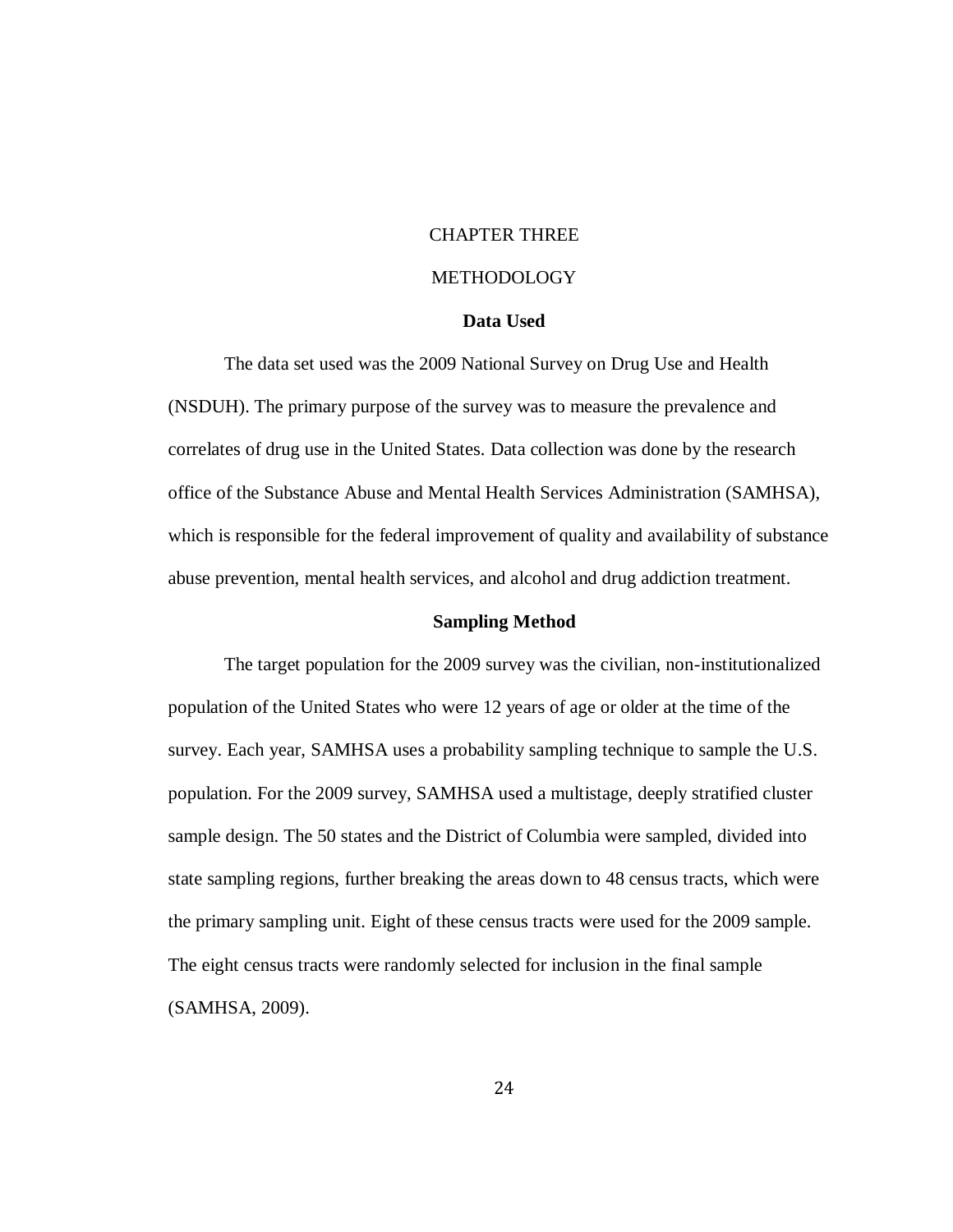Each of the 8 census tracts was further divided into smaller segments. Segments were defined using aggregations of census blocks. From each census block, dwelling units were randomly selected. Individuals within the dwellings were then selected using a computer generated set and all questions were answered using Computer-assisted interviewing. Respondents were given \$30 for their participation in the survey. Although the 2009 survey involved 68,700 persons, the resulting public data file contained 55,772 records. The field investigators were members of the Research Triangle Institute and were trained to collect data using computer-assisted interviewing methods. Questions that asked for more personal data were answered using the audio computer-assisted selfinterviewing system, providing respondents with private and confidential means of responding, thus increasing honest reporting.

# **Sample**

The response rate of the 2009 survey was  $88.8\%$  (n = 68,700). The publicly available file of the 2009 NSDUH is comprised of records stripped of any state or individual identifiers as well as records that could compromise respondent confidentiality. The data used for this research uses the public file ( $n= 55,772$ ), and focuses only on adults aged 18 or older, for a total of 38,067 subjects (68.3%), with 9,277 indicating having used illicit substances in the past year (16.7%). Therefore, all analyses will be conducted using the sample of 9,277 adults with past year use of illicit substances. Illicit substance use was measured using positive responses to the nominal variable "Have you used an illicit substance in the past 12 months?" For each substance (heroin, cocaine, marijuana, and LSD), respondents indicated yes or no to answer the question,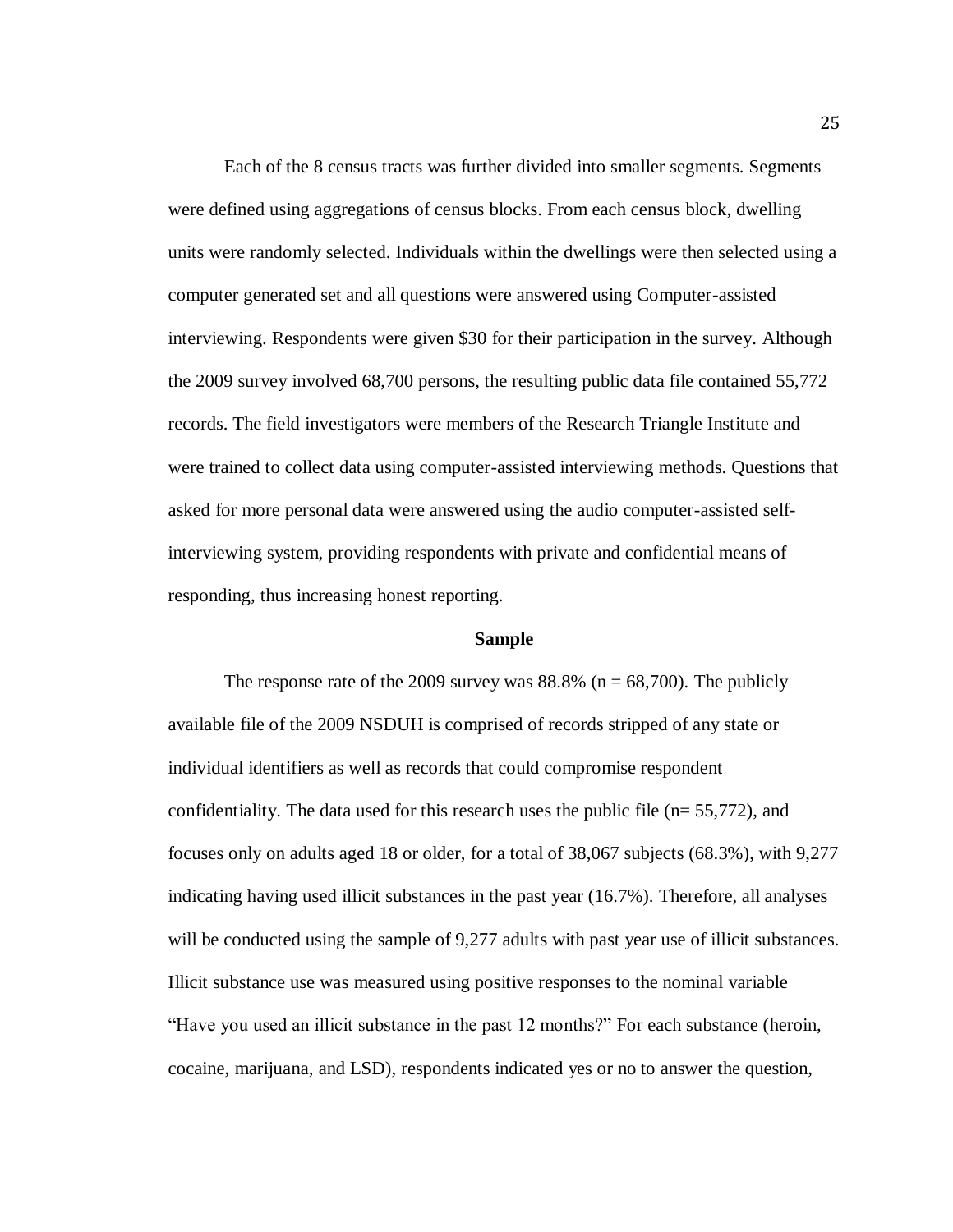"Have you ever, even once, used [illicit substance]?" A response of "yes" to any illicit drug use includes the case in the final sample used in this study.

# **Measures**

#### Outcome Variables

Risk perception was measured separately for heroin, cocaine, marijuana and LSD. Respondents were asked separately how much people risk harming themselves, physically and in other ways, when they use heroin, cocaine, marijuana or LSD once or twice a week. This was considered "regular use" in this study. Respondents were also asked to indicate how much people risk harming themselves, physically and in other ways, when they use heroin or LSD once or twice ever, and marijuana or cocaine once or twice a month. These were considered "trying" or "occasional use," respectively, for this study.

The risk perception variables of regular cocaine use, regular heroin use, and regular LSD use were dichotomized as "Great risk" and "moderate to no risk," to make the variables more amenable to logistic regression. Dichotomizing these variables also allowed for a less disparate distribution of cases between the two categories. All dichotomous outcome measures were dummy coded with "no risk" coded as zero, and "moderate to great risk" coded as one. Distributions are provided in the results section.

Regular marijuana use, occasional marijuana use, occasional cocaine use, trying heroin, and trying LSD were grouped into limited ordinal scales of "slight to no risk" (coded as 1), "moderate risk" (coded as 2), and "great risk" (coded as 3). This allowed for performing categorical multivariate analyses.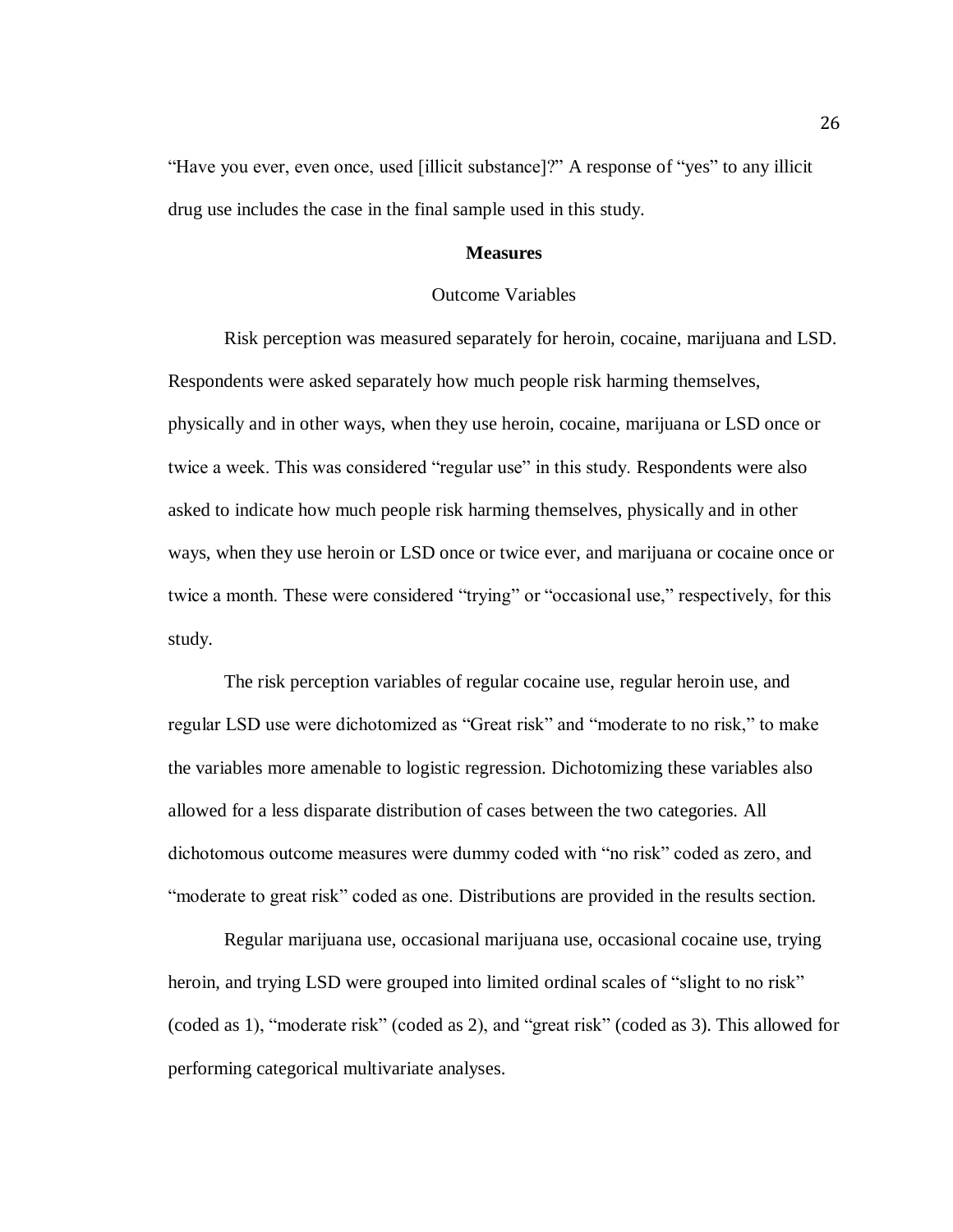## Predictor Variables

All dichotomous predictor variables were dummy coded with absence coded as zero, and presence coded as one. Distributions are provided in the results section.

# **Substance Use Treatment**

Substance abuse treatment participation was measured by combining positive indications ("yes") to the separate questions of having ever received treatment at any location in the past year, including doctor's offices, hospitals, jails, in and outpatient clinics, etc. Participants that had not received treatment responded "no" to the questions. A negative response to all of these questions resulted in a "no" value for the treatment variable. A total of 551 (5.9%) respondents had received substance use treatment in the past year.

# **Mental Health Treatment**

Visits to a mental health clinic or other mental health treatment facility for psychological health concerns were measured for occurrences for the past 12 months. Respondents were asked if in the past twelve months they had visited or stayed at a hospital or other facility for treatment or counseling for any problem they were having with their emotions, nerves, or mental health – not including drug or alcohol use. Responses were either yes (24.4%) or no (75.6%), coded as one or zero, respectively.

# **Criminal Justice System Interaction**

Criminal justice system involvement was measured as a dichotomous variable, using positive indications ("yes") to the questions "have you ever been arrested and booked for breaking the law" and "Were you on probation at any time during the past 12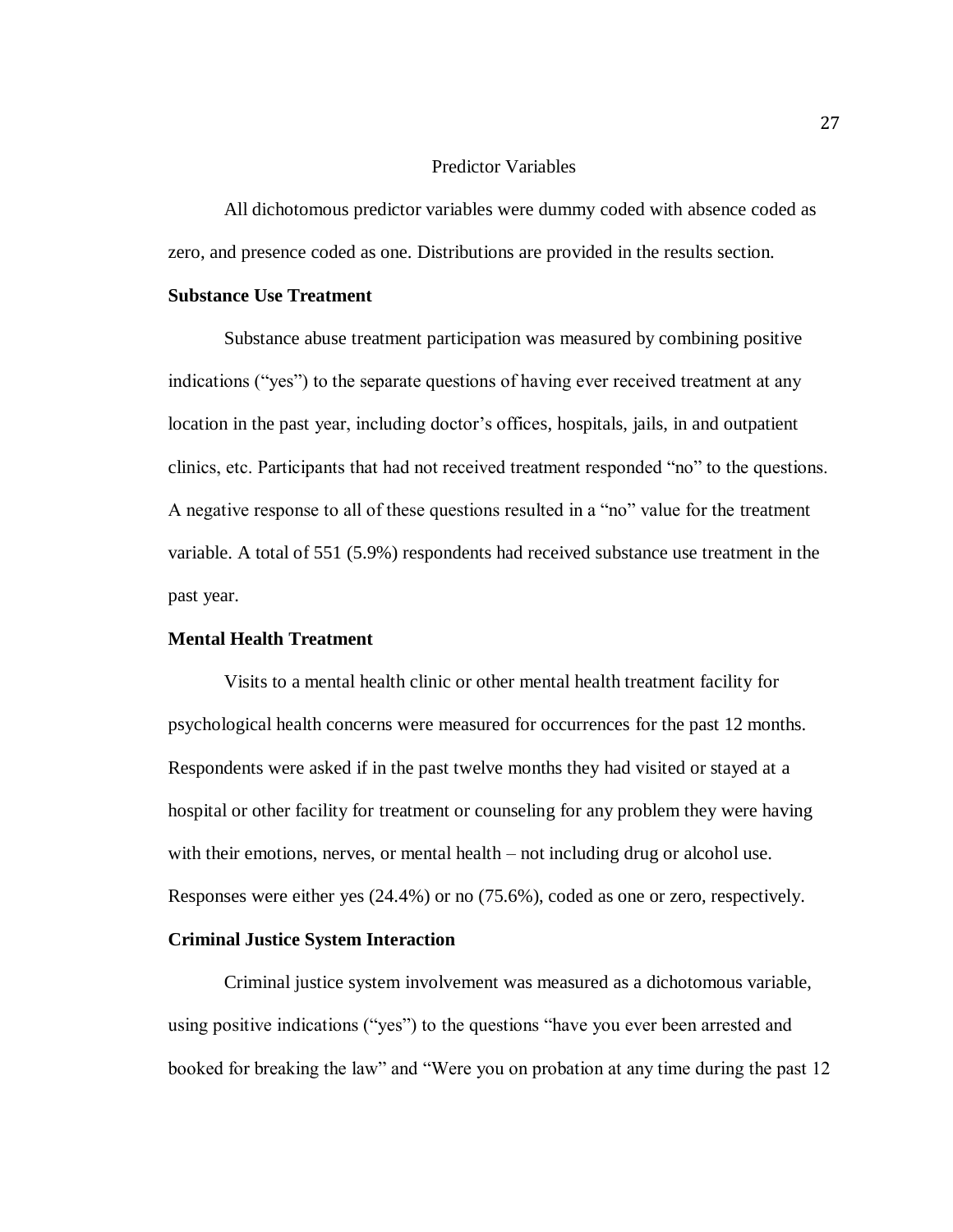months?" Those who were neither arrested nor on probation in the past year were coded as "no." Over one-third of respondents (34.6%) indicated having been arrested or on probation in the past year.

#### **Depression**

If the individual had depression in the past year, paired with a positive indication of suicidal thoughts, plans or attempts, and any other indication of major depressive episodes in the past year, the respondent scored "yes" on the depression variable. The dichotomous responses allowed the positive responses to the separate questions to be combined into a depression variable. Hence, any indication of a major depressive episode resulted in "yes" to depression. If the individual did not respond with "yes" to any of the questions included in this variable, their response was categorized as "no" (79.5%), and coded as zero.

# **Social Context**

Research has shown that social influence and risk-minimization was mediated by familial and community norms in increases in substance use (Borland, et al, 2009; Daniels, 2011; Lewis & Mobley, 2010).

#### Ease of Obtaining Illicit Drugs

Individuals were asked how easy it would be for them to obtain an illicit drug if they wanted it. This question was asked for marijuana, heroin, LSD and cocaine. Responses were scored on a 5-point Likert scale from Fairly easy to very difficult. Responses were then dichotomized into either "Fairly Easy" or "Otherwise difficult." The variable was dummy coded with "otherwise difficult" as zero, and "fairly easy" as one.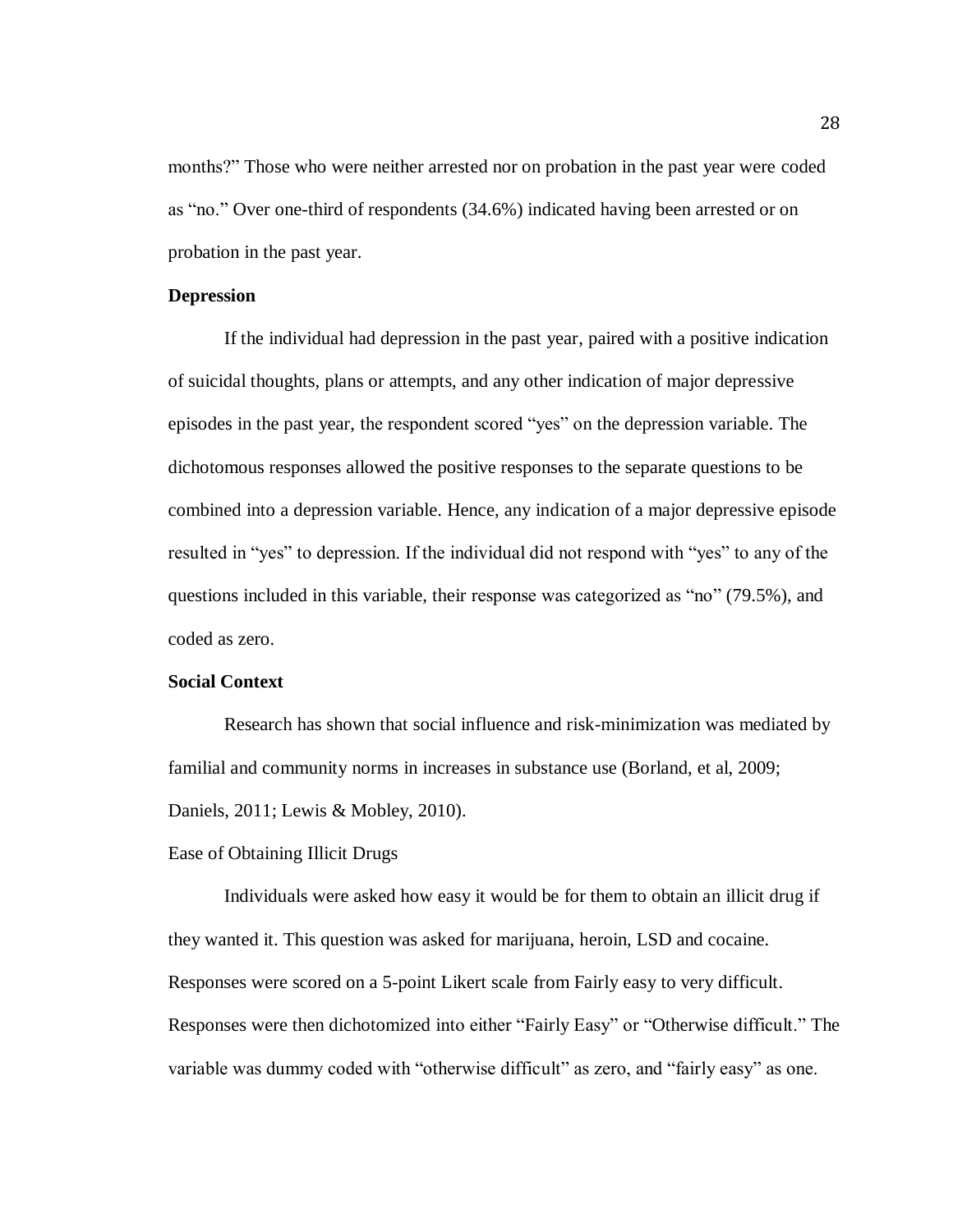The dichotomized variable was provided as part of the public file for each drug-type. Distributions are provided in the results section.

Age of First Drug Use

Participants were asked at what age they first used any illicit drug, which was analyzed as a continuous variable (Mean=15.9 yrs). The NSDUH survey found that age at first use of marijuana is associated with abuse of illicit drugs. Earlier age at first use predicted higher rates of drug abuse (SAMHSA, 2009). SAMHSA has also found this to be true for almost all drugs.

In addition, studies have indicated drug use initiation, both injection drug use and cannabis use, to be a result of peer norms and social environment (Harocopos, Goldsamt, Kobrak, Jost, & Clatts, 2009; Ridenour, Tarter, Reynolds, Mezzich, Kirisci, & Vanyukov, 2009; Khobzi, Strike, Cavalieri, Bright, Myers, Calzavara, & Millson, 2008; Hayatbakhsh, Najman, Bor, & Williams, 2009). As Khobzi, et. al (2008) found, the initiation of injection drug use was did not occur until participants gained access to a social group with knowledge and expertise in injection drug use. Because age at first drug use is related to the social environment of the individual, it is listed under the social context variables of this study.

Source of Illicit Drugs

Respondents were asked to indicate from whom they obtained their last illicit drug, including marijuana, cocaine, heroin and LSD. Responses ranged from friends or family members to other individual means. The response options were narrowed to four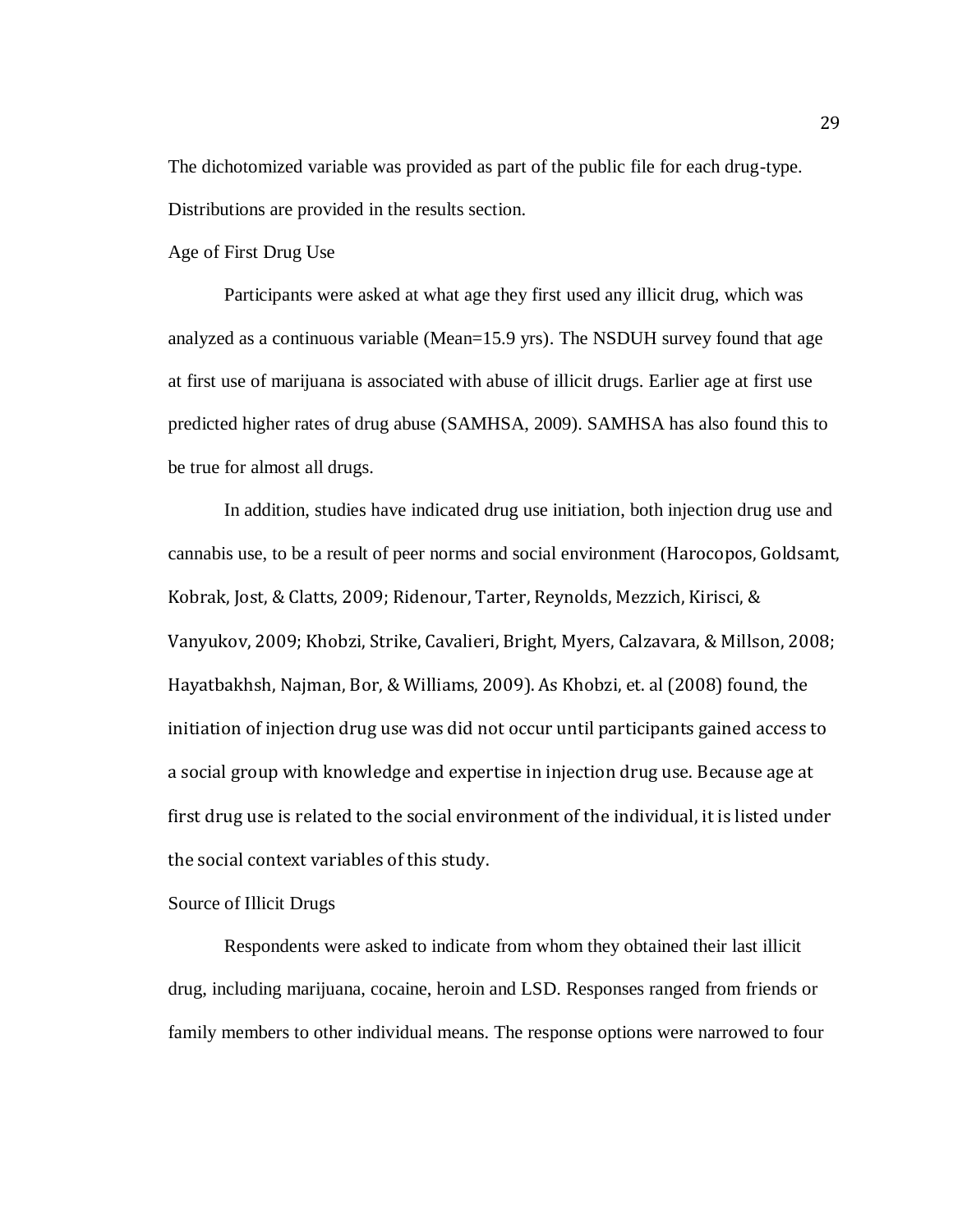sources of illicit substances; friends/family (76.0%), professionals (6.1%), stranger/dealers (12.3%), and "other" means not listed (5.6%).

### Control Variables

Consistent with variables found to influence substance use and perceptions of its risks, five control variables were used to reduce any extraneous variance in the models: age, gender, race, employment status, and educational attainment. A brief review of research provides a justification of their inclusion as controls.

Gender differences in perceptions and use of illicit drugs were studied in prior research (e.g. Neighbors, Lindgren, Knee, Fossos, & DiBello, 2011; Cascone, et. al, 2011). In the 2007 NSDUH, men indicated greater illicit drug use, but the rate of female users increased in 2008 by 5.8% (NSDUH, 2008). Age has been found significant in development of perceptions of risky behaviors as well as engaging in the behavior, including drug use (Fergusson, Boden, & Horwood, 2007; Palmer, Young, Hopfer, Corley, Stallings, Crowley, & Hewitt, 2009). One study found a clear indication that as age increased, stigma associated with drug use decreased (Adlaf, Hamilton, Wu, & Noh, 2009). The relationship between age and stigma of drug use was curvilinear, however, and around late adolescents, the stigma associated with drug use began to increase again.

In 1989, African Americans were arrested for drug offenses at a rate approximately 4 times higher than whites. Still, the 2009 rate of arrests of African Americans for drug offenses was over 200% of what it was in 1980 (BJS, 2011). The War on Drugs has affected African Americans disproportionately from its beginning. Racial differences also predicted different experiences with treatment. African American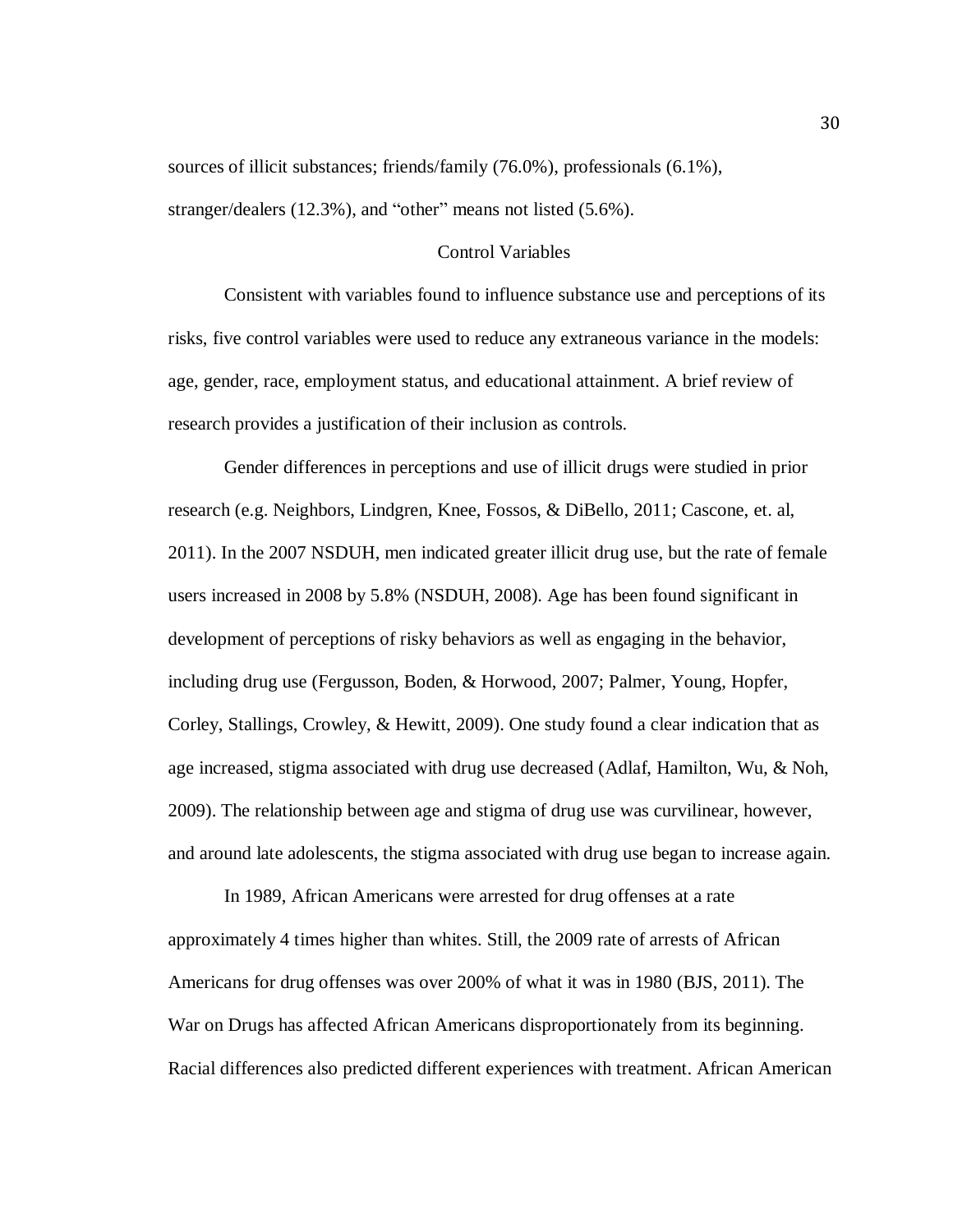and Latino youth were more likely than White youth to be referred to treatment in the criminal justice system (Burlew, Larios, Suarez-Morales, Holmes, Venner, & Chavez, 2011).

The more educated an individual, the greater their likelihood of treatment participation or risk perception (Rapp, 2008). Full time employees were found to have a lower percentage of cocaine and marijuana use (Office of National Drug Control Policy, 2011).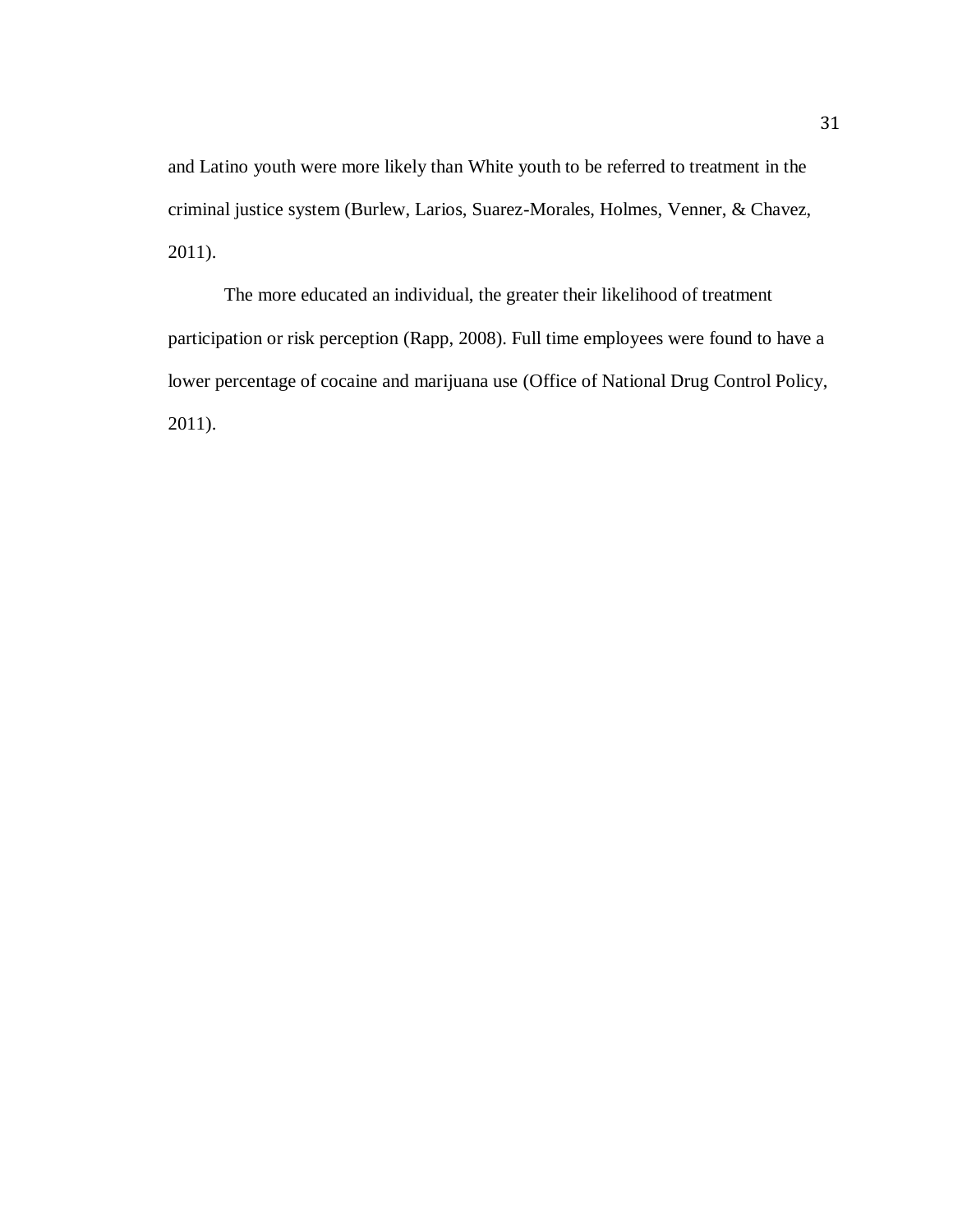# CHAPTER FOUR

# DATA ANALYSIS PLAN

#### **Descriptive Statistics**

Descriptive univariate statistics are generated for each outcome, predictor, and control variable. With the exception of education, age, and the predictor variable of age at first use, the variables are categorical, and the mode and variation ratio are determined for each. The education and age variables are ordinal variables, and their measures of central tendency and dispersion are their median value and quartile divisions. The "age at first use" variable is continuous, and is evaluated for normality. Continuous variables that are highly skewed are not amenable to parametric tests, and therefore must be transformed if they violate the assumption of normality. The mean and the standard deviations were calculated as measures of central tendency and variability.

#### **Bivariate Analysis**

Chi-square tests are used to measure the bivariate relationship among the categorical independent predictor variables and categorical control predictor variables. Highly correlated variables (effect size greater than 0.90) may cause multicollinearity issues in the multivariate analyses, which might render an unstable solution, inflate the size of the residuals, and reduce the precision of the coefficients (Tabachnick & Fidell, 2007). Because the study uses a large sample size, the threshold for significance is established at the 0.001 alpha level (Bachman & Paternoster, 2009).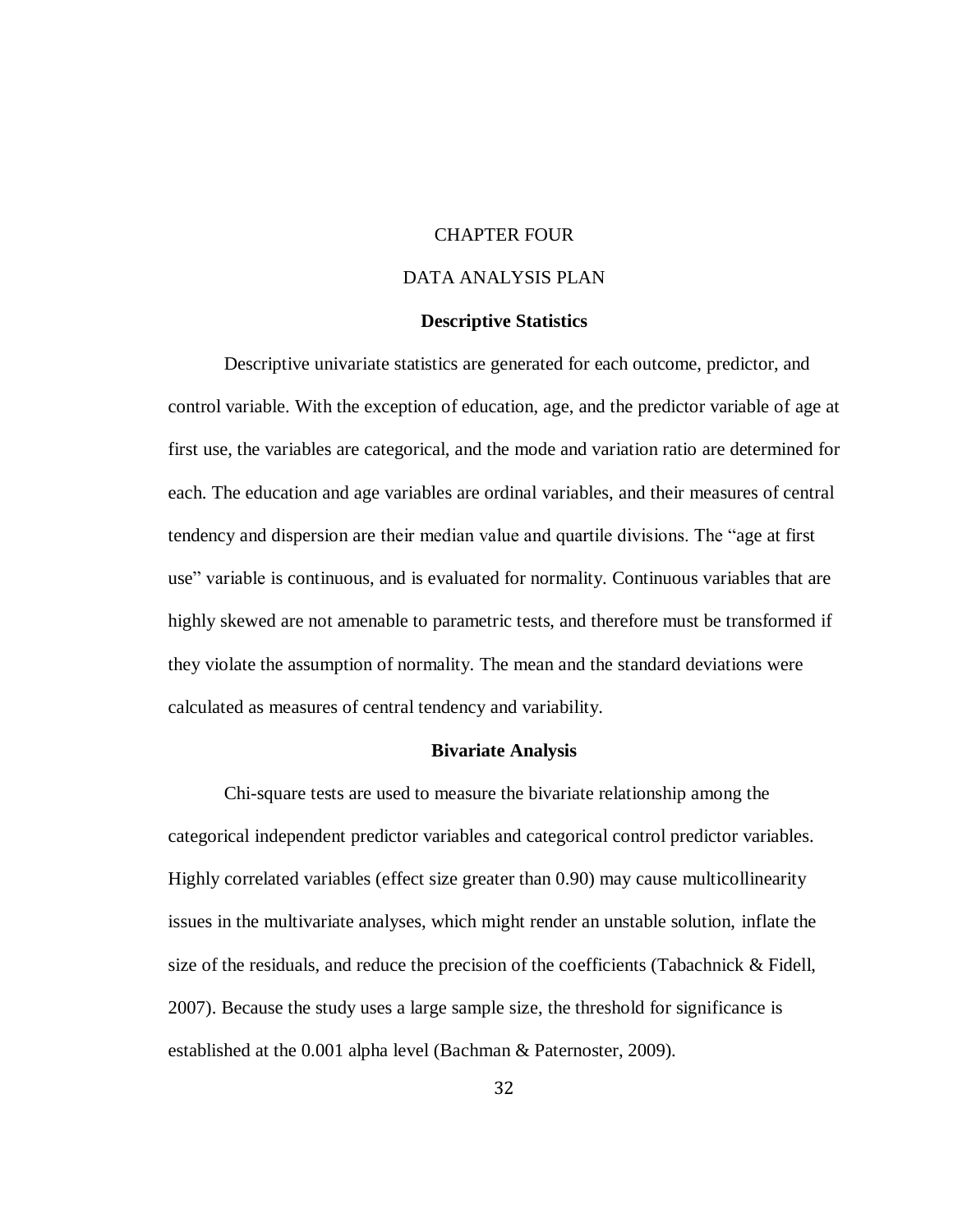A Phi, Cramer's V or Somer's D strength effect of association value of 0.08 or higher was considered practically significant. Phi and Cramer's V statistics allowed for an analysis of strength for the nominal outcome variables. Strengths of association equal to or higher than 0.08 approach weak significance (Bachman & Paternoster, 2009), and are therefore considered practically significant for this study. Phi was utilized for the predictor variables of substance use treatment, mental health treatment, criminal justice interaction, depression, and ease of obtaining drugs on the dichotomous outcome variable. It was also evaluated for gender. Phi was used for these variables because each has two categories.

Phi statistics are calculated for a 2x2 analysis of association, thus it is utilized here to measure the association between the dichotomous outcome variable and all dichotomous predictor variables: substance use treatment, mental health treatment, criminal justice interaction, depression, ease of obtaining drugs, and gender. Cramer's V statistic is used to test the strength of relationships between nominal variables in asymmetric contingency tables (2x3, 2x4, etc.). In the case of both Phi and Cramer's V, an effect size equal to or greater than 0.3 is considered to be of moderate strength. This study utilizes this strength threshold to discuss practical significance.

Somer's d was used to identify the strength of the relationship between risk perception variables and education level and employment status. Somer's d is a more stringent criterion for strength of association for ordinal level outcome variables (Giventer, 2008). It is a Proportion of Reduction in Error (PRE) measure, which allows this study to identify the percent reduction in error obtained when using the predictor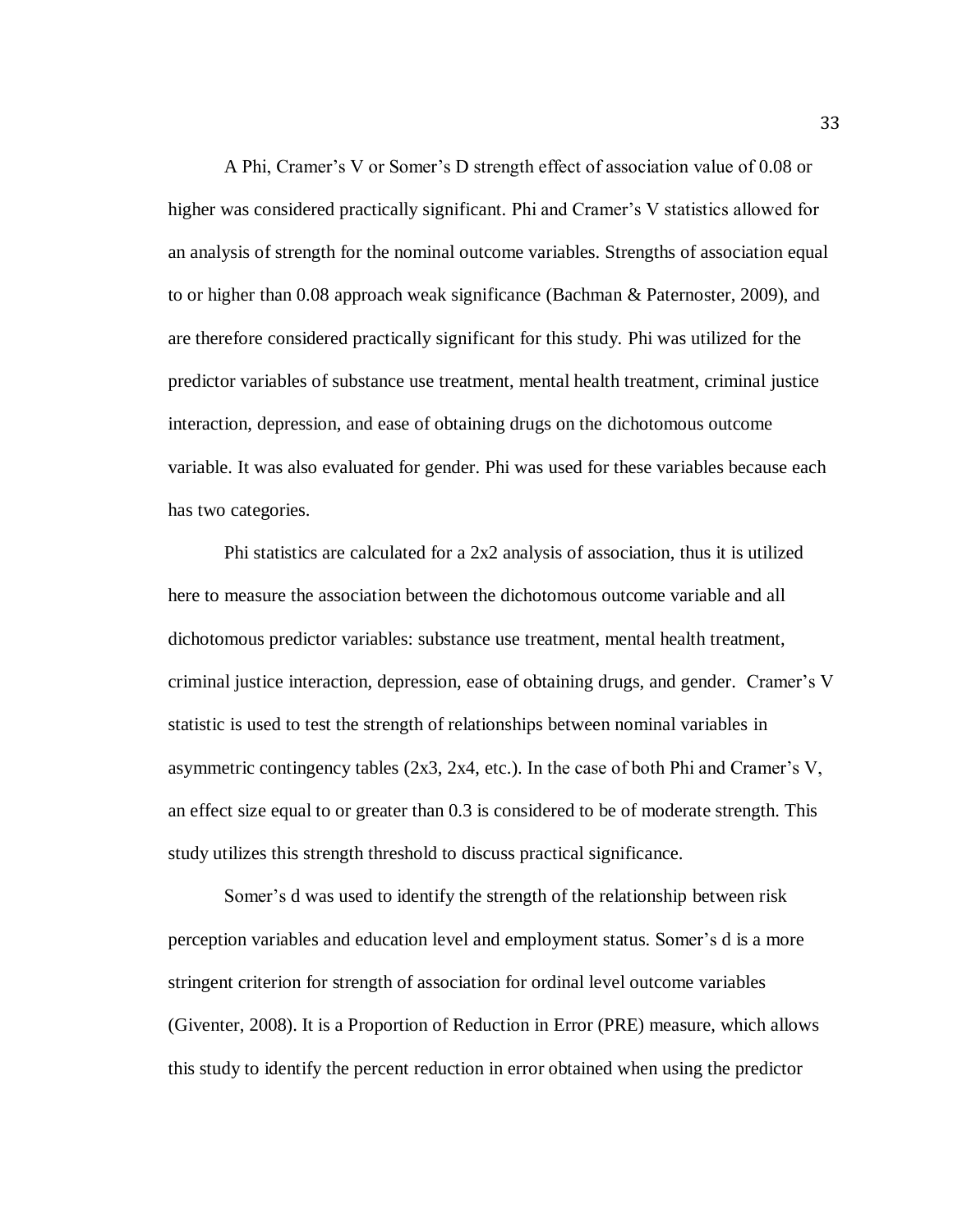variable to explain variance in the outcome variable. Therefore, a Somer's d value of 0.08 will suggest that using the predictor variable to explain the variance in the outcome variable reduces error in prediction by 8%. The Somer's d statistic is appropriate for ordinal variables of asymmetric relationships.

Age differences in risk perception variables were tested using t-tests and one-way Analyses of Variance (ANOVA). The dichotomous outcome variables were analyzed using t-tests, the limited ordinal with ANOVAs. The statistical significance was set at the .001 alpha level. Post-hoc significance values in ANOVAs were less than the .001 level were considered as to the size of the difference in the means. Statistical assumptions for the independent t-tests and one-way ANOVAs were met, and the homogeneity of variance was evaluated with the Levene's test. When that assumption was not met (Levene's  $p<05$ ), the adjusted values were reported. These adjusted values were given in analyses as an adjusted t-value, and as the Brown-Forsythe robust tests in ANOVA. LSD and Games-Howell post-hoc analyses were used to test pair-wise differences in significant ANOVA results. The Brown-Forsythe tests and Games-Howell post-hoc analyses were used only when the assumption of homogeneity of variance was not met, as indicated by the Levene's test. Results were presented by risk perception of type of illicit drug and frequency of use.

### **Multivariate Analysis**

After initial bivariate analyses, multivariate tests were run to determine if the independent predictors explain unique variance in the risk perception variables. Demographic variables, whether they were found to be statistically significant or not in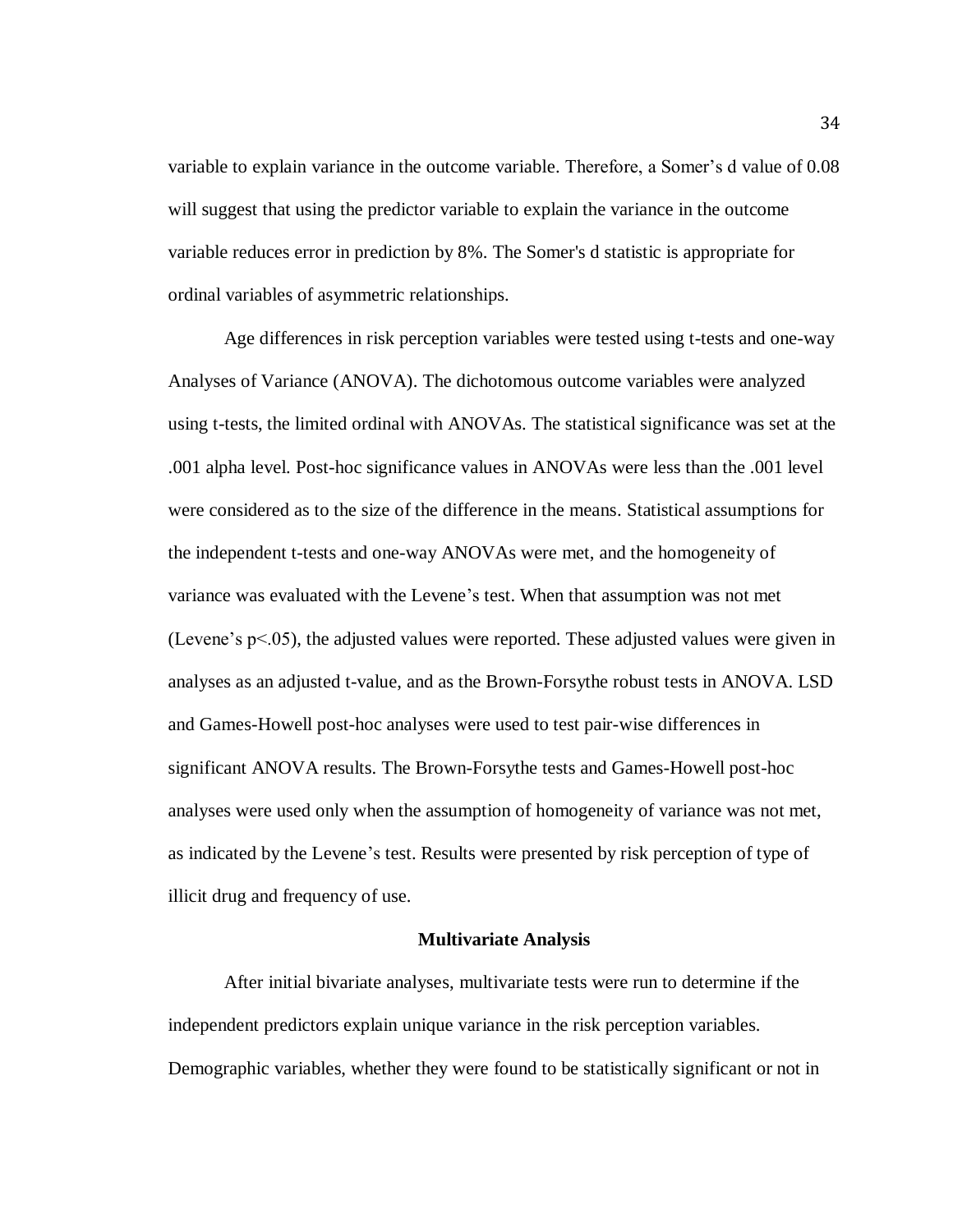bivariate tests, were included in the multivariate models. The demographic variables were included in multivariate models because they were found to be significant in prior research.

Logistic regression is an appropriate multivariate technique when the outcome variables are categorical. Multiple linear regression is inappropriate in this case because categorical variable violate the assumptions of linearity and homoscedasticity. Logistic regression focuses on estimating the probability of an outcome for each observation (Tabachnick & Fidell, 2007).

Binary Logistic regression was utilized for those dependent variables that were dichotomized. The remaining five outcome variables were analyzed using Multinomial logistic regression because of their limited ordinal nature. Multinomial logistic regression for the tri-level ordinal variables consists of two comparisons. The comparisons were between "no risk" and "great risk," and "moderate risk" and "great risk" for each regression. The Bonferroni adjustment for multiple comparisons requires a p-value of below .003 to maintain a desired alpha level of .05 (0.05 overall alpha/16 tests per drug type = .003). Therefore, statistically significant measures in this study were those that meet the p<.001 requirement. Wald statistics were compared among significant predictors to indicate the best predictors in each regression.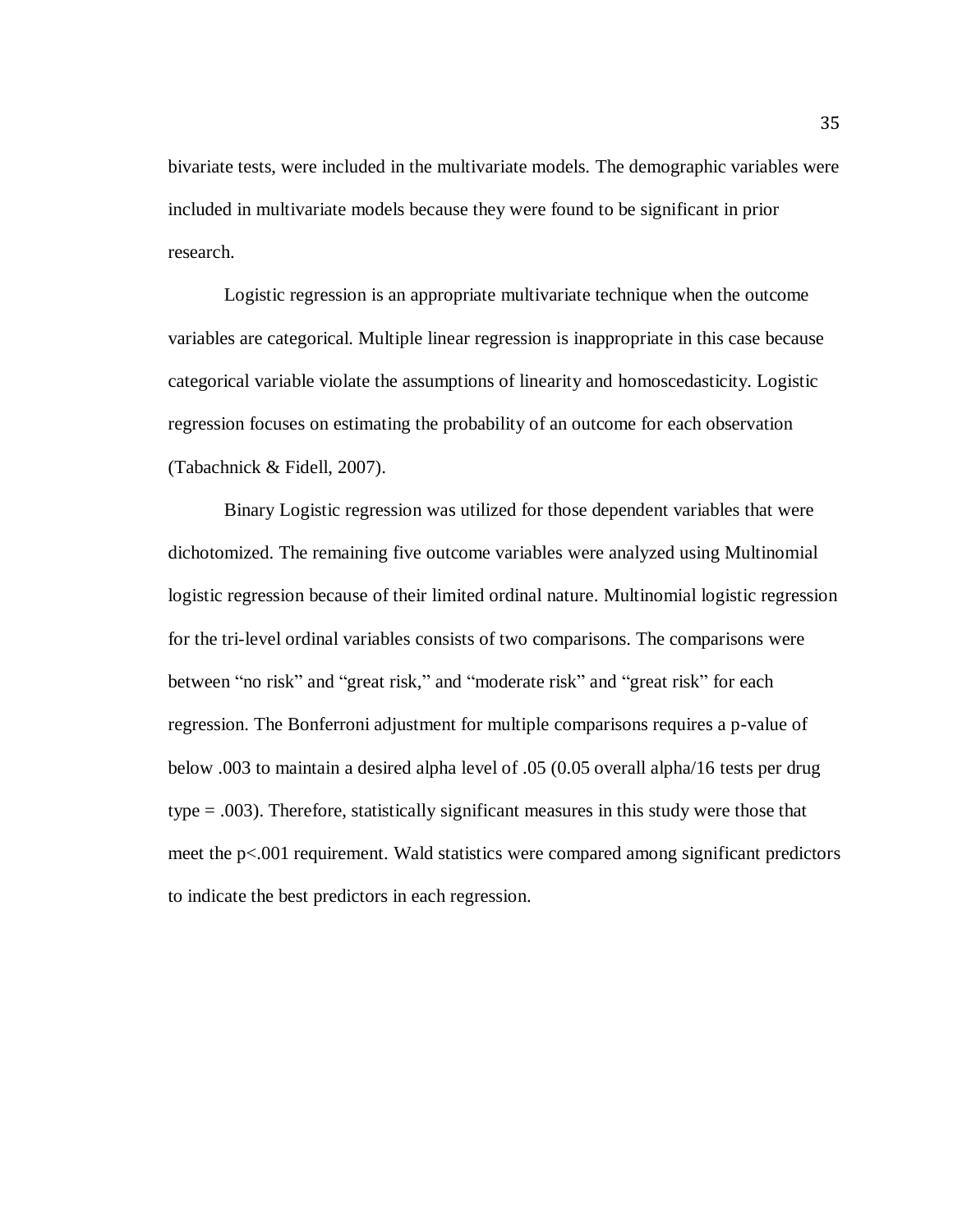### CHAPTER FIVE

## RESULTS

### **Descriptive Statistics**

### Outcome Variables

Risk perception was measured for marijuana use, cocaine use, heroin use, and LSD use. Respondents were asked to rate how much people risk harming themselves physically and in other ways when they use marijuana regularly, marijuana occasionally, cocaine regularly, cocaine occasionally, heroin regularly, heroin once, LSD regularly, or LSD once. "Regular use" was considered once or twice a week. "Occasional use" was considered once or twice a month.

When asked about their perceived risk of regular marijuana use, the responses that the drug-using sample examined for the current analyses indicated that 70.3% perceived there to be no/slight risk. When asked the same question about regular cocaine use, 77.0% responded that there was *great risk* in using cocaine once or twice a week. Only in the case of marijuana did most respondents find there to be less than great risk associated with regular or occasional use. Respondents were almost unanimous (93.4%) that there was great risk in using heroin once or twice a week. The variable itself is close to becoming a constant. This is an interesting finding in itself, as the sample is comprised of adults having used illicit substances in the past year.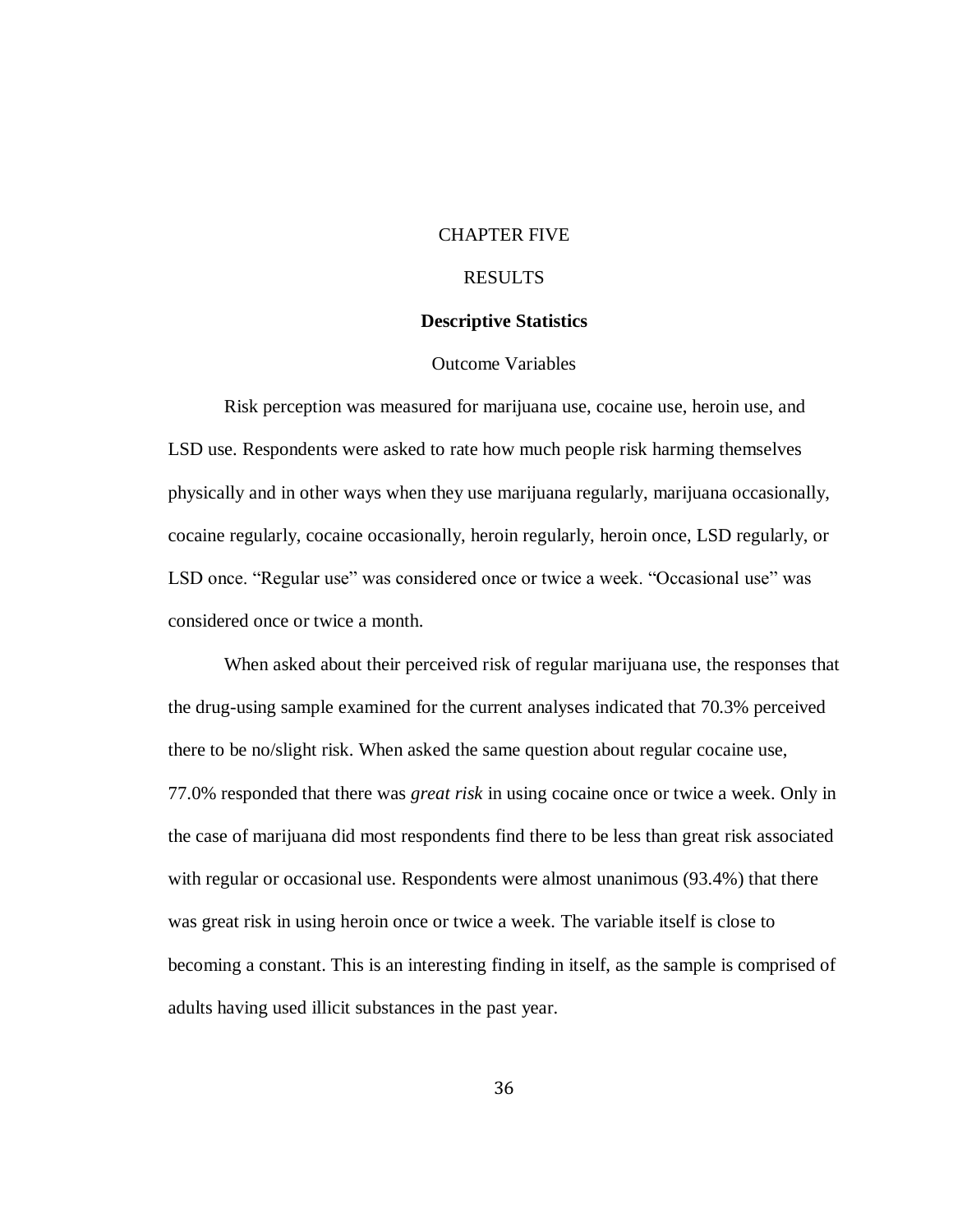Table 1. Descriptive Statistics of Outcome Variables

|                                  | <b>Description</b>                          | <b>Central</b><br><b>Tendency</b>               | <b>Dispersion</b>                                  | Min            | <b>Max</b> |
|----------------------------------|---------------------------------------------|-------------------------------------------------|----------------------------------------------------|----------------|------------|
| <b>Risk</b><br><b>Perception</b> | <b>Physical and other</b><br>risk of:       |                                                 |                                                    |                |            |
| *Regular<br>Marijuana use        | Using Marijuana<br>once or twice a<br>week  | No to Slight<br>Risk (n=6,507,<br>$70.3\%$ )    | Q1=No Risk,<br>Q4=Moderate to<br><b>Great Risk</b> | $\mathbf{1}$   | 3          |
| *Occasional<br>Marijuana<br>Use  | Using Marijuana<br>once or twice a<br>month | No to Slight<br>Risk (n=7,406,<br>80.1%)        | Q1=No Risk,<br>Q4=No Risk to<br>Great risk         | 1              | 3          |
| Regular<br>Cocaine Use           | Using Cocaine once<br>or twice a week       | <b>Great Risk</b><br>$(n=7,076,$<br>77.0%)      | <b>Variation Ratio:</b><br>0.23                    |                | 1          |
| *Occasional<br>Cocaine Use       | Using Cocaine once<br>or twice a month      | <b>Great Risk</b><br>$(n=4,601,$<br>50.1%)      | $Q1 = No$ to<br>Moderate Risk,<br>Q4=Great Risk    | 1              | 3          |
| Regular<br>Heroin Use            | Using Heroin once<br>or twice a week        | <b>Great Risk</b><br>$(n=8, 564,$<br>93.4%)     | <b>Variation Ratio:</b><br>0.066                   | $\theta$       | 1          |
| $*$ Trying<br>Heroin             | Trying Heroin once<br>or twice              | <b>Great Risk</b><br>$(n=7,041,$<br>76.9%)      | $Q1 = No$ risk to<br>Great Risk,<br>Q4=Great Risk  | 1              | 3          |
| Regular LSD<br>Use               | Using LSD once or<br>twice a week           | <b>Great Risk</b><br>$(n=6,959,$<br>76.5%)      | Variation Ratio:<br>0.235                          | $\overline{0}$ | 1          |
| <i><b>*Trying LSD</b></i>        | Trying LSD once or<br>twice                 | <b>Great Risk</b><br>$(n=4, 545,$<br>$50.0\%$ ) | $Q1 = No$ to<br>Moderate Risk,<br>Q4=Great Risk    | 1              | 3          |

\* Ordinal variables. The Median is given, as well as the dispersion in Quartiles.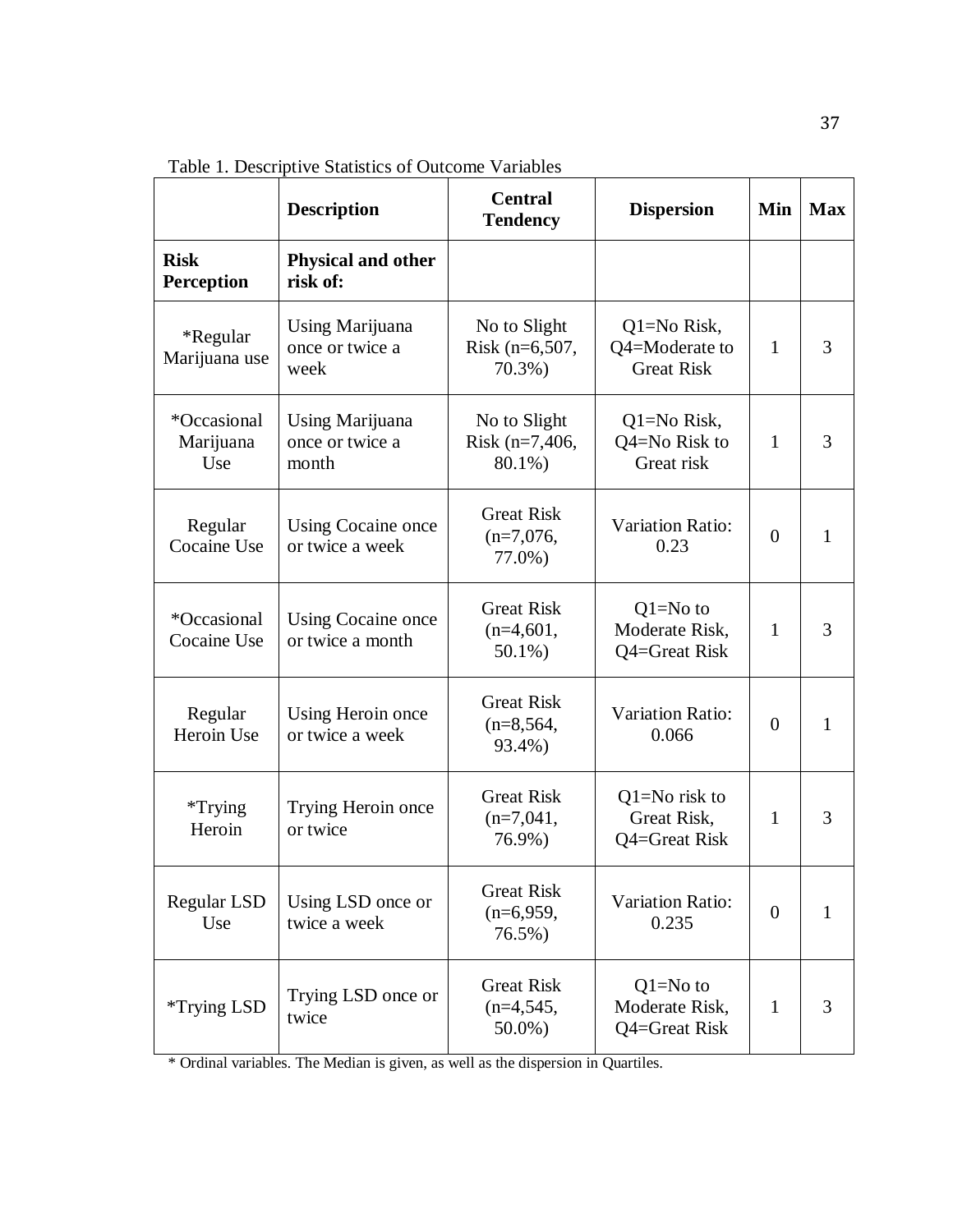### Predictor Variables

All predictor variables were categorical, with the exception of age at first illicit drug use. The age at first drug use was continuous, and the measures of central tendency and variation are presented in Table 2 as the mean and the standard deviation, respectively. The variable was negatively skewed, but the three measures of central tendency are very similar. Transformations did not alter the very slight skewness, but the assumption of normality for bivariate analyses were relaxed given the very large sample size  $(N=9,277)$ . The average age at first use in the sample was 15.9 years. The median was 16 years of age. The source of illicit drug had 4 categories, with 76% of respondents indicating that they received their illicit drugs from a family member or friend.

The other predictor variables were dichotomous. Respondents could answer yes or no to the variable, and the most common responses for each are presented in Table 2. Most notably, 88.2% of individuals responded that it was fairly easy to obtain marijuana, where almost the same percentage indicated that it would be otherwise difficult to obtain LSD and heroin. Bivariate results showed that predictor variables identified different results for regular versus occasional use. In addition, most individuals had not been depressed (79.5%), had not received mental health treatment (75.6%), or received substance abuse treatment (94.1%) in the past year. The small variability in the substance abuse treatment variable might have limited the practical implications of the predictor, as well as the ability to find significant results for the relationship between the variable and the outcome risk perception variables. Almost two-thirds (65.4%) of individuals had not been arrested or on probation in the past year.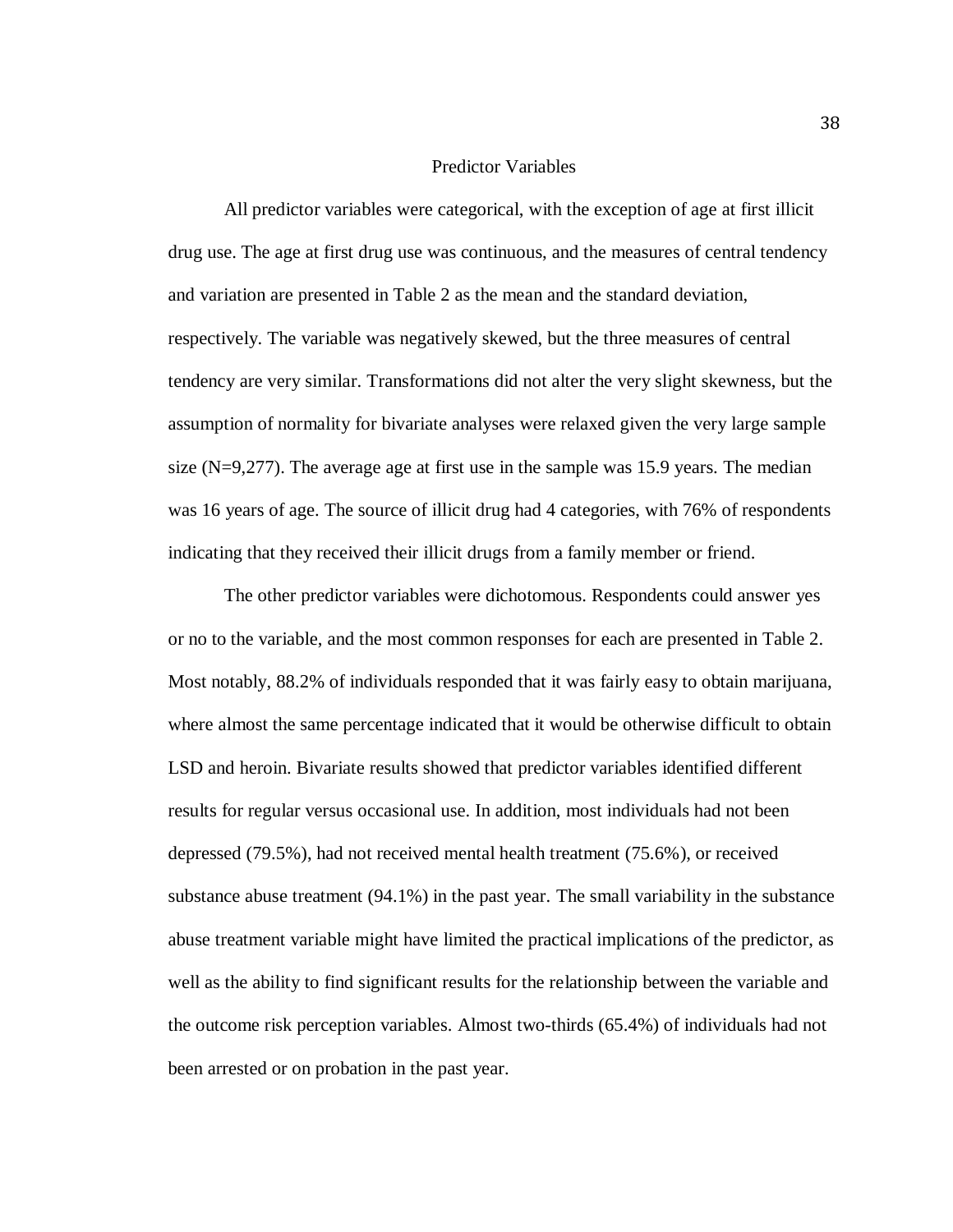|                                      | <b>Description</b>                                                                     | $\mathbf N$ | <b>Central</b><br><b>Tendency</b>      | <b>Dispersion</b>      | Min              | <b>Max</b>     |
|--------------------------------------|----------------------------------------------------------------------------------------|-------------|----------------------------------------|------------------------|------------------|----------------|
| Depression                           | Depressed in the past<br>year $(1=Yes, 0=No)$                                          | 9,277       | No $(n=7,371,$<br>79.5%)               | 0.205                  | $\overline{0}$   | $\mathbf{1}$   |
| Mental<br>Health<br>Treatment        | Tx in the past 12<br>months $(1=Yes,$<br>$0=N0$                                        | 9,277       | No $(n=7,010,$<br>75.6%)               | 0.244                  | $\overline{0}$   | $\mathbf{1}$   |
| Substance<br>Abuse Tx                | Tx in the past 12<br>months $(1=Yes,$<br>$0=No$                                        | 9,277       | No (n=8,726,<br>94.1%)                 | 0.941                  | $\overline{0}$   | $\mathbf{1}$   |
| <b>CRMJ</b><br>system<br>involvement | Ever arrested or on<br>probation $(1=Yes,$<br>$2=No$                                   | 9,277       | No $(n=6,065,$<br>$65.4\%$ )           | 0.346                  | $\boldsymbol{0}$ | $\mathbf{1}$   |
| *Age at first<br>use                 | Age of first illicit<br>drug use                                                       | 9,277       | Mean= 15.95,<br>$Md=16.0$              | Std. Dev. $=$<br>4.087 | $\mathbf{1}$     | 68             |
| Source of<br>Drug                    | Source of illicit drugs<br>for use (4 categories)                                      | 8,845       | Friend/Family<br>$(n=6,721,$<br>76.0%) | 0.056                  | $\mathbf{1}$     | $\overline{4}$ |
| Ease of<br>obtaining<br>Marijuana    | How easy it is to<br>obtain the illicit drug<br>$(1 = \text{Easy},$<br>0=Otherwise     | 9,220       | Fairly easy<br>$(n=8,136,$<br>88.2%)   | 0.118                  | $\boldsymbol{0}$ | $\mathbf{1}$   |
| Ease of<br>obtaining<br>Cocaine      | How easy it is to<br>obtain the illicit drug<br>$(1 = \text{Easy},$<br>$0 =$ Otherwise | 9,084       | Otherwise<br>$(n=4,854,$<br>53.4%)     | 0.466                  | $\boldsymbol{0}$ | 1              |
| Ease of<br>obtaining<br>Heroin       | How easy it is to<br>obtain the illicit drug<br>$(1 = Easy,$<br>0=Otherwise            | 8,969       | Otherwise<br>$(n=7,226,$<br>80.6%)     | 0.194                  | $\boldsymbol{0}$ | $\mathbf{1}$   |
| Ease of<br>obtaining<br><b>LSD</b>   | How easy it is to<br>obtain the illicit drug<br>$(1 = Easy,$<br>0=Otherwise            | 8,977       | Otherwise<br>$(n=7,327,$<br>81.6%)     | 0.184                  | $\boldsymbol{0}$ | $\mathbf{1}$   |

Table 2. Descriptive Statistics of Predictor Variables

\*Continuous variable. The mean and standard deviation are given.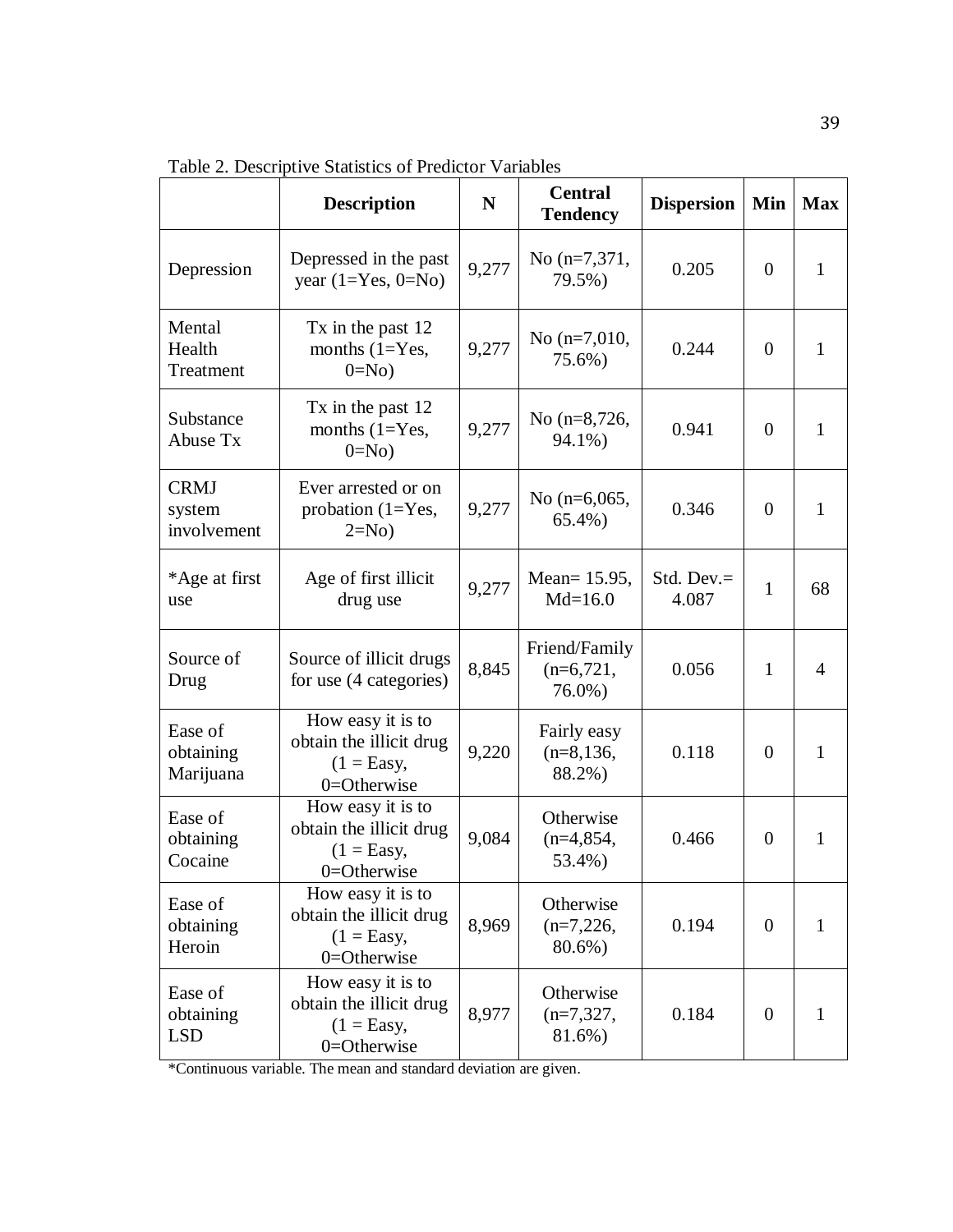# Control Variables

Based on previous literature, education, age, employment status, gender, and race of the respondent were held constant for analysis. The majority of participants were white (65.8%) and male (54.2%). Most were also employed full time (40.9%). Age and education were ordinal variables, and therefore their quartile divisions are listed as measures of dispersion in Table 3. Twenty-five percent of respondents received a high school diploma or less, with the most individuals having received only their high school degree (34%). The median age of respondents was between 22.5 years of age, with 75% of individuals younger than 26 years of age.

|                             | <b>Description</b>                                                     | <b>Central</b><br><b>Tendency</b>                       | <b>Dispersion</b>                                                             | Min | <b>Max</b>                  |
|-----------------------------|------------------------------------------------------------------------|---------------------------------------------------------|-------------------------------------------------------------------------------|-----|-----------------------------|
| *Education                  | 4 categories of<br>education levels<br>$(e.g. 4=College)$<br>graduate) | <b>High School</b><br>graduate<br>$(n=3,151,$<br>34.0%) | $Q1 = High school grad$<br>or less, Q4=Some<br>college or College<br>graduate | 1   | 4                           |
| *Age                        | 11 categories (e.g.<br>$7=18$ years)                                   | 22-23 years old<br>$(n=1, 565,$<br>$16.9\%)$            | $Q1=20$ years or<br>younger, $Q4=26$<br>years or older                        | 7   | 17                          |
| Employment<br><b>Status</b> | 4 categories                                                           | Full time<br>$(n=3,797,$<br>40.9%)                      | <b>Variation Ratio:</b><br>0.146                                              | 1   | 4                           |
| Gender                      | Gender (1=Male,<br>$2 =$ Female $)$                                    | Male $(n=5,030,$<br>54.2%)                              | <b>Variation Ratio:</b><br>0.458                                              | 1   | $\mathcal{D}_{\mathcal{A}}$ |
| Race                        | 4 categories (e.g.<br>$l = White$ )                                    | White $(n=6,102,$<br>65.8%)                             | <b>Variation Ratio:</b><br>0.086                                              | 1   |                             |

Table 3. Descriptive Statistics of Control Variables

\*Ordinal variables, median and quartiles are presented.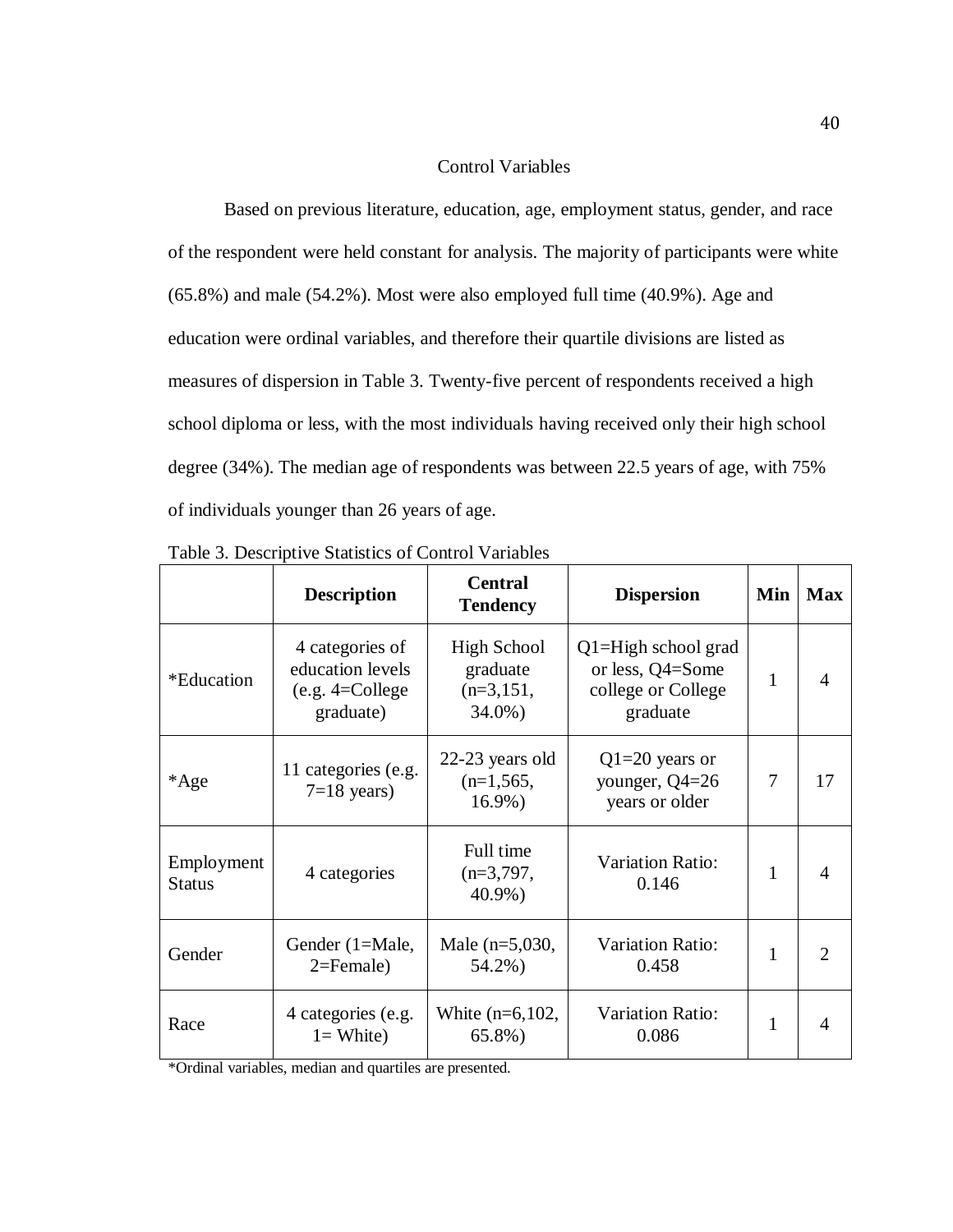### **Bivariate and Multivariate Analyses**

#### Marijuana

To examine the relationship between the outcome variables of risk perception of marijuana frequency of use and numerous predictors, bivariate tests were run as a preliminary step. All assumptions were met for the chi-square analyses. All of the variables were categorical. The expected cell frequencies met the requirements of being greater than 1 and all of the expected frequencies were greater than 5. Predictor variables that were not found to be significant in any bivariate analyses were not included in multivariate analyses.

Table 4 shows a weak, statistically significant association between prior criminal justice system involvement and risk perception of regular marijuana use (V=0.096). Of those that indicated having been arrested or on probation in the past year, 76.1% reported slight to no risk in regular marijuana use. A statistically significant association was also found between source of illicit drug and risk perception of regular marijuana use. Age at first use was also positively associated with perception of risk of regular marijuana use. The significant difference in means was found across all groups (Games-Howell). That is, there was a significant difference between the age at first use of individuals responding "no to slight" risk of regular marijuana use (Mean=15.49), and "moderate risk" (Mean=16.59) and "great risk" (Mean=17.62). The difference between of age at first use between "moderate risk" and "great risk" was also statistically significant. The bivariate analyses did not find any association between employment status, the treatment variables, depression or ease of obtaining marijuana.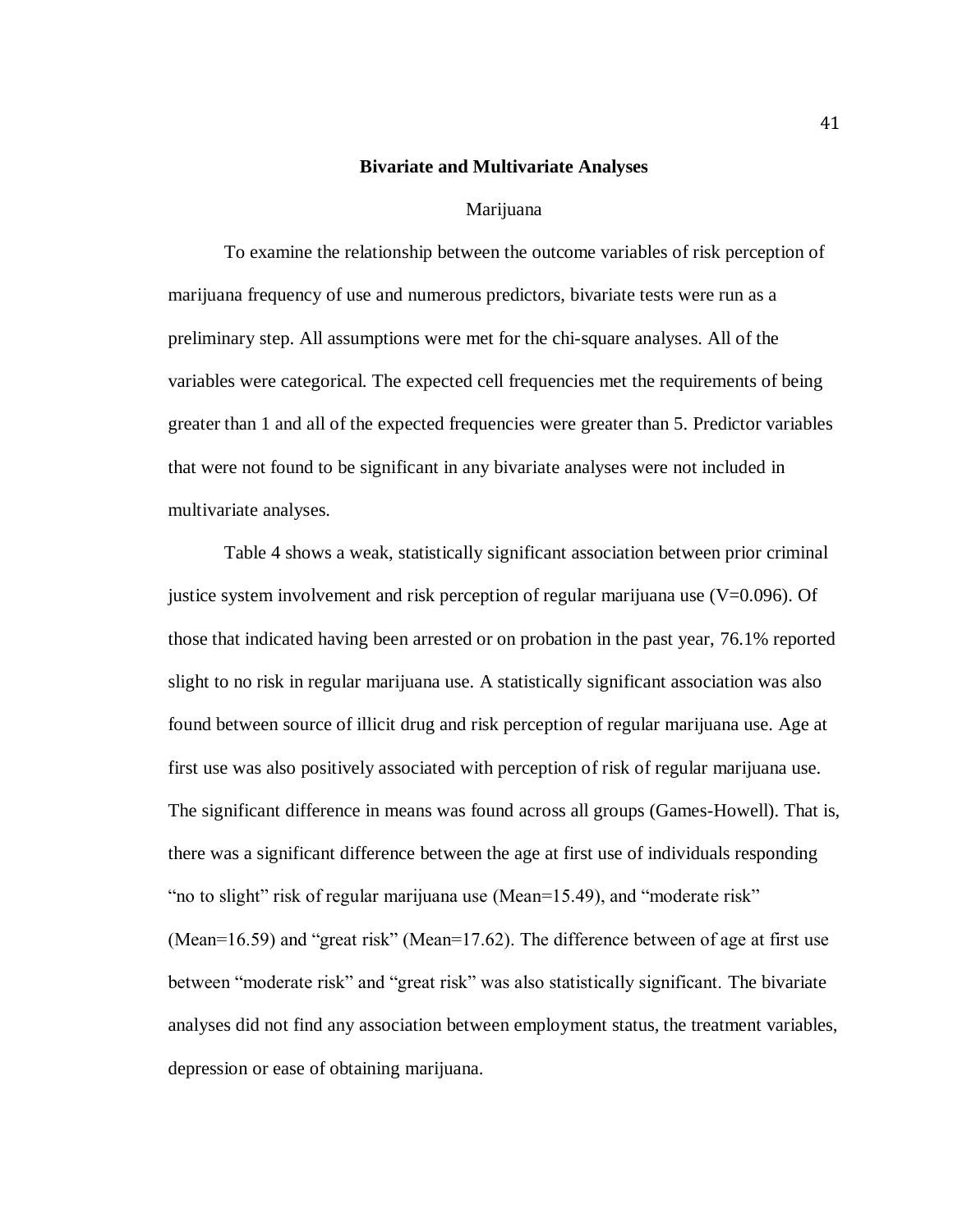|                           | <b>Regular Marijuana Use Risk Perception</b> |                                |                   |  |  |
|---------------------------|----------------------------------------------|--------------------------------|-------------------|--|--|
|                           | <b>No to Slight Risk</b>                     | <b>Moderate Risk</b>           | <b>Great Risk</b> |  |  |
| <b>Substance Abuse TX</b> |                                              |                                |                   |  |  |
| N <sub>o</sub>            | 70.20%                                       | 19.50%                         | 10.30%            |  |  |
| Yes                       | 73.00%                                       | 16.90%                         | 10.20%            |  |  |
|                           |                                              | $x^2$ (2)=2.458, V=0.016ns     |                   |  |  |
| <b>Mental Health TX</b>   |                                              |                                |                   |  |  |
| N <sub>0</sub>            | 71.20%                                       | 18.80%                         | 9.90%             |  |  |
| Yes                       | 67.70%                                       | 21.00%                         | 11.30%            |  |  |
|                           |                                              | $x^2$ (2)=10.129, V=0.033ns    |                   |  |  |
| <b>CRMJ</b> involvement   |                                              |                                |                   |  |  |
| N <sub>o</sub>            | 67.30%                                       | 20.80%                         | 11.90%            |  |  |
| Yes                       | 76.10%                                       | 16.60%                         | 7.30%             |  |  |
|                           |                                              | $x^2$ (2) = 85.407, V=0.096*** |                   |  |  |
| <b>Depression</b>         |                                              |                                |                   |  |  |
| N <sub>o</sub>            | 70.60%                                       | 19.50%                         | 10.00%            |  |  |
| Yes                       | 69.40%                                       | 19.10%                         | 11.50%            |  |  |
|                           |                                              | $x^2$ (2) =4.181, V=0.021ns    |                   |  |  |
| Age at first use          | 15.49 yrs.                                   | $16.59$ years                  | 17.62 years       |  |  |
|                           |                                              | $F(2,1960.5)=81.11***$         |                   |  |  |
| <b>Source of Drug</b>     |                                              |                                |                   |  |  |
| Friends/Family            | 71.30%                                       | 19.70%                         | 9.00%             |  |  |
| Professional              | 55.70%                                       | 21.20%                         | 23.10%            |  |  |
| Stranger/dealer           | 76.80%                                       | 16.00%                         | 7.20%             |  |  |
| Other                     | 73.50%                                       | 15.50%                         | 11.00%            |  |  |
|                           | $x^2$ (6) = 144.661, V=0.091***              |                                |                   |  |  |
| Ease of obtaining MJ      |                                              |                                |                   |  |  |
| Easy                      | 69.50%                                       | 18.40%                         | 12.10%            |  |  |
| Otherwise                 | 70.70%                                       | 19.60%                         | 9.70%             |  |  |
|                           | $x^2$ (2)=8.963, V=0.032ns                   |                                |                   |  |  |

Table 4. Regular Marijuana Use Bivariate Results

\*\*\*Significant at the p<.001 level.

Table 5 shows that a statistically significant association was found between prior criminal justice system involvement and risk perception of occasional marijuana use (V=0.058). A statistically significant association with risk perception of occasional marijuana use was also found with source of illicit drug and ease of obtaining marijuana.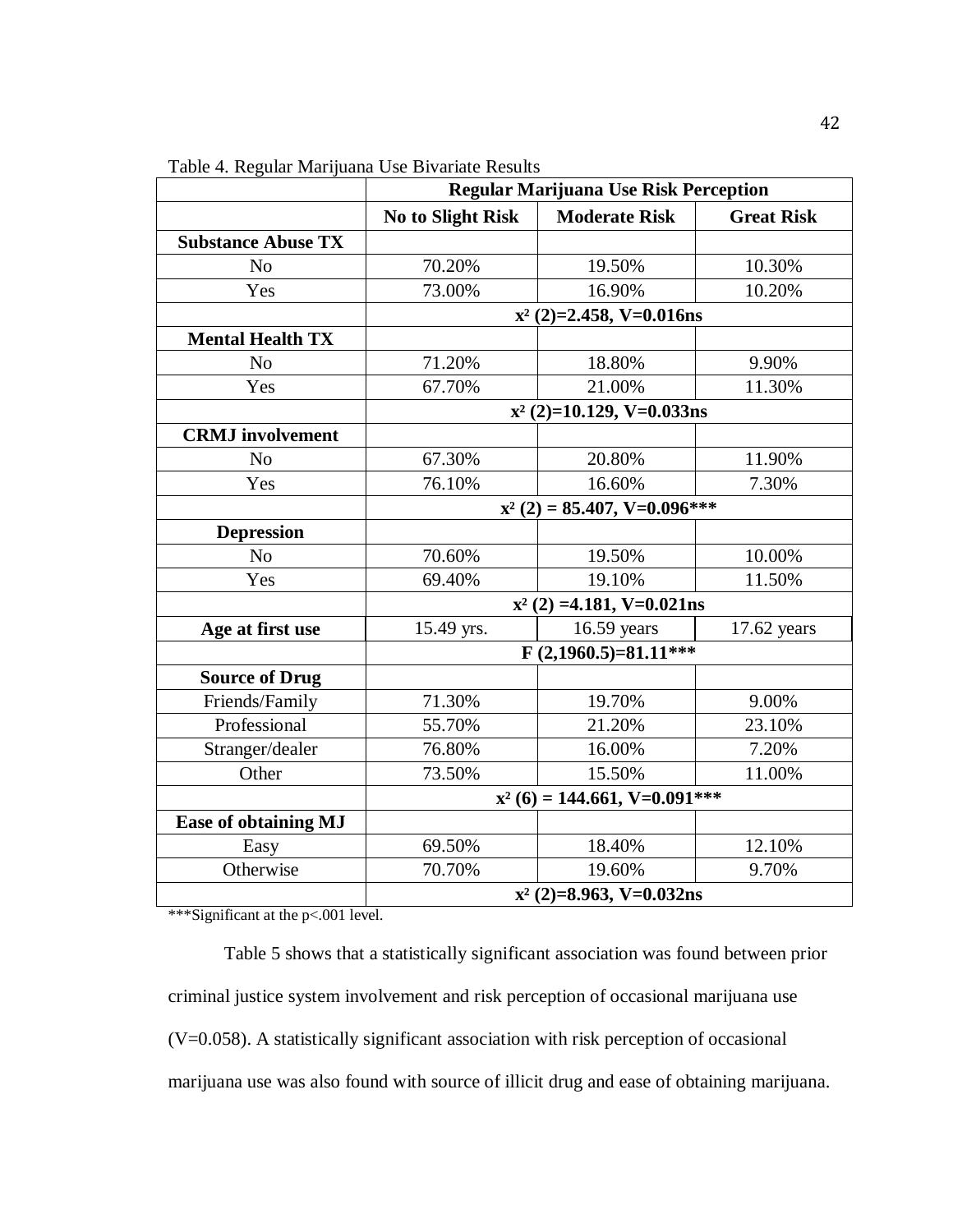On average, the age at first use was significantly different for respondents that found different levels of risk perception of regular and occasional marijuana use. The difference in means suggests that those who had indicated different risk perceptions in occasional marijuana use had significantly difference in age at first use. The difference in mean age at first use lies between "no risk" (Mean=15.67) and "moderate risk" (Mean=16.72) and between "no risk" and "great risk" (Mean=17.27).

|                             | <b>Risk Perception of Occasional Marijuana Use</b> |                              |                   |  |  |
|-----------------------------|----------------------------------------------------|------------------------------|-------------------|--|--|
|                             | <b>No to Slight Risk</b>                           | <b>Moderate Risk</b>         | <b>Great Risk</b> |  |  |
| <b>Substance Abuse TX</b>   |                                                    |                              |                   |  |  |
| No                          | 80.10%                                             | 12.90%                       | 7.00%             |  |  |
| Yes                         | 79.70%                                             | 11.30%                       | 9.10%             |  |  |
|                             |                                                    | $x^2$ (2)=4.304, V=0.022ns   |                   |  |  |
| <b>Mental Health TX</b>     |                                                    |                              |                   |  |  |
| No                          | 80.50%                                             | 12.80%                       | 6.70%             |  |  |
| Yes                         | 78.80%                                             | 12.90%                       | 8.30%             |  |  |
|                             |                                                    | $x^2$ (2)=7.079, V=0.028ns   |                   |  |  |
| <b>CRMJ</b> involvement     |                                                    |                              |                   |  |  |
| N <sub>o</sub>              | 78.40%                                             | 13.70%                       | 7.90%             |  |  |
| Yes                         | 83.10%                                             | 11.20%                       | 5.60%             |  |  |
|                             |                                                    | $x^2$ (2)=30.647, V=0.058*** |                   |  |  |
| <b>Depression</b>           |                                                    |                              |                   |  |  |
| No                          | 80.20%                                             | 13.00%                       | 6.80%             |  |  |
| Yes                         | 79.60%                                             | 12.20%                       | 8.20%             |  |  |
|                             |                                                    | $x^2$ (2)=4.715, V=0.023ns   |                   |  |  |
| Age at first use            | 15.67 yrs                                          | $16.72$ years                | $17.27$ years     |  |  |
|                             |                                                    | $F(2,148.08)=35.63***$       |                   |  |  |
| <b>Source of Drug</b>       |                                                    |                              |                   |  |  |
| Friends/Family              | 82.00%                                             | 12.50%                       | 5.60%             |  |  |
| Professional                | 62.90%                                             | 16.20%                       | 20.90%            |  |  |
| Stranger/dealer             | 84.20%                                             | 10.90%                       | 5.00%             |  |  |
| Other                       | 80.00%                                             | 11.40%                       | 8.60%             |  |  |
|                             | $x^2$ (6)=215.520, V=0.110***                      |                              |                   |  |  |
| <b>Ease of obtaining MJ</b> |                                                    |                              |                   |  |  |
| Easy                        | 77.10%                                             | 13.50%                       | 9.40%             |  |  |
| Otherwise                   | 81.00%                                             | 12.60%                       | 6.40%             |  |  |
|                             | $x^2$ (2)=21.187, V=0.049***                       |                              |                   |  |  |

Table 5. Occasional Marijuana Use Bivariate Results

\*\*\*Significant at the p<.001 level.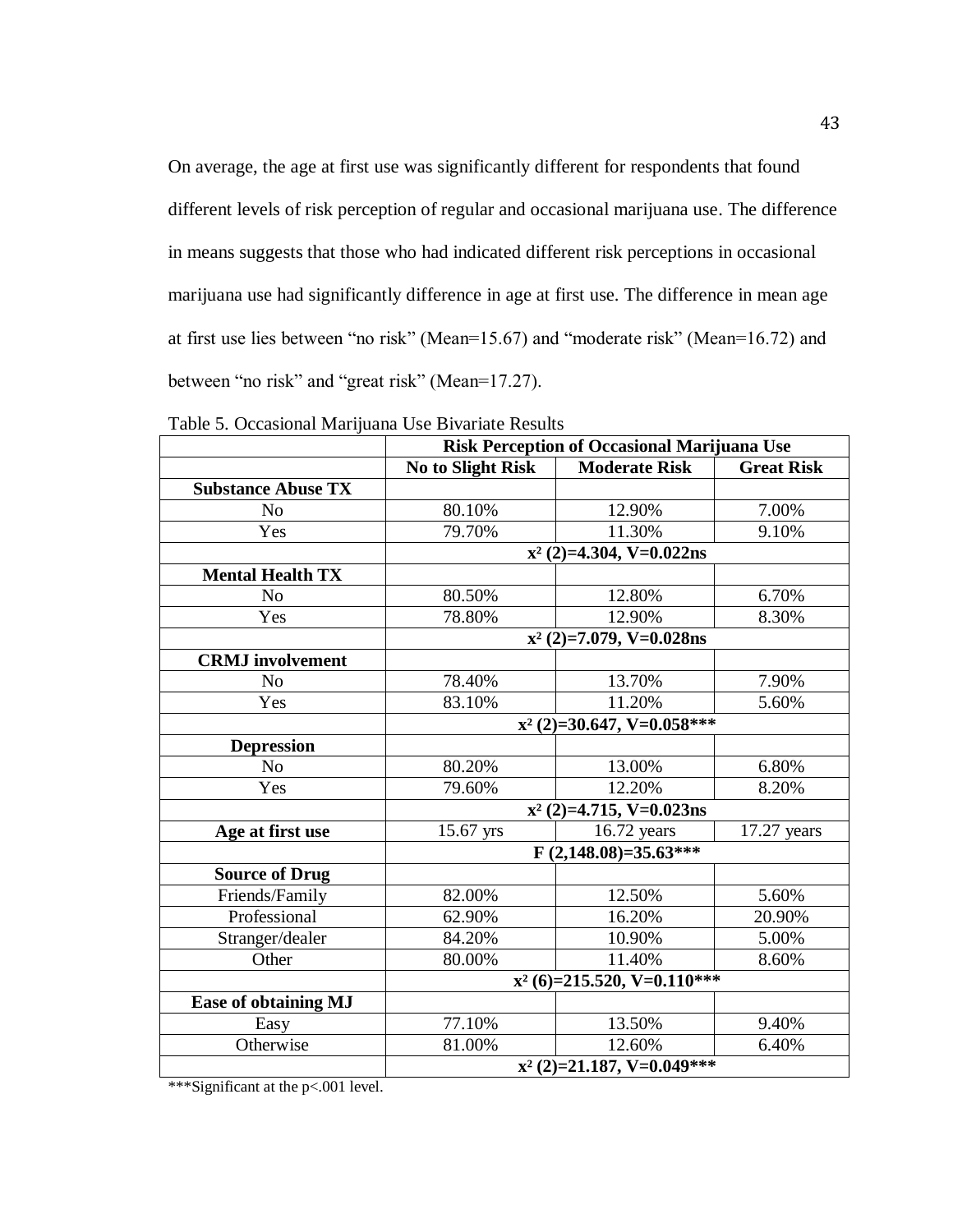The control variables were also significantly associated with risk perception of both regular and occasional marijuana use. The control variables of respondent age, race, gender and education were statistically significant in chi-square analyses with perception of risk of regular marijuana use. Age and education were ordinal variables, and were evaluated using the Somer's d measure of association. The relationship between the two ordinal variables was statistically significant in terms of both regular and occasional marijuana use. In the chi-square tests of association, educational level presented the strongest association  $(d=0.142)$  with risk perception of occasional marijuana use, which was still weak. The association measure also indicates a 14.2% reduction in error.

The risk perceptions of marijuana, both for regular use and occasional use, were analyzed at the multivariate level with multinomial logistic regression. In both analyses, the control variables of Age, Race, Sex, Education, and Employment status were used only to define the subpopulation but not constructing the model. Therefore, the significance of the independent predictor variables within the model are significant when controlling for the other independent predictor variables, as well as for age, race, sex, education, and employment status. Regardless of their significance in bivariate chi-square analyses, the control variables are held constant for analysis of the predictor variables in the models. The significance of the control variables appeared in prior studies, which justified their inclusion in the final analyses. The assumptions of multinomial logistic regression have been met. The interaction term of the age at first use and its log was not significant in the analysis, satisfying linearity of the logit, and the multicollinearity statistics were within acceptable ranges. Multi-collinearity statistics were generated by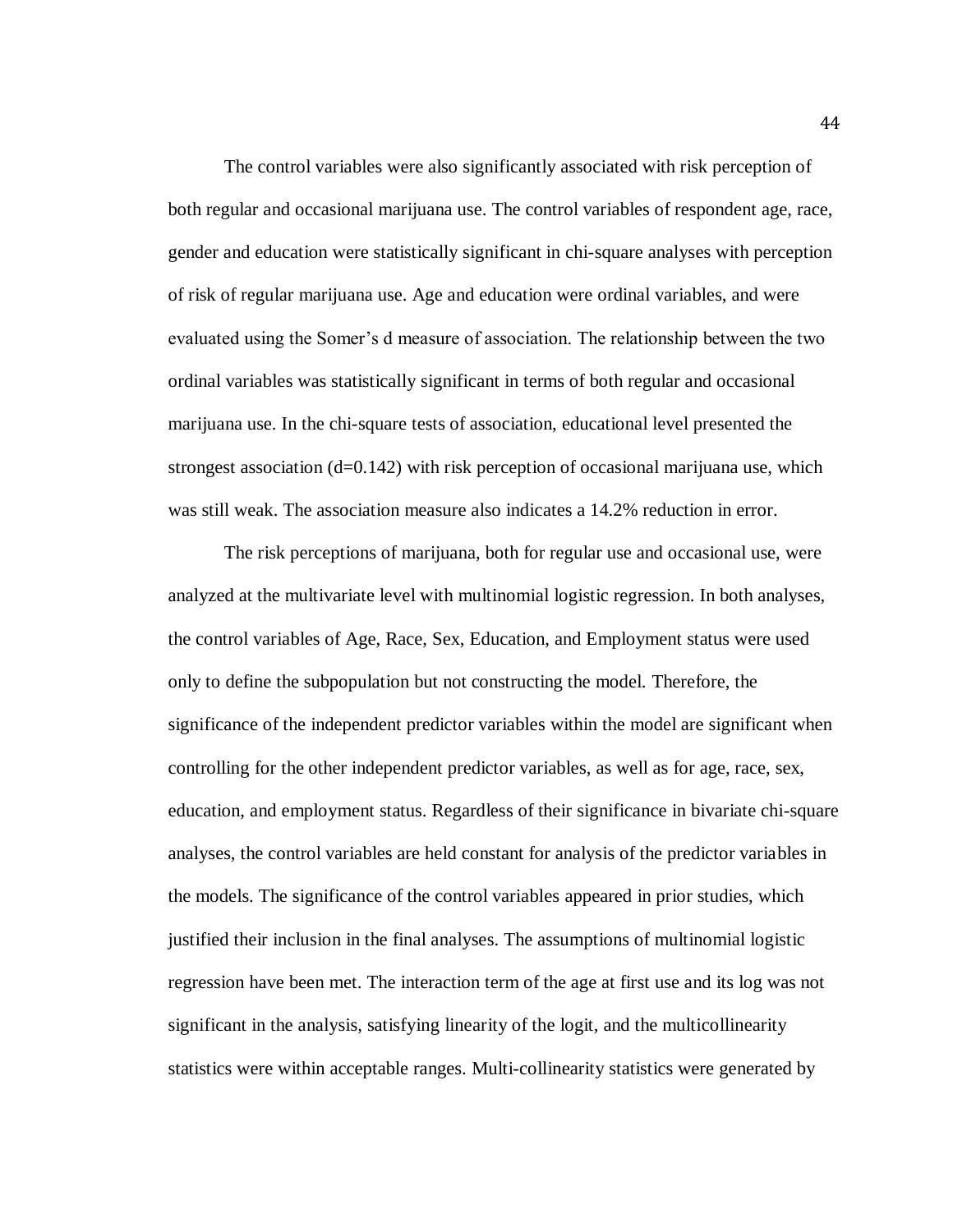running a linear regression on the same model of predictors and examining VIF and tolerance values.

### **Perception of Risk of Regular Marijuana use**

The model predicting the perception of risk of regular marijuana use, including past year substance abuse treatment, past year criminal justice system involvement, age of first drug use, source of illicit drug, and ease of obtaining marijuana as predictors, was significant  $(x^2 (14)=458.04, p<.001)$ . The chi-square analysis tested the decrease in unexplained variance from the null model  $(-2LL = 12,130)$  to the final model  $(-$ 2LL=11,672), which was a difference of 458 points in deviance. This change was significant, which means that the final model explained a significant amount of the original variability. The deviance statistic was not significant, indicating that the model was a good fit. While the Pearson goodness-of-fit statistic was significant, it indicates a possible dispersion concern rather than a bad fit. The pseudo- $R^2$  value suggests that there the model predicts 6.4% of the variance of the perception of risk of marijuana use (Nagelkerke  $R^2 = .064$ ). The dispersion of the predictor variables was a concern among all analyses, and was reviewed as to its limitations. Participants did not vary greatly in their responses to the risk perception variable. The lack of variability may cause statistical errors, which is adjusted for by using a lower alpha level. Expected cell counts were also very low in the multinomial logistic regression, which causes concern for overall analysis.

The likelihood ratio tests indicate that all of the predictors, with the exception of substance abuse treatment, had significant main effects on perception of risk in regular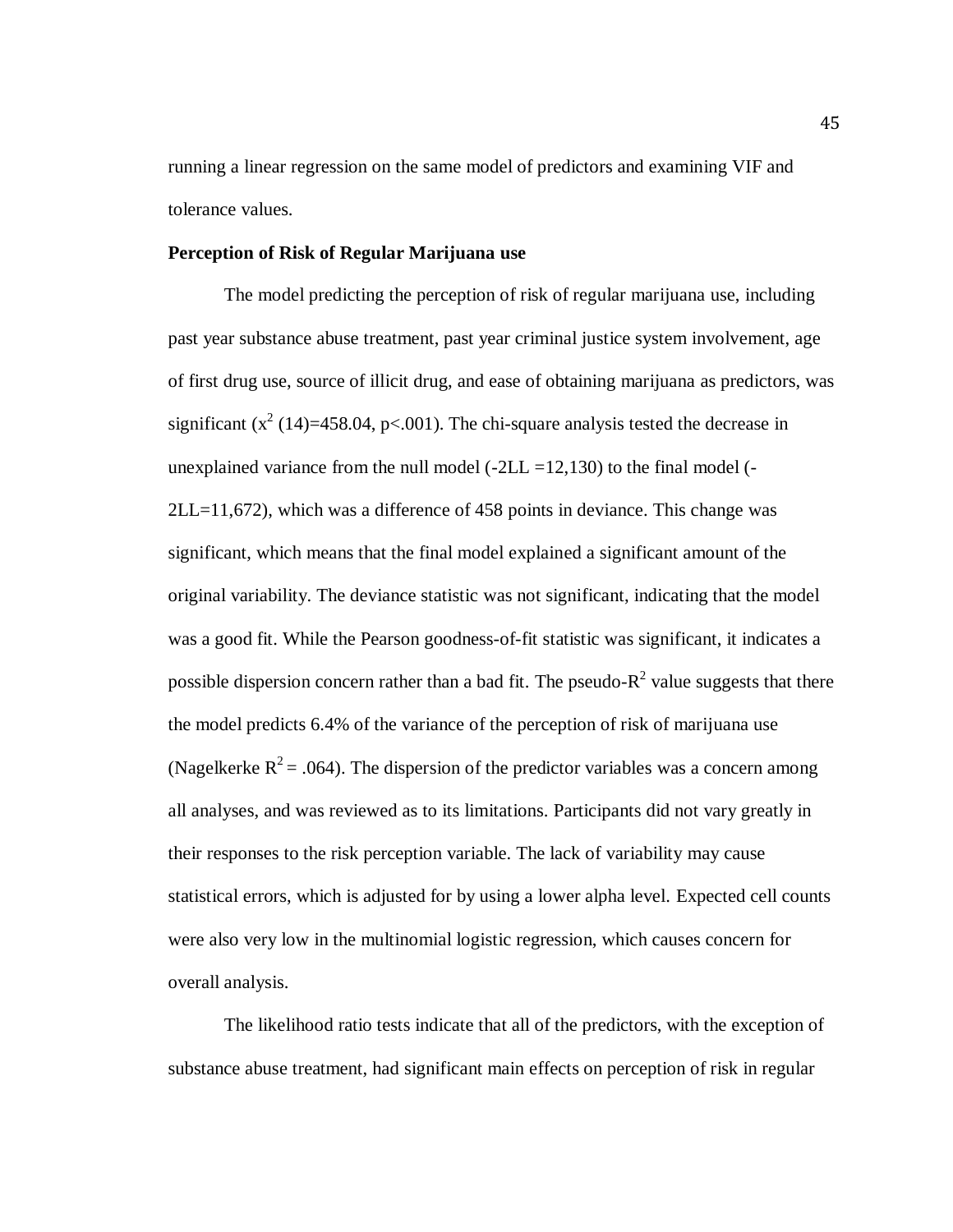marijuana use. The test compared pairs of outcome categories, with "Great Risk" as the reference category. Whether substance users had participated in substance abuse treatment in the past year did not significantly predict whether they responded no risk in regular marijuana use or great risk in regular marijuana use (b=.399, Wald=6.014). As noted in Table 6, recent criminal justice system involvement, age at first use, and source of illicit drugs were significant in predicting whether the individual reported no risk rather than great risk of regular marijuana use. As respondents reported having been arrested or on probation in the past year, the odds of responding "great risk" rather than "no risk," increased (b= $-459$ , W=26.3), when controlling for all other predictors. Thus, prior involvement in the system increased the perception of risk associated with regular marijuana use after statistically controlling for the other characteristics and factors.

The likelihood of responding "great risk," rather than "no risk," also increased as respondents reported receiving their drugs from a licensed professional compared to others (b= $-0.929$ , W=24.480). The age at first use was also a significant predictor of whether a respondent reported "no risk," or "great risk" of regular marijuana use, with older respondents being more likely to report "great risk" than their substance using younger counterparts ( $b=-.093$ ,  $W=114.9$ ). Age at first use was the most powerful predictor of risk perception (W=114.9): the older the first-time user, the greater the perception of risk associated with regular marijuana use.

The ease of obtaining marijuana also significantly predicted perceived risk of marijuana use. In addition, ease of obtaining marijuana was the only significant predictor of risk of regular marijuana use  $(b=-.438, W=10.064)$ .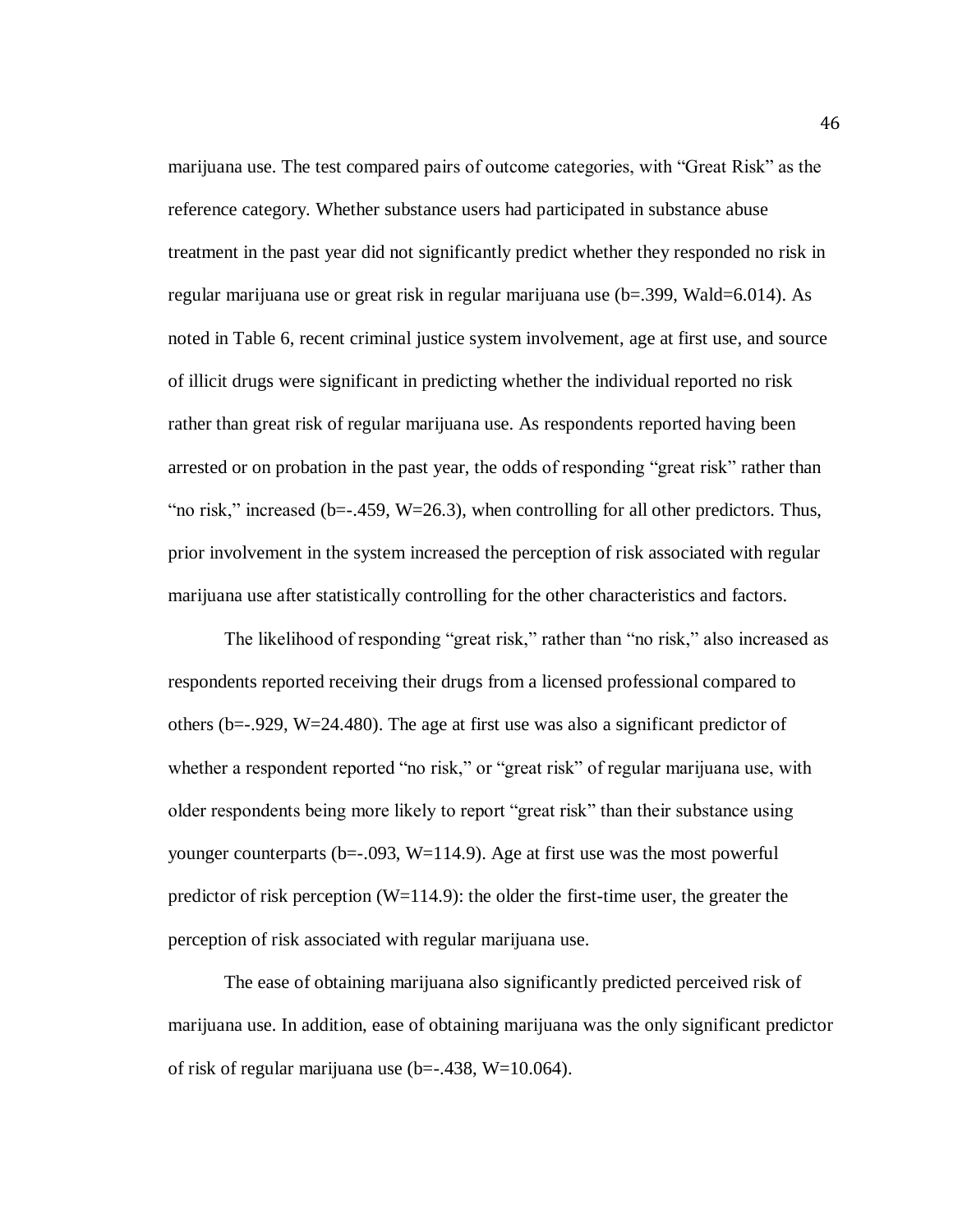|                                               | Risk Perception of Regular Marijuana Use <sup>a</sup> |                                |                               |                                |                               |                         |
|-----------------------------------------------|-------------------------------------------------------|--------------------------------|-------------------------------|--------------------------------|-------------------------------|-------------------------|
| $N=8,793$                                     |                                                       | Odds                           |                               | SЕ                             | <b>Wald</b>                   |                         |
|                                               | N <sub>0</sub><br><b>Risk</b>                         | <b>Moderate</b><br><b>Risk</b> | N <sub>0</sub><br><b>Risk</b> | <b>Moderate</b><br><b>Risk</b> | N <sub>0</sub><br><b>Risk</b> | Moderate<br><b>Risk</b> |
| Past year Substance<br><b>Abuse Treatment</b> | 1.49                                                  | 1.495                          | 0.163                         | 0.191                          | 6.014                         | 4.428                   |
| <b>Recent Criminal</b><br>Justice Involvement | 0.632                                                 | 0.795                          | 0.089                         | 0.101                          | 26.349                        | 5.174                   |
| Age at first use                              | $0.911*$                                              | 0.974                          | 0.009                         | 0.008                          | 114.97<br>3                   | 10.058                  |
| Ease of obtaining<br>Marijuana                | $0.405*$                                              | $0.617*$                       | 0.098                         | 0.112                          | 84.996                        | 18.74                   |
| Source of drug:<br>Family/Friend              | 1.187                                                 | 1.503                          | 0.158                         | 0.188                          | 1.178                         | 4.723                   |
| Source of drug:<br>Professional               | $0.395*$                                              | 0.685                          | 0.188                         | 0.223                          | 24.48                         | 2.876                   |
| Source of drug:<br>Stranger/Dealer            | 1.471                                                 | 1.509                          | 0.193                         | 0.227                          | 3.99                          | 3.292                   |
|                                               | Chi-square $(14)=458.05^*$ , p<.001                   |                                |                               |                                |                               |                         |
|                                               |                                                       |                                |                               | Percentage correct=71.6%       |                               |                         |
|                                               |                                                       |                                |                               | Nagelkerke $R^2$ =.064         |                               |                         |

Table 6. Regular Marijuana Use Multinomial Regression Results

\*Significant at the p<.001 level.

<sup>a</sup>The model includes control variables of age, race, gender, education, and employment status.

Substance abuse treatment, recent criminal justice system involvement, age at first use, and source of illicit drugs were not significant predictors or "moderate risk," and "great risk," of regular marijuana use, but they were for "no risk" and "great risk." There was, therefore, a difference between the predictors of "no risk" instead of "great risk," and "moderate risk" instead of "great risk."

# **Perception of Risk of Occasional Marijuana Use**

Similar results were found in the multivariate analysis of perception of occasional marijuana use. The model including past year substance abuse treatment, recent criminal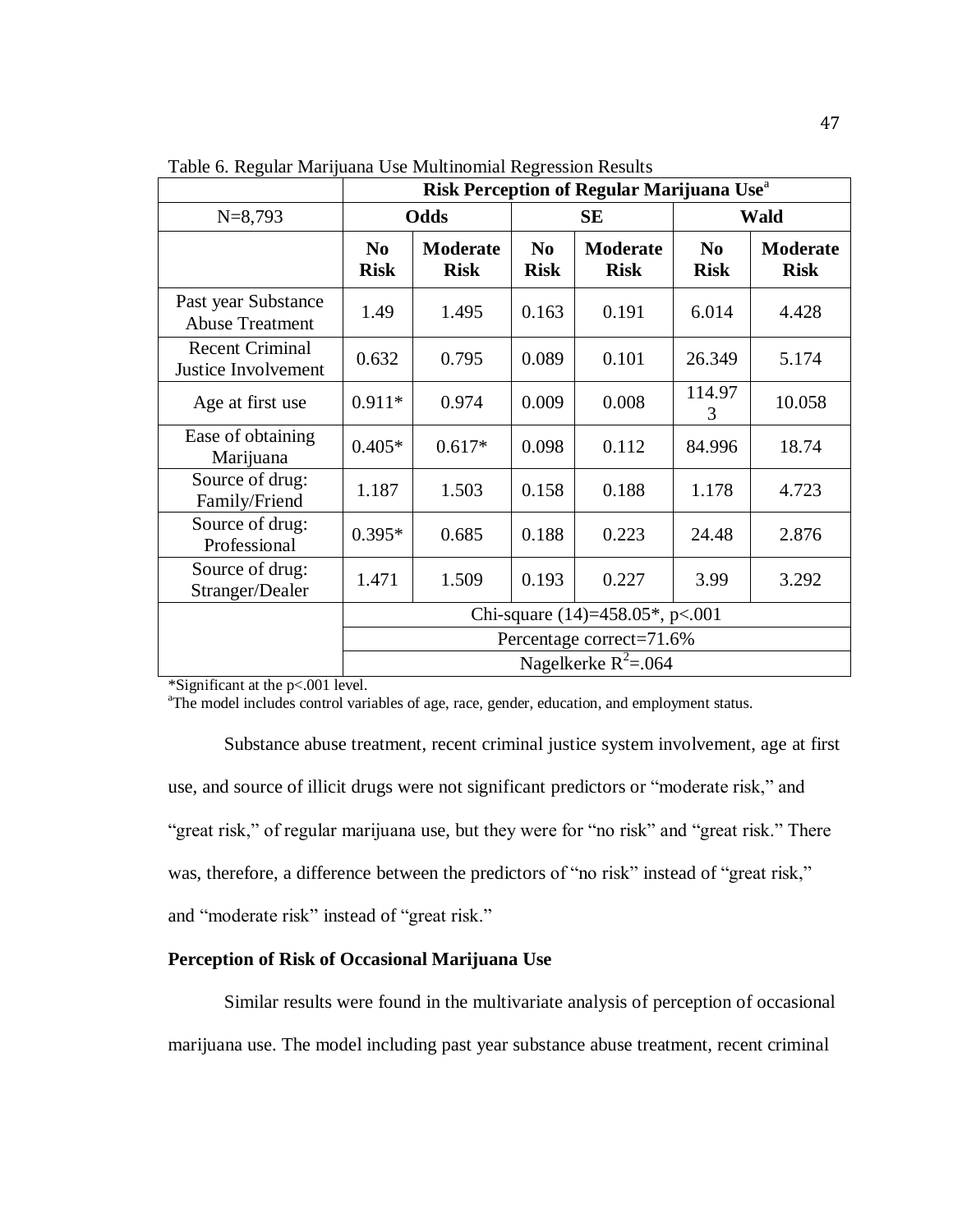justice system involvement, age at first use, source of illicit drug, and ease of obtaining marijuana, significantly predicted the variability in perception of occasional marijuana use. The model explained 5.7% of the overall variance in the outcome variable (Pseudo- $R^2$ =.057). The model only improved classification of group membership by 0.15% above the null model. Control variables were held constant in multivariate analysis, but did not make up the final model. Variance in the outcome variable is explained using the model with the independent predictor variables, while holding the control variables constant.

|                                               | Risk Perception of Occasional Marijuana Use <sup>a</sup> |                                |                               |                                |                         |                                |
|-----------------------------------------------|----------------------------------------------------------|--------------------------------|-------------------------------|--------------------------------|-------------------------|--------------------------------|
| $N=8,794$                                     |                                                          | Odds                           | <b>SE</b>                     |                                | <b>Wald</b>             |                                |
|                                               | N <sub>0</sub><br><b>Risk</b>                            | <b>Moderate</b><br><b>Risk</b> | N <sub>0</sub><br><b>Risk</b> | <b>Moderate</b><br><b>Risk</b> | $\bf No$<br><b>Risk</b> | <b>Moderate</b><br><b>Risk</b> |
| Past year Substance<br><b>Abuse Treatment</b> | 1.873*                                                   | $2.072*$                       | 0.172                         | 0.22                           | 13.374                  | 10.96                          |
| <b>Recent Criminal</b><br>Justice Involvement | 0.746                                                    | 0.872                          | 0.103                         | 0.121                          | 8.004                   | 1.291                          |
| Age at first use                              | $0.942*$                                                 | 0.99                           | 0.009                         | 0.1                            | 42.891                  | 1.123                          |
| Ease of obtaining<br>Marijuana                | $0.385*$                                                 | 0.669                          | 0.111                         | 0.131                          | 74.308                  | 9.323                          |
| Source of drug:<br>Family/Friend              | 1.517                                                    | 1.641                          | 0.176                         | 0.218                          | 5.611                   | 5.181                          |
| Source of drug:<br>Professional               | $0.349*$                                                 | 0.623                          | 0.202                         | 0.253                          | 27.32                   | 3.499                          |
| Source of drug:<br>Stranger/Dealer            | 1.722                                                    | 1.663                          | 0.219                         | 0.266                          | 6.172                   | 3.668                          |
|                                               | Chi-square $(14)=360.82^*$ , p<.001                      |                                |                               |                                |                         |                                |
|                                               |                                                          |                                |                               | Percentage correct=81.2%       |                         |                                |
|                                               |                                                          |                                |                               | Nagelkerke $R^2$ =.057         |                         |                                |

Table 7. Occasional Marijuana Use Multinomial Regression Results

\*Significant at the p<.001 level.

<sup>a</sup>The model includes control variables of age, race, gender, education, and employment status.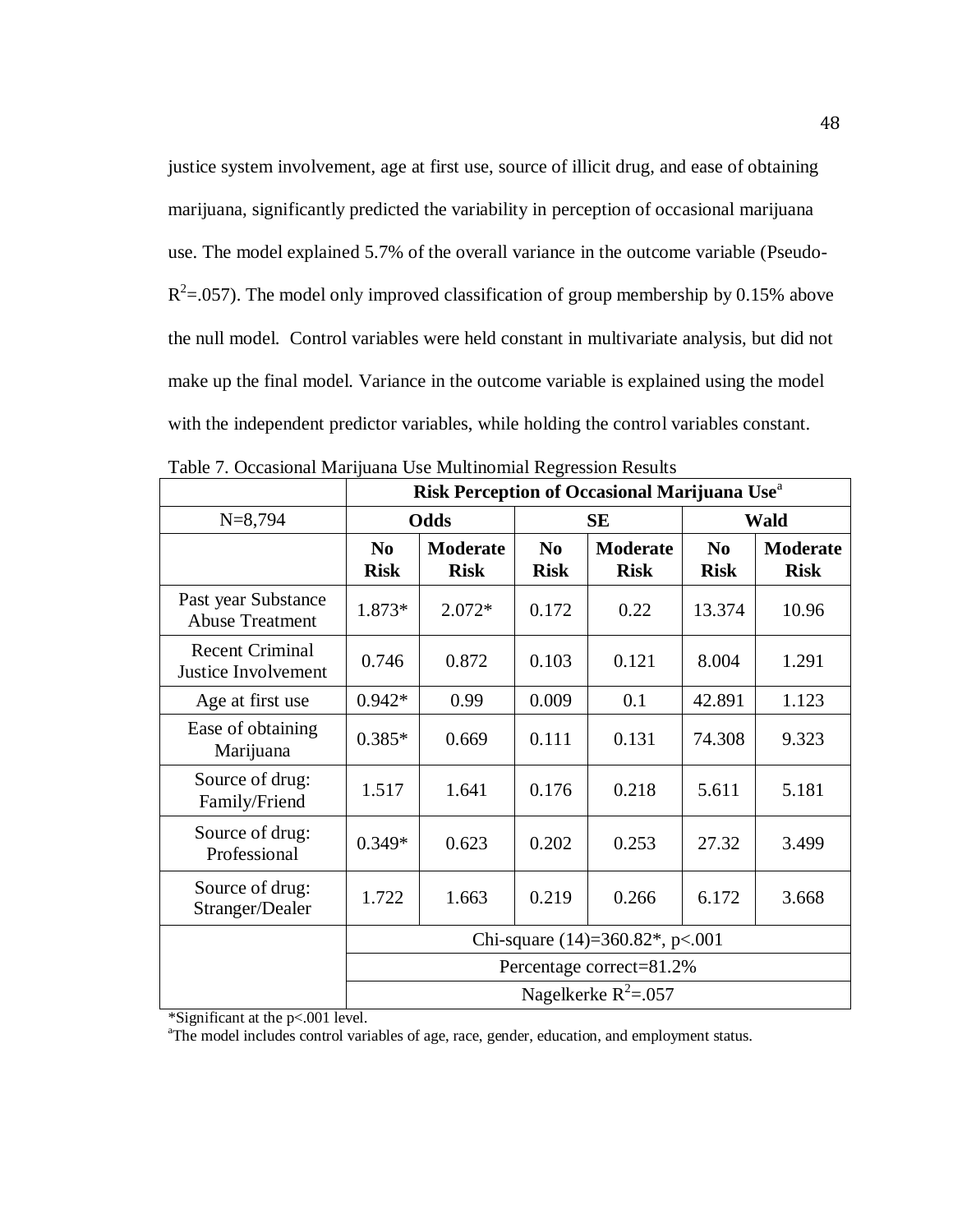All predictors, except for recent criminal justice system involvement, were significant in predicting "no risk" and "great risk" in occasional marijuana use. Respondents who had been in substance abuse treatment in the past year more likely to respond "no risk" than "great risk," compared to those who had not had treatment (b=.628, Wald=13.37).

Similarly respondents with treatment histories had a greater likelihood of reporting "moderate risk," than "great risk," than those who had not had treatment  $(b=.729, Wald=10.96)$ . Older respondents  $(b=.60)$ , respondents who found it easier to obtain drugs (b=-.954), and those who received their drugs from other sources rather than a professional (b=-1.054), all had a greater likelihood of responding "great risk," rather than "no risk." Age at first use was again the greatest predictor (Wald  $=$  42.89) in the model predicting responses of either "no risk" or "great risk" in occasional marijuana use.

#### Cocaine

Statistically significant bivariate relationships with risk perception of cocaine use were found for substance abuse treatment, prior criminal justice involvement, age at first use, and source of illicit drug. Prior criminal justice involvement (Phi=0.100) and race  $(V=0.110)$  were most strongly associated with risk perception of cocaine use.

Although both those who had been arrested and those who had not, perceived there to be great risk in regular cocaine use, 80.1% of those that had not been arrested or on probation in the past year perceived a great risk of cocaine use. This was a 9% difference over those that had been arrested or on probation (71.2%). Age at first use was also a predictor of risk perception of regular cocaine use. Those who indicated great risk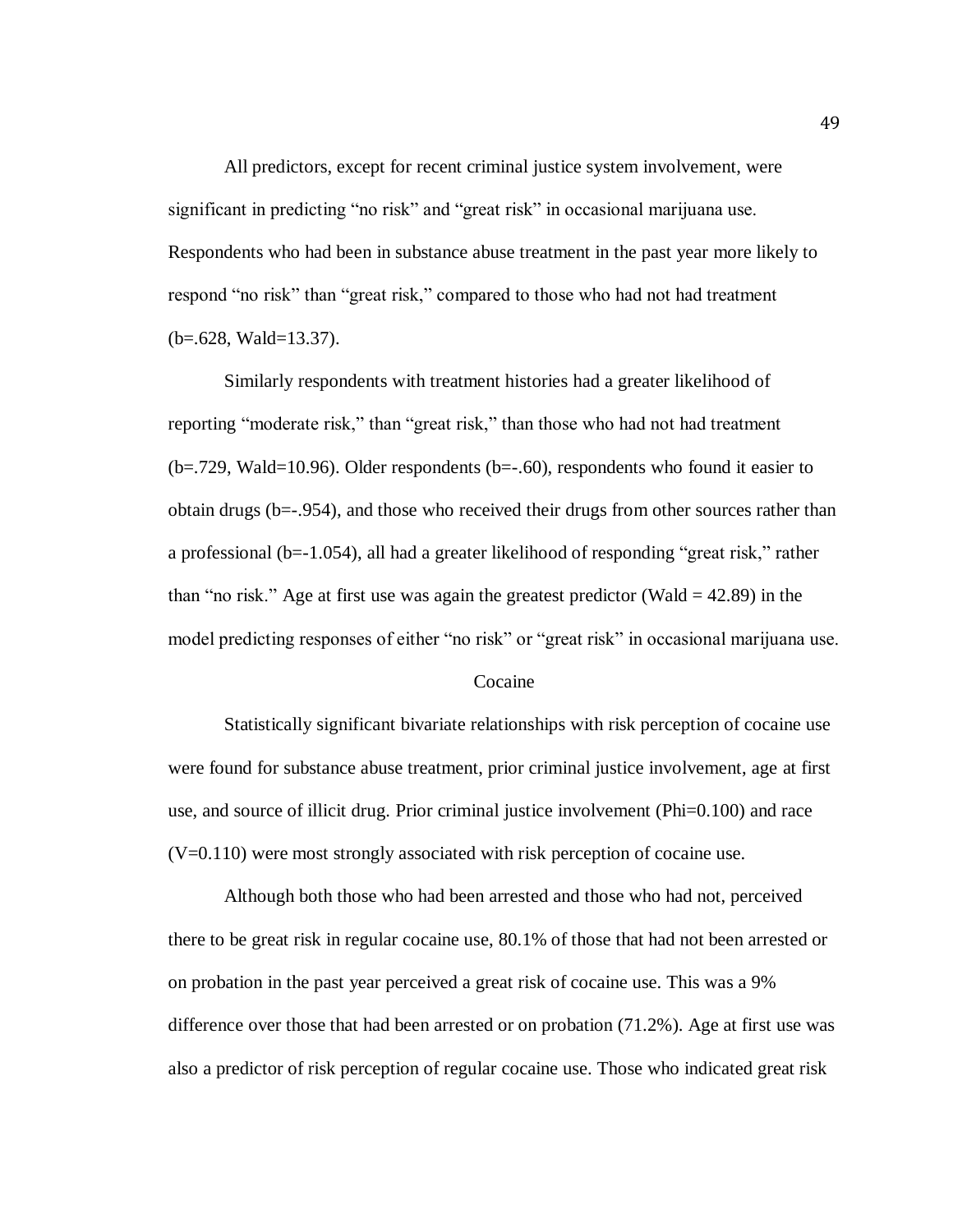were older, on average, than those that perceived "no risk" in regular cocaine use. The bivariate analyses of the predictor variables are found in Table 8.

|  |  |  |  | Table 8. Regular Cocaine Use Bivariate Results |  |
|--|--|--|--|------------------------------------------------|--|
|--|--|--|--|------------------------------------------------|--|

|                             | <b>Risk Perception of Regular Cocaine Use</b> |                   |  |  |
|-----------------------------|-----------------------------------------------|-------------------|--|--|
|                             | <b>No Risk to Moderate Risk</b>               | <b>Great Risk</b> |  |  |
| <b>Substance Abuse TX</b>   |                                               |                   |  |  |
| N <sub>o</sub>              | 22.20%                                        | 77.80%            |  |  |
| Yes                         | 35.50%                                        | 64.50%            |  |  |
|                             | $x^2$ (1)=51.290, Phi=-0.075***               |                   |  |  |
| <b>Mental Health TX</b>     |                                               |                   |  |  |
| N <sub>o</sub>              | 23.00%                                        | 77.00%            |  |  |
| Yes                         | 23.00%                                        | 77.00%            |  |  |
|                             | $x^2$ (1)=0.002, Phi=0.00ns                   |                   |  |  |
| <b>CRMJ</b> involvement     |                                               |                   |  |  |
| N <sub>o</sub>              | 19.90%                                        | 80.10%            |  |  |
| Yes                         | 28.80%                                        | 71.20%            |  |  |
|                             | $x^2$ (1)=92.054, Phi=-0.100***               |                   |  |  |
| <b>Depression</b>           |                                               |                   |  |  |
| N <sub>o</sub>              | 22.80%                                        | 77.20%            |  |  |
| Yes                         | 23.60%                                        | 76.40%            |  |  |
|                             | $x^2$ (1)=0.437, Phi=-0.007ns                 |                   |  |  |
| Age at first use            | $15.10$ years                                 | 16.17 years       |  |  |
|                             | t (9187)=-10.616***                           |                   |  |  |
| <b>Source of Drug</b>       |                                               |                   |  |  |
| Friends/Family              | 21.30%                                        | 78.70%            |  |  |
| Professional                | 27.20%                                        | 72.80%            |  |  |
| Stranger/dealer             | 29.50%                                        | 70.50%            |  |  |
| Other                       | 22.40%                                        | 77.60%            |  |  |
|                             | $x^2$ (3)=42.608, V=0.070***                  |                   |  |  |
| <b>Ease of obtaining MJ</b> |                                               |                   |  |  |
| Easy                        | 25.50%                                        | 74.50%            |  |  |
| Otherwise                   | 22.60%                                        | 77.40%            |  |  |
|                             | $x^2$ (1)=6.736, Phi=-0.27ns                  |                   |  |  |

\*\*\* Significant at the p<.001 level.

Bivariate analyses revealed statistically significant associations at the p<.01 level between perceived risk of cocaine use and substance abuse treatment  $(V=0.63)$ , criminal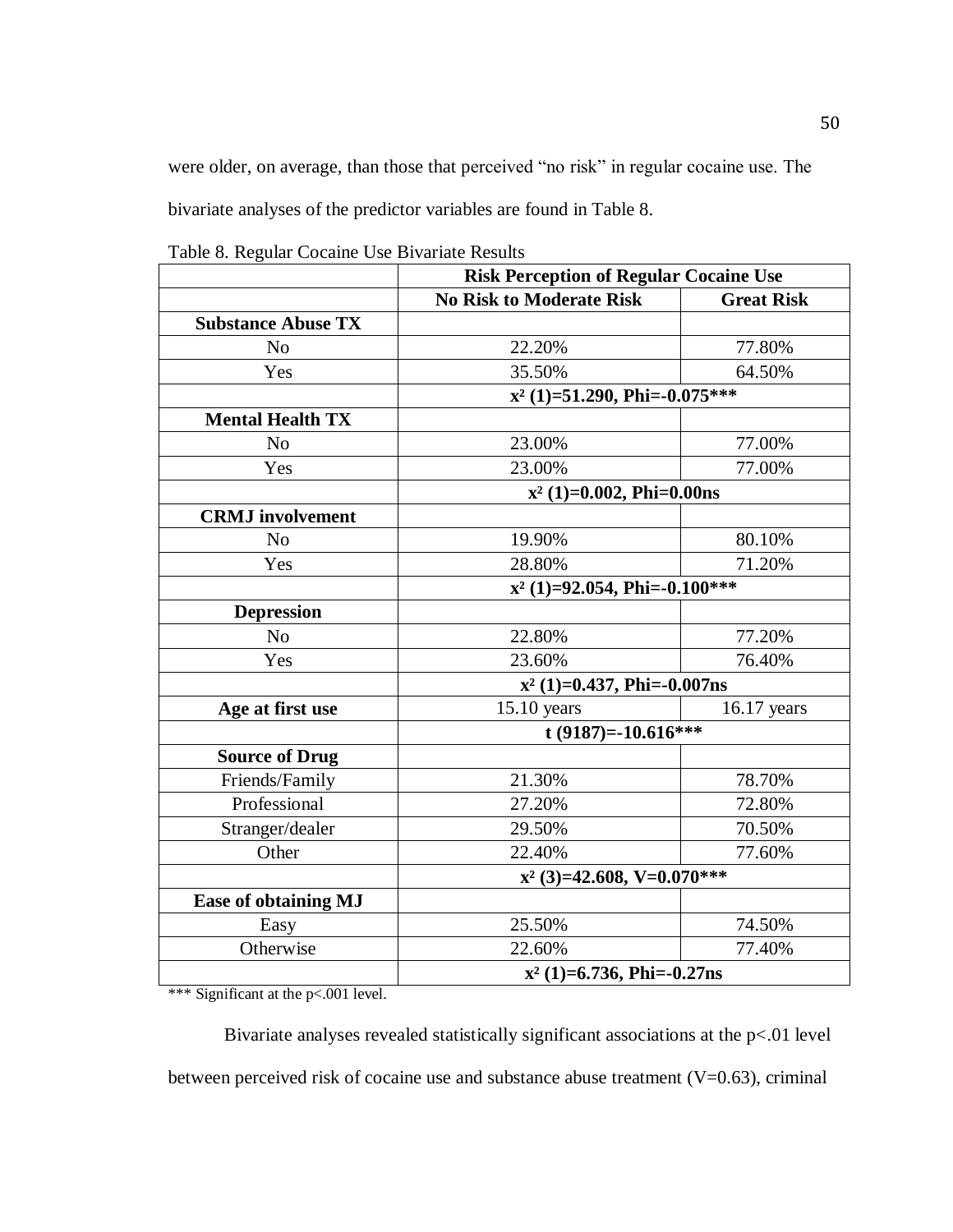justice system involvement  $(V=.095)$ , and age at first use. There was a significant positive association between criminal justice system involvement and the outcome variable.

|                             | <b>Risk Perception of Occasional Cocaine Use</b> |                               |                   |  |
|-----------------------------|--------------------------------------------------|-------------------------------|-------------------|--|
|                             | No to Slight Risk                                | <b>Moderate Risk</b>          | <b>Great Risk</b> |  |
| <b>Substance Abuse TX</b>   |                                                  |                               |                   |  |
| N <sub>o</sub>              | 21.90%                                           | 27.30%                        | 50.80%            |  |
| Yes                         | 31.10%                                           | 30.20%                        | 38.70%            |  |
|                             |                                                  | $x^2$ (2)=36.088, V= 0.063*** |                   |  |
| <b>Mental Health TX</b>     |                                                  |                               |                   |  |
| N <sub>o</sub>              | 22.30%                                           | 26.90%                        | 50.70%            |  |
| Yes                         | 22.70%                                           | 29.20%                        | 48.10%            |  |
|                             |                                                  | $x^2$ (2)=5.407, V=0.024ns    |                   |  |
| <b>CRMJ</b> involvement     |                                                  |                               |                   |  |
| No                          | 19.70%                                           | 27.50%                        | 52.80%            |  |
| Yes                         | 27.60%                                           | 27.50%                        | 44.90%            |  |
|                             |                                                  | $x^2$ (2)=82.870, V=0.095***  |                   |  |
| <b>Depression</b>           |                                                  |                               |                   |  |
| N <sub>o</sub>              | 22.30%                                           | 27.60%                        | 50.10%            |  |
| Yes                         | 23.10%                                           | 27.00%                        | 49.90%            |  |
|                             |                                                  | $x^2$ (2)=0.761, V=.683ns     |                   |  |
| Age at first use            | $15.11$ years                                    | 15.85 years                   | $16.33$ years     |  |
|                             |                                                  | $F(2,8680)=77.162***$         |                   |  |
| <b>Source of Drug</b>       |                                                  |                               |                   |  |
| Friends/Family              | 21.90%                                           | 27.90%                        | 50.30%            |  |
| Professional                | 22.80%                                           | 25.40%                        | 51.80%            |  |
| Stranger/dealer             | 24.60%                                           | 27.50%                        | 47.90%            |  |
| Other                       | 21.50%                                           | 26.40%                        | 52.10%            |  |
|                             | $x^2$ (6)= 6.404, V=0.027ns                      |                               |                   |  |
| <b>Ease of obtaining MJ</b> |                                                  |                               |                   |  |
| Easy                        | 22.40%                                           | 24.70%                        | 53.00%            |  |
| Otherwise                   | 22.60%                                           | 28.30%                        | 49.10%            |  |
|                             |                                                  | $x^2$ (2)=10.787, V=0.035ns   |                   |  |

Table 9. Occasional Cocaine Use Bivariate Results

\*\*\* Significant at the p<.001 level.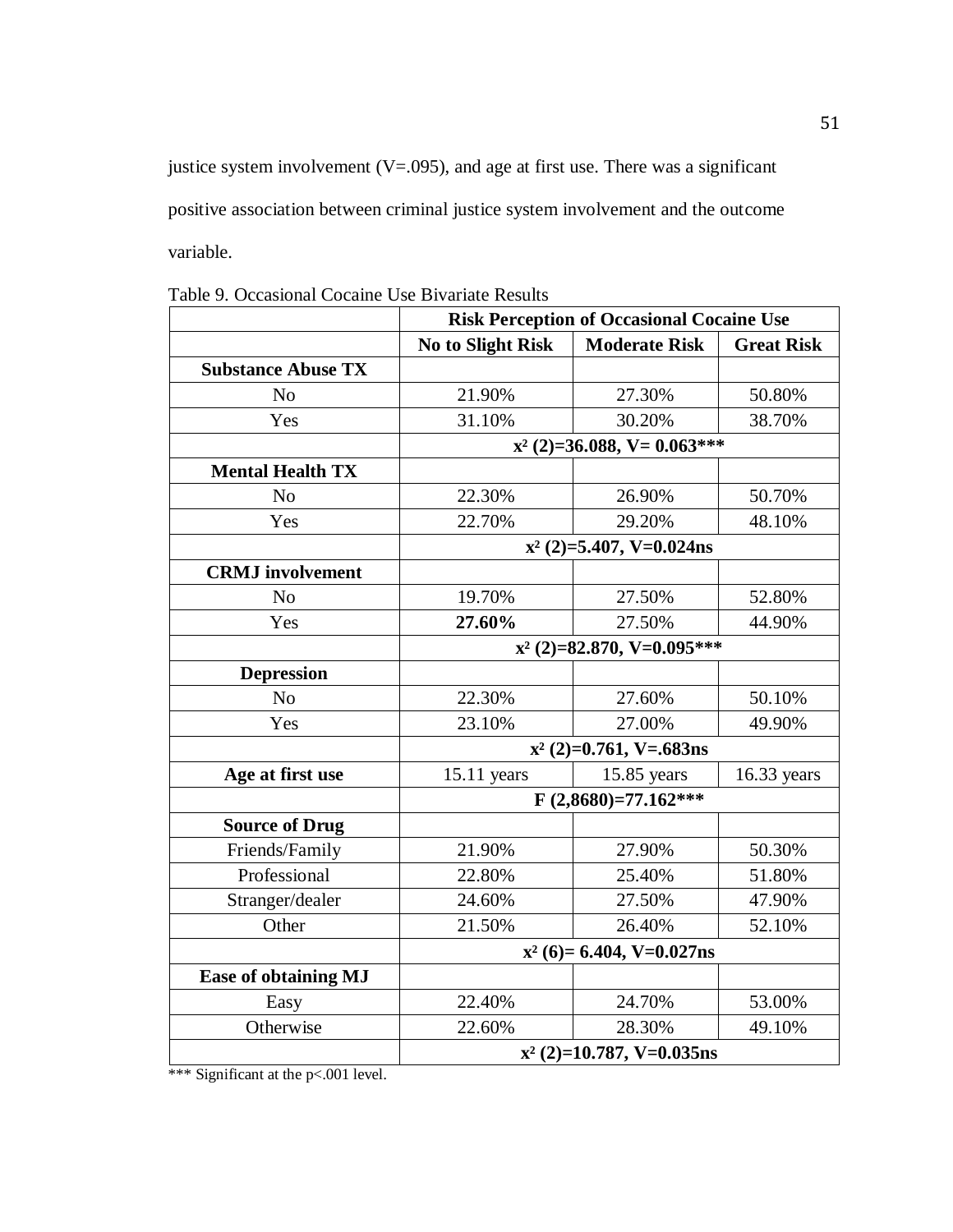Individuals who were arrested or on probation in the past year were more likely to perceive a greater risk of occasional cocaine use than those not processed in the criminal justice system (p<.001). Ease of obtaining marijuana, source of illicit drug, depression, and past year mental health treatment were not significantly related to risk perceptions of occasional cocaine use (Table 9.).

#### **Perception of Risk of Regular Cocaine Use**

The risk perception of regular cocaine use, coded as zero for no risk, and 1 for great risk, was analyzed at the multivariate level with binary logistic regression. Table 10 shows logistic regression coefficients for the odds of perceiving great risk in regular cocaine use as predicted by prior substance abuse treatment, previous arrests, and age at first use. The model was statistically significant but weak (Nagelkerke R2=.071). The model did not improve classification of cases above the null model. On average, and after controlling for the effect of all other variables, including age, race, gender, education, and employment status, age at first use and ease of obtaining cocaine significantly predicted the odds of perceiving great risk in marijuana use, with ease of obtaining cocaine having the strongest effect (Wald=60.12).

When controlling for all other variables, for every additional year in age at first use the odds of perceiving great risk of regular cocaine use increased by 6.5%. Those who indicated it was easy to obtain cocaine were more likely to respond "no risk" than those that indicated "otherwise" (b=.418, Wald=60.12). Neither prior substance abuse treatment nor recent criminal justice system involvement were statistically significant predictors controlling for all other variables. This is a surprising result, as the literature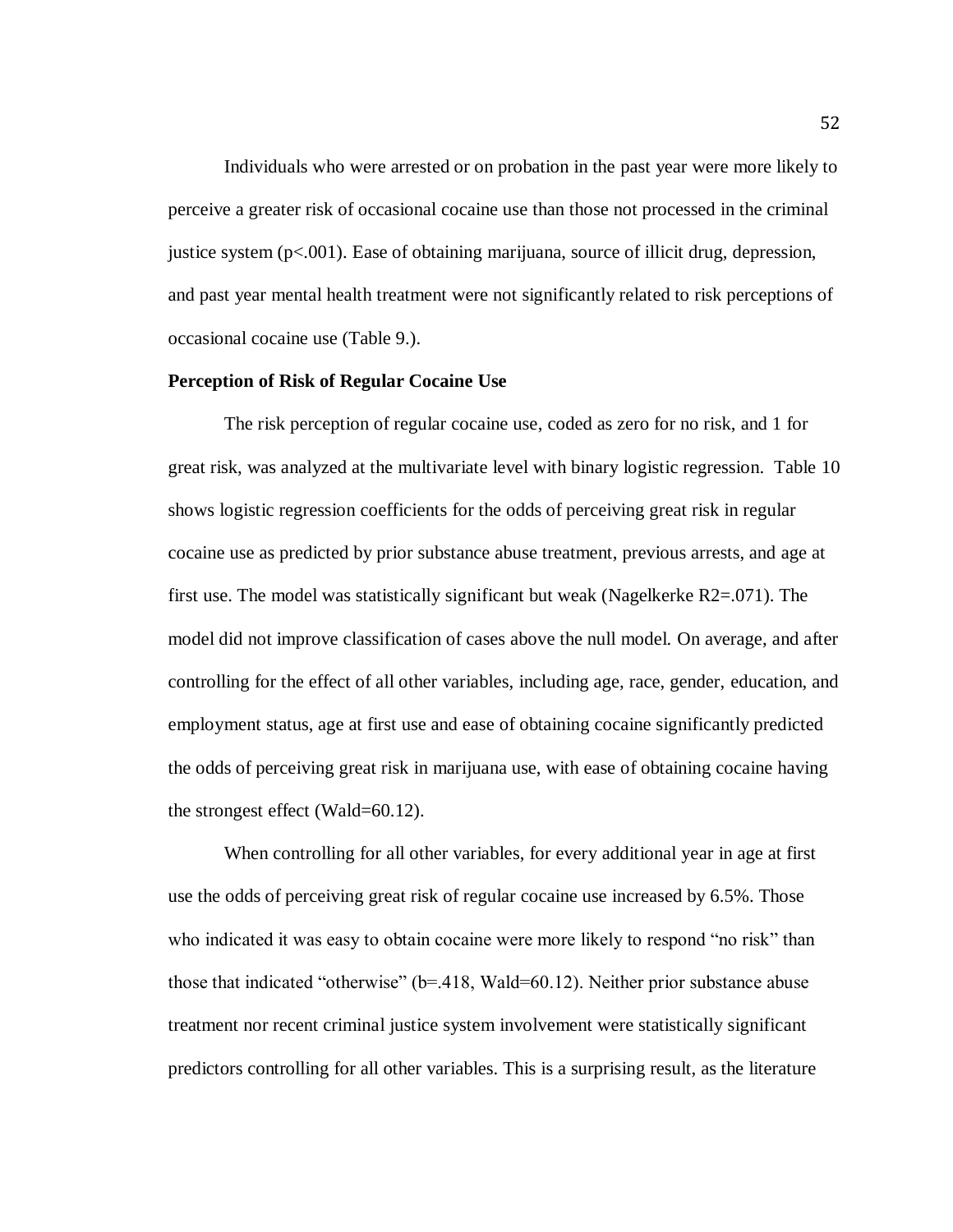suggested that recent criminal justice system involvement should be statistically significant, because increased interaction with the criminal justice system should increase knowledge of and therefore the perception of risks involved.

|                                            | <b>Risk Perception of Regular Cocaine Use</b> <sup>a</sup> |                          |             |  |  |  |
|--------------------------------------------|------------------------------------------------------------|--------------------------|-------------|--|--|--|
| $N=8,628$                                  | Odds                                                       | <b>SE</b>                | <b>Wald</b> |  |  |  |
| Past year Substance Abuse Treatment        | 1.357                                                      | 0.102                    | 8.906       |  |  |  |
| <b>Recent Criminal Justice Involvement</b> | 1.152                                                      | 0.060                    | 5.667       |  |  |  |
| Age at first use                           | $1.065*$                                                   | 0.009                    | 52.858      |  |  |  |
| Ease of obtaining Cocaine                  | $1.519*$                                                   | 0.054                    | 60.115      |  |  |  |
| Source of drug: Family/Friend              | 0.964                                                      | 0.120                    | 0.092       |  |  |  |
| Source of drug: Professional               | 0.693                                                      | 0.153                    | 5.718       |  |  |  |
| Source of drug: Stranger/Dealer            | 0.704                                                      | 0.135                    | 6.815       |  |  |  |
|                                            | Chi-square $(27)=410.59^*$ , p<.001                        |                          |             |  |  |  |
|                                            | Percentage correct=77.0%                                   |                          |             |  |  |  |
|                                            |                                                            | Nagelkerke $R^2 = 0.071$ |             |  |  |  |

Table 10. Regular Cocaine Use Logistic Regression Results

\*Significant at the p<.001 level.

<sup>a</sup>The model includes control variables of age, race, gender, education, and employment status.

### **Perception of Risk of Occasional Cocaine Use**

Multinomial logistic regression was used to analyze the significance of models on the risk perception of occasional cocaine use. The model predicting the perception of risk of occasional cocaine use, including past year substance abuse treatment, past year criminal justice system involvement, age at first drug use, source of illicit drug, and ease of obtaining cocaine, was significant  $(x^2 (27)=410.59, p<.001)$ . The decrease in model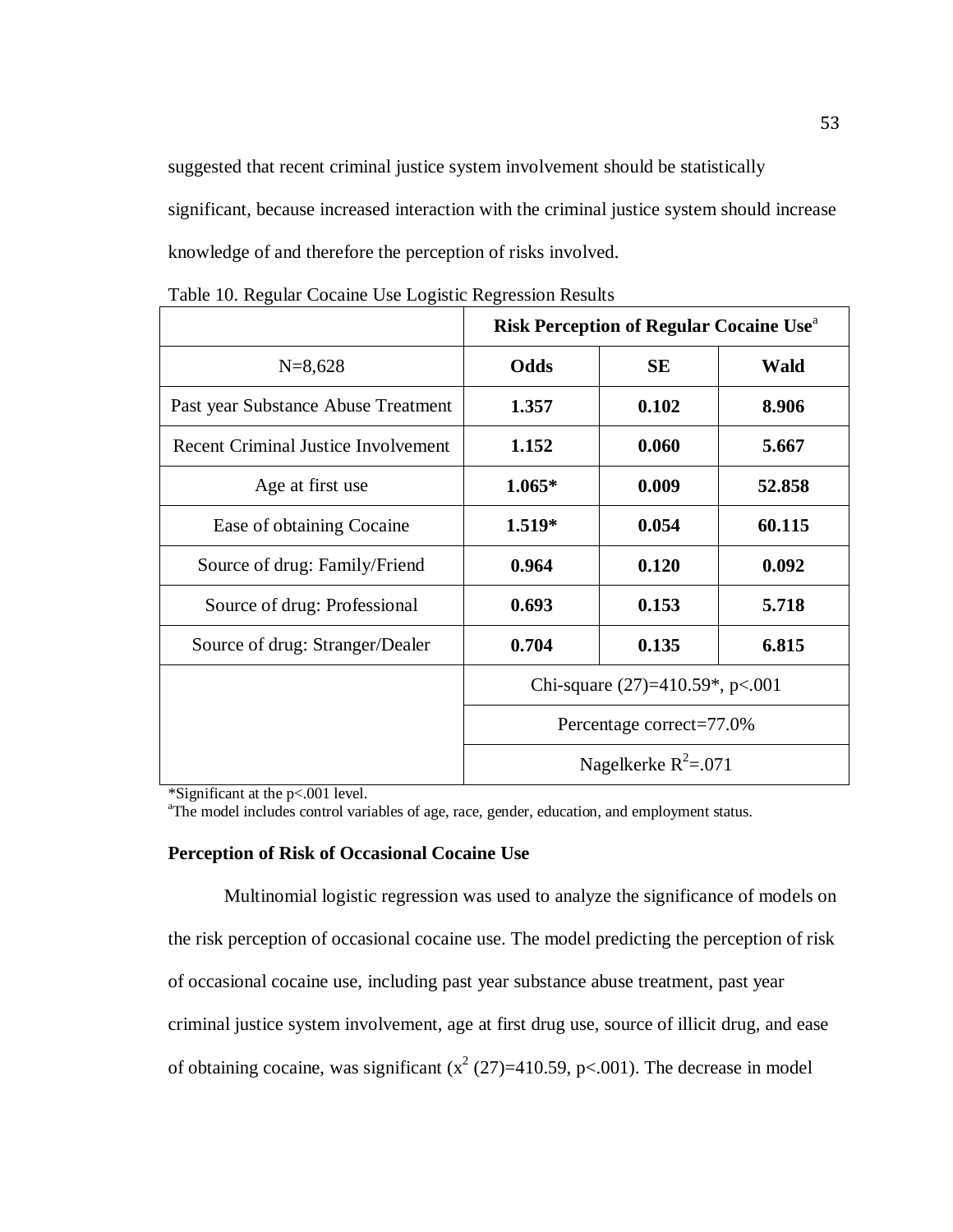deviance fell from 16,156 units in the null model to 15,881 units in the model with the predictors. The significant change was confirmed with the Pearson statistic's nonsignificance, which indicated a good fit. The model with the predictors explained 3.6% of the variance in the perception of occasional cocaine use risk. The deviance statistic was significant, and called attention to a variability concern. The majority of participants in the overall sample reported great risk in occasional cocaine use. The limited variability of the measure might cause significant deviance statistics, as well as lower explained variance in the perception of occasional cocaine use.

|                                               | <b>Risk Perception of Occasional Cocaine Use</b> <sup>a</sup> |                                |                               |                                |                               |                         |
|-----------------------------------------------|---------------------------------------------------------------|--------------------------------|-------------------------------|--------------------------------|-------------------------------|-------------------------|
| $N=8,627$                                     |                                                               | Odds                           |                               | <b>SE</b>                      | <b>Wald</b>                   |                         |
|                                               | N <sub>0</sub><br><b>Risk</b>                                 | <b>Moderate</b><br><b>Risk</b> | N <sub>0</sub><br><b>Risk</b> | <b>Moderate</b><br><b>Risk</b> | N <sub>0</sub><br><b>Risk</b> | Moderate<br><b>Risk</b> |
| Past year Substance<br><b>Abuse Treatment</b> | 0.739                                                         | 0.771                          | 0.115                         | 0.114                          | 6.944                         | 5.199                   |
| <b>Recent Criminal</b><br>Justice Involvement | $0.734*$                                                      | 0.932                          | 0.06                          | 0.057                          | 26.596                        | 1.524                   |
| Age at first use                              | $0.933*$                                                      | $0.778*$                       | 0.009                         | 0.007                          | 62.531                        | 9.403                   |
| Ease of obtaining<br>Cocaine                  | $0.600*$                                                      | 0.979                          | 0.056                         | 0.052                          | 81.722                        | 23.295                  |
| Source of drug:<br>Family/Friend              | 1.11                                                          | 1.091                          | 0.125                         | 0.115                          | 0.694                         | 0.574                   |
| Source of drug:<br>Professional               | 1.116                                                         | 0.972                          | 0.165                         | 0.154                          | 0.442                         | 0.34                    |
| Source of drug:<br>Stranger/Dealer            | 1.147                                                         | 1.084                          | 0.144                         | 0.133                          | 0.906                         | 0.368                   |
|                                               | Chi-square $(14)=275.14$ <sup>*</sup> , p<.001                |                                |                               |                                |                               |                         |
|                                               |                                                               |                                |                               | Percentage correct=49.7%       |                               |                         |
|                                               |                                                               |                                |                               | Nagelkerke $R^2$ =.036         |                               |                         |

| Table 11. Occasional Cocaine Use Multinomial Regression Results |  |  |  |  |
|-----------------------------------------------------------------|--|--|--|--|
|-----------------------------------------------------------------|--|--|--|--|

\*Significant at p<.001.

<sup>a</sup>The model includes control variables of age, race, gender, education, and employment status.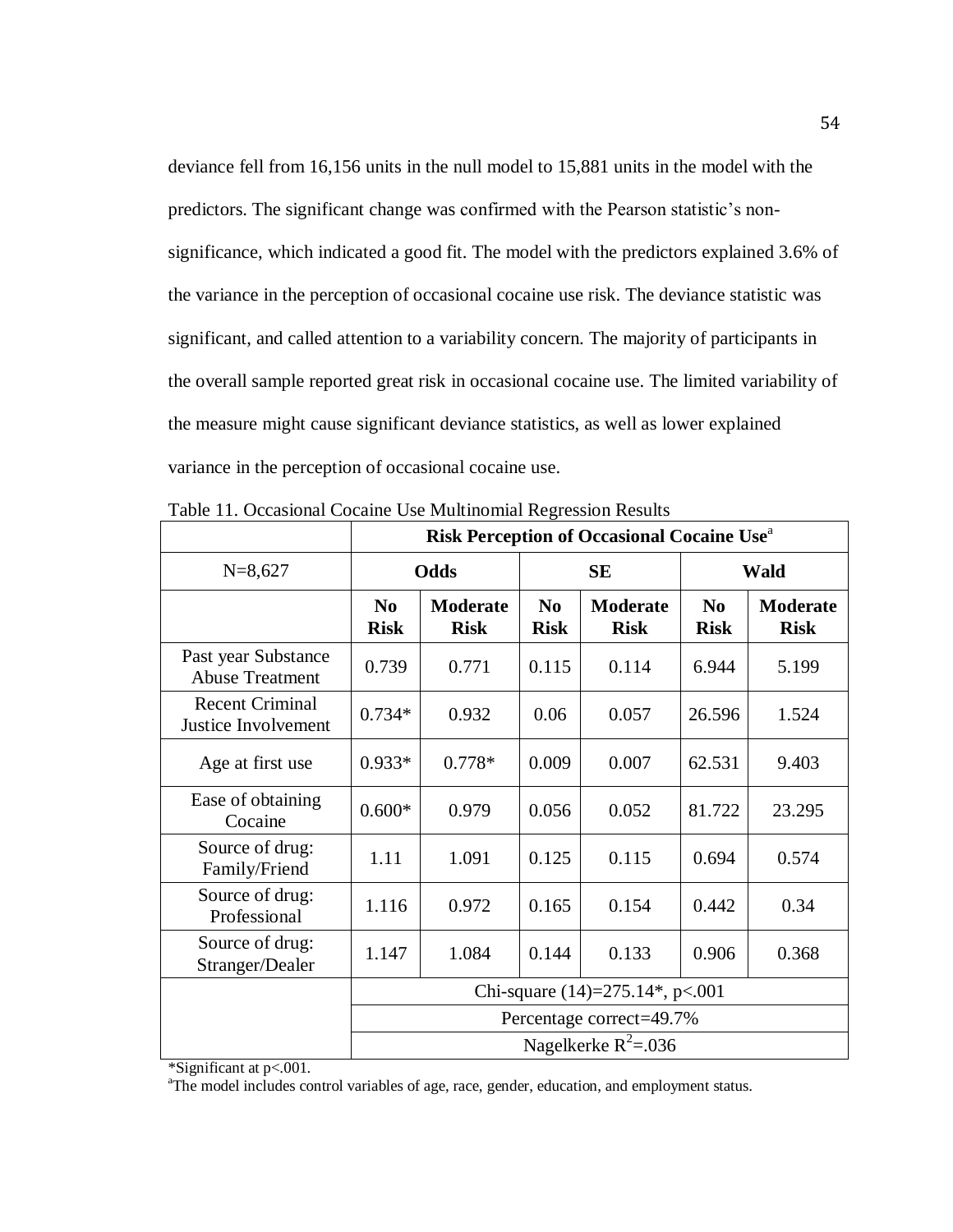The ease of obtaining cocaine, recent criminal justice system involvement, and the age at first use were statistically significant in predicting the perception of risk of occasional cocaine use. Having been arrested or on probation in the past year significantly predicted "great risk" in occasional cocaine use, compared with "no risk" (b=-.310, Wald=26.596). The likelihood of reporting "no risk" rather than "great risk" also decreases as the age at first use increased  $(b=-.070, Wald=62.531)$ . As the ease of obtaining cocaine increased, the likelihood of reporting "no risk" rather than "great risk" decreased (b=-.510, Wald=81.722), as did the likelihood of selecting "moderate risk," rather than "great risk" ( $b = -251$ , W=23.295). Ease of obtaining cocaine was the only significant predictor of the likelihood of selecting "moderate risk," rather than "great risk." Ease of obtaining cocaine was the strongest predictor of "no risk" vs. "great risk" of using cocaine occasionally (Wald=81.722).

#### Heroin

In the bivariate analyses of perceived risk of regular heroin use and the variables of interest, Table 12 shows a weak, statistically significant association between past year substance abuse treatment and risk perception of regular heroin use (Phi=-0.072). Of those who indicated having been in substance abuse treatment in the past year, 86.3% reported great risk in regular heroin use. A statistically significant association was also found between source of illicit drug and risk perception of regular heroin use. Age at first use was also positively associated with perception of risk of regular heroin use with those indicating great risk reporting an older age of onset, on average. The bivariate analyses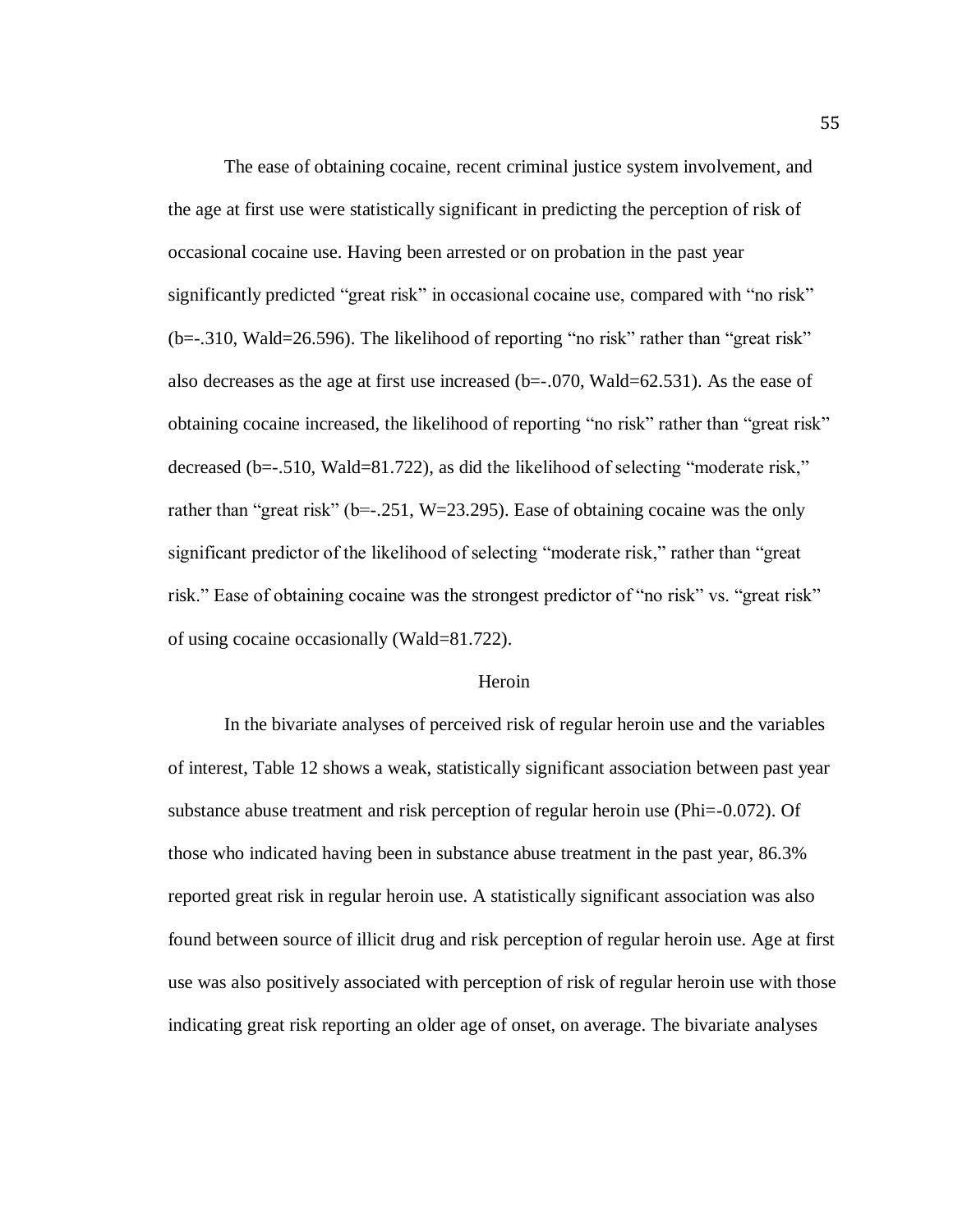did not support any association between risk perception and mental health treatment,

criminal justice system interaction, or depression.

Table 12. Regular Heroin Use Bivariate Results

|                             | <b>Risk Perception of Regular Heroin Use</b> |                   |  |
|-----------------------------|----------------------------------------------|-------------------|--|
|                             | <b>No to Moderate Risk</b>                   | <b>Great Risk</b> |  |
| <b>Substance Abuse TX</b>   |                                              |                   |  |
| N <sub>o</sub>              | 6.10%                                        | 93.90%            |  |
| Yes                         | 13.70%                                       | 86.30%            |  |
|                             | $x^2$ (1)= 47.472, Phi= -.072***             |                   |  |
| <b>Mental Health TX</b>     |                                              |                   |  |
| N <sub>o</sub>              | 6.50%                                        | 93.50%            |  |
| Yes                         | 6.80%                                        | 93.20%            |  |
|                             | $x^2$ (1)= 0.136, Phi = -0.004ns             |                   |  |
| <b>CRMJ</b> involvement     |                                              |                   |  |
| N <sub>o</sub>              | 6.30%                                        | 93.70%            |  |
| Yes                         | 7.10%                                        | 92.90%            |  |
|                             | $x^2$ (1)=1.831, Phi = -.014ns               |                   |  |
| <b>Depression</b>           |                                              |                   |  |
| N <sub>o</sub>              | 6.40%                                        | 7.10%             |  |
| Yes                         | 93.60%                                       | 92.90%            |  |
|                             | $x^2$ (1)= 1.160, Phi=-0.011ns               |                   |  |
| Age at first use            | $15.41$ years                                | $15.95$ years     |  |
|                             | $t(9166) = -3.203***$                        |                   |  |
| <b>Source of Drug</b>       |                                              |                   |  |
| Friends/Family              | 5.40%                                        | 94.60%            |  |
| Professional                | 10.30%                                       | 89.70%            |  |
| Stranger/dealer             | 8.60%                                        | 91.40%            |  |
| Other                       | 8.20%                                        | 91.80%            |  |
|                             | $x^2$ (3)=35.453, V=0.064***                 |                   |  |
| <b>Ease of obtaining MJ</b> |                                              |                   |  |
| Easy                        | 9.00%                                        | 91.00%            |  |
| Otherwise                   | 6.00%                                        | 94.00%            |  |
|                             | $x^2$ (1)=20.429, Phi=-0.048***              |                   |  |

\*\*\*Significant at the p<.001 level.

When the risk of heroin was examined in terms of *trying* the drug, Table 13 shows that a statistically significant association, albeit weak, was found between substance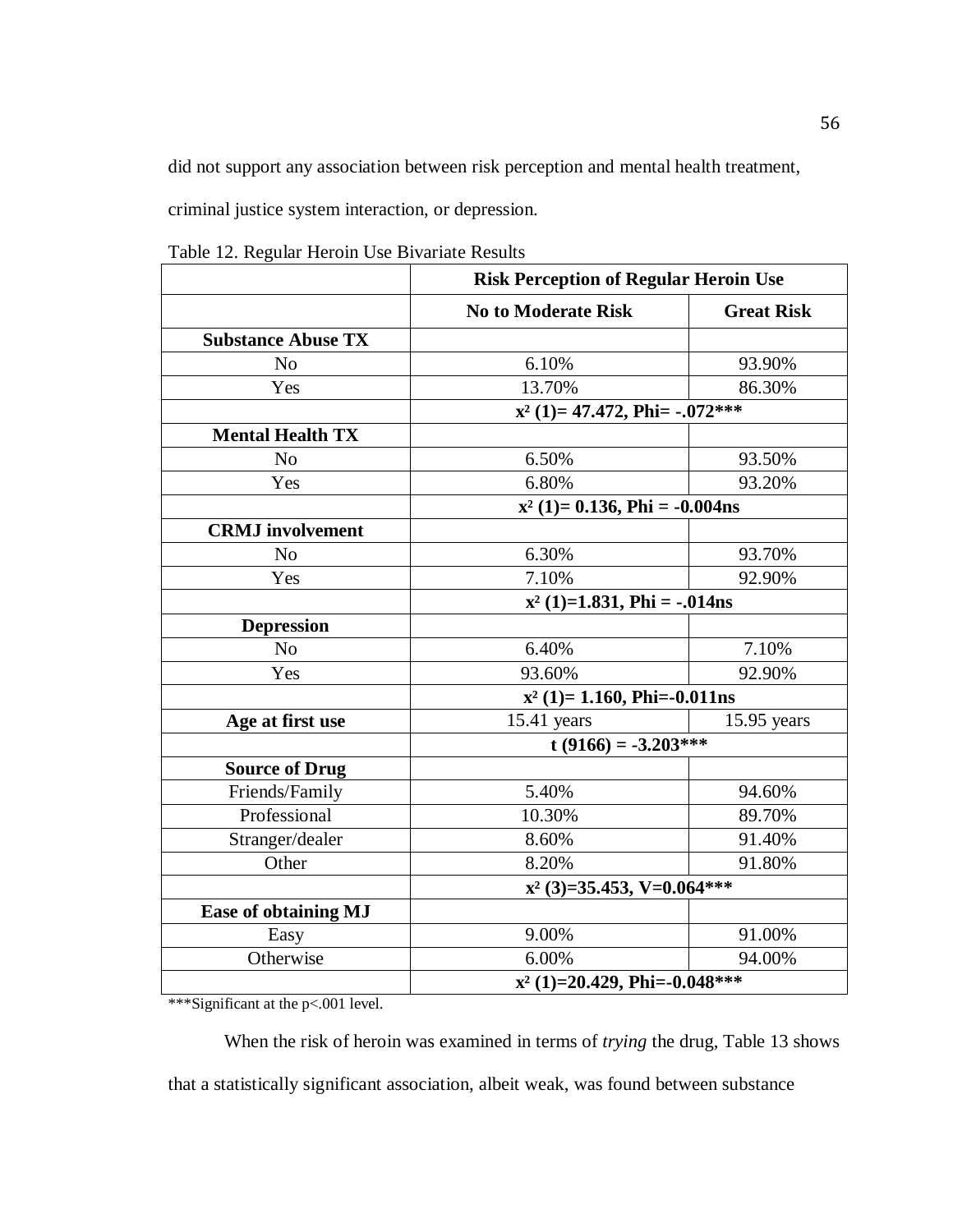abuse treatment in the past year and risk perception of trying heroin (p<.001). A statistically significant association was also found between risk perception of trying heroin and age at first use and ease of obtaining heroin. The positive relationship suggested that those who perceive no risk in trying heroin are younger, on average, than those who perceived "great risk" in trying heroin.

|                             | <b>Risk Perception of Trying Heroin</b> |                              |                   |  |  |
|-----------------------------|-----------------------------------------|------------------------------|-------------------|--|--|
|                             | No to Slight Risk                       | <b>Moderate Risk</b>         | <b>Great Risk</b> |  |  |
| <b>Substance Abuse TX</b>   |                                         |                              |                   |  |  |
| N <sub>o</sub>              | 7.70%                                   | 15.00%                       | 77.30%            |  |  |
| Yes                         | 12.00%                                  | 18.80%                       | 69.20%            |  |  |
|                             |                                         | $x^2$ (2)=21.679, V=0.049*** |                   |  |  |
| <b>Mental Health TX</b>     |                                         |                              |                   |  |  |
| N <sub>0</sub>              | 7.80%                                   | 14.80%                       | 77.40%            |  |  |
| Yes                         | 8.20%                                   | 16.50%                       | 75.30%            |  |  |
|                             |                                         | $x^2$ (2)=4.598, V=0.022ns   |                   |  |  |
| <b>CRMJ</b> involvement     |                                         |                              |                   |  |  |
| N <sub>0</sub>              | 7.70%                                   | 15.50%                       | 76.90%            |  |  |
| Yes                         | 8.40%                                   | 14.80%                       | 76.90%            |  |  |
|                             | $x^2$ (2)=1.892, V=0.014ns              |                              |                   |  |  |
| <b>Depression</b>           |                                         |                              |                   |  |  |
| N <sub>0</sub>              | 7.80%                                   | 15.20%                       | 77.00%            |  |  |
| Yes                         | 8.40%                                   | 15.20%                       | 76.40%            |  |  |
|                             |                                         | $x^2$ (2)=0.831, V=0.010ns   |                   |  |  |
| Age at first use            | 15.33 years                             | $15.90$ years                | 15.98 years       |  |  |
|                             |                                         | $F(2,9158)=8.333***$         |                   |  |  |
| <b>Source of Drug</b>       |                                         |                              |                   |  |  |
| Friends/Family              | 7.20%                                   | 15.70%                       | 77.00%            |  |  |
| Professional                | 8.60%                                   | 12.50%                       | 78.90%            |  |  |
| Stranger/dealer             | 8.40%                                   | 15.70%                       | 75.90%            |  |  |
| Other                       | 8.80%                                   | 12.30%                       | 78.90%            |  |  |
|                             | $x^2$ (2)=10.783, V=0.025ns             |                              |                   |  |  |
| <b>Ease of obtaining MJ</b> |                                         |                              |                   |  |  |
| Easy                        | 10.00%                                  | 14.20%                       | 75.80%            |  |  |
| Otherwise                   | 7.40%                                   | 15.70%                       | 77.00%            |  |  |
|                             | $x^2$ (2)=14.845, V=0.041***            |                              |                   |  |  |

Table 13. Trying Heroin Bivariate Results

\*\*\*Significant at the p<.001 level.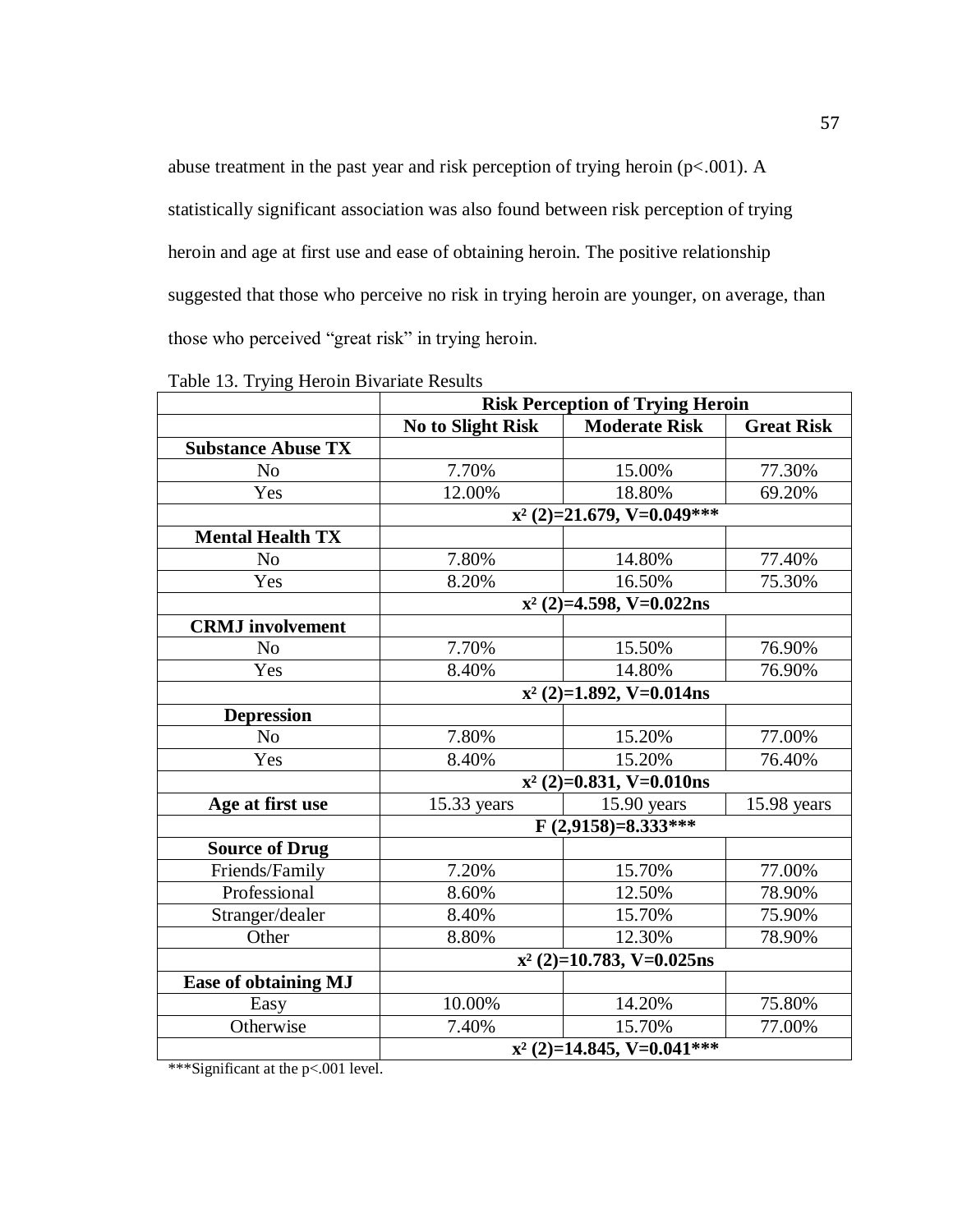The control variables were related to the outcome variables of regular heroin use and trying heroin. Respondent age however, was not significantly related to either outcome variable. Race, gender and education were statistically significant in chi-square analyses. Education level showed the strongest association with risk perception of regular heroin use, but the relationship was still weak.

#### **Perception of Risk of Regular Heroin Use**

Binary logistic regression was the appropriate multivariate analysis technique to examine the risk perception of regular heroin use because of its dichotomous nature. The model including predictors of past year substance abuse treatment, recent criminal justice system contact, age at first use, ease of obtaining heroin, and source of illicit drug, significantly predicted the response of "great risk" of regular heroin use (Table 14). The model explained only 4.7% of the variance, and is weak. The model did not improve classification of cases above the null model.

|                                            | Risk Perception of Regular Heroin Use <sup>a</sup> |           |        |
|--------------------------------------------|----------------------------------------------------|-----------|--------|
| $N = 8,514$                                | <b>Odds</b>                                        | <b>SE</b> | Wald   |
| Past year Substance Abuse Treatment        | $1.962*$                                           | 0.152     | 19.643 |
| <b>Recent Criminal Justice Involvement</b> | 0.857                                              | 0.106     | 2.118  |
| Age at first use                           | 1.011                                              | 0.014     | 0.642  |
| Ease of obtaining Heroin                   | 1.397                                              | 0.106     | 9.941  |
| Source of drug: Family/Friend              | 1.200                                              | 0.187     | 0.946  |
| Source of drug: Professional               | 0.639                                              | 0.231     | 3.739  |
| Source of drug: Stranger/Dealer            | 0.909                                              | 0.210     | 0.207  |
|                                            | Chi-square $(27)=152.42^*$ , p<.001                |           |        |
|                                            | Percentage correct=93.7%                           |           |        |
|                                            | Nagelkerke $R^2 = 0.047$                           |           |        |

Table 14. Regular Heroin Use Logistic Regression

\*Significant at the p<.001 level.

<sup>a</sup>The model includes control variables of age, race, gender, education, and employment status.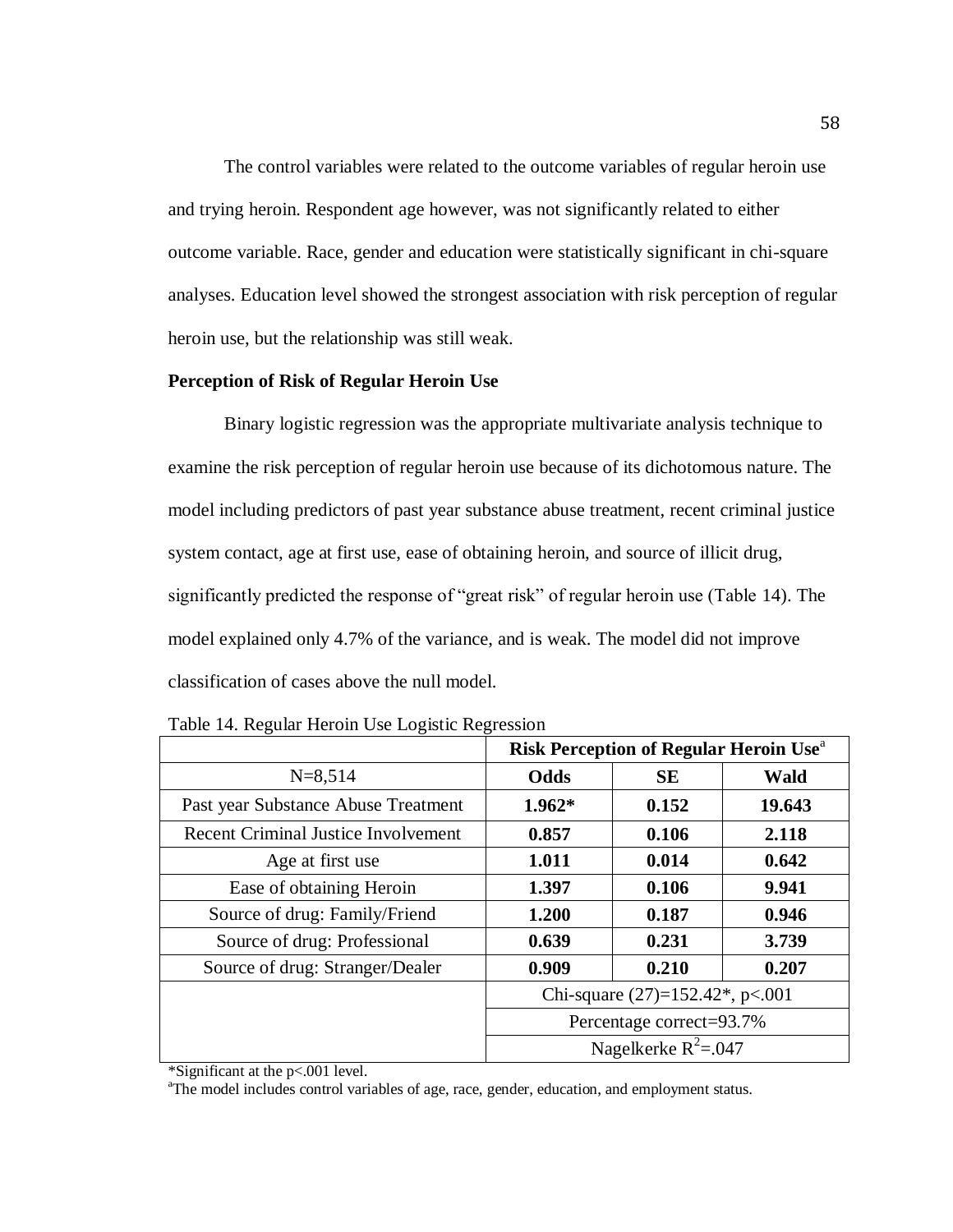Only past year substance abuse treatment was significant in predicting perceptions of "great risk" of regular heroin use. Those that indicated not having had substance abuse treatment in the past year had a greater likelihood of responding "great risk" than those that had treatment  $(b=.674, Wald=19.643)$ . This was a surprising finding, but may be due to the lack of variability within the variable of past year substance abuse treatment.

### **Perception of Risk of Trying Heroin**

Statistically significant results were found in multinomial logistic regression for the model including past year substance abuse treatment, recent criminal justice involvement, age at first use, ease of obtaining marijuana, and source of illicit drugs, on perceptions of the risk of trying heroin ( $x^2$  (14)=50.597, p<.001). However, much like the model predicting the perception of risk of regular heroin use, only past year substance abuse treatment was a significant predictor of risk perception ("moderate risk" vs. "great risk") (b=-398, Wald=10.403). This finding suggests that those who indicated having had treatment in the past year were more likely to answer "great risk" than "no risk" in perceived risk of regular heroin use.

No predictor variables were significant at the  $p<001$  level in predicting "no risk" and "great risk" perceptions of trying heroin. The significance of the model as a whole, without individually significant predictor variables, was also noted in the very small percentage (Pseudo  $R^2 = .008$ ) of the variance explained in the responses of risk perception of trying heroin. The percentage explained was only 0.8%, indicating a very poor fit of the model as a whole.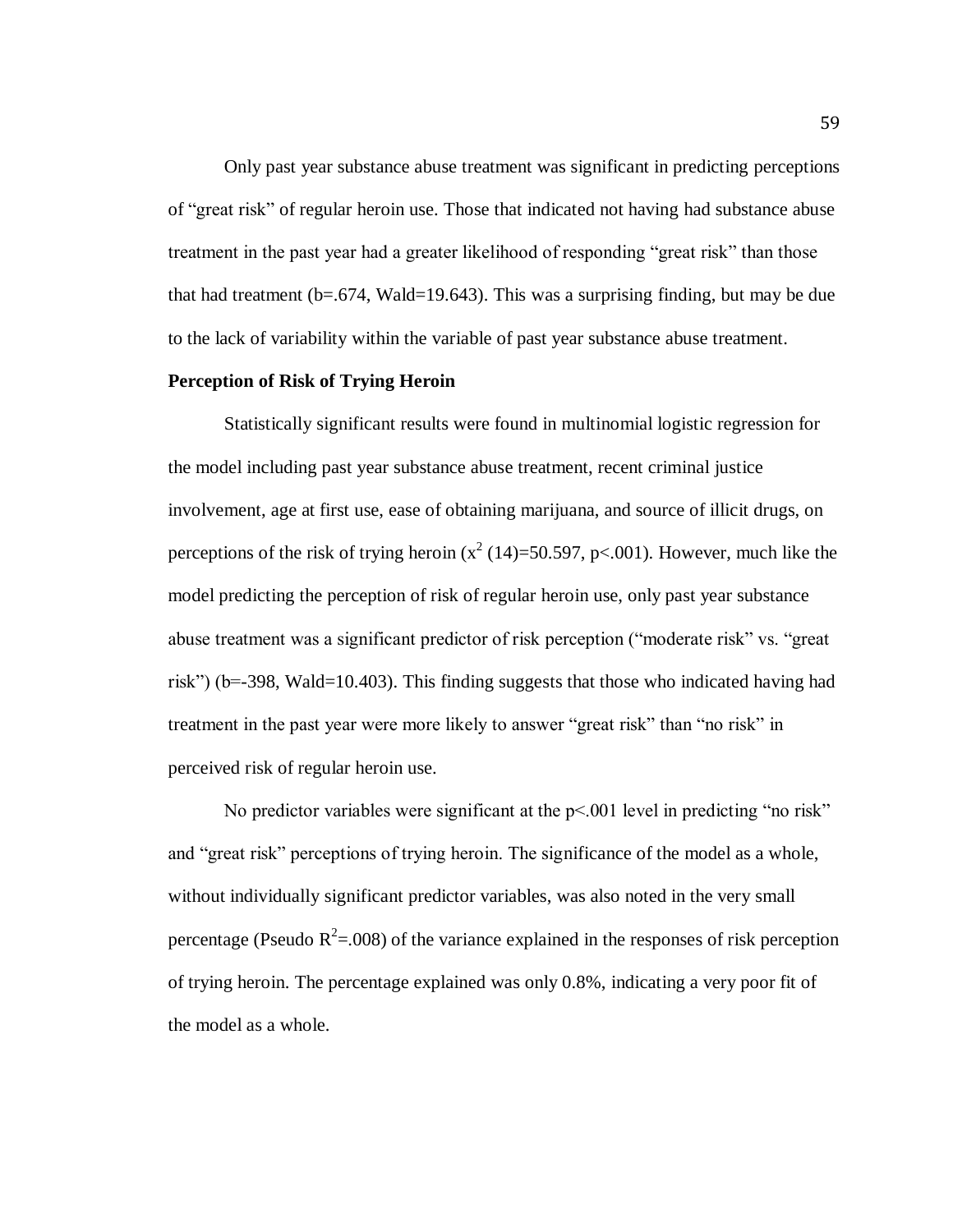|                                               | <b>Risk Perception of Trying Heroin<sup>a</sup></b> |                                |                               |                                |                               |                                |
|-----------------------------------------------|-----------------------------------------------------|--------------------------------|-------------------------------|--------------------------------|-------------------------------|--------------------------------|
| $N = 8,511$                                   | Odds                                                |                                | SЕ                            |                                | <b>Wald</b>                   |                                |
|                                               | N <sub>0</sub><br><b>Risk</b>                       | <b>Moderate</b><br><b>Risk</b> | N <sub>0</sub><br><b>Risk</b> | <b>Moderate</b><br><b>Risk</b> | N <sub>0</sub><br><b>Risk</b> | <b>Moderate</b><br><b>Risk</b> |
| Past year Substance<br><b>Abuse Treatment</b> | 0.706                                               | $0.672*$                       | 0.159                         | 0.123                          | 4.783                         | 10.403                         |
| <b>Recent Criminal Justice</b><br>Involvement | 1.011                                               | 1.096                          | 0.091                         | 0.067                          | 0.014                         | 1.84                           |
| Age at first use                              | 0.962                                               | 0.999                          | 0.013                         | 0.008                          | 9.417                         | 0.036                          |
| Ease of obtaining<br>Heroin                   | 0.748                                               | 1.104                          | 0.098                         | 0.08                           | 8.729                         | 1.536                          |
| Source of drug:<br>Family/Friend              | 0.946                                               | 1.353                          | 0.178                         | 0.148                          | 0.098                         | 4.188                          |
| Source of drug:<br>Professional               | 1.05                                                | 1.035                          | 0.234                         | 0.196                          | 0.043                         | 0.03                           |
| Source of drug:<br>Stranger/Dealer            | 1.036                                               | 1.352                          | 0.205                         | 0.167                          | 0.03                          | 3.251                          |
|                                               | Chi-square $(14)=50.597^*$ , p<.001                 |                                |                               |                                |                               |                                |
|                                               | Percentage correct=77.0%                            |                                |                               |                                |                               |                                |
|                                               | Nagelkerke $R^2 = .008$                             |                                |                               |                                |                               |                                |

Table 15. Trying Heroin Multinomial Regression Results

\*Significant at the p<.001 level.

<sup>a</sup>The model includes control variables of age, race, gender, education, and employment status.

### LSD

Significant bivariate differences in group means were found for age at first use and risk perception of regular LSD use. That is, individuals reporting "great risk" (Mean=16.08 years) in regular LSD use were significantly different in age at first use from those reporting "no risk" (Mean=15.41).

Chi-square analyses revealed no significant associations between the other predictor variables (Prior substance abuse treatment, Mental health treatment, Criminal Justice involvement, Depression, Age at first use, Source of illicit drug, and Ease of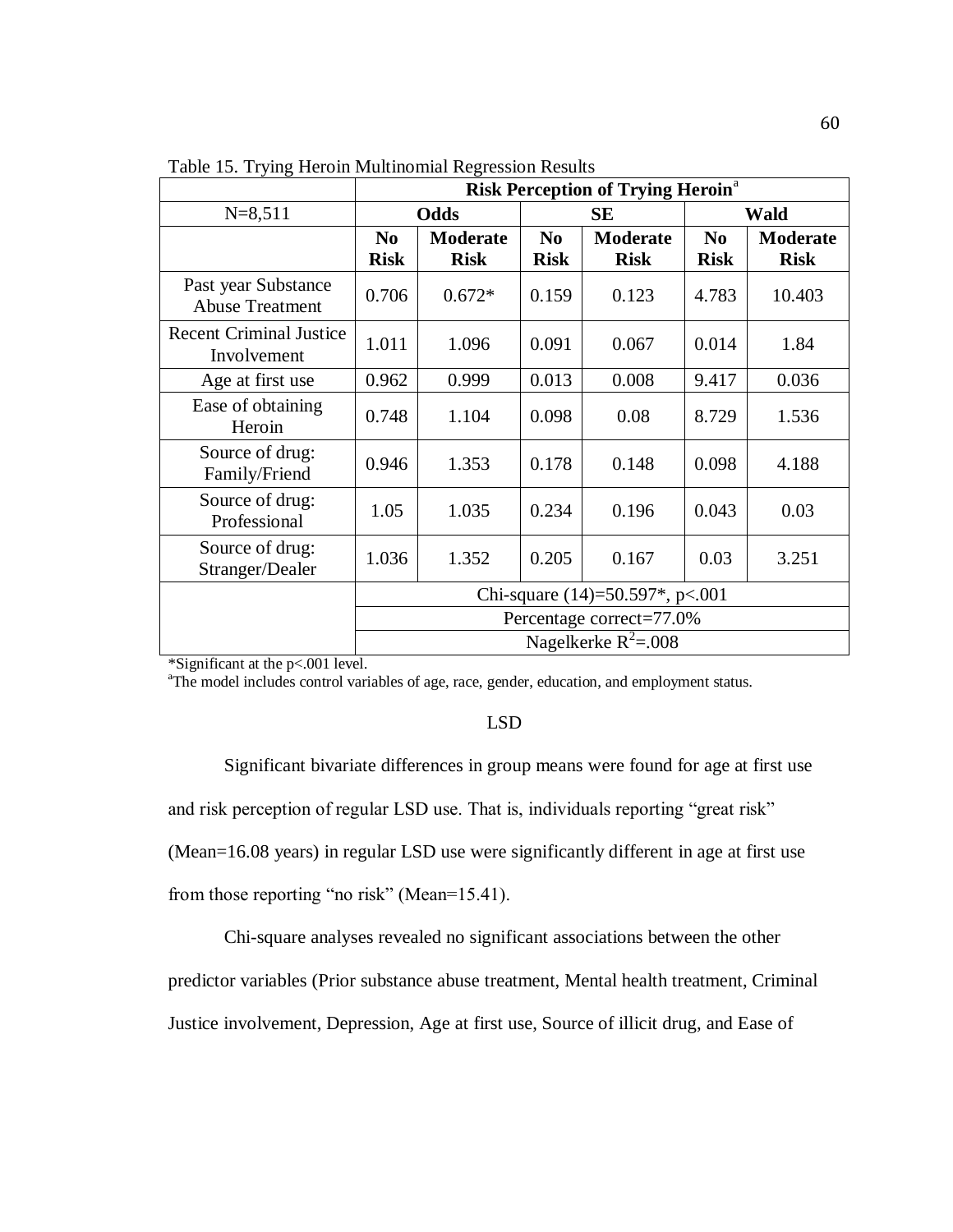obtaining the illicit drug) and the outcome of risk perception of regular LSD use. The lack of variability in the outcome variable might have caused the lack of significance.

|                             | <b>Risk Perception of Regular LSD Use</b> |                   |  |
|-----------------------------|-------------------------------------------|-------------------|--|
|                             | <b>No to Moderate Risk</b>                | <b>Great Risk</b> |  |
| <b>Substance Abuse TX</b>   |                                           |                   |  |
| N <sub>o</sub>              | 22.90%                                    | 77.10%            |  |
| Yes                         | 32.10%                                    | 67.90%            |  |
|                             | $x^2$ (1) = 23.25, Phi=-0.051ns           |                   |  |
| <b>Mental Health TX</b>     |                                           |                   |  |
| N <sub>0</sub>              | 23.70%                                    | 76.30%            |  |
| Yes                         | 22.60%                                    | 77.40%            |  |
|                             | $x^2$ (1)=1.162, Phi=0.011ns              |                   |  |
| <b>CRMJ</b> involvement     |                                           |                   |  |
| N <sub>o</sub>              | 22.50%                                    | 77.50%            |  |
| Yes                         | 25.30%                                    | 74.70%            |  |
|                             | $x^2$ (1)=9.359, Phi=-0.032ns             |                   |  |
| <b>Depression</b>           |                                           |                   |  |
| N <sub>0</sub>              | 23.60%                                    | 76.40%            |  |
| Yes                         | 23.10%                                    | 76.90%            |  |
|                             | $x^2$ (1)=0.224, Phi=0.005ns              |                   |  |
| Age at first use            | $15.41$ years                             | $16.08$ years     |  |
|                             | t (9091)=-6.582***                        |                   |  |
| <b>Source of Drug</b>       |                                           |                   |  |
| Friends/Family              | 22.60%                                    | 77.40%            |  |
| Professional                | 23.70%                                    | 76.30%            |  |
| Stranger/dealer             | 26.50%                                    | 73.50%            |  |
| Other                       | 23.80%                                    | 76.20%            |  |
|                             | $x^2$ (3)=8.056, V= 0.030ns               |                   |  |
| <b>Ease of obtaining MJ</b> |                                           |                   |  |
| Easy                        | 25.80%                                    | 74.20%            |  |
| Otherwise                   | 23.00%                                    | 77.00%            |  |
|                             | $x^2$ (1)=6.297, Phi=-0.027ns             |                   |  |

Table 16. Regular LSD Use Bivariate Results

\*\*\*Significant at the p<.001 level.

The lack of variability in the outcome variable, however, should be noted in its own right. This suggests that although using illicit substances, the sample indicated, in great majorit, that there was "great risk," in using LSD on a regular or occasional basis.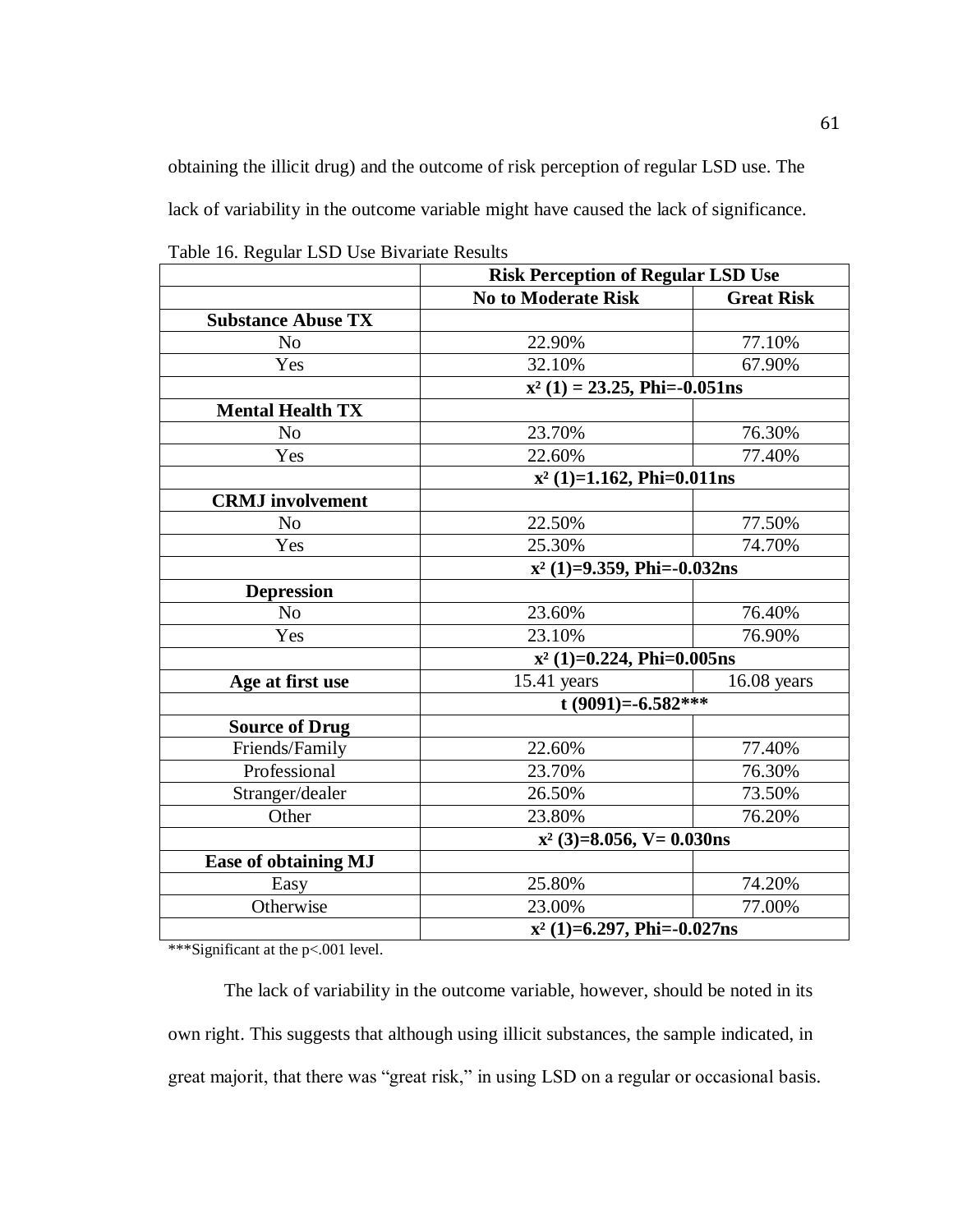This is discussed. Gender was the only significant control variable, as well. The other control variables (age, race, employment status, education level) were not significantly associated with risk perception in bivariate analyses.

|                           | <b>Risk Perception of Trying LSD</b> |                               |                   |  |
|---------------------------|--------------------------------------|-------------------------------|-------------------|--|
|                           | <b>No to Slight Risk</b>             | <b>Moderate Risk</b>          | <b>Great Risk</b> |  |
| <b>Substance Abuse TX</b> |                                      |                               |                   |  |
| No                        | 24.30%                               | 25.40%                        | 50.40%            |  |
| Yes                       | 31.20%                               | 24.20%                        | 44.50%            |  |
|                           |                                      | $x^2$ (2)=13.788, V= 0.039*** |                   |  |
| <b>Mental Health TX</b>   |                                      |                               |                   |  |
| N <sub>o</sub>            | 24.60%                               | 25.20%                        | 50.20%            |  |
| Yes                       | 24.90%                               | 25.50%                        | 49.60%            |  |
|                           |                                      | $x^2$ (2)=0.275, V=0.006ns    |                   |  |
| <b>CRMJ</b> involvement   |                                      |                               |                   |  |
| N <sub>o</sub>            | 23.70%                               | 26.00%                        | 50.30%            |  |
| Yes                       | 26.40%                               | 24.10%                        | 49.50%            |  |
|                           | $x^2$ (2)=9.306, V=0.032ns           |                               |                   |  |
| <b>Depression</b>         |                                      |                               |                   |  |
| No                        | 24.60%                               | 25.90%                        | 49.50%            |  |
| Yes                       | 24.90%                               | 23.10%                        | 52.00%            |  |
|                           | $x^2$ (2)=6.514, V= 0.027ns          |                               |                   |  |
| Age at first use          | 15.42 years                          | 15.88 years                   | $16.19$ years     |  |
|                           | $F(2,8442.9)=30.997***$              |                               |                   |  |
| <b>Source of Drug</b>     |                                      |                               |                   |  |
| Friends/Family            | 24.70%                               | 26.30%                        | 48.90%            |  |
| Professional              | 20.90%                               | 20.00%                        | 59.10%            |  |
| Stranger/dealer           | 25.60%                               | 24.30%                        | 50.10%            |  |
| Other                     | 24.20%                               | 23.90%                        | 51.90%            |  |
|                           | $x^2$ (6)=23.456, V= 0.042ns         |                               |                   |  |
| Ease of obtaining MJ      |                                      |                               |                   |  |
| Easy                      | 23.50%                               | 21.80%                        | 54.70%            |  |
| Otherwise                 | 25.00%                               | 26.30%                        | 48.70%            |  |
|                           | $x^2$ (2)=22.337, V=0.050***         |                               |                   |  |

Table 17. Trying LSD Bivariate Results

\*\*\*Significant at the p<.001 level.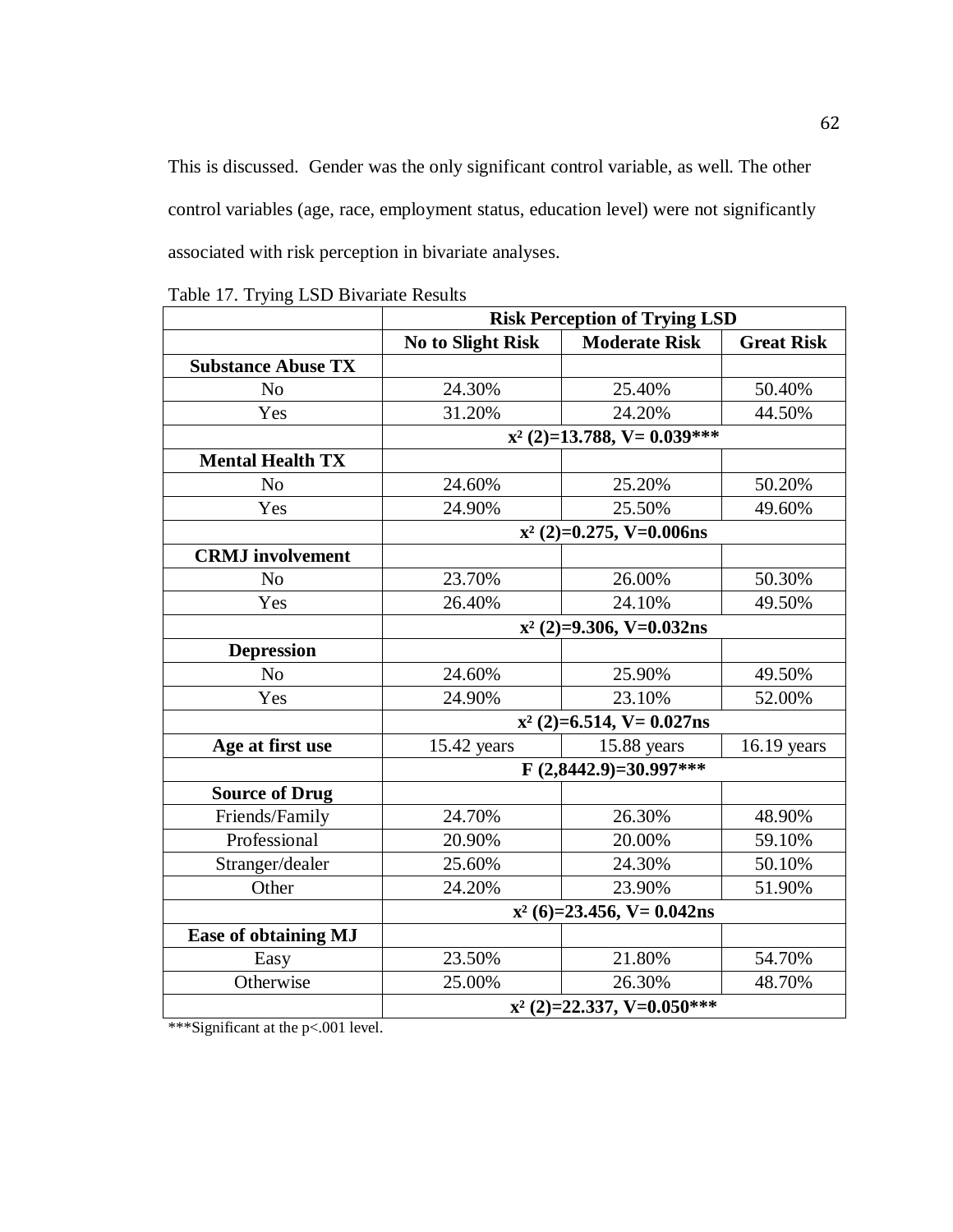Significant bivariate associations were found among substance abuse treatment, age at first use, and ease of obtaining LSD, and risk perception of *trying* LSD. The average age at first use differed significantly between the "no risk" (Mean=15.42) and "great risk" (16.19) groups. The results are shown in Table 15. Non-significant results for mental health treatment, prior criminal justice system contact, depression, and source of illicit drug, might also have resulted from the lack of variability in the outcome variable. All control variables, excepting employment status, were statistically related at the p<.001 level to risk perception of trying LSD. These included age, race, gender, and education level.

The results of the multivariate analyses of the risk perception outcome variables for LSD were consistent with those reported for the prior risk perception variables. That is, multinomial logistic regression was utilized to examine perceptions of the risk of trying LSD, and binary logistic regression is used for perception of risk of regular LSD use. Age, race, gender, education, and employment status, were held constant in these analyses, as their significance was well researched in association with substance using populations.

#### **Perception of Risk of Regular LSD Use**

Risk perception of regular LSD use was analyzed using binary logistic regression, and the model including the predictor variables, including the control variables of age, race, gender, education, and employment status, was significant  $(x^2(27)=187.88, p<.001)$ . The model correctly classified approximately 77% of the cases, which was only 0.1%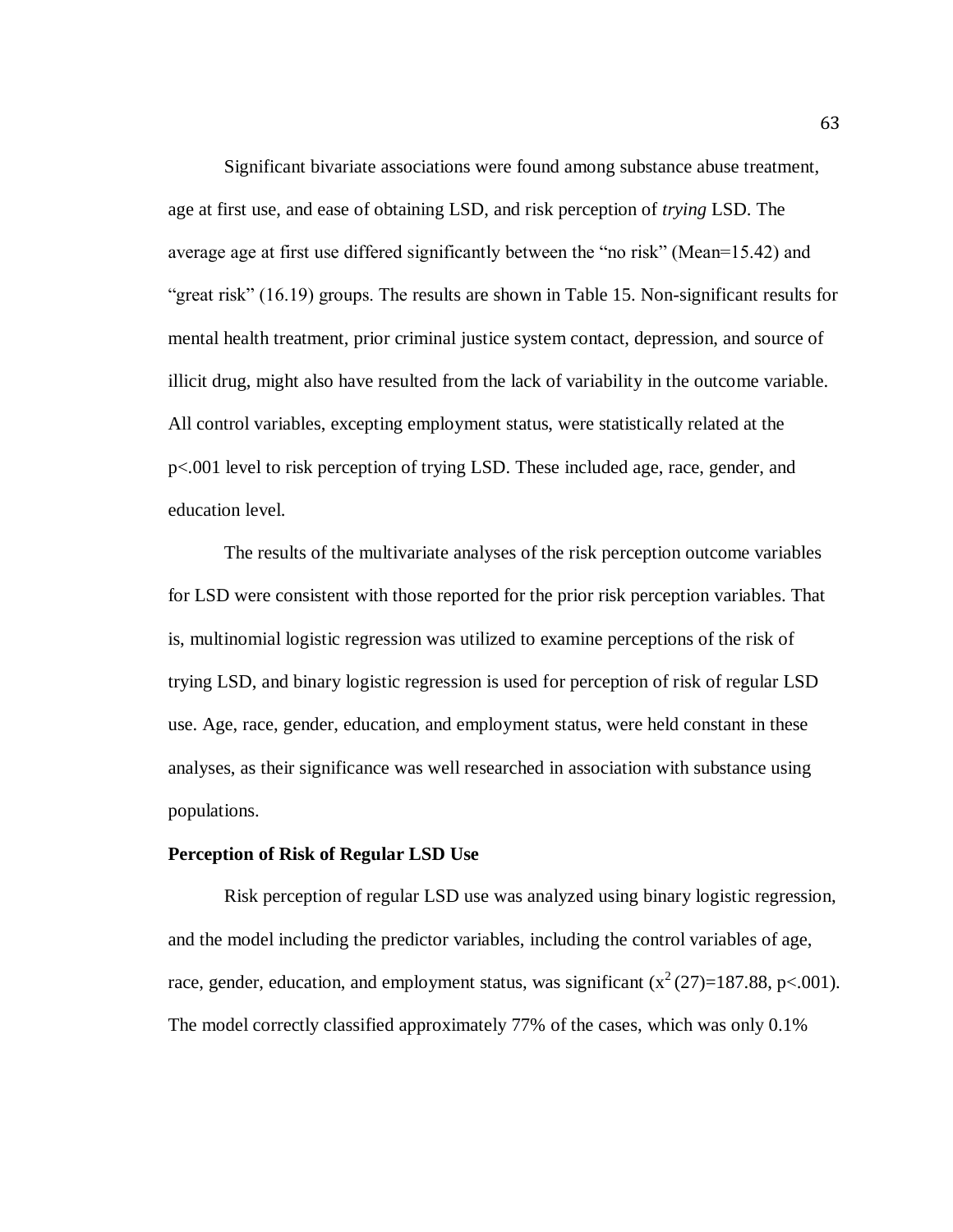above the null model. However, the model did explain 3.3% of the variance in the outcome variable of risk perception of regular LSD use as a whole.

|                                            | <b>Risk Perception of Regular LSD Use</b> <sup>a</sup> |           |                  |
|--------------------------------------------|--------------------------------------------------------|-----------|------------------|
| $N = 8,476$                                | Odds                                                   | <b>SE</b> | <b>Wald</b>      |
| Past year Substance Abuse Treatment        | 1.355                                                  | 0.104     | 8.472            |
| <b>Recent Criminal Justice Involvement</b> | 0.981                                                  | 0.06      | 0.105            |
| Age at first use                           | $1.04*$                                                | 0.008     | 22.589           |
| Ease of obtaining LSD                      | $1.416*$                                               | 0.065     | 28.8             |
| Source of drug: Family/Friend              | 0.999                                                  | 0.117     | $\boldsymbol{0}$ |
| Source of drug: Professional               | 0.952                                                  | 0.154     | 0.102            |
| Source of drug: Stranger/Dealer            | 0.872                                                  | 0.133     | 1.069            |
|                                            | Chi-square $(27)=187.88^*$ , p<.001                    |           |                  |
|                                            | Percentage correct=76.7%                               |           |                  |
|                                            | Nagelkerke $R^2 = 0.033$                               |           |                  |

Table 18. Regular LSD Use Logistic Regression Results

\*Significant at p<.001.

<sup>a</sup>The model includes control variables of age, race, gender, education, and employment status.

Table 18 indicates that of the five predictors, age at first use and the social context variable of ease of obtaining LSD were the only significant predictors of the perception of "great risk" of regular LSD use. The significance of age at first use indicated that as age at first use increases, so does the likelihood of responding "great risk." The strongest predictor was ease of obtaining LSD, which also had a positive relationship with the perception of regular LSD risk (b=.348, Wald=28.8).

# **Perception of Risk of Trying LSD**

The perception of risk, by substance users, of trying LSD once in a lifetime, was analyzed using multinomial logistic regression. The model with prior experience variables, significantly predicted perceptions of risk of trying LSD  $(x^2(14) = 117.22$ ,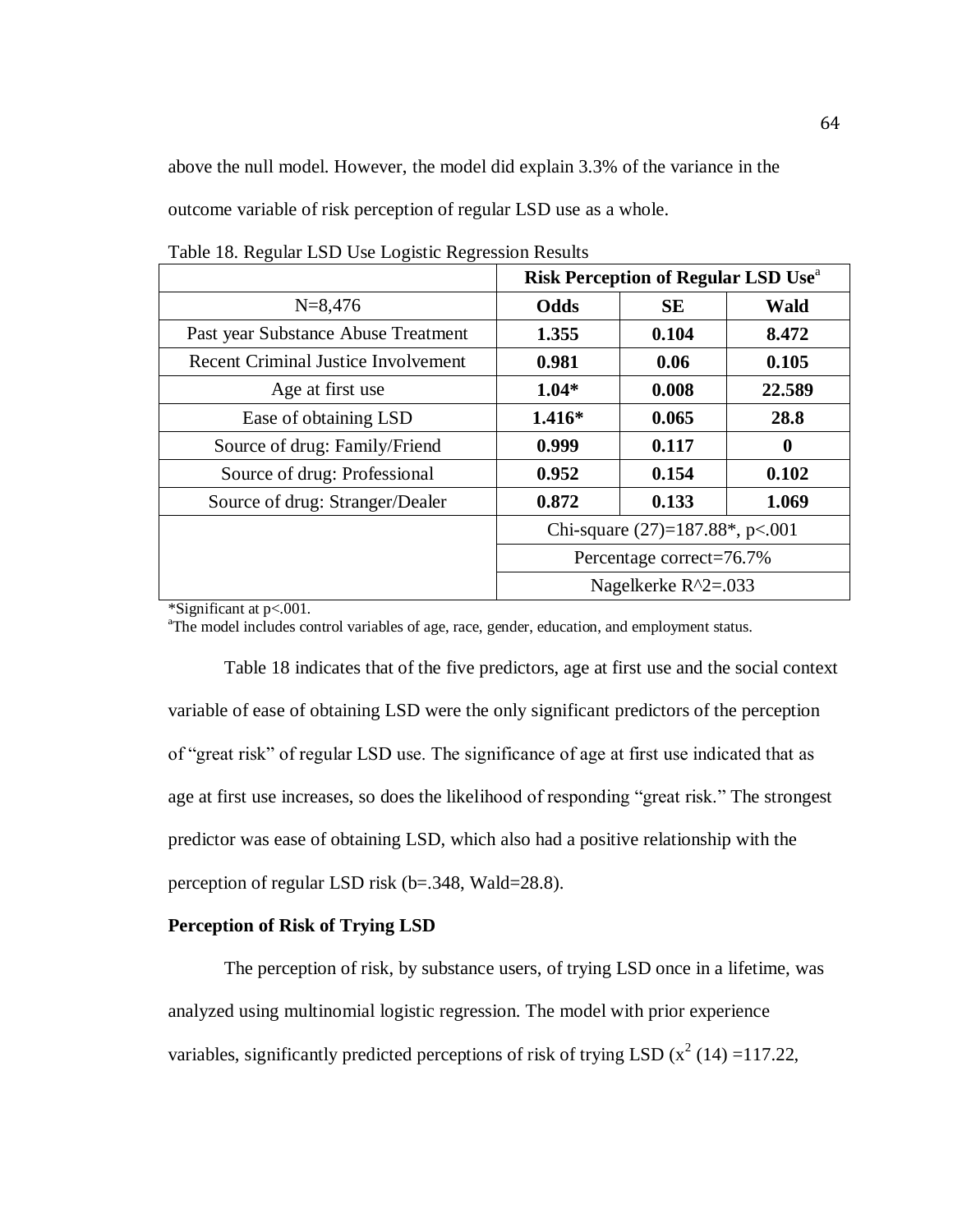p<.001). The mode explained l 1.6% of the variance in the outcome variable, but did not improve correct classification of cases above the null model.

|                                               | <b>Risk Perception of Trying LSD<sup>a</sup></b> |             |                |                 |                |                 |
|-----------------------------------------------|--------------------------------------------------|-------------|----------------|-----------------|----------------|-----------------|
| $N = 8,468$                                   | Odds                                             |             | <b>SE</b>      |                 | Wald           |                 |
|                                               | N <sub>0</sub>                                   | Moderate    | N <sub>0</sub> | <b>Moderate</b> | N <sub>0</sub> | <b>Moderate</b> |
|                                               | <b>Risk</b>                                      | <b>Risk</b> | <b>Risk</b>    | <b>Risk</b>     | <b>Risk</b>    | <b>Risk</b>     |
| Past year Substance<br><b>Abuse Treatment</b> | 0.758                                            | 0.897       | 0.112          | 0.119           | 6.129          | 0.823           |
| <b>Recent Criminal</b><br>Justice Involvement | 0.974                                            | 1.107       | 0.059          | 0.059           | 0.201          | 2.98            |
| Age at first use                              | $0.952*$                                         | 0.98        | 0.067          | 0.007           | 37.065         | 8.198           |
| Ease of obtaining<br>Marijuana                | $0.706*$                                         | 0.992       | 0.008          | 0.071           | 26.825         | 0.014           |
| Source of drug:<br>Family/Friend              | 1.117                                            | 1.169       | 0.121          | 0.12            | 0.842          | 1.683           |
| Source of drug:<br>Professional               | 0.753                                            | 0.694       | 0.162          | 0.164           | 3.066          | 4.957           |
| Source of drug:<br>Stranger/Dealer            | 1.061                                            | 1.026       | 0.139          | 0.139           | 0.182          | 0.035           |
|                                               | Chi-square $(14)=117.22$ <sup>*</sup> , p<.001   |             |                |                 |                |                 |
|                                               | Percentage correct=49.4%                         |             |                |                 |                |                 |
|                                               | Nagelkerke $R^2$ =.016                           |             |                |                 |                |                 |

Table 19. Trying LSD Multinomial Regression Results

\*Significant at p<.001.

<sup>a</sup>The model includes control variables of age, race, gender, education, and employment status.

As shown in Table 19, age at first use, and ease of obtaining LSD were

statistically significant, controlling for all other variables. Those who reported greater ease in obtaining LSD were more likely to report "great risk," and as the age at first use increased, the likelihood of responding "no risk" rather than "great risk" decreased. Age at first use was the greatest predictor of risk perception between "no risk" and "great risk" (Wald=37.07). No predictor variables were significant at the p<.001 level in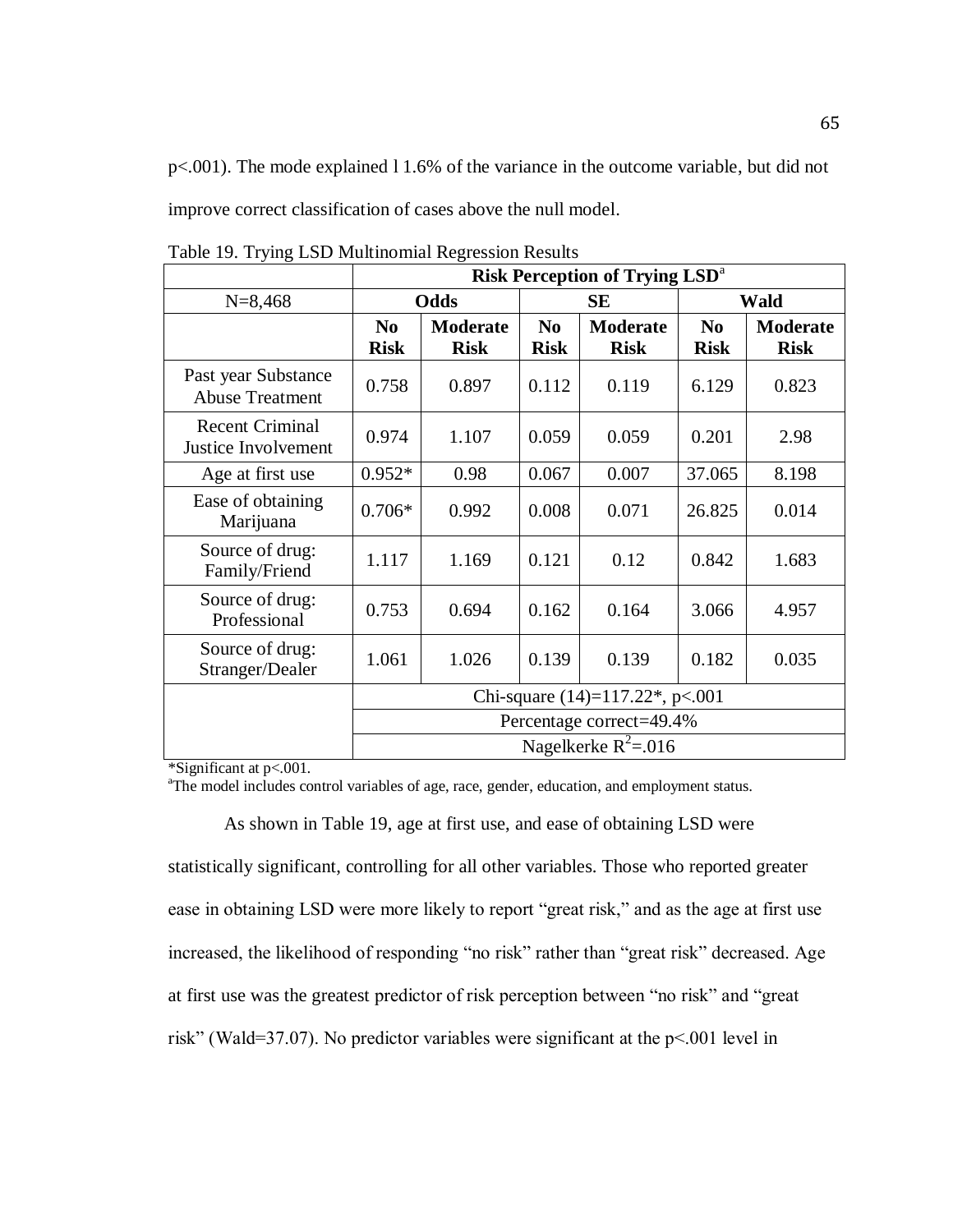predicting the relationship between "no risk" and "great risk" perceptions of trying LSD. This indicates a difference between the responses of "no risk" and "moderate risk."

### Overall Results

Bivariate analyses indicated that neither mental health treatment nor depression was related in a statistically significant way to any of the eight risk perception outcome variables. Therefore, for the purpose of multivariate analyses, these variables were removed from the model. This improved the ability of the other predictors to reach significance in the multivariate analysis. The chi-square analyses did, however, find significant associations between each of the predictors with at least one of the outcome variables. The most consistent statistically significant predictors in the bivariate analyses were recent criminal justice system contact, and age at first use.

The model including past year substance abuse treatment, recent criminal justice system involvement, age at first use, source of illicit drug, and ease of obtaining each drug, significantly predicted each of the outcome variables. The models as a whole predicted the response of "great risk" in regular or occasional drug use, however only slightly for each outcome variable. Further research must aim to improve the variability of cases among the predictor variables, so as to improve future models, and increase the ability to discern the influence of each predictor while holding the others constant. Improving data to be more amenable to data analysis should not be forced, however, if the lack of variability is true in the population. The lack of variability in the risk perceptions of regular heroin use and regular LSD use are interesting findings in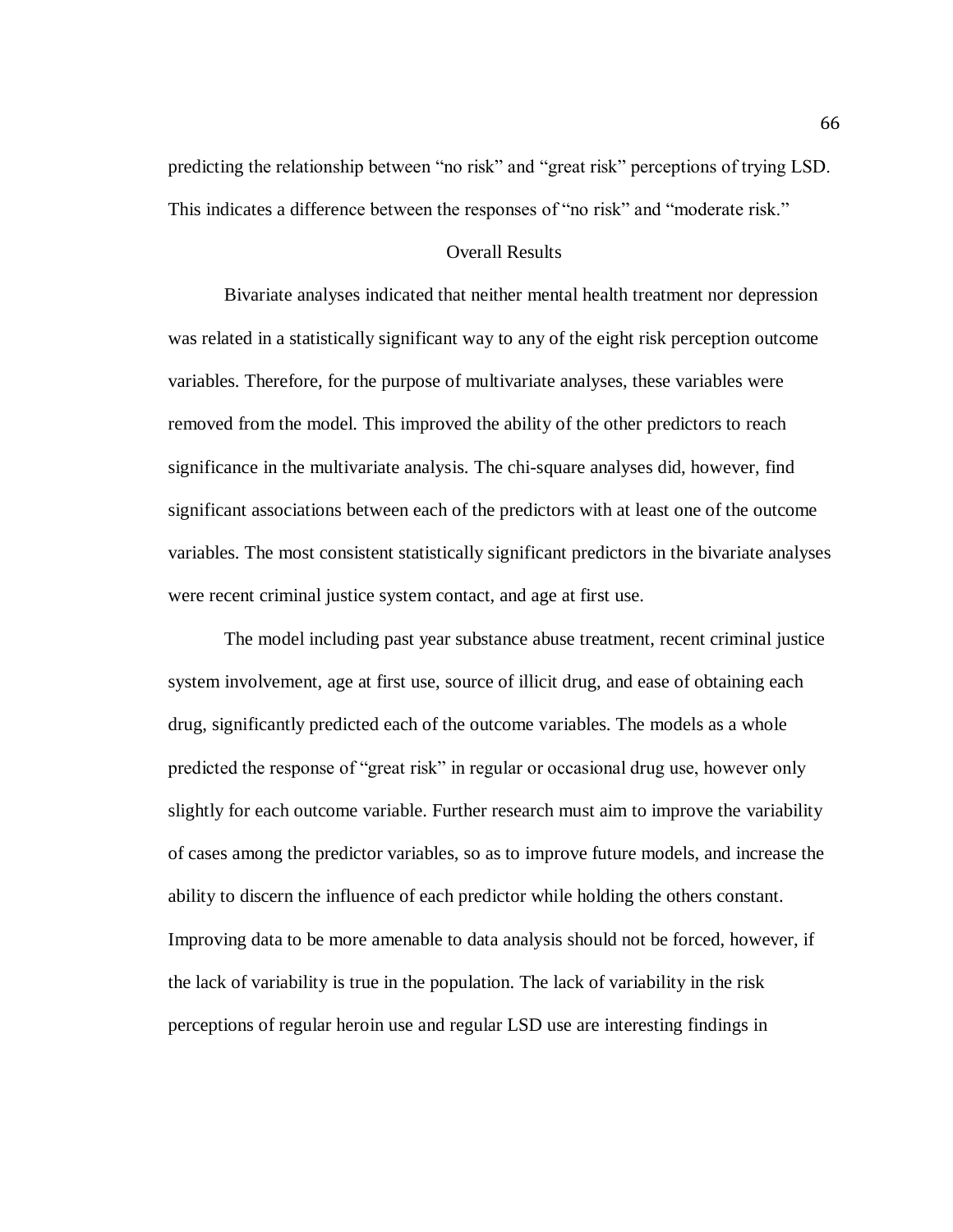themselves. The great majority of this adult substance using sample found there to be "great risk," in the regular use of heroin and LSD.

The exploratory nature of this study called for simultaneous logistic regressions, resulting in age at first use as a significant predictor in each of the eight analyses. In most logistic analyses, binary or multinomial, the age at first use was also the strongest of all predictors in the model, as noted by its high Wald statistics. With the exception of the binary logistic regression of perception of risk of regular heroin use and the multinomial regression of perception of risk of trying heroin, past year substance abuse treatment was also a significant predictor of obtaining the illicit drug in question. This social factor was also the strongest predictor of perception of risk of regular cocaine use, regular LSD use, and occasional cocaine use. The practical significance of these strong predictor variables should be investigated further.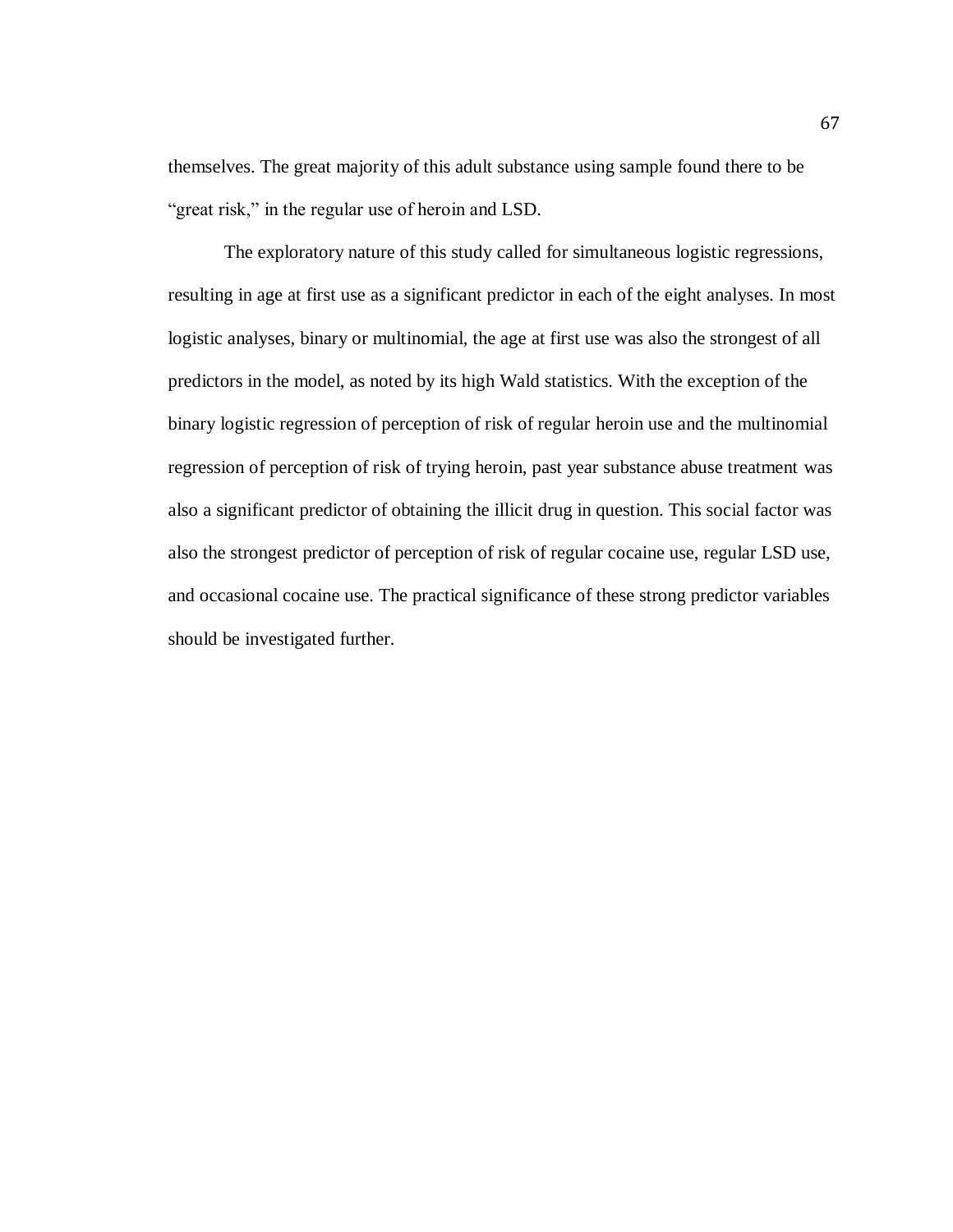# CHAPTER SIX

## DISCUSSION

The present study explored the prior experiences of adult substance users and their perceptions of risk associated with use of different types of illicit substances. This study involved a sample of adults who reported using substances in the past year, based on a nationally representative sample. Analyses of risk perceptions were run separately for marijuana, cocaine, heroin, and LSD use, as well as for different frequencies of use of the illicit substances. Despite the actual medical, social, and legal risks involved in illicit substance use, many individuals continue to abuse substances. The analyses suggest that prior experiences, controlling for gender, age, race, education level, and employment status, are associated with risk perception and therefore substance use behavior.

### **Marijuana**

The variability of responses to the risk perception question for regular and occasional use was the greatest for marijuana. This is consistent with the beliefs across the United States of the actual risks and dangerousness of marijuana use. Perception of marijuana and its legalization are becoming more favorable (Gallup, 2011). Bivariate analysis produced three statistically significant  $(p<0.01)$  predictor variables, including prior criminal justice involvement, age at first use, and the source of illicit drugs.

When controlling for age, race, gender, education level, employment, and the other predictors, age at first use, ease of obtaining marijuana, and "professionals" as a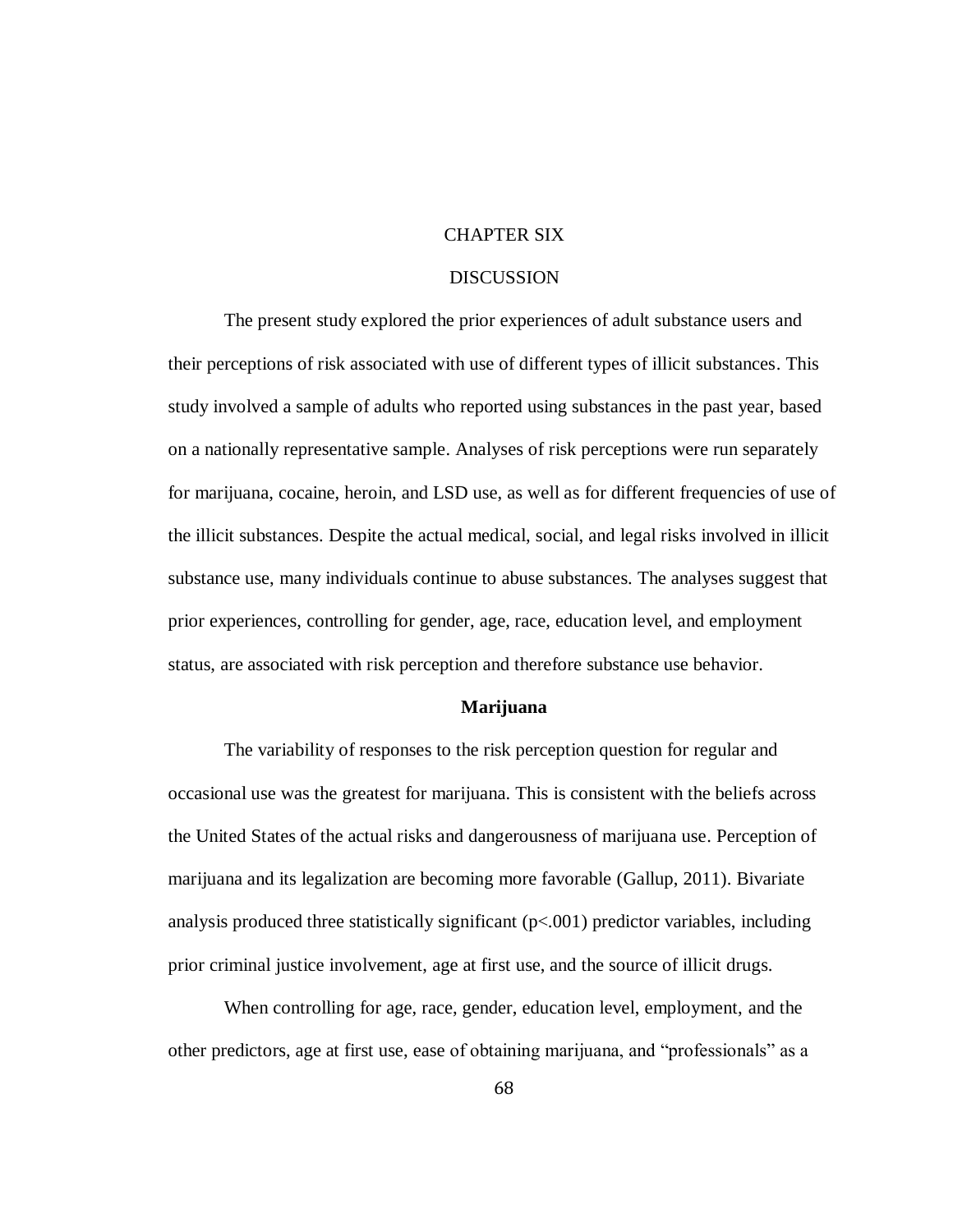source of illicit drugs, were significant in explaining the variance in regular marijuana use risk perception. The age at first use variable was significant in both regular and occasional marijuana use risk perception, as were source of illicit drugs, and difficulty in obtaining marijuana. The significance of these variables for both frequencies of use, lend further support to studies that indicate social norms and prescriptive norms predict behavior (Cascone, et al, 2011; Litt & Stock, 2011, etc.). However, this suggests that with marijuana use, risk perception mediates the relationship between social norms and actual use.

There were differences in risk perception between the two frequencies of use of marijuana in risk perception. The model predicting the choice of "no risk" as opposed to "great risk" of occasional marijuana use also included past year substance abuse treatment, whereas treatment was not a significant predictor in the model for regular marijuana use risk perception. The prediction of "moderate risk" and "great risk" also differed between the two outcomes, with past year substance abuse treatment predicting risk perception of occasional use, and ease of obtaining marijuana predicting risk perception of regular use. Informal and social consequences of illicit marijuana use, regardless of frequency however, appeared to drive the perception of risk of marijuana use.

### **Cocaine**

Cocaine use risk perception had less variability among responses, but still produced both statistically and practically significant bivariate results. Risk perception of regular cocaine use was predicted by past year substance abuse treatment, prior criminal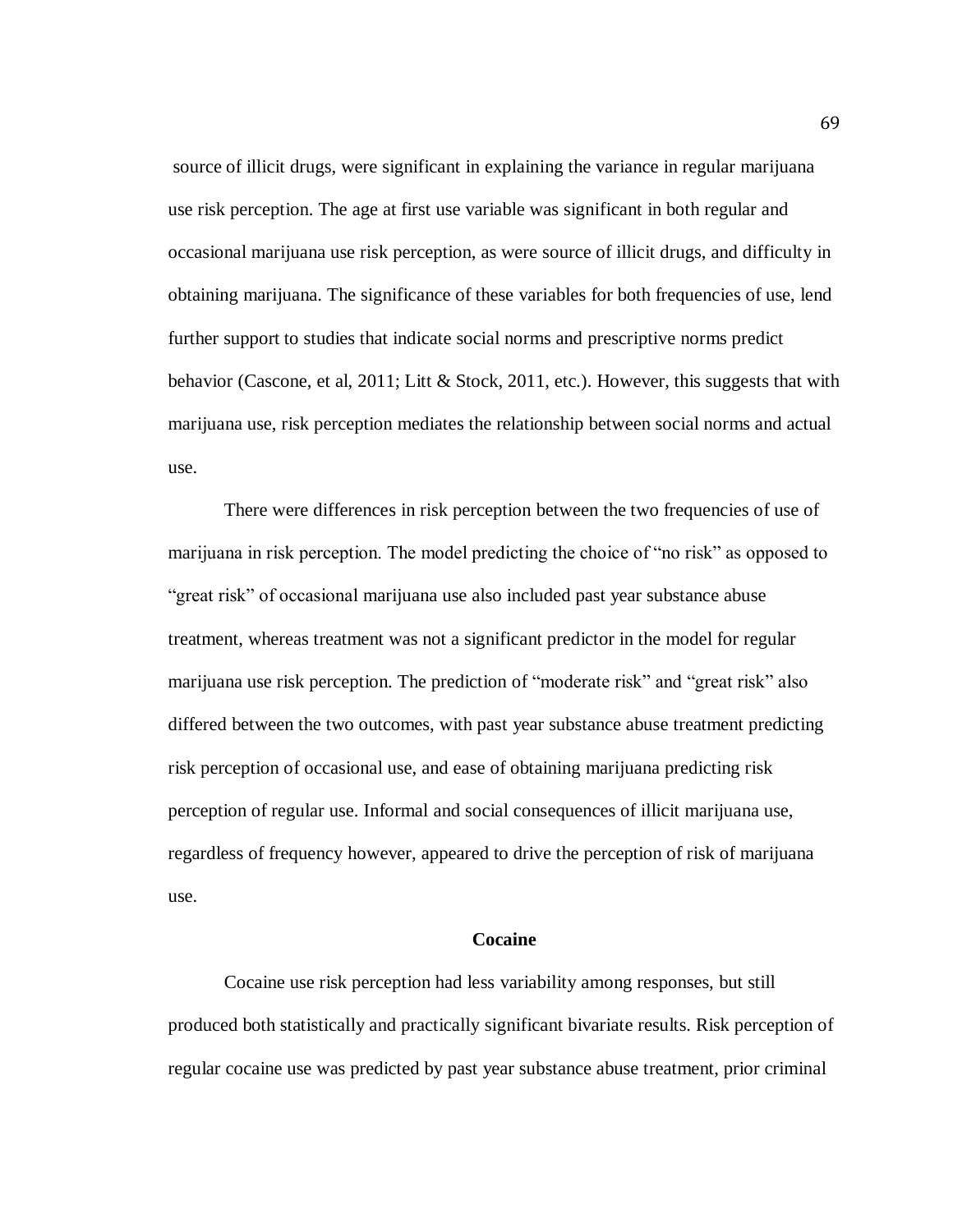justice system involvement, age at first use, and source of illicit drugs. Without controlling for any other factors, an older age at first use predicted risk perception selections, and those who have been arrested or on probation had lower risk perceptions. Age at first use suggested the importance of social environment on risk perception.

Similar multivariate results were found for risk perception of cocaine regular use and occasional use. In predicting "no risk" and "great risk" of regular cocaine use, age at first use was a significant predictor. However, ease of obtaining cocaine emerged as a significant predictor, though not significant in bivariate tests. It was also stronger than age at first use. This is in line with Litt and Stock's (2011) results that individuals see the behavior of their peers as models for their own behavior. Criminal justice involvement was significant in predicting the selection of "no risk" vs. "great risk" of occasional cocaine use, though in comparison to age at first use and ease of obtaining drugs, its influence was quite small. However, there were differences in predictors between risk perception of regular and occasional use.

#### **Heroin**

The prediction of risk perception of regular use of heroin, and the risk perception of trying heroin was constrained by the small differences in the percentages of those that perceived great risk in using heroin, and those that perceived no risk in its use. The data therefore limits the ability of the study to find great theoretical strength of the relationship that can be achieved between the predictors, and risk perception of heroin use. Although it is quite notable that there was so little variability in the perception of risk of heroin use, findings should be considered with this limitation in mind.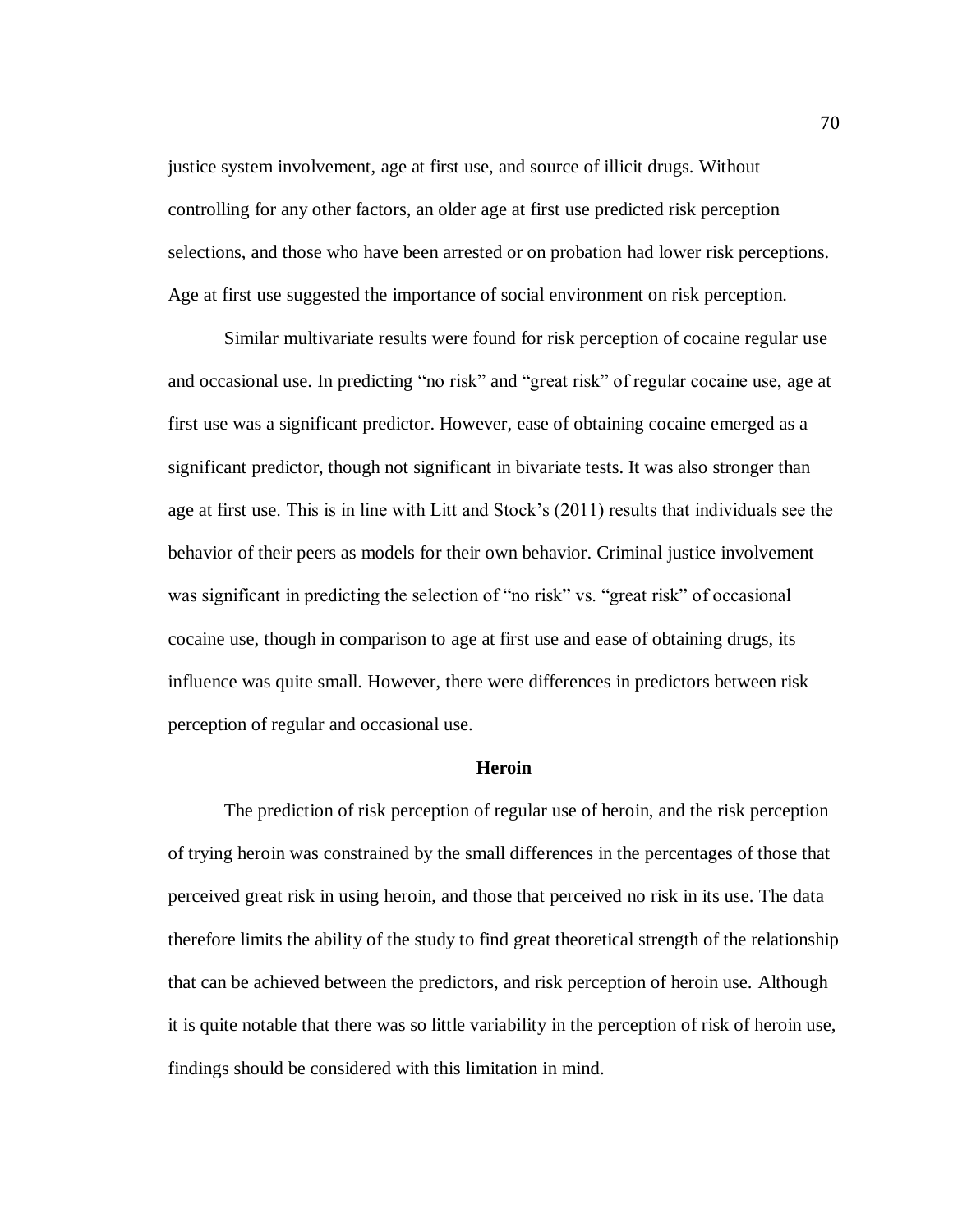Past year substance abuse treatment significantly predicted the selection of "great risk" compared to "no risk." Hence, the analyses suggest that treatment is associated with the perceived risk of using this "hard drug," either through education about the drug, or through exposure to heroin users facing withdrawal. It is important to use treatment as a means to changing perceptions of risk. However, treatment should be paired with a greater understanding of the other correlates of risk perception outside of treatment itself. Treatment cannot exist in a vacuum, as perceptions are influenced by many other factors, and it is just as likely that those who perceived less risk were more likely to have past treatment, as they had more serious problems with their use (Marsch, et. al, 2007).

#### **LSD**

Risk perception of regular and occasional LSD use differed in the predictor variables that resulted in significant bivariate results. Only age at first use was significantly associated with risk perception of regular LSD use. Age at first use, substance abuse treatment, and ease of obtaining LSD were all statistically significant in predicting risk perception of occasional LSD use. However, no bivariate results achieved strong associations. Although statistically significant, practical implications of the findings are minimal. No differences were found in predicting risk perception of regular LSD use, and risk perception of occasional LSD use, in multivariate analyses. Interestingly, age at first use, and ease of obtaining LSD were the significant predictors of risk perception. Age at first use was the strongest predictor in both analyses, and as a predictor of risk perception of all substances.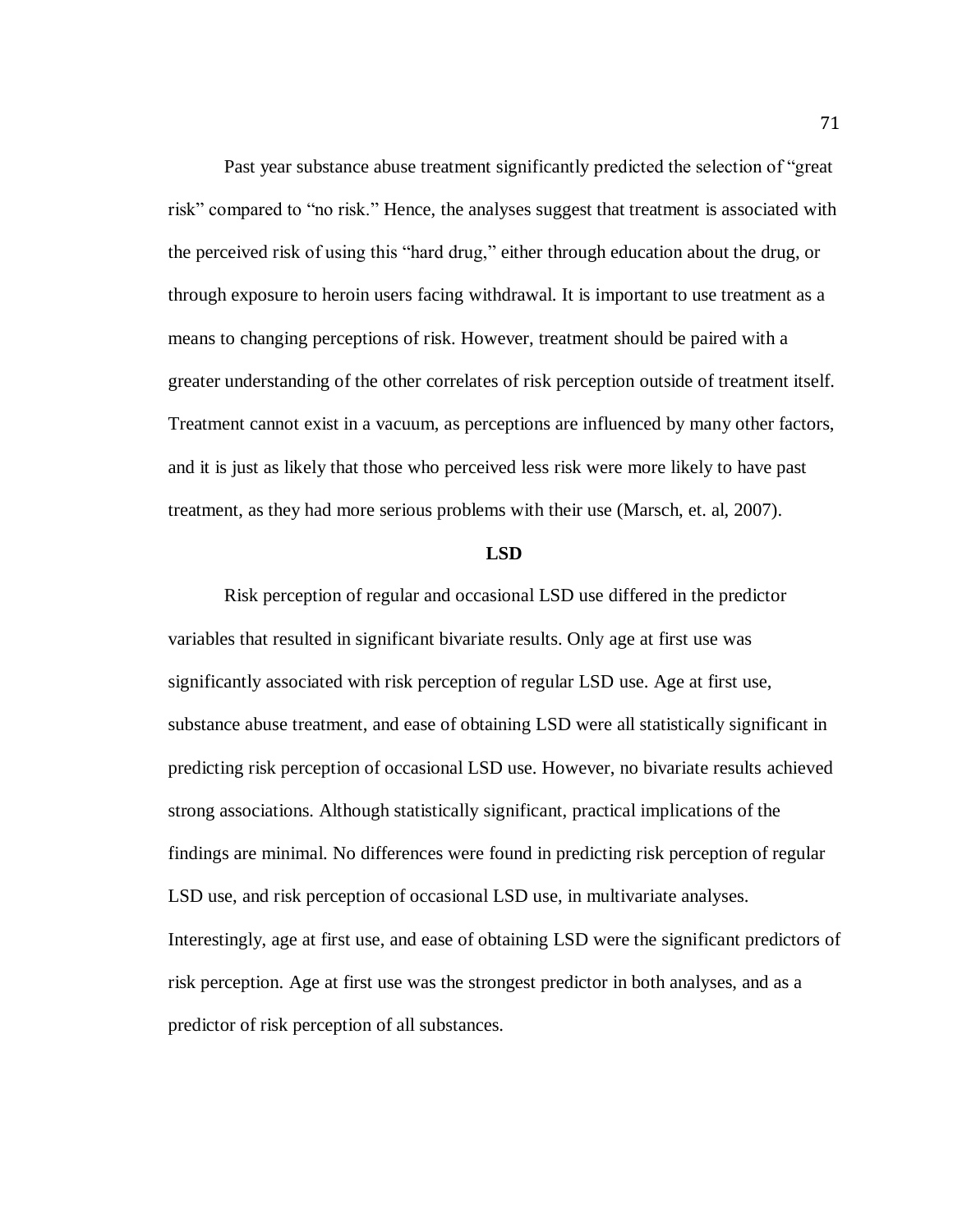The lack of variability of the risk perception of LSD use is likely a main factor in the very weak prediction of the variables by any model. However, it is notable in itself that the sample of substance using adults found there to be such "great risk" in using LSD on a regular or occasional basis.

### **Overall Discussion**

#### Consistent Findings across Drugs

In bivariate analyses, age at first use was consistently related to perceptions of risk of illicit drug use, both regularly and occasionally. Although practical significance was only reached for age at first use in regular marijuana or cocaine use risk perception, and occasional marijuana and cocaine use, the predictor was statistically significant in every analysis. Only with respect to heroin analysis was the age at first use not significant when controlling for all other variables. This is consistent with research on the effect of age at first use on actual substance use.

Source of illicit drug, particularly family member or friend, and ease of obtaining the drug in question, were also consistently significant in all analyses. As Litt and Stock (2011) found in their research, the significance of source of illicit drug supports the importance of a social environment in decisions to engage in a specific behavior. The maxim of "If my friends are doing it, it must be okay," held weight among adults as well as adolescents as previously found. The additional significance of ease of obtaining a drug, wherein the easier it is to purchase or find the drug predicts lower perceived risk, further underscores the importance of the social environment in substance abuse and substance abuse risk perception.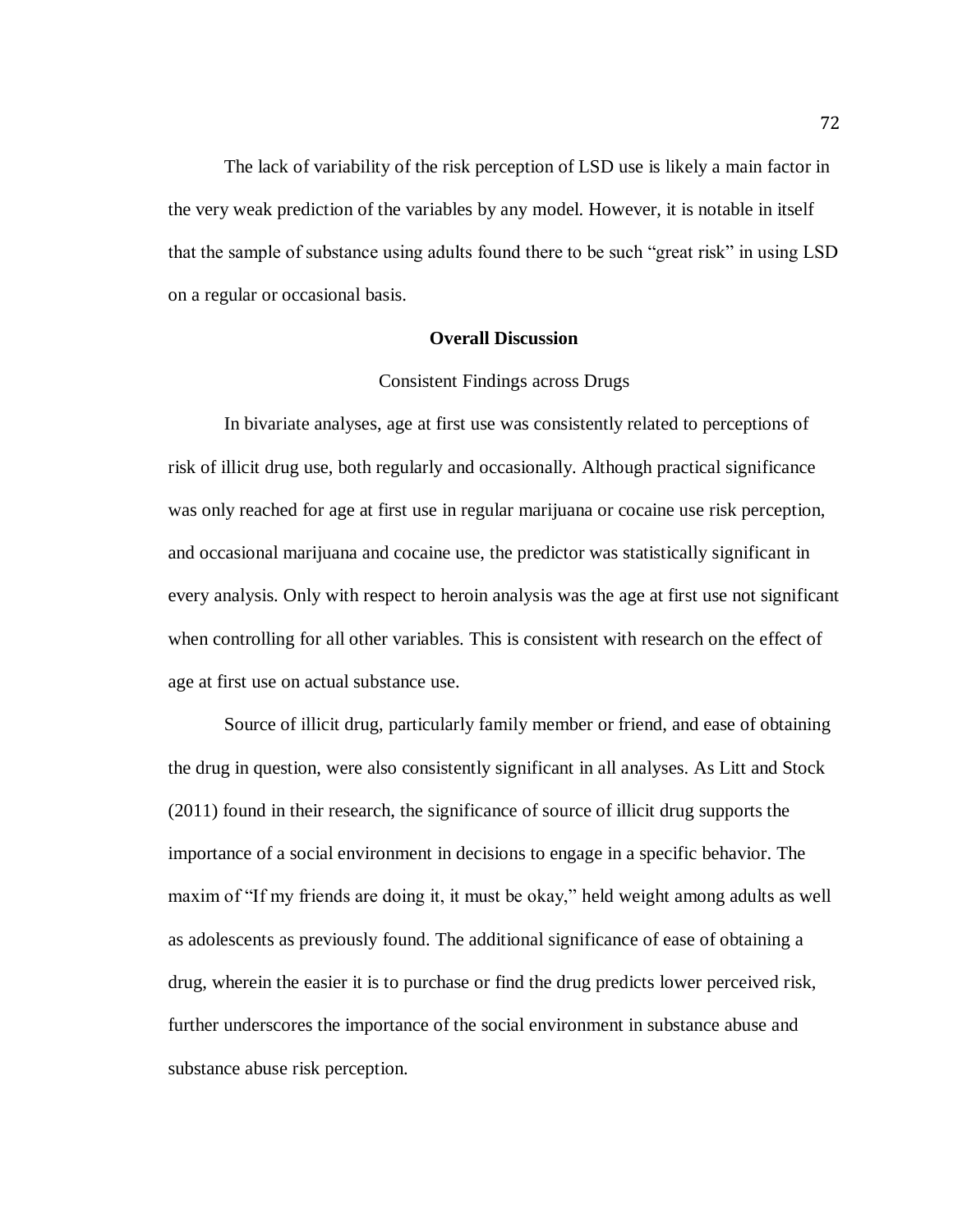Evidence of age at first use in significantly predicting perception of risk of illicit drug use was the most consistent result of the current study. However, except for age at first use, an interesting difference was notable in comparing regular to occasional use of marijuana. Formal sanctions (i.e. substance abuse treatment, arrest) appear to be more significant in risk perception of regular use, whereas informal/social norms (i.e. ease of obtaining the drug, source of the drug) was significant in predicting risk perception of occasional use or trying the drug. With larger numbers of cocaine, heroin, and LSD users, the extent of the different influences should be investigated further.

This exploratory analysis suggests the necessity of measuring risk perception among substance users, and what influences these perceptions. The present results might have important implications for therapeutic interventions, formal sanctions, and reductions in recidivism. Understanding the correlates of perceptions of risk for different drugs affords policy makers and treatment providers the opportunity to reach out to drugusing populations and identify pathways to desistance.

#### Theoretical Implications

The findings of this exploratory study support Rational Choice theory (Cornish  $\&$ Clarke, 1987), which posits that the rational person will engage only in behaviors that are beneficial to him or her. Therefore, the individual will weigh the benefits, either tangible (i.e. physiological dependence, money) or intangible (i.e. social acceptance, an emotional thrill), and the consequences (e.g. loss of job, arrest) of a behavior, and decide to engage in that which brings the most benefits and fewest consequences (Vito & Maahs, 2012).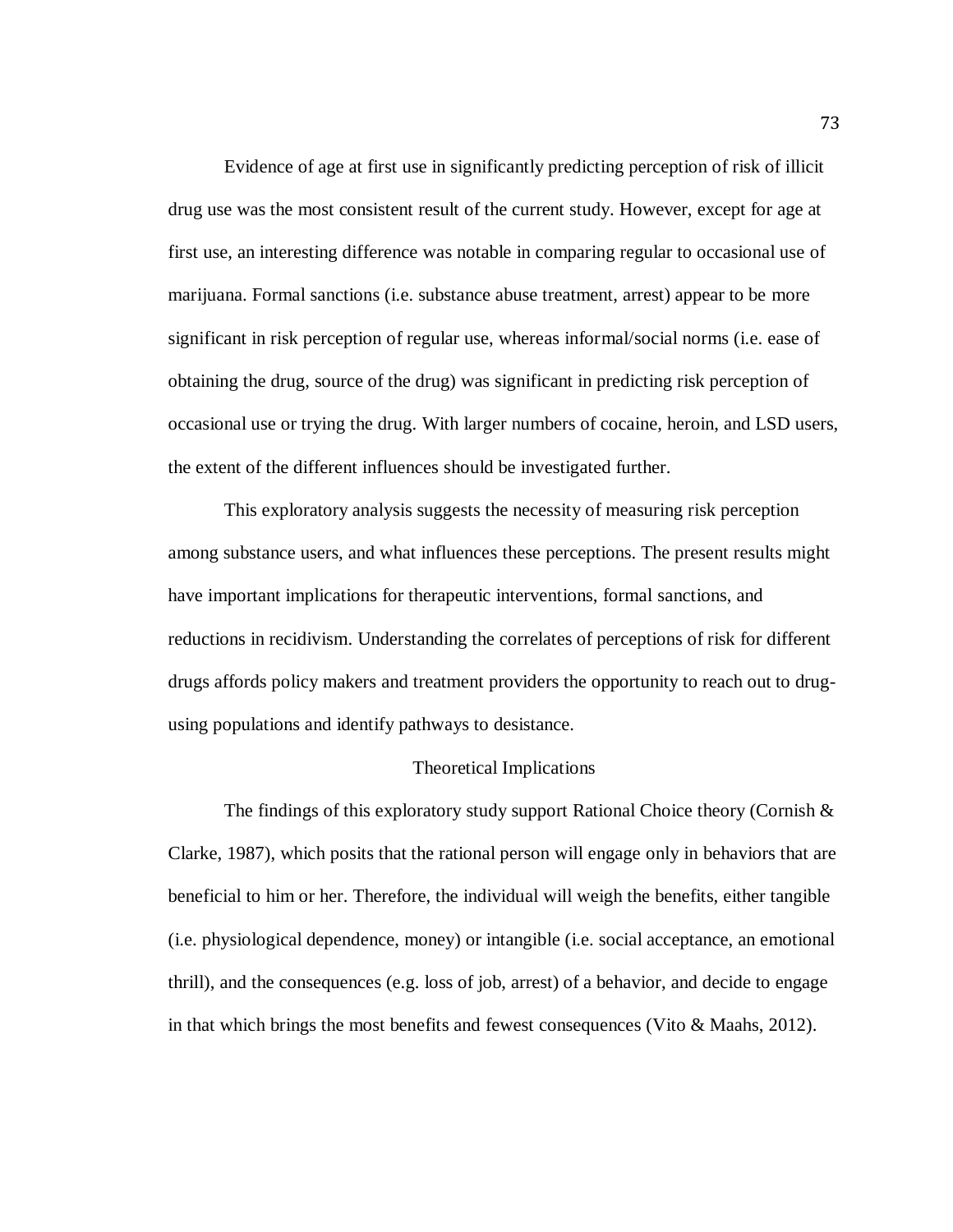Cornish and Clarke's (1987) theory assumes the rationality of the decision-maker. However, as law enforcement officers, and anyone who has witnessed a teenager in love, knows, rationality is supplemented by emotionality or other factors in decision-making. Addiction, and its effects on the rewards system of the brain (NIDA, 2011), complicates the decision-making process, and how the individual weighs the benefits and consequences of drug use. In addition, criminal acts are often made hastily and based on immediate need, rather than after an arduous process of thinking through the benefits and consequences, as the theory suggests (Vito  $\&$  Maahs, 2012). The perceptions of risk involved in illicit drug use also depend on the perception of risk of actual punishment in the criminal justice system, as well as the perceived benefits of the social acceptance of such use.

Prior experience with the criminal justice system was statistically significant in multivariate analyses. Those who had been arrested or on probation in the past year indicated higher perceived risk of illicit drug use. This finding was consistent across frequency of use of the illicit drugs. Though the arrest or probation experience had an effect on the perception of risk of those individuals, they were members of a substanceusing sample, and therefore not deterred from drug use. The concept that Cornish and Clark (1987) named "bounded rationality," weighing benefits and consequences based on one's cognitive abilities and one's prior experiences, undermines the ability of any policy to reach a broad group of individuals. However, programming and policy must do just that, which makes research on perception, and its relationship to behavior, so imperative.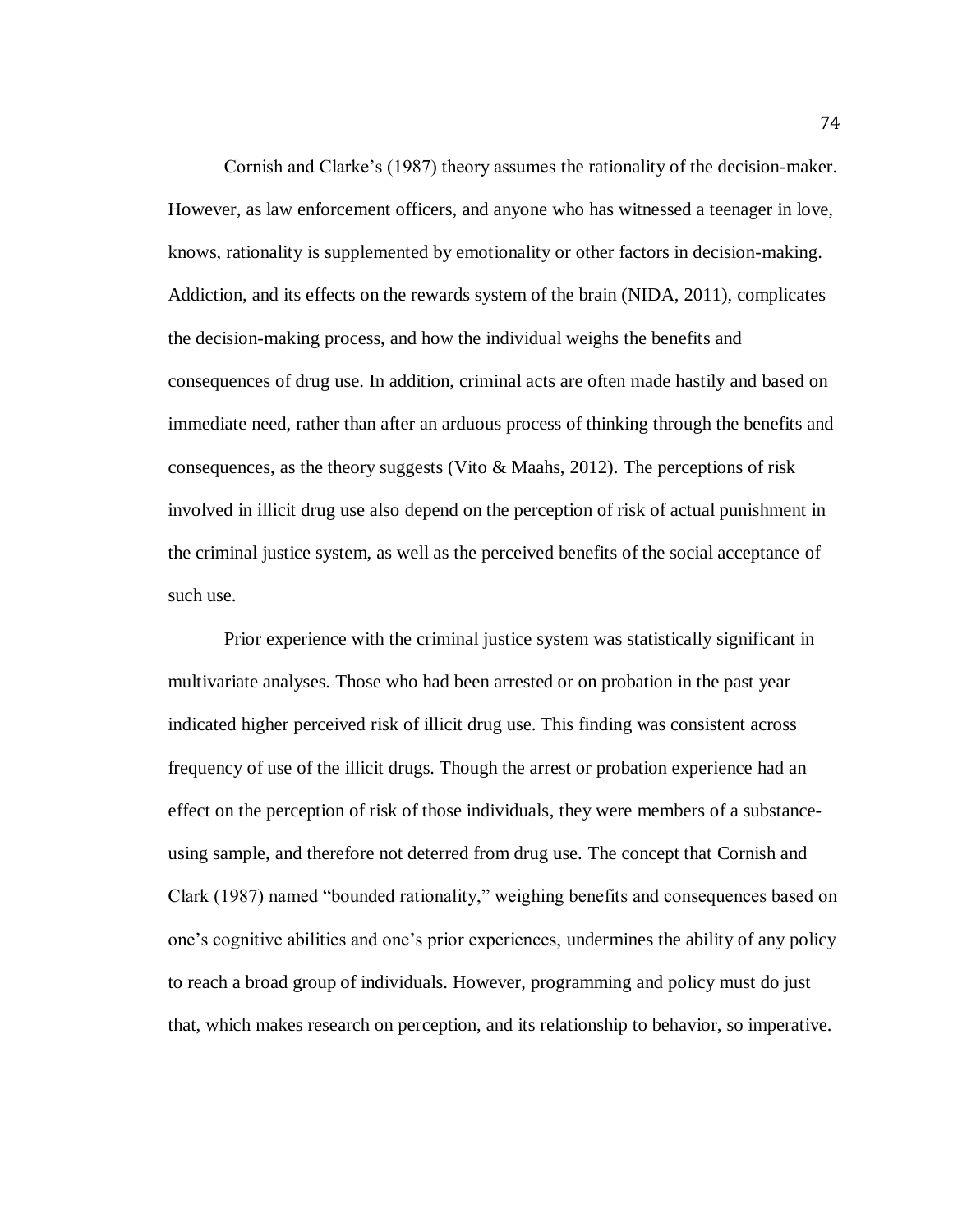# Strengths and Limitations of Methodology

The study had strengths and limitations. The National Survey on Drug Use and Health is the only study that annually produces estimates of drug use among civilian members of the non-institutionalized population of the United States (SAHMSA, 2008). Most drug use would not ordinarily come to the attention of administrative, medical or correctional authorities. In-person interviews generate better data, as well as higher response rates. With a cluster sampling design, the survey ensures a probability sample, which in turn, increases its generalizing ability. The 88.8% response rate the 2009 survey obtained also increases the external validity of the data. The sample used in this research focused on adults.

The target population of the survey was the civilian members of the noninstitutionalized population of the United States. The survey excludes any active-duty military personnel, as well as any person currently in institutional group homes or hospitals. This excludes the jail and prison populations. If the drug use or other variables are significantly different in these excluded populations (less than 2% of the entire population), the survey has weaker generalizability.

The survey is cross-sectional rather than longitudinal. Since the survey did not follow up with respondents, it does not offer any temporal order, so it does not allow analysis to identify causal factors. It indicates only the prevalence of drug use at a specific point in time, therefore only producing correlations of prior history with substance abuse. This decreases the internal validity of the data.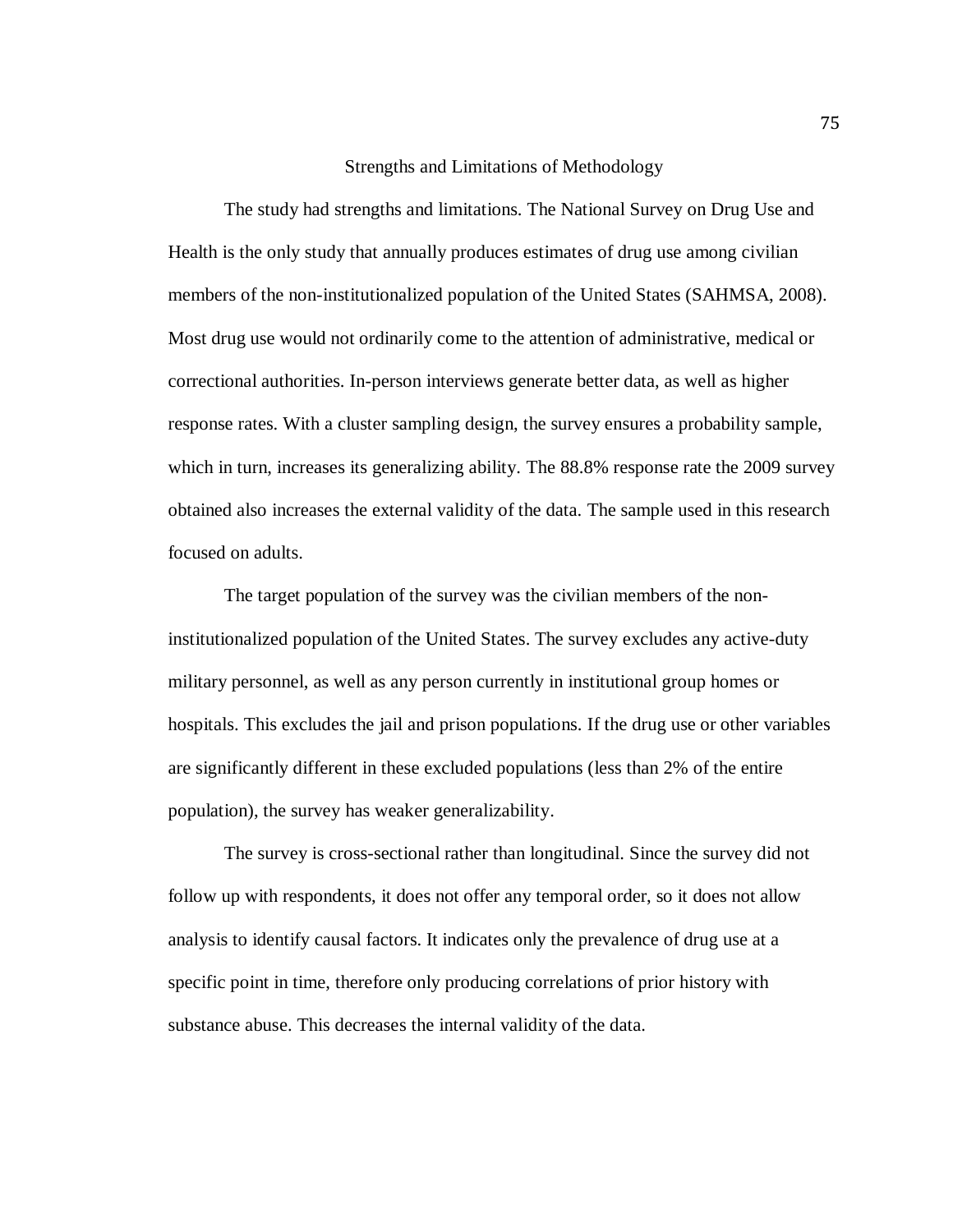Random selection helped eliminate selection bias. However, the data consists of self-reports of drug use, and might underestimates illegal behavior in the population. Although the privacy of responses increases honesty, the data still depends on memory, which can be hindered by drug abuse or time. An additional concern is the testing bias. A study was conducted in 2008 to examine the ability of the NSDUH to accurately estimate drug use (Jordan, Karg, Batts and Epstein, 2008). Since 2000, the NSDUH has assessed both substance abuse and dependence, and has defined dependence using the DSM-IV criteria since 1994. Comparing the validity of the interview to two validated assessment tools – Structured Clinical Interview and Pittsburgh Adolescent Alcohol Research Center's Structure Clinical Interview – the study found that the level of agreement was substantial for cocaine, and fair to moderate for marijuana and other substances. There was better agreement for dependence for the adult comparisons.

The number of comparisons was high. Hence, the likelihood of the groups differing based on chance only, increases. Therefore, each result section (each drug type) has a type I error analysis based on the number of statistical tests. The family-wise error rate for each separate drug is calculated as alpha=1-(1-alpha)  $\land$ number of tests run. For each drug, seven predictor variables were run against risk perception of regular use, as well as risk perception of occasional use/trying the drug, and two multivariate tests. This results in an N for each section of 16. The resulting family-wise error rate (FWER) for each separate section is 0.015. This means that the likelihood of finding a significant difference of at least one variable in the drug group increases by approximately 1.5%. This is the likelihood overall of a type 1 error by alpha inflation; finding significance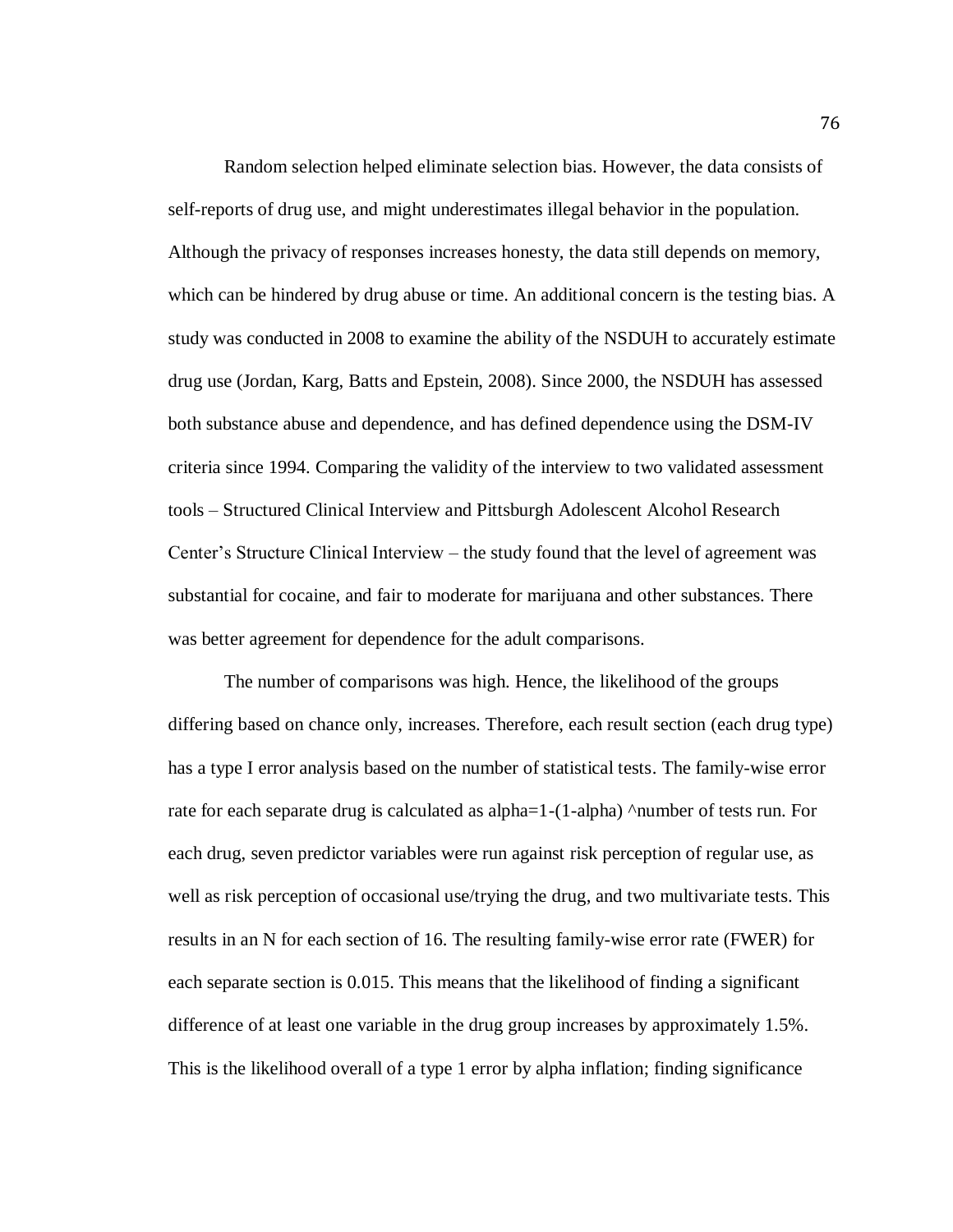where it is not. In 16 statistical analyses, the study expects to reject the null hypothesis where it is true approximately 1.5 times above chance. Statistically significant associations were found in each analysis between multiple predictor variables and the outcome variables of risk perception of drug use. For each drug-type, the number of statistically significant associations exceeded the number expected by chance calculated by the FWER. The testing bias is the main limitation of this study, and future research should aim to reduce these biases in analysis.

#### Future Research

Bivariate analyses found no significant effects for depression or mental health treatment, on any of the risk perception outcome variables. This was a notable finding, as prior research indicated relationships between depression and mental health treatment with actual substance use (e.g. Herbstman & Pincus, 2009; Dorard, et. al, 2009, etc.). The non-significance of these variables may have been due to the difficulty to measure mental illness in self-report measures. Mental illness or depression may have clouded the respondent's ability to answer the questions accurately. The non-significant bivariate results excluded the predictor variables of depression and mental health treatment from the multivariate analyses. However, future research should consider the interaction between mental health treatment, depression, and risk perception of substance use and abuse in a similar model. It might be beneficial to study the effect of these predictors among substance users who received both substance abuse and mental health treatment. Future studies should also examine the perception of risk of illicit substance use among individuals who indicate using specific drugs.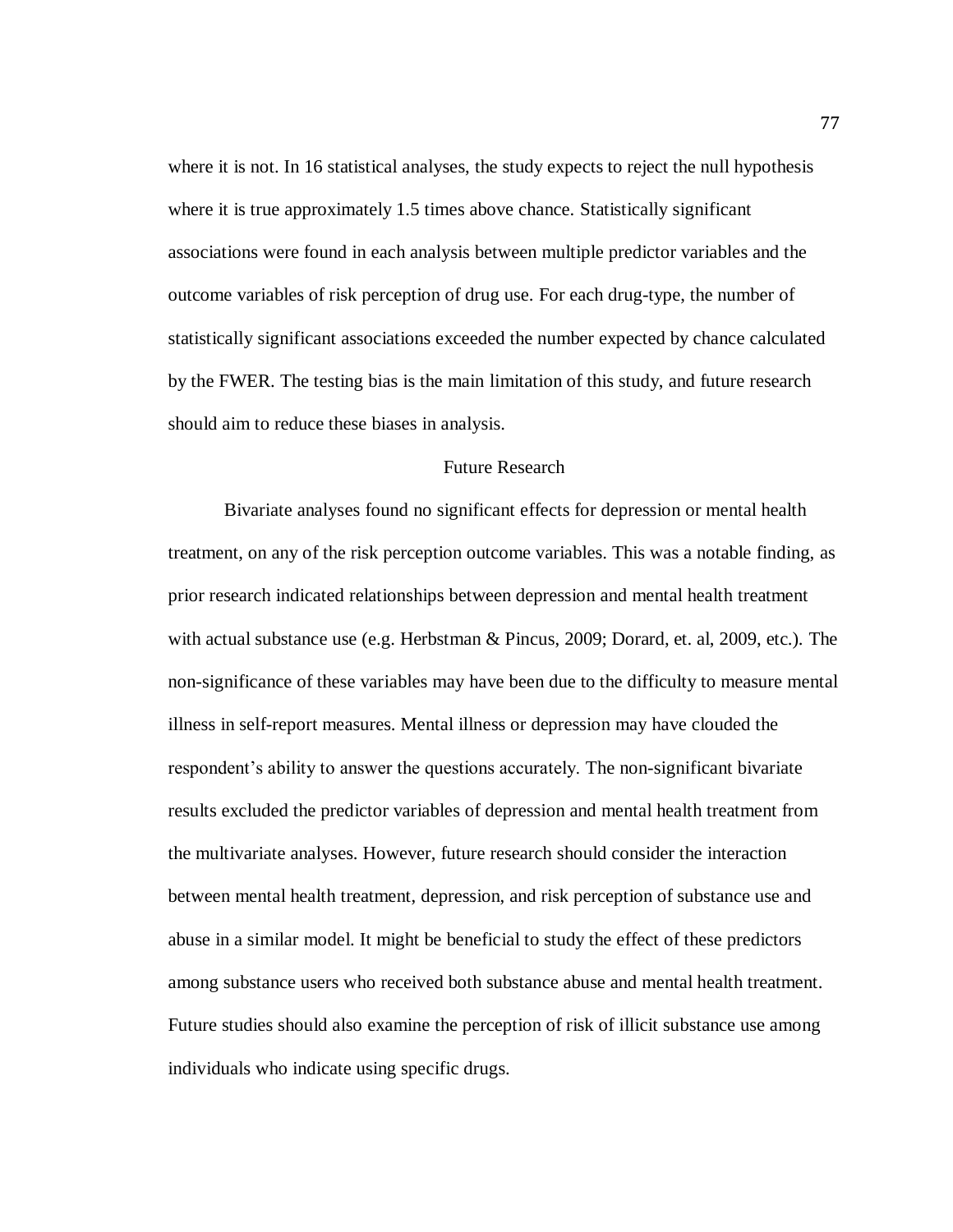The strongest predictors in the models predicting risk perception of use were the social context predictors of age at first use and ease of obtaining the illicit substance. These results are consistent with prior research findings indicating that age at onset of drug use differed significantly, with less risk associated with the use of the drug. This is not in line with the Marsch, et. al (2007) findings that the greater exposure one has to a risk, the more realistic the risk perception. However, it is notable that the age at first use predicts risk perception of illicit drug use, among past-year substance users. Regardless of their perception of risk, the 9,277 subjects of this research engaged in substance use in the past year. The continued drug use of the sample, regardless of their perceived risk, deserves in-depth examination in future research.

This study suggests that prior experiences have a statistically significant relationship, however small, with the perception of risk of illicit drug use. Understanding these relationships with prior experiences allows policy to target populations that might benefit from treatment, from arrest, or from preventative programming. Age at first use and the social context of an individual were the strongest predictors in this research, as well as the predictors that reached practical significance in bivariate analysis, and might be the starting point for programming in schools and communities to contribute to the decrease in the future substance use in the adult population. Addressing these social effects with current users through treatment, programming, and the criminal justice system, can also affect the actual negative consequences of substance use.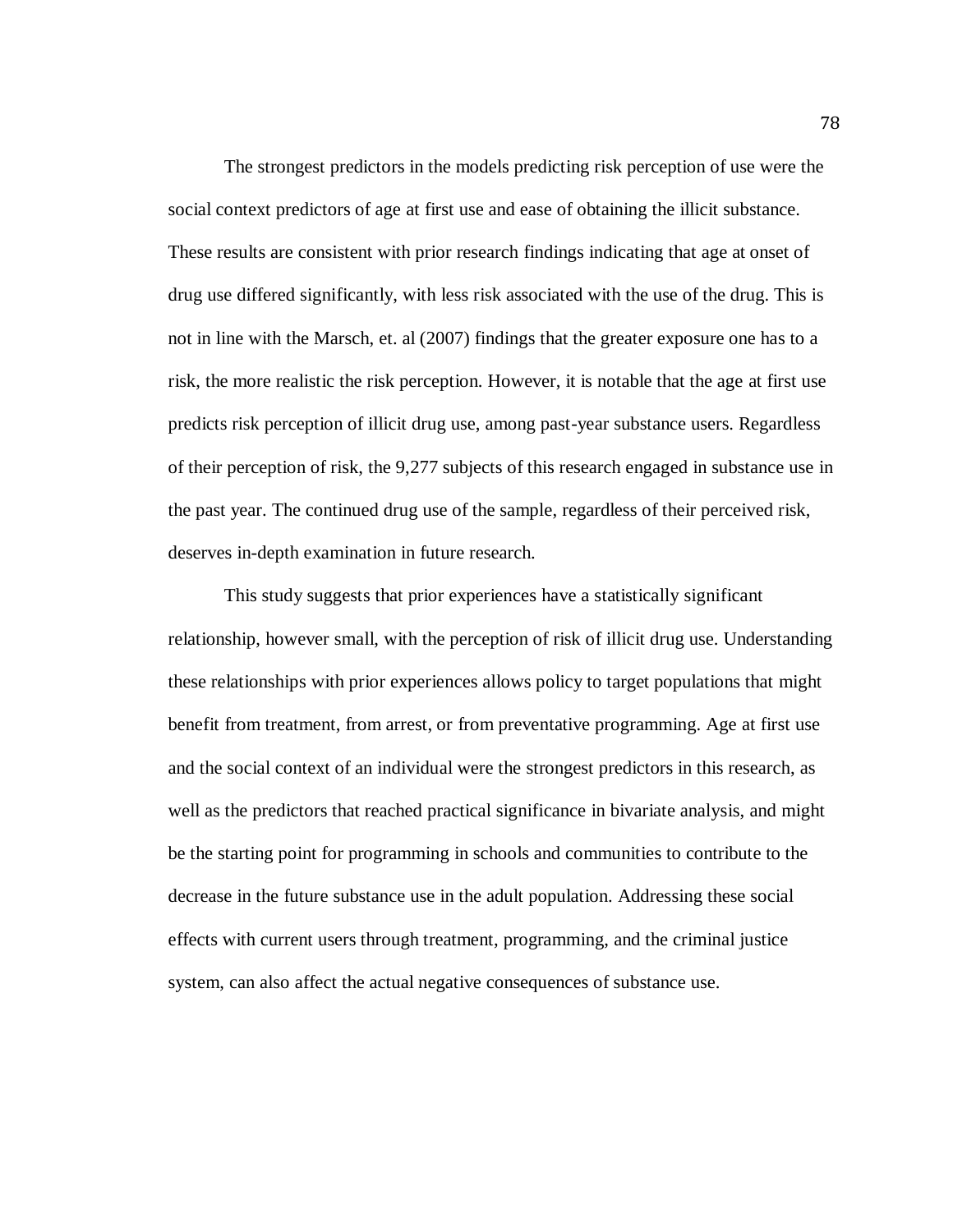### REFERENCES

- Adlaf, E., Hamilton, H., Wu, F., & Noh, S. Adolescent stigma towards drug addiction: effects of age and drug use behavior. *Addictive Behaviors,* 34 (4), 360-364.
- Alloy, L. & Abrahmson, L. (1979). Judgment of contingency in depressed and nondepressed students: sadder but wiser? *Journal of Experimental Psychology*: General, 108(4), 441-485.
- Arria, A., Caldeira, K., Vincent, K., O'Garady, K., & Wish, E. (2008). Perceived harmfulness predicts nonmedical use of prescription drugs among college students: interactions with sensation-seeking. *Preventative Science*, 9, 191-201.
- Bachman, R. & Paternoster, R. (2009). *Statistical Methods for Criminology and Criminal Justice.* New York, NY: McGraw Hill.
- Benson, Bruce L. 2009. "Escalating the War on Drugs: Causes and Unintended Consequences." *Stanford Law & Policy Review* 20(2). Working paper available at: http://www.coss.fsu.edu/economics/sites/coss.fsu.edu.economics/files/users/ bbenson/escalating- stanford.pdf.
- Bickel, W., & Marsch, L. (2001). Toward a behavioral economic understanding of drug dependence: delay discounting processes. *Addiction*, 96, 73-86.
- Borgois, P. (2008). Mystery of marijuana: science and the U.S. war on drugs. *Substance Use and Misuse*, 43, 581-583.
- Borland, R., Young, H., Balmford, J., Fong, G., Zanna, M., & Hastings, G. (2009). Do risk-minimizing beliefs about smoking inhibit quitting? Findings from the international tobacco control four-country survey. *Preventive Medicine*, 49, 219- 223.
- Bureau of Justice Statistics. (2011). Estimated Arrests for Drug Abuse Violations by age group 1970-2007. Washington, DC: US.
- Bureau of Justice Statistics. (2011). Arrests in the United States: 1980-2009 (NCJ 234319). Washington, DC: U.S. US Department of Justice.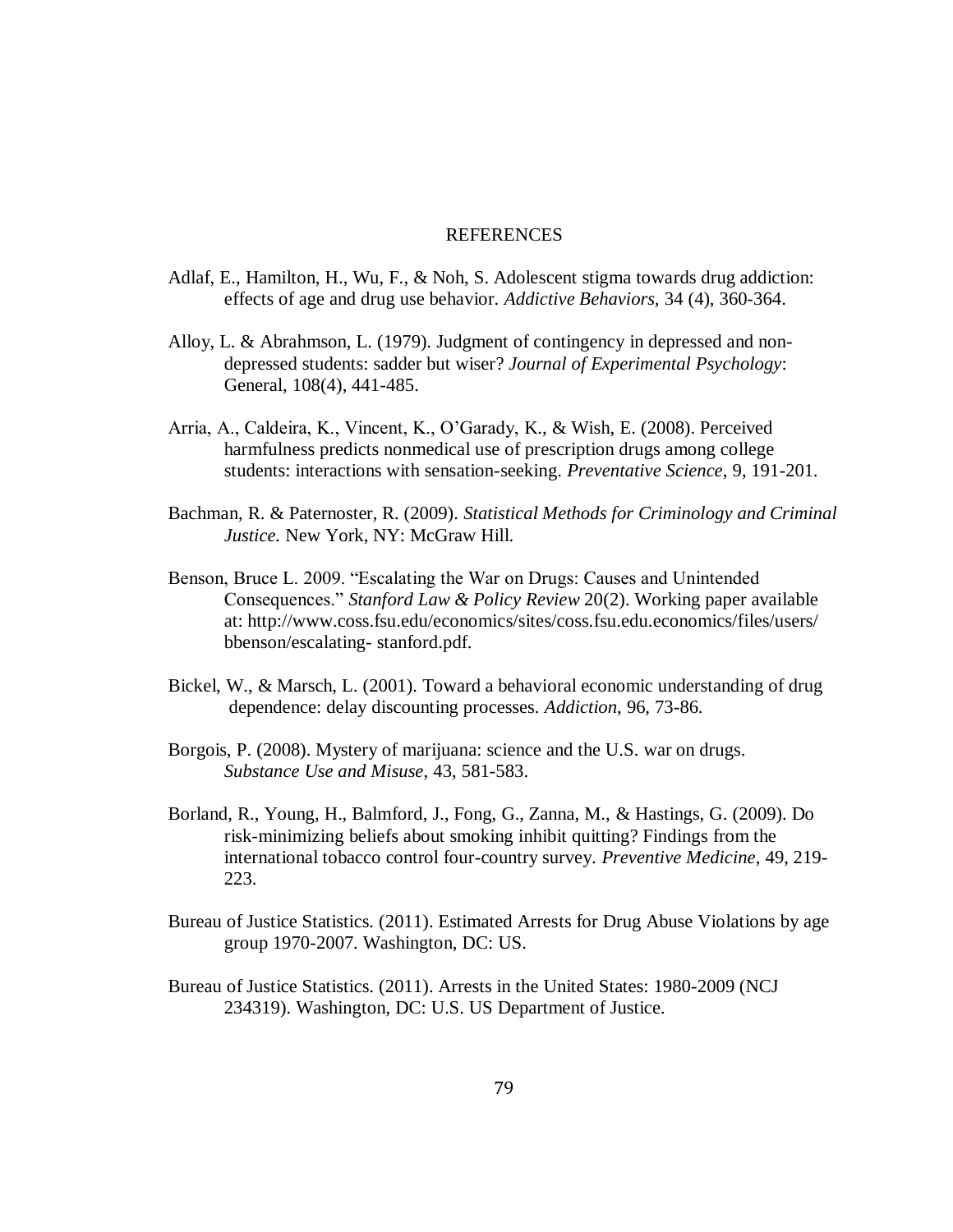- Burlew, K., Larios, S., Suarez-Morales, L., Holms, B., Venner, K., & Chavez, R. (2011). Increasing ethnic minority pariticpation in substance abuse clinical trial: lessons learned in the national institute on drug abuse's clinical trials network. *Cultural Diversity and Ethnic Minority Psychology,* 17 (4), 345-356.
- Cascone, P., Zimmermann, G., Auckenthaler, B. & Robert-Tissot, C. (2011). Cannabis dependence in Swiss adolescents: exploration of the role of anxiety, coping styles, and psychosocial difficulties. *Swiss Journal of Psychology,* 70 (3), 129-139.
- Chan, Y., Dennis, M., & Funk, R. (2008). Prevalence and co-morbidity of major internalizing and externalizing problems among adolescents and adults presenting to substance abuse treatment. *Journal of Substance Abuse Treatment*, 34, 14-24.
- Chandler, R., Fletcher, B., & Volkow, N. (2009). Treating Drug Abuse and Addiction in the Criminal Justice System: Improving Public Health and Safety. *Journal of the American Medical Association*, 301 (2), 183-190.
- Cornish, D., & Clarke, R. (1987). Understanding crime displacement: an application of rational choice theory. *Criminology*, 25(4), 933-947.
- Crawford, L. & Novak, K. (2010). Beliefs about alcohol and the college experience as moderators of the effects of perceived drinking norms of student alcohol use. *Journal of Alcohol and Drug Education*, 69-86.
- Daniels, D.R. (2010). Post treatment drug use and crime among probation and parole offenders. (Unpublished doctoral dissertation). Walden University, Minneapolis, MN.
- Degenhardt, L., Dierker, L., & Chiu, W.T. (2010). Evaluating the drug use "gateway" theory using cross-national data. *Drug and Alcohol Dependence*, 108 (1-2), 84-97.
- Degenhardt, L., Hall, W., & Lynskey, M. (2003). Exploring the association between cannabis use and depression. *Addiction*, 98, 1493-1504.
- Dekel, R., Benbenishty, R., & Amram, Y. (2004). Therapeutic communities for drug addicts: Prediction of long-term outcomes. *Addictive Behaviors*, 29, 1833-1837.
- Dorard, G., Berthoz, S., Phan, O., Corcos, M, & Bungener, C. (2008). Affect dysregulation in cannabis abusers: a study in adolescents and young adults. *European Child and Adolescent Psychiatry,* 17, 274-282.
- Drug War Facts. (2009). Drug War Facts (6th Ed.). http://www.drugwarfacts.org/cms/. Accessed July 15, 2011).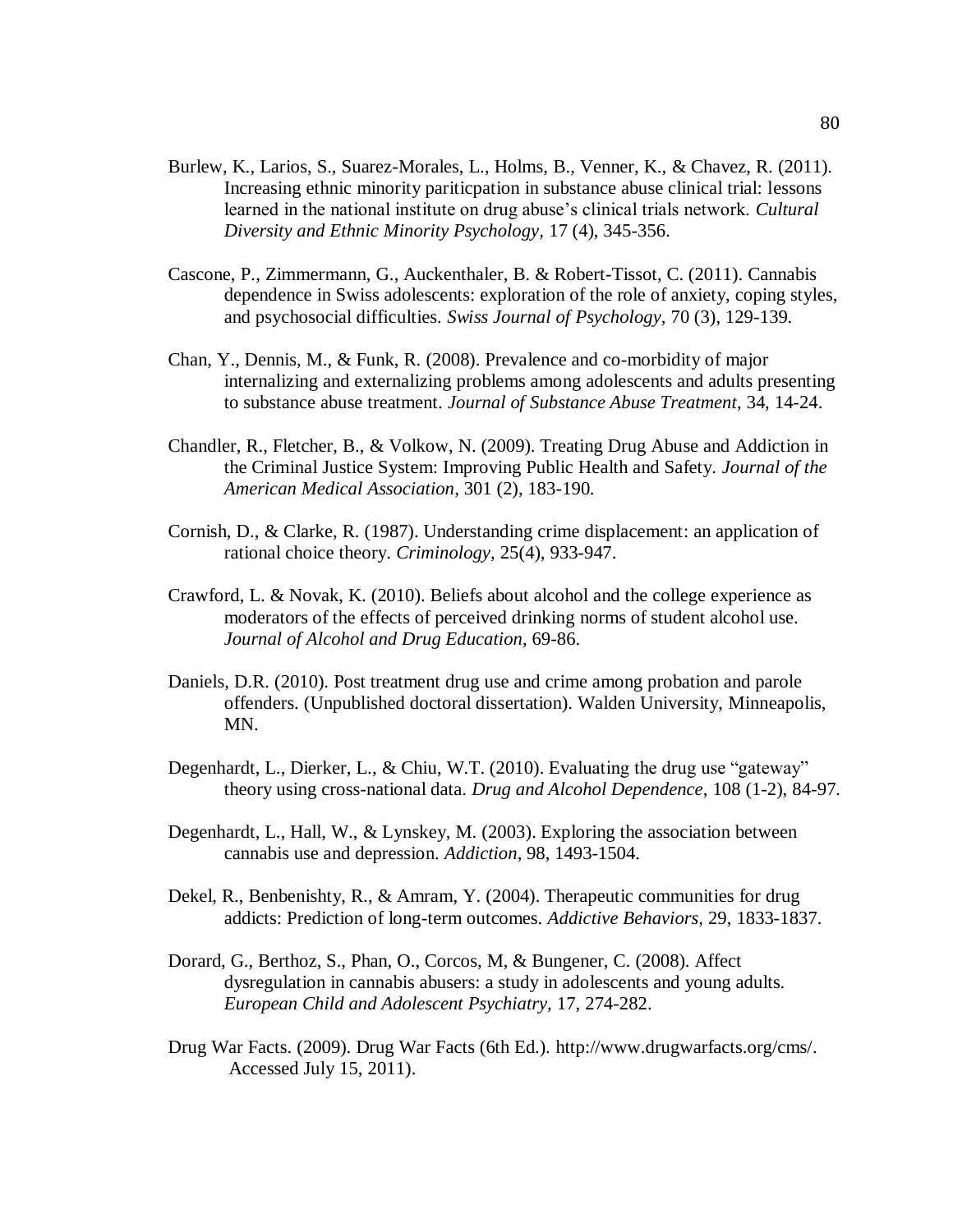- Elekes, Z., Miller, P., Chomynova, P., & Beck, F. (2009). Changes in perceived risk of different substance use by ranking order of drug attitudes in different ESPADcountries. *Journal of Substance Use*, 14(3-4), 197-210.
- Fergusson, D., Boden, J., & Horwood, J. The developmental antecedents of illicit drug use: Evidence from a 25-year longitudinal study. *Drug and Alcohol Dependence,*  96(1-2), 165-177.
- Gallup. (2011, October 17). *Record-high 50% of Americans favor legalizing marijuana use.* Retrieved from http://www.gallup.com/poll/150149/record-high-americansfavor-legalizing-marijuana.aspx
- Giventer, L. (2008). *Statistical analysis: for public administration* (2<sup>nd</sup> Edition). Sudbury. MA: Jones and Bartlett Publishers, Inc.
- Glantz, M., Anthony, J., Berglund, P., Degenhardt, L., Dierker, L., & Kalaydjian, A., et al. (2009). Mental disorders as risk factors for later substance dependence: estimates of optimal prevention and treatment benefits. *Psychological Medicine*, 39, 1365-1377.
- Global Commission on Drug Policy (2011). War on Drugs. Rio de Janero.
- Harocopos, A., Goldsamt, L., Kobrak, P., Jost, J., & Clatts, M. (2009). New injectors and the social context of injection initiation. *International Journal on Drug Policy,*  20(4), 317-323.
- Hayatbakhsh, M., Najman, J., Bor, W., Williams, G., (2009). Multiple risk factor model predicting cannabis use and use disorders: A longitudinal study, *The American Journal of Drug and Alcohol Abuse,* 35, 399-407.
- Herbstman, B., & Pincus, H. (2009). Measuring mental healthcare quality in the United States: a review of initiatives. *Current Opinion in Psychiatry*, 22, 623-630.
- Hyman, S., & Sinha, R. (2009). Stress-related factors in cannabis use and misuse: implications for prevention and treatment. *Journal of Substance Abuse Treatment,* 36, 400-413.
- Inaba, D.S. & Cohen, W.E. (2011). Uppers, downers, all arounders: physical and mental effects of psychoactive drugs. 7th ed. Medford, Oregon: CNS Publications, Inc.
- Jordan, B. K., Karg, R., Batts, K., Epstein, J., & Wiesen, C. (2008). A clinical validation of the national survey on drug use and health assessment of substance use disorders. *Addictive Behaviors*, 33, 782-798.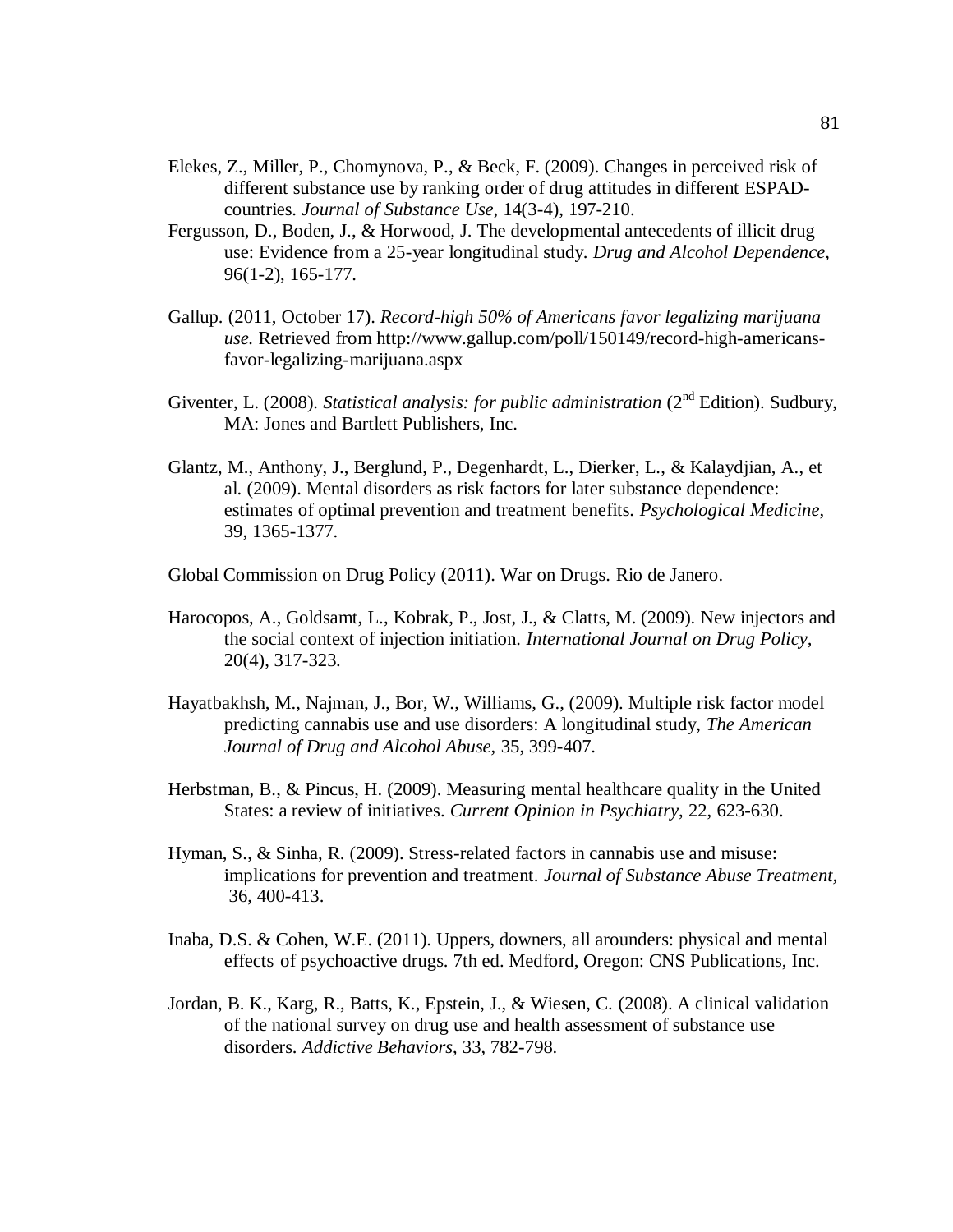- Kilmer, J., Hunt, S., Lee, C., & Neighbors, C. (2007). Marijuana use, risk perception and consequences: Is perceived risk congruent with reality? *Addictive Behaviors*, 32, 3026-3033.
- Khobzi, N., Strike, C., Cavalieri, W., Bright, R., Myers, T., Calzavara, L., & Millson, M. (2008). A qualitative study on the initiation into injection drug use: Necessary and background processes. *Addiction Research and Theory,* 17(5), 546-559.
- Leung, K., Abdallah, A. B., Copeland, J., & Cottler, L. (2010). Modifiable risk factors of ecstasy use: Risk perception, current dependence, perceived control, and depression. *Addictive Behaviors*, 201-208.
- Lewis, T. & Mobley, A. (2010). Substance abuse and dependency risk: the role of peer perceptions, marijuana involvement, and attitudes toward substance use among college students. *Journal of Drug Education*, 40(3), 299-314.
- Linskey, M.T., Heath, A., Bucholz, K. (2003). Escalation of drug use in early-onset cannabis users vs. co-twin controls. *Journal of the American Medical Association*, 289(4), 427-33.
- Litt, D. & Stock, M. (2011). Adolescent alcohol-related risk cognitions: the roles of social norms and social networking sites. *Psychology of Addictive Behavior*, 25 (4), 708-713.
- Lopez-Quintero, C. & Neumark, Y. (2010). Effects of risk perception of marijuana use on marijuana use and intentions to use among adolescents in Bogotá, Colombia. *Drug and Alcohol Dependence*, 109, p. 65-72.
- Marsch, L., Bickel, W., Badger, G., & Quesnel, K. (2007). The Anatomy of Risk: A Quantitative Investigation Into Injection Drug users' Taxonomy of Risk Attitudes and Perceptions. *Experimental and Clinical Psychopharmacology,* 15 (2), 195- 203.
- Martins, S., Storr, C., Alexandre, P., & Childoat, H. (2008). Do adolescent ecstasy users have different attitudes towards drugs when compared to marijuana users? *Drug and Alcohol Dependence*, 94, 63-72.
- Marvanykovi, F., Melles, K., & Racz, J. (2009). Sex and Drugs: The Correlations of Injecting Drug Users' Risk Perception and Behavioral Patters. Substance Use and Misuse, 44, 569-577.
- Mitchell, O., Wilson, D., & MacKenzie, D. (2007). Does incarceration-based drug treatment reduce recidivism? A meta-analytic synthesis of the research. *Journal of Experimental Criminology*, 3, 353-375.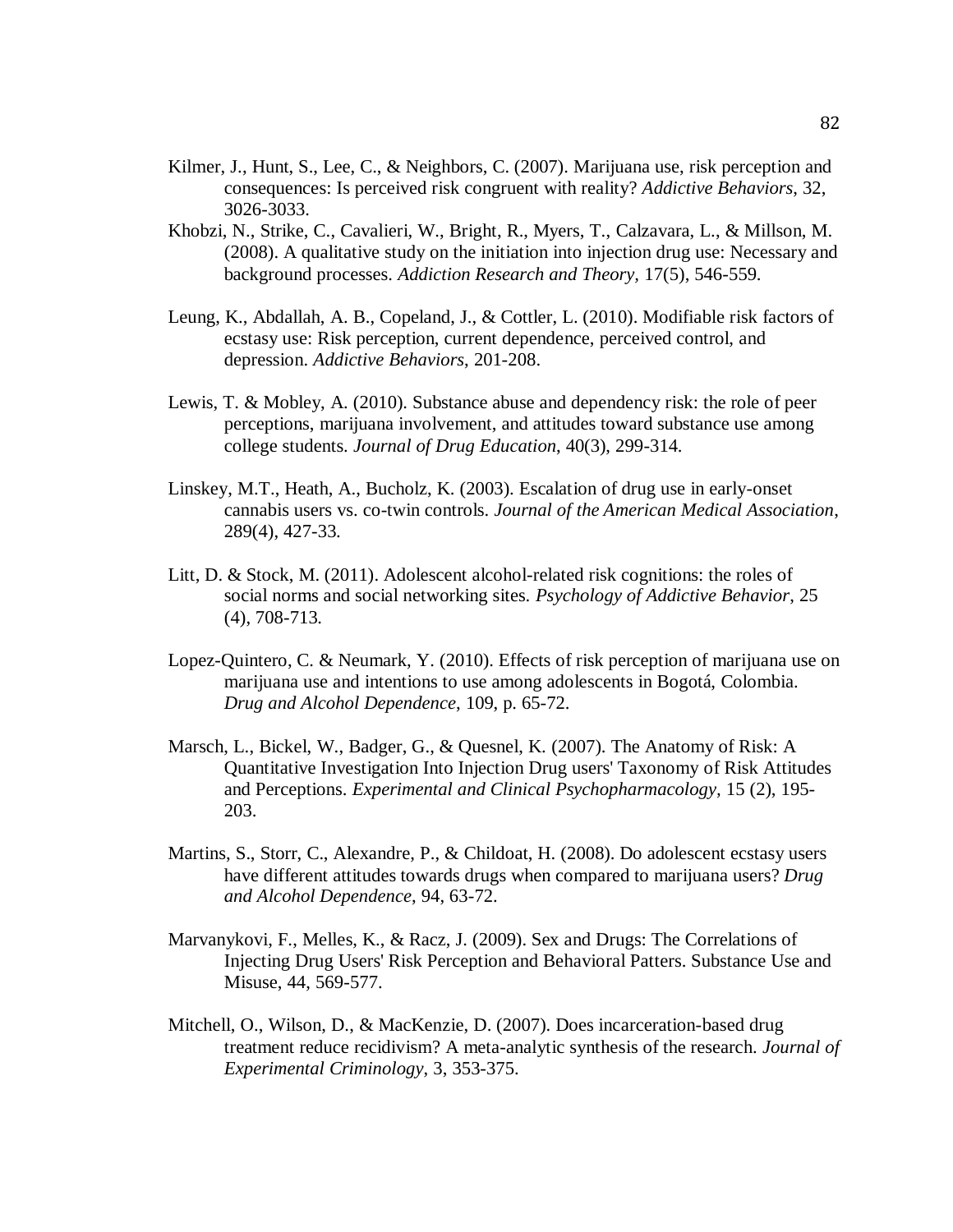- National Council on Alcoholism and Drug Abuse (2009). Heroin, Marijuana, Cocaine, Inhalants. St. Louis: NCADA.
- National Drug Intelligence Center (2006). LSD Fast Facts: questions and answers. Johnstown, PA: US Department of Justice.
- National Institute on Drug Abuse. (2011). Topics in brief. Washington, DC: National Institute of Health.
- National Institute on Drug Abuse. (2011). Research Report Series. Washington, DC: National Institute of Health.
- National Institute on Drug Abuse. (2002). Research Report Series. Washington, DC: National Institute of Health.
- Neighbors, C., Lindgren, K., Knee, C., Fossos, N., & DiBello, A. (2011). The influence of confidence on associations among personal attitudes, perceived injunctive norms, and alcohol consumption. *Psychology of Addictive Behaviors,* 24 (4), 714- 720.
- NPR Radio. (2007, April). Timeline: America's war on drugs. National Public Radio. Retrieved from http://www.npr.org/templates/story/story.php?
- Odum, A., Madden, G., Badger, G., & Bickel, W. (2000). Needle sharing in opioiddependent outpatients: psychological processes underlying risk. *Drug and Alcohol Dependence*, 60, 259-266.
- Office of National Drug Control Policy. (2000). Estimate of heroin availability 1995- 1998). Washington, DC: Office of National Drug Control.
- Office of National Drug Control Policy. (2011). National drug control strategy: 2011 data supplement. Washington, DC: Office of National Drug Control.
- Palmer, R., Young, S., Hopfer, C., Corley, R., Stallings, M, Crowley, T., & Hewitt, J. (2008).Developmental epidemiology of drug use and abuse in adolescence and young adulthood: evidence of generalized risk. *Drug and Alcohol Dependence,*  102(1-3), 78-87.
- Perron, B., & Howard, M. (2008). Perceived risk of harm and intentions of future inhalant use among adolescent inhalant users. *Drug and Alcohol Dependence*, 97, 185-189.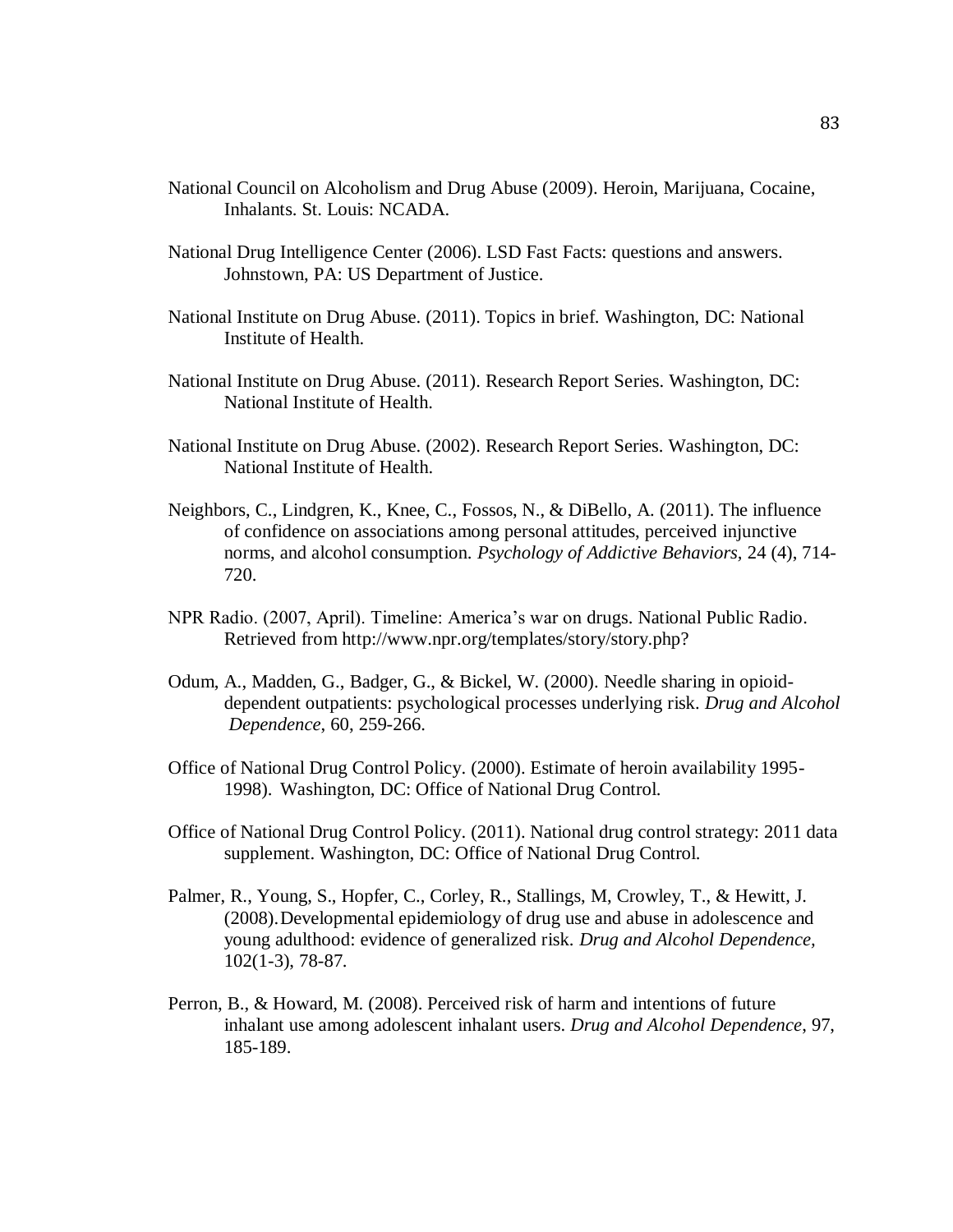- Petronis, K., & Anthony, J. (2000). Perceived risk of cocaine use and experience with cocaine: do they cluster within US neighborhoods and cities? *Drug and Alcohol Dependence*, 57, 183-192.
- Poulin, C., Hand, D., Boudreau, B., & Santor, D. (2004). Gender difference in the association between substance use and elevated depressive symptoms in a general adolescent population. *Addiction*, 100, 525-535.
- Rapp, R., Otto, A., Lane, D., Redko, C., McGatha, S., & Carlson, R. (2008). Improving linkage with substance abuse treatment using brief case-management and motivational interviewing. *Drug and Alcohol Dependence*, 94, 172-182.
- Ridenour, T., Tarter, R., Reynolds, M., Mezzich, A., Kirisci, L. & vanyukov, M. (2009). Neurobehavior disinhibition, parental substance use disorder, neighborhood quality and development of cannabis use disorder in boys. *Drug and Alcohol Dependence,* 102(1-3) 71-77.
- Rosenberg, H. (2009). Clinical and laboratory assessment of the subjective experience of drug craving. *Clinical Psychology Review*, 29, 519-534.
- Sherman, D., Nelson, L., & Steele, C. (2000). Do messages about health risks threaten the self? Increasing the acceptance of threatening health messages via self affirmation. *Personality and Social Psychology Bulletin*, 26, 1046-1058.
- Stein, L., Colby, S., Barnett, N., Monti, P., & Golembeske, C. (2006). Enhancing Substance Abuse Treatment Engagement in Incarcerated Adolescents. *Psychological Services*, 3 (1), 25-34.
- Stout, D. (2005). Therapeutic community: A history, overview, and critical analysis of the effectiveness research in adolescent and young adult substance abuse. *Dissertation Abstracts International: Section B, The Sciences and Engineering*, 66 (1), 577.
- Stultz, N., Thase, M., Gallop, R., & Crist-Cristoph, P. (2011.) Psychosocial treatments for cocaine dependence: the role of depressive symptoms. *Drug and Alcohol Dependence*, 114, 41-48.
- Substance Abuse and Mental Health Services Administration. (2010). Results from the 2009 National Survey on Drug Use and Health: Volume I. Summary of National Findings (Office of Applied Studies, NSDUH Series H-38A, HHS Publication No. SMA 10-4856Findings). Rockville, MD.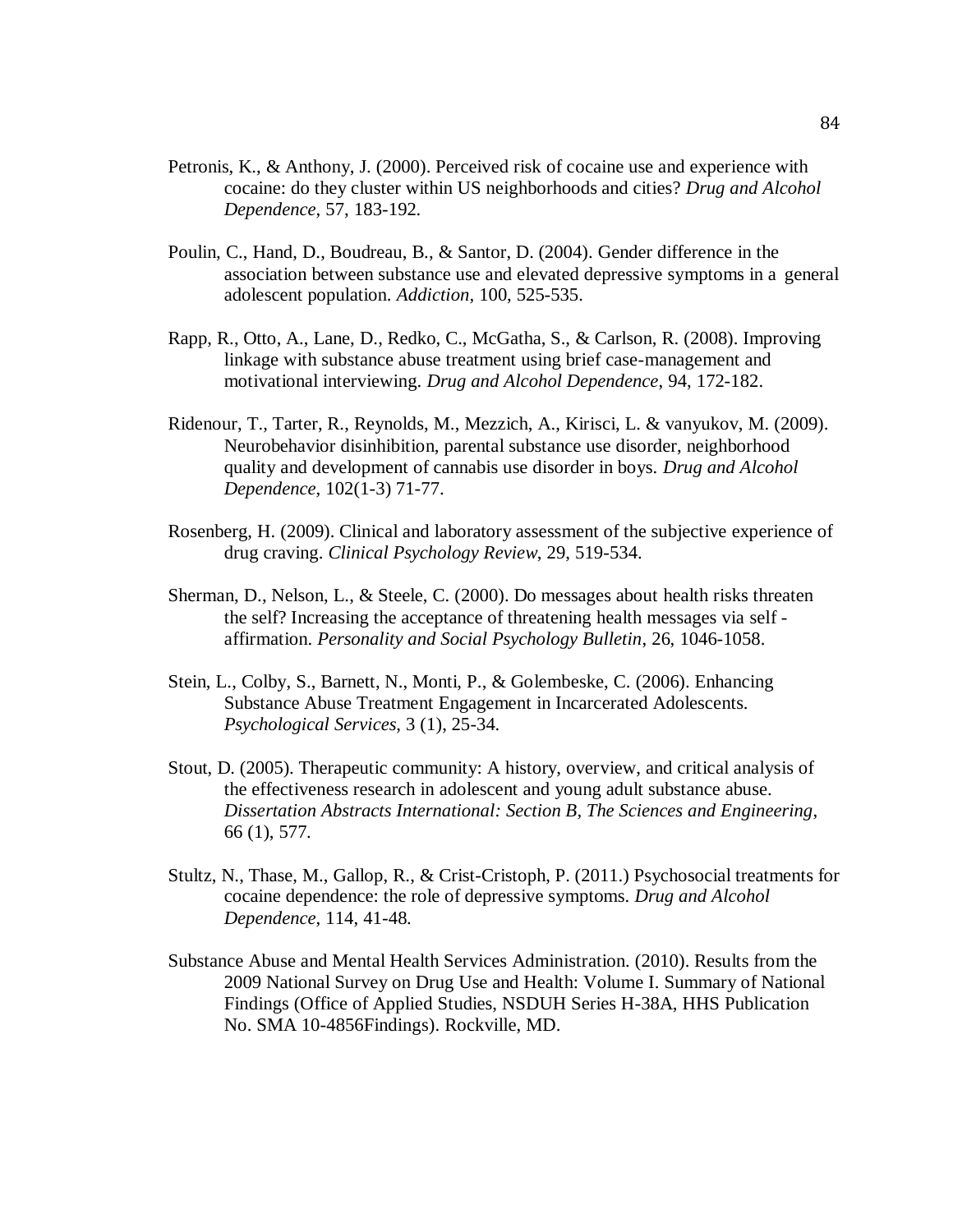- Sudath, C. (2009, March). The war on drugs. Time Magazine. Retrieved from http://www.time.com/time/world/article/0,8599,1887488,00.html.
- Tabachnick, B. & Fidell, L. (2007). *Using Multivariate Statistics* (5<sup>th</sup> Edition). Boston, MA: Pearson, Inc.
- U.S. Sentencing Commission. (2011). F*ederal sentencing guidelines manual.* Washington: Government Printing Office.
- White, B., Degenhardt, L., Breen, C., Bruno, R., Newman, J., & Proudfoot, P. (2005). Risk and benefit perceptions of party drug use. *Addictive Behaviors*, 31, 137-142.
- Woodall, J. (2012). Social and environmental factors influencing in-prison drug use. *Health Education*, 112 (1), 31-46.